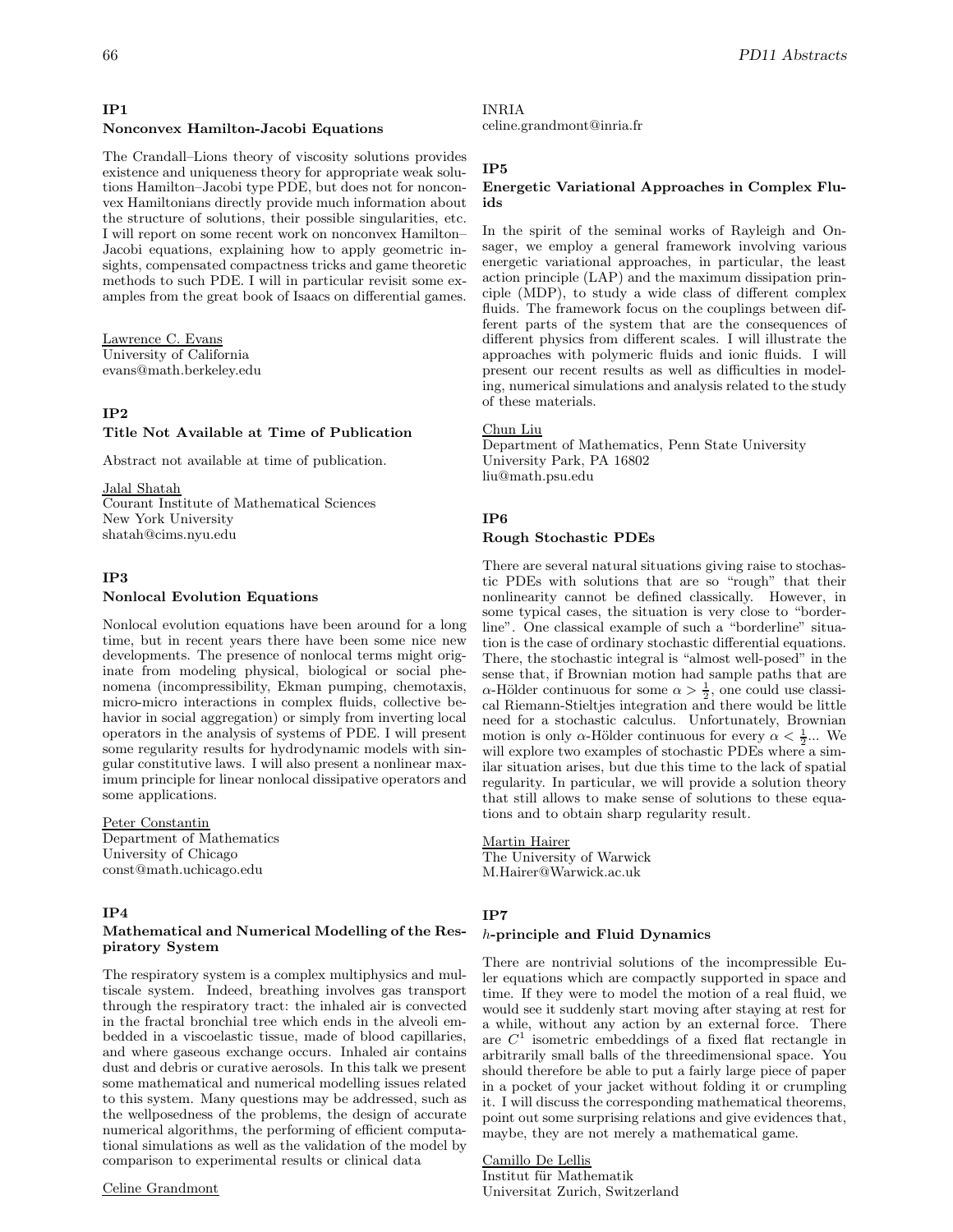delellis@math.unizh.ch

## **IP8**

#### **Landau Damping and Macroscopic Irreversibility for Plasmas and Galaxies**

Landau damping is a fundamental collisionless stability phenomenon in plasma physics, as well as in galactic dynamics. Roughly speaking, it says that spatial waves are damped in time (very rapidly) by purely conservative mechanisms, on a time scale much lower than the effect of collisions. These evolution systems are described mathematically by the Vlasov-Poisson equations. These nonlinear partial differential equations are reversible in time; they describe the transport of particles through their mean-field interactions. We shall present a joint work with C. Villani which provides the first positive mathematical result for this damping effect in the nonlinear regime. We shall also discuss a general overview of this question and comment on its link with microscopic reversibility, macroscopic irreversibility and entropy.

#### Clément Mouhot

University of Cambridge C.Mouhot@dpmms.cam.ac.uk

# **CP1**

# **Convergence and Stability Analysis of the T-Method for Delayed Diffusion Mathematical Models**

In this work a theta-method is proposed to treat mixed problems for reaction-diffusion equations. We give conditions so that our reaction-diffusion model is asymptotically stable. We study the numerical stability of our scheme via the spectral radius condition. We give necessary and sufficient conditions so that our scheme is asymptotically stable when theta is in  $[0, 1/2)$  while when theta is in  $[1/2,1]$  we give a condition to get asymptotic stability. We include several numerical examples to validate the effectiveness of the method.

Eric Avila-Vales Universidad Autónoma de Yucatán avila@uady.mx

#### **CP1**

#### **A Numerical Routine for Solving An Eigenvalue Problem on a Disk**

When a vibrating structure is rotated, the vibrating pattern rotates at a rate proportional to the rate of rotation of the structure. This effect, observed by Bryan, is utilized in the vibratory gyroscopes that navigate space shuttles. Recently expressions were derived for calculating Bryan's factor in terms of eigenfunctions that had not yet been determined. In this paper we numerically determine these eigenfunctions for the first few circumferential numbers and numerical values for Bryan's factor.

Charlotta E. Coetzee Head of Department Tshwane University of Technology coetzeece@tut.ac.za

#### **CP1**

**A Fast Mixed-Precision Strategy for Iterative Gpu-**

#### **Based Solution of the Laplace Equation**

Our work is concerned with the development of a generic high-performance library for scientific computing. The library is targeted for assembling flexible-order finitedifference solvers for PDEs. Our goal is to enable fast solution of large PDE systems, fully exploiting the massively parallel architecture of Graphics Processing Units. We will detail a strategy for an iterative mixed-precision p-multigrid solver of the Laplace equation, which appears as a computational bottleneck in applications in coastal and offshore engineering.

Stefan L. Glimberg, Allan P. Engsig-Karup Technical University of Denmark

Department of Informatics and Mathematical Modeling slgl@imm.dtu.dk, apek@imm.dtu.dk

#### **CP1**

## **A Finite Element Algorithm for Inverse Sturm-Liouville Problems Using Least Squares Formulation**

Inverse problems arise in many areas of science and mathematics, including geophysics, astronomy, tomography and medical biology. Inverse Sturm-Liouville problems (SLP) is a branch of inverse problems that has applications in most of these areas, and our motivation for studying such problems comes from an application in biomechanics, particularly in estimating material parameters for soft tissues. We propose a constructive numerical algorithm based on finite element methods to recover the potential of a SLP using least squares formulation.

Sunnie Joshi Texas A&M University sjoshi@math.tamu.edu

Abner J. Salgado Department of Mathematics University of Maryland abnersg@math.umd.edu

# **CP1**

# **Iterative Schemes for Bump Solutions in a Neural Field Model**

We develop two iteration schemes for construction of localized stationary solutions (bumps) of a one-population Wilson-Cowan model with a smoothed Heaviside firing rate function. The first scheme is based on the fixed point formulation of the stationary Wilson-Cowan model. The second one is formulated in terms of the excitation width of a bump. Using the theory of monotone operators in ordered Banach spaces we justify convergence of both iteration schemes.

Arcady Ponosov, Anna Oleynik, John Wyller Norwegian University of Life Sciences arkadi@umb.no, anna.oleynik@umb.no, john.wyller@umb.no

# **CP2**

## **NLSEmagic: A High-Order Multidimensional GPU-Accelerated Code Package for Simulating the Nonlinear Schrdinger Equation**

We present a powerful, simple to use, package named NLSE magic to integrate nonlinear Schrödinger equations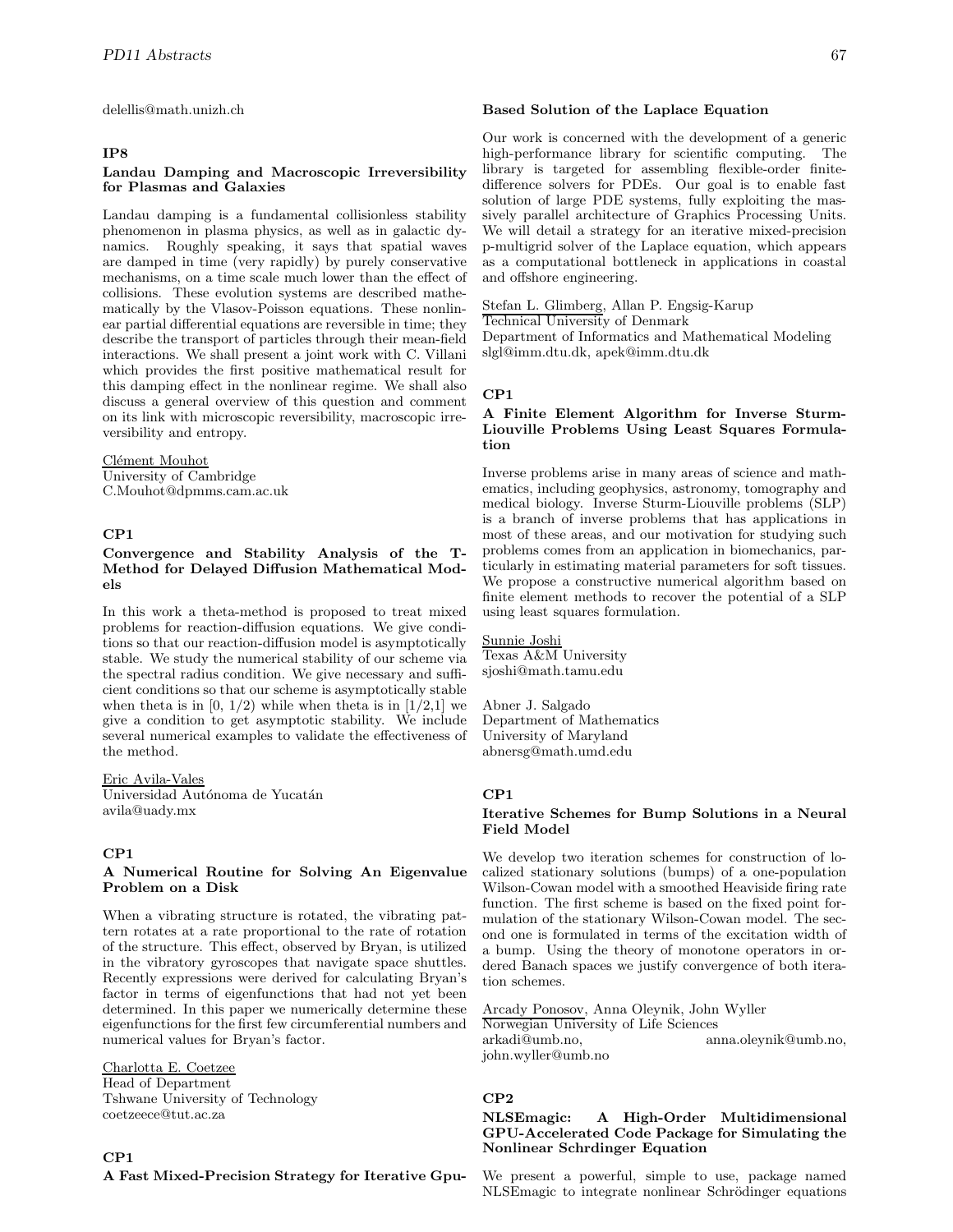in multiple dimensions. NLSEmagic relies on high-order compact finite-difference schemes implemented for graphic processing unit (GPU) parallel architectures. These freely distributable codes are many times faster than their serial counterparts, and are much cheaper than standard parallel clusters. With usability and portability in mind, the GPUenabled C codes are implemented to directly interface with MATLAB.

Ronald M. Caplan Computational Science Research Center San Diego State University sumseq@gmail.com

Ricardo Carretero San Diego State University carreter@sciences.sdsu.edu

### **CP2**

# **Implementing the Finite Volume Method on a Rectangular Collocated Grid**

We formulate an algorithm to solve steady-state, laminar and incompressible fluid flow on a collocated rectangular grid. The chief aim is to considerably simplify existing FVM techniques such as the Semi Implicit Method for Pressure Linked Equations (Patankar, 1972), while simultaneously accounting for contributions of neighbouring cells pressure correction errors. Taking driven-cavity flow as an instance, the central differencing scheme, the divergence theorem and the TDMA two-pass solver are invoked to discretize the Navier-Stokes equations.

Tanay M. Deshpande Department of Mechanical Engineering, BITS-Pilani Goa tanay.d255@gmail.com

Shibu Clement Associate Professor, Mechanical Engineering, BITS-Pilani Goa shibu@bits-goa.ac.in

# **CP2**

# **Alternating Direction Implicit Finite Difference Method for the 3-D Wave Equation:** *P-SV* **Vectorial Case**

Partial differential equations are the base of many physical models. Therefore it is essential to approximate their solution numerically. Following the pioneering ideas first presented in (Douglas & Peaceman, 1955) and (Peaceman & Rachford 1959) we develop a new second-order direction implicit (ADI) scheme, based on the idea of the operator splitting where 3-D problems are solved by a succession of 1-D tridiagonal systems. This new scheme for the 3-D wave equation is applied to model elastic wave propagation in heterogenous media for the *P-SV* vectorial case. The advantage of this approach over the traditional explicit schemes is that it is unconditionally stable and there is no limitation regarding the size of the time step.

Ursula Iturraran-Viveros

Instituto Mexicano del Petroleo ursula.iturraran@gmail.com

# **CP2**

**The von Karman Theory for Incompressible Elastic**

## **Shells**

Starting from the 3d nonlinear elasticity,we rigorously derive the von Karman thin film theory for incompressible materials. In case of thin plates, the Euler-Lagrange equations of the limiting energy functional give the incompressible version of the classical von Karman equations, obtained formally in the limit of Poisson's ratio  $\nu \rightarrow 1/2$ . Our analysis applies as well to more general case of shells, i.e. thin films with midsurface of arbitrary geometry, as long as they satisfy the following approximation property:  $C$ first order infinitesimal isometries are dense in the space of all  $W^{2,2}$  infinitesimal isometries. The class of surfaces with this property includes: subsets of  $R^2$ , convex surfaces, developable surfaces and rotationally invariant surfaces. Our analysis relies on the modern methods of calculus of variations and analysis.

# Hui Li

University of Minnesota huili@math.umn.edu

Marta Lewicka University of Pittsburgh School of Arts and Sciences lewicka@pitt.edu

#### **CP2**

#### **Computational Analysis of Invisibility Cloaking Using Nurbs**

The purpose of this research is to develop a Non-Uniform Rational B-Spline (NURBs) method to accurately measure and graphically represent actions of electromagnetic cloaking specifically defined by the parameters of the Helmholtz Equation. Using singular transformation optics, the shape representation is that of an electromagnetic wave in topological space. Additional applications include not only invisibility cloaks but other aspects of stealth technology.

Scott M. Little SunWize Technologies Northcentral University slittle@sunwize.com

# **CP3**

### **Convergence of a Particle Method and Global Weak Solutions for a Family of Evolutionary Pdes**

We provide global existence and uniqueness results for a family of fluid transport equations by establishing convergence results for the particle method applied to these equations. The considered family of PDEs is a collection of strongly nonlinear equations which yield traveling wave solutions and can be used to model a variety of fluid dynamics. The equations are characterized by a bifurcation parameter b, which provides a balance for the nonlinear solution behavior, and a kernel  $G(x)$ , which determines the shape of the traveling wave and the length scale. For some special cases of b and  $G(x)$ , the equations are completely integrable and admit solutions that are nonlinear superpositions of traveling waves that have a discontinuity in the first derivative at their peaks and therefore are called peakons.

We apply a particle method to the considered evolutionary equations and provide a new self-contained method for proving its convergence. The latter is accomplished by using the concept of space-time bounded variation and the associated compactness properties. From this result, we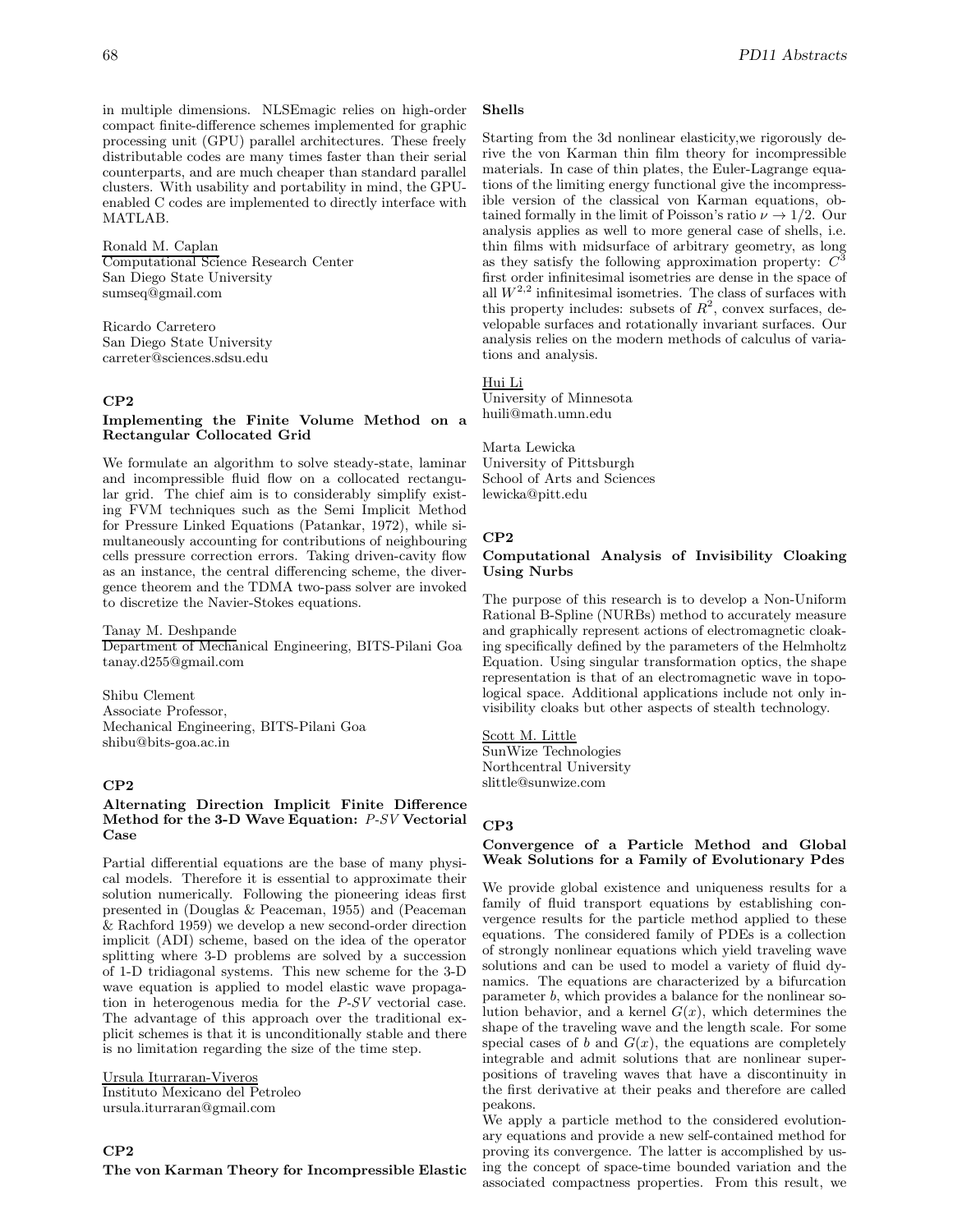prove the existence of a unique global weak solution to the family of fluid transport equations for  $b > 1$  and a particular choice of  $G(x)$  and obtain stronger regularity properties of the solution than previously established.

### Alina Chertock

North Carolina State University Department of Mathematics chertock@math.ncsu.edu

Jian-Guo Liu Duke University jian-guo.liu@duke.edu

Terrance Pendleton North Carolina State University tlpendle@ncsu.edu

## **CP3**

## **Research of Difference Schemes for Hyperbolic Heat Conduction Equation in Sobolev Space**

A characteristic feature of hyperbolic heat conduction equation is that the coefficient of the highest time derivative is a small parameter. In the numerical solution of such problems, except stability and accuracy, the question of uniformity on the small parameter accuracy estimates is also fundamentally important. This paper is devoted to construction and justification of difference schemes for hyperbolic heat conduction equation in the Sobolev space. The stability and accuracy of these schemes are investigated. Uniform on small parameter of their accuracy estimates are generated. Two new a priori estimates are obtained for the three-layer operator - difference schemes. The theoretical findings are confirmed by computational experiment conducted on the basis of IDE Borland Turbo  $C + +$  Explorer for Windows.

Isom Jurayev Unemployed ijurayev@yahoo.com

#### **CP3**

# **Boltzmann Equation with Specular Reflection in 2D Domains**

We consider the initial-boundary value problem of Boltzmann equation with specular reflection boundary condition in 2 dimensional smooth convex domain and analytic nonconvex domain. In this talk the global existence and exponential decay in the  $L^{\infty}$  norm for cut-off hard potentials near an absolute Maxwellian are established.

#### Chanwoo Kim

University of Cambridge ckim.pde@gmail.com

# **CP3**

# **One Field Formulation and Simple Stable Explicit Schemes for Fluid Structure Interaction**

We develop a one field formulation for the fluid structure (FS) interaction problem. It uses Arbitrary Lagrangian Eulerian (ALE) description for the fluid and Lagrangian description for the solid. We present a fully discrete explicit (in terms of how to determine the interface) scheme that uses conservative ALE description and allows any time step as long as it will not make the FS interface collides

with itself or other fixed boundaries. Like in the continuous case, the stability bound is independent of the fluid mesh velocity. To prove the stability, we assume the flow is incompressible Navier-Stokes and the solid has convex strain energy (e.g. linear elastic). Perhaps unexpected, the proof will not work for Stokes flow and hence it shows the advantage of Navier-Stokes over Stokes in terms of stability. As the nonlinear convection term in the fluid part is treated semi-implicitly, in each time step, we only need to solve a linear system if the solid is linear elastic. Two numerical tests including the benchmark test of Navier-Stokes flow past a Saint Venant-Kirchhoff elastic bar are performed to show the power of this one field formulation.

Jie Liu

National University of Singapore Department of Mathematics matlj@nus.edu.sg

# **CP3**

## **Variational Schemes in Nonlinear Elastodynamics, the Positivity of Determinants, Convergence and Relative Entropy Method**

We study radial elastodynamics for isotropic elastic materials; these form a system of non-homogeneous conservation laws. We construct a variational scheme that decreases the total mechanical energy and also leads to physically realizable motions that avoid interpenetration of matter. In addition, with the aid of the relative entropy method, we establish convergence of time-continuous interpolates obtained via three-dimensional variational schemes (studied by S. Demoulini, D. Stuart, A. Tzavaras) to a smooth solution of the elastodynamics.

Alexey Miroshnikov University of Maryland, College Park amiroshn@gmail.com

Athanasios Tzavaras University of Crete tzavaras@tem.uoc.gr

# **CP4**

### **An Algebraic Procedure to Construct Exact Solutions of Nonlinear Evolution Equations**

In this paper, we implemented the functional variable method for the exact solutions of the Zakharov Kuznetsov-Modified Equal-Width, the modified Benjamin-Bona-Mahony and the modified KdV-Kadomtsev-Petviashvili equations. By using this scheme, we found some exact solutions of the above-mentioned equations. The obtained solutions include solitary wave solutions, periodic wave solutions and combined formal solutions. The functional variable method presents a wider applicability for handling nonlinear wave equations.

Mutlu Akar, Adem Cevikel Yildiz Technical University makar@yildiz.edu.tr, acevikel@yildiz.edu.tr

Ahmet Bekir, Sait San Eskisehir Osmangazi University abekir@ogu.edu.tr, ssan@ogu.edu.tr

# **CP4**

**Application of Hes Variational Approach Method**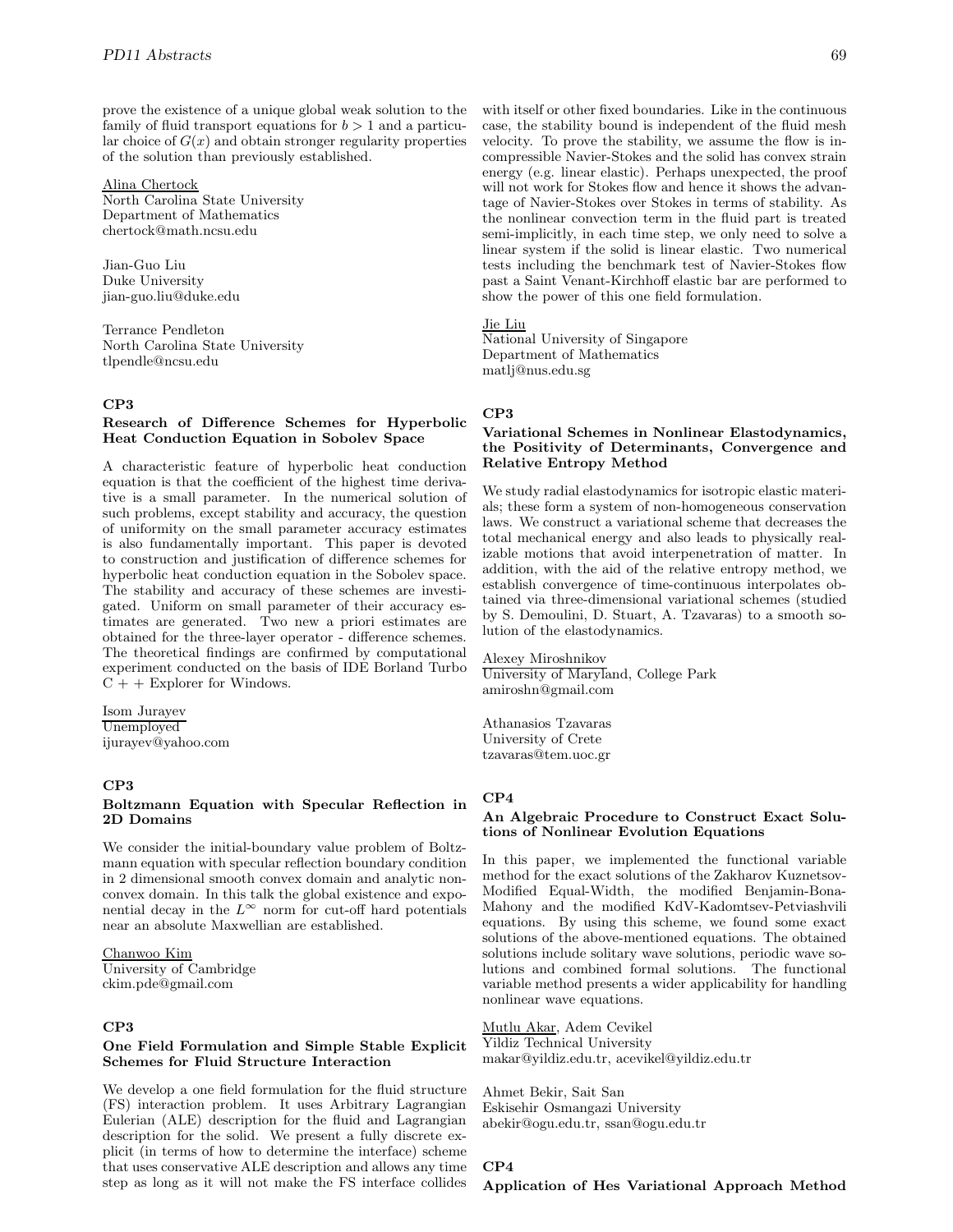### **for Single Degree of Freedom Problems in Nonlinear Vibration**

This paper, Hes Variational Approach Method is used to obtain the exact solution of nonlinear problems in nonlinear vibration. The governing equation is obtained by using Lagrange method and it is solved analytically by Hes Variational Approach Method.In the VAM, just one iteration takes one to high exactness of the solutions, counter to the different methods. Some patterns are given to demonstrate the impressiveness and serviceableness of the method

Mahmoud Bayat, Iman Pakar Shomal university mbayat14@yahoo.com, iman.pakar@yahoo.com

# **CP4**

# **An Approximate Solution for a Fractional Advection Diffusion Equation**

Recently, many transport problems, involving diffusion, have been formulated on fractional differential equations where the fractional derivatives are used to model the anomalous diffusion phenomenon. A one dimensional fractional advection diffusion model is considered, where the usual second-order derivative gives place to a fractional operator. To compute the approximate solution, we propose an explicit difference method which is second order accurate. Consistency and stability of the method are examined and numerical tests are presented.

Ercilia Sousa Coimbra University ecs@mat.uc.pt

# **CP4**

#### **Linear Quadratic Mean Field Games**

The theory of Mean Field Games has grown rapidly after the pioneering paper by Lasry and Lions (2007). For the recent development and its applications, one can refer to, for example, the survey (Gueant et al. 2011) and the references therein. In this talk, I shall introduce a class of Mean Field Games in which both the pay-off function and cost functional are quadratic in state variable, control variable together with the mean field term; besides, the controlled dynamics is linear and also consists of a mean field term. We shall also briefly discuss about the existence and uniqueness of both the value function and the optimal control of each of these Mean Field Games; indeed, we can establish them by using a method that combines adjoint equation approach and the theory of backward stochastic differential equations.

Phillip S. Yam Department of Statistics The Chinese University of Hong Kong phillip.yam@gmail.com

Alain Bensoussan University of Texas at Dallas and the Hong Kong Polytechnic University, Hong Kong alain.bensoussan@utdallas.edu

K. C. J. Sung, S. P. Yung Department of Mathematics The University of Hong Kong joecole0927@gmail.com, spyung@hkucc.hku.hk

### **CP5**

# **Linear elasticity as Gamma-limit of finite elasticity under weak coerciveness conditions**

The energy functional of linear elasticity is obtained as Γlimit of suitable rescalings of the energies of finite elasticity. The quadratic control from below of the energy density  $W(\nabla v)$  for large values of the deformation gradient  $\nabla v$  is replaced here by the weaker condition  $W(\nabla v) \geq |\nabla v|^p$ , for some  $p > 1$ . Energies of this type are commonly used in the study of a large class of compressible rubber-like materials.

Virginia Agostiniani SISSA, Trieste (Italy) vagostin@sissa.it

Gianni Dal Maso SISSA, Trieste, Italy dalmaso@sissa.it

Antonio DeSimone SISSA, Trieste, Italy 34014 Trieste, ITALY desimone@sissa.it

# **CP5**

### **Pseudo-Differential Operator Involving Fractional Fourier Transform**

Pseudo-differential operator involving fractional Fourier transform associated with symbol  $a(x, y)$  is defined. An integral representation of pseudo-differential operator and a Sobolev space boundedness result is obtained

# Manish Kumar

Department of Applied Mathematics manish.math.bhu@gmail.com

Akhilesh Prasad Deptt. of Applied Mathematics Indian School of Mines, Dhanbad, India apr bhu@yahoo.com

# **CP5**

#### **Modern Traffic Flow Models**

I will talk about several models of vehicular traffiŒc. I will fiørst describe microscopic cellular automata models and show how the vehicle interaction can be modeled through the look-ahead interaction potential, which leads to slow down due to heavy traffiŒc conditions. I will then proceed with the derivation of the semi-discrete mesoscopic and continuous PDE-based macroscopic models. The resulting (systems of) PDEs are hyperbolic (systems of) PDEs with global flÆuxes, which make it very challenging from both analytical and numerical perspectives. The last part of my talk will be devoted to numerical methods for hyperbolic systems with global Æfluxes.

Alexander Kurganov Tulane University Department of Mathematics kurganov@math.tulane.edu

# **CP5**

# **An Isoperimetric Problem With Long-Range Inter-**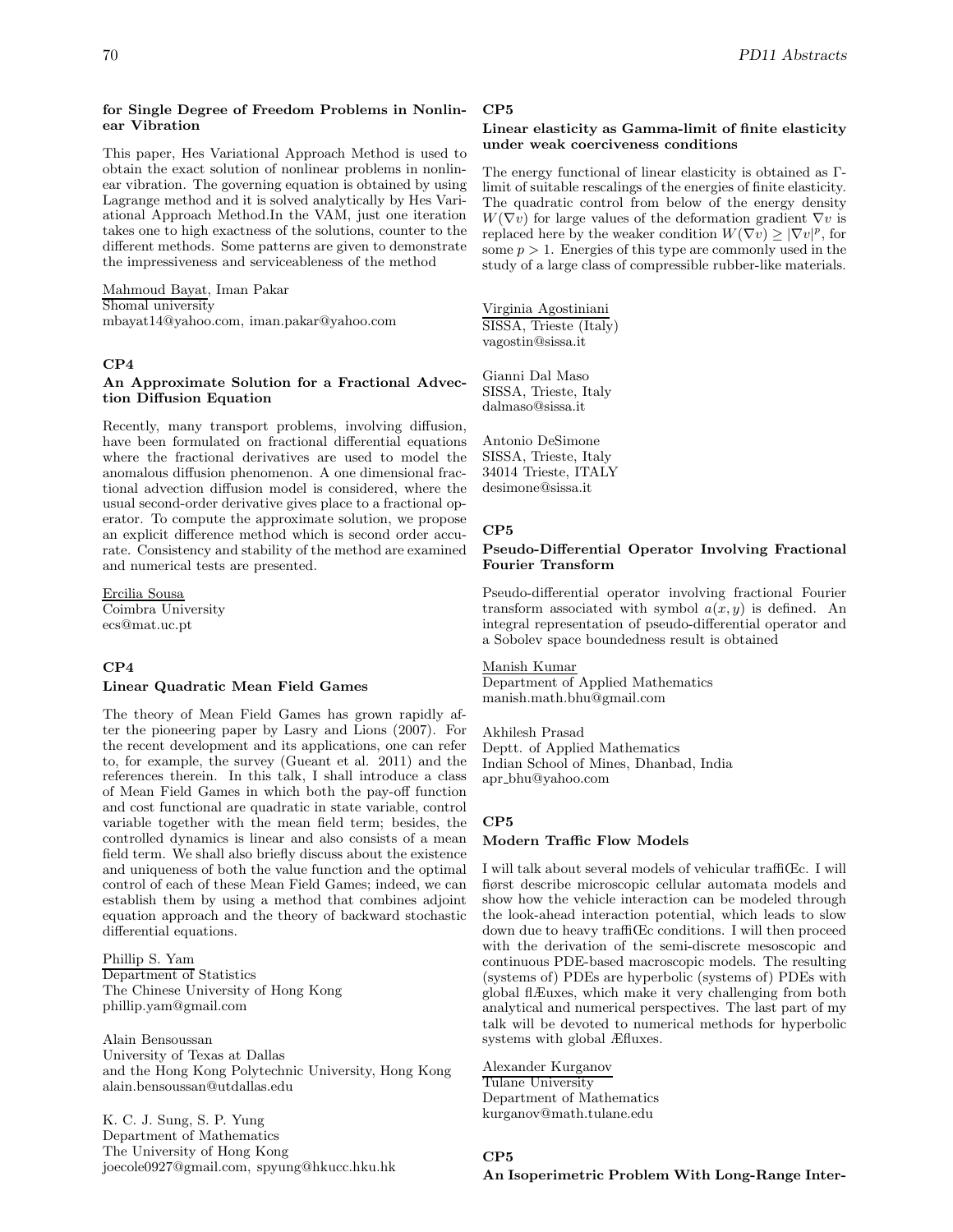#### **actions on the Two-Sphere**

There is currently much interest on the mathematical analysis of phase separation of block copolymers and their sharp interface limit leading to a nonlocal isoperimetric problem (NLIP). In this talk I will analyze the NLIP on the two-sphere and characterize the global minimizer when the parameter controlling the influence of the nonlocality is small. Furthermore, I will demonstrate stability/instability results of certain critical points depending on where in the parameter regime one looks.

Ihsan A. Topaloglu Indiana University itopalog@indiana.edu

# **CP5**

# **Semigroup Approach to Nonlinear Flow-Structure Interactions**

We consider a subsonic flow-structure interaction between a perturbed wave equation and a second order nonlinear plate with a rotational parameter. A suitable inner product on the finite-energy space allows the application of monotone operator theory which leads to weak and strong well-posedness for several classes of nonlinear dynamics. We show that well-posedness is preserved with nonlinear boundary damping, and discuss asymptotic properties of the corresponding nonlinear semigroups as the rotational term degenerates.

Justin Webster University of Virginia jtw3k@virginia.edu

# **CP6**

# **Construction of Dynamic Co-Seismic Sea Bed Displacements for Tsunami Generation Problems**

We study tsunami wave generation and we present a new method for the construction of dynamic co-seismic sea bed displacements. This method relies on the finite fault solution (see slip distribution) and dynamic sea bed deformation scenarios (see rupture dynamics). The bottom motion is reconstructed and waves induced on the oceans free surface are studied. The 2006 Java tsunami generation case is computed with three different models. A comparison between them gives good agreement.

Denys Dutykh Université de Savoie-CNRS denys.dutykh@univ-savoie.fr

Dimitrios Mitsotakis University of Minnesota cdmitsot@gmail.com

Xavier Gardeil Université de Savoie-CNRS xavier.gardeil@etu.univ-savoie.fr

# Paul Christodoulides

Cyprus University of Technology Faculty of Engineering and Technology paul.christodoulides@cut.ac.cy

Frédéric Dias University College Dublin Ecole Normale Supérieure de Cachan frederic.dias@ucd.ie

# **CP6**

# **Time Decay for the Solutions of a Coupled Nonlinear Schrdinger Equations**

Using Morawetz Radial Identity, we show that the local solutions of a coupled nonlinear Schrodinger equations decay in time.

Jeng-Eng Lin George Mason University jelin@gmu.edu

### **CP6**

#### **Turbulent Flame Speeds for G-Equations**

Joint work with Jack Xin and Yifeng Yu. In combustion theory various models have been proposed in modeling of the flame propagation. By level curve formulation, G-equation describes the motion of the flame front by a constant normal velocity (called laminar flame speed) and the advection of the fluid. If the initial flame is planar in some direction, the front will be wrinkled by the advection and becomes very complicated in time. Eventually the front will evolve into an asymptotic state propagating at a constant speed (called turbulent flame speed.) Consider the G-equation with 2D cellular flow. We are interested in the turbulent flame speed parameterized by the intensity of the cellular flow. For the basic G-equation model, the turbulent flame speed is enhanced by the cellular flow with marginally linear growth rate. If a dissipation term is added into G-equation, however, the growth rate will be drastically altered and become uniformly bounded. Correction terms may be also added to laminar flame speed to take account of the effects of the curvature of the level curve and the strain of the advection. We will discuss numerical methods in computing the turbulent flame speed. The numerical results support the laboratory observation that flame front may be quenched by the turbulence.

Yu-Yu Liu Department of Mathematics University of California, Irvine yuyul@uci.edu

# **CP6**

### **Well-Posedness for Some Kinetic Models of Collective Behavior**

The aim of this work is to give a well-posedness theory for general models of collective behavior of large groups of individuals which include a variety of effects: interaction through a potential, velocity-averaging, self-propulsion effects... We develop our theory in a space of measures, using mass transportation distances, and as consequence of it we show also the convergence of particle systems to their corresponding kinetic equations.

#### Jesus Rosado UCLA jesus.rosado.linares@gmail.com

José Alfredo Cañizo UAB canizo@mat.uab.cat

José Antonio Carrillo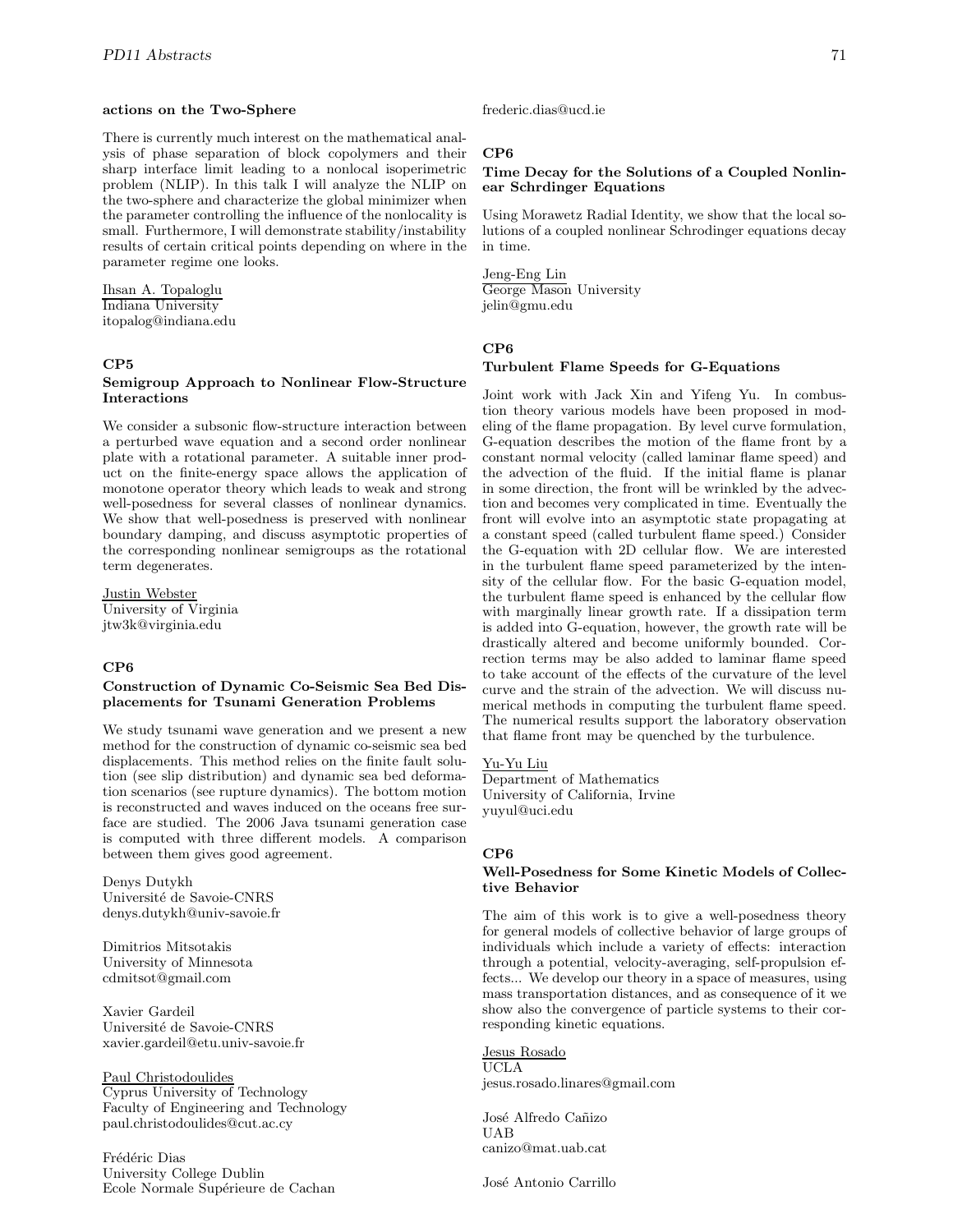ICREA - UAB carrillo@mat.uab.es

# **CP6**

#### **Bounds on the Growth of High Sobolev Norms of Solutions to Nonlinear Schrödinger Equations**

In this talk, we study the growth of Sobolev norms of solutions to Nonlinear Schrodinger Equations which we cant bound from above by energy conservation. The growth of such norms gives a quantitative estimate of the low-to-high frequency cascade. We present a frequency decomposition method which allows us to obtain polynomial bounds in the case of the 1D Hartree equation with sufficiently regular convolution potential, and which allows us to bound the growth of fractional Sobolev norms of the Cubic NLS on the real line. We will also present some 2D and 3D results.

Vedran Sohinger University of Pennsylvania vedranso@math.upenn.edu

#### **CP7**

# **On the Convergence of Statistical Solutions of the 3D Navier-Stokes-**α **Model as** α → 0

In this talk we consider statistical solutions of the 3D Navier-Stokes- $\alpha$  model with periodic boundary condition. We prove that under certain conditions statistical solutions of the 3D Navier-Stokes- $\alpha$  model converge to statistical solutions of the exact 3D Navier-Stokes equations as  $\alpha \to 0$ . The statistical solutions that we consider here arise from measures in suitable trajectory spaces, in a sense akin to that considered by Vishik and Fursikov.

Anne C. Bronzi Universidade Federal do Rio de Janeiro

annebronzi@gmail.com

Ricardo Rosa Universidade Federal do Rio De Janeiro rrosa@im.ufrj.br

# **CP7**

#### **Incompressible Boussinesq Equations and Spaces of Borderline Besov Type**

We prove local-in-time existence and uniqueness of an inviscid Boussinesq-type system. We assume the density equation contains nonzero diffusion and that our initial vorticity and density belong to a space of borderline Besov type.

#### Jacob Glenn-Levin

University of Texas at Austin jglennlevin@math.utexas.edu

# **CP7**

#### **Inertial Waves in a Rapidly Rotating Cylinder**

Rapidly rotating flows can support waves with peculiar properties. In the inviscid limit, the equations for infinitesimal disturbances about solid-body rotation reduce to a hyperbolic problem for disturbance frequencies less than twice the background rotation rate, the characteristics of which represent discontinuities in the velocity or its gradient. In real life, these are regularized by viscosity, resulting

in the observed inertial waves. We explore numerically the consequences of finite viscosity and nonlinearity on such flows.

Juan Lopez Arizona State University lopez@math.la.asu.edu

#### **CP7**

# **Some Results on Statistical Solutions of the Navier-Stokes Equations for an Extended Class of External Forces**

The study of statistical solutions of the Navier-Stokes equations has been considered mostly for forcing terms with values in the phase space  $H$  of square-integrable, divergencefree vector fields with the appropriate boundary conditions. In this talk, we discuss the existence of statistical solutions for forcing terms which are square-integrable in time and with values in the natural dual space  $V'$ , where  $V$ is the subspace of  $H$  of functions with square-integrable derivative, with the corresponding boundary conditions. First, we prove the existence of statistical solutions which satisfy the so-called strengthened mean energy inequality. Then, we also show that for certain classes of forcing terms with values in  $V'$ , any statistical solution must satisfy this strengthened mean energy inequality. This last result is based on the extension to more general forces of a result of equivalence between the energy inequality and the strengthened energy inequality for individual weak solutions.

## Cecilia F. Mondaini

Federal University of Rio de Janeiro (UFRJ) cfmondaini@gmail.com

Anne Bronzi Federal University of Rio de Janeiro annebronzi@im.ufrj.br

Ricardo Rosa Universidade Federal do Rio De Janeiro rrosa@im.ufrj.br

#### **CP8**

#### **Formation of High-Temp/low-Viscosity Fingers Within Lava Flow**

As lava viscosity can change 1-2 orders of magnitude due to small changes in temperature, several studies have predicted the formation of low-viscosity/high-speed fingers (similar to a Saffman-Taylor type instability). We examine the onset and evolution of such fingers within a Hele-shawtype flow. In particular, we attempt to identify steadystate laminar solutions that would provide pahoehoe lava flows with a natural mechanism for the formation of lava channels/tubes within an initially uniform sheet flow.

Serina Diniega University of Arizona serina.diniega@jpl.nasa.gov

### **CP8**

#### **Shape Selection in Hyperbolic Non-Euclidean Plates**

Non-Euclidean plates are thin elastic sheets in which the preferred intrinsic geometry of the mid-surface corresponds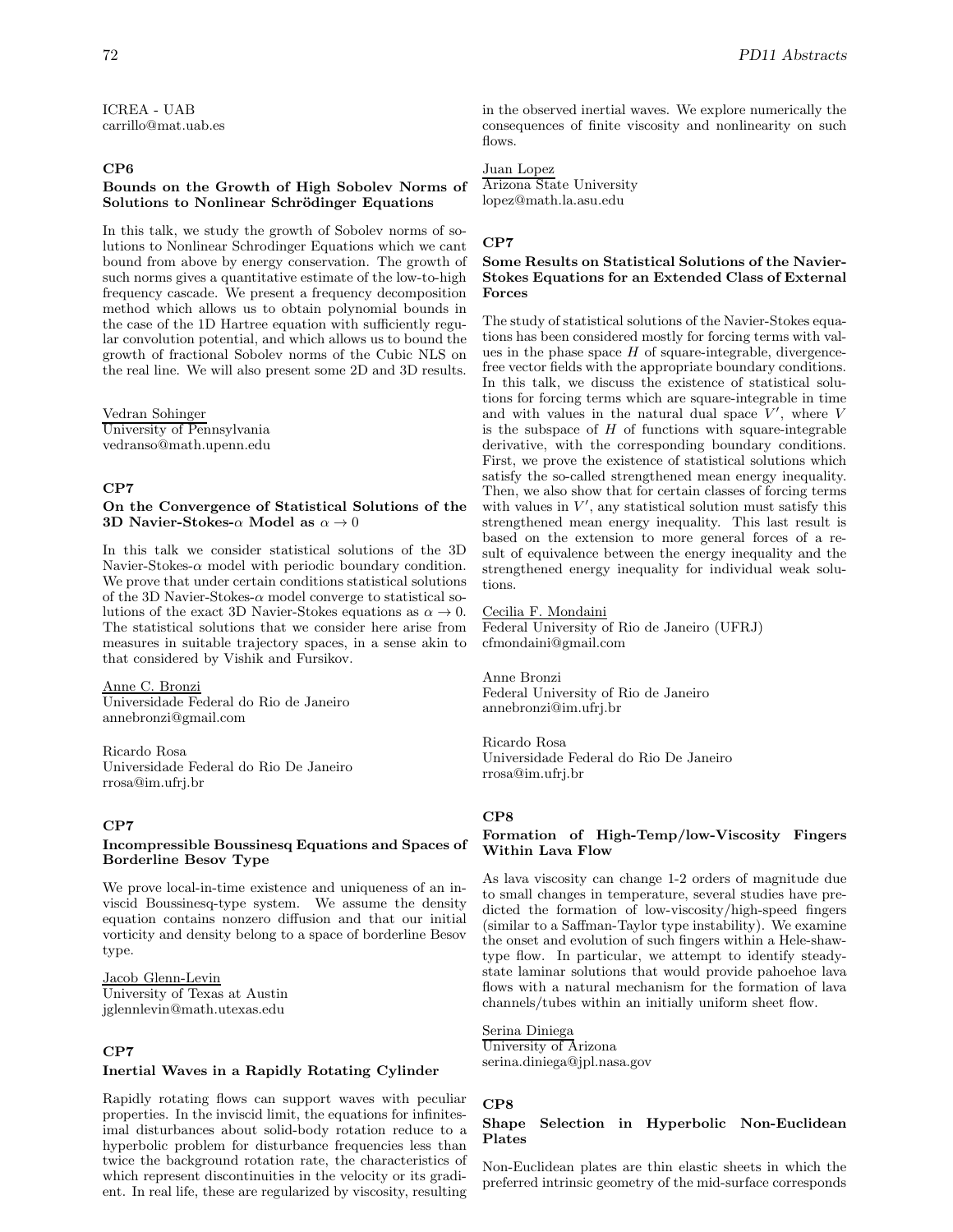to a surface with nonzero Gaussian curvature. These sheets model the complex geometries generated by the differential growth of soft tissue such as the rippling in leaves and sea slugs. We present a study of free non-Euclidean discs with a constant negative Gaussian curvature curvature. The equilibrium configuration taken by these sheets are solutions to a Föppl Von-Kàrmàn type coupled system of equations in which configurations free of any in plane stretching correspond to isometric immersions of the hyperbolic plane.

John A. Gemmer University of Arizona jgemmer@math.arizona.edu

Shankar C. Venkataramani University of Arizona Department of Mathematics shankar@math.arizona.edu

#### **CP8**

### **Global Solutions to Bubble Growth in Porous Media**

A model of an injected fluid into another viscous fluid leads to a moving boundary problem. We present solutions to the free boundary problem in terms of time-derivative of generalized Newtonian potentials, and show that the bubble occupies the entire space as the time tends to infinity if and only if the internal potential of the initial bubble is a quadratic polynomial. This classification relies on the quadratic growth of solutions to certain free boundary problems.

Lavi Karp ORT Bruade College karp@braude.ac.il

### **CP8**

#### **Evolution of Elastic Thin Films with Curvature Regularization Via Minimizing Movements**

We consider the evolution equation with curvature regularization that models the motion of a two-dimensional elastic thin film on a rigid substrate. The mismatch between the material lattices forces the film to be strained. We prove short time existence, uniqueness and regularity of the solution, using De Giorgi's minimizing movements to exploit the  $L^2$ -gradient flow structure of the equation. This seems to be the first analytical result in the case of elasticity without surface diffusion.

### Paolo Piovano Carnegie Mellon University ppiovano@andrew.cmu.edu

# **CP9**

#### **Power-Law Asymptotics and Growth of Heterogeneous Sandpiles**

I will discuss joint work with M. Mihailescu, J.D. Rossi, and M. Perez-Llanos on the asymptotic behavior, via Mosco convergence, of a class of power-law functionals with variable exponents, and present some applications to the study of a heterogeneous model of sandpile growth.

Marian Bocea NDSU marian.bocea@gmail.com

#### **CP9**

# **Domain and Trajectory Bundles for Fluid Structure Interaction**

We present a new methodology for the study and analysis of the solvability of fluid structure interaction problems. We introduce definitions of domain bundles and trajectory bundles which are instances of Banach bundles that may be used for establishing the existence of strong and classical solutions for fluid structure interaction problems. Rather than the more common method of lifting the interaction problem to a fixed reference domain, we develop the existence theory in a modular fashion and show how classical existence results can be adapted to these vector bundles and then coupled to iterative mappings for the structural displacements in order to establish the existence of fixed points which solve the fluid-structure interaction problems by construction. We demonstrate these techniques on a variety of different example problems, including the selfpropelling problem for a shape changing body in three spatial dimensions.

#### Adam Boucher

University of New Hampshire adam.boucher@unh.edu

#### **CP9**

#### **Borehole Heat Exchanger Modeling Validation**

We present the development and validation of a numerical model for the simulation of energy flows and temperature changes in and around a borehole heat exchanger when a fluid circulates through a U-tube. The FlexPDE software is used to solve the model of a heat exchanger. The validated model (through comparisons with experiments) is used to study how various parameters (ground thermal conductivity etc.) affect the temperature of the inlet and outlet fluid.

Georgios Florides

Cyprus University of Technology Dept of Mechanical Engineering and Materials Science and Eng

georgios.florides@cut.ac.cy

Paul Christodoulides Cyprus University of Technology Faculty of Engineering and Technology paul.christodoulides@cut.ac.cy

Panayiotis Pouloupatis Cyprus University of Technology panayiotis.pouloupatis@cut.ac.cy

#### **CP9**

# **The 2D Selective Withdrawal Transition: Analogies with Microelectromechanical Systems**

Free boundaries in selective withdrawal systems have been observed undergoing topological transitions through apparently-singular steady states as the withdrawal rate is increased. We transfer the study of this transition to a simpler class of problems that are analogous to those found in the study of MEMS. By first considering a restricted family of one dimensional boundaries related to two-parameter conformal maps, we aim to identify the mechanisms that control the boundary breakdown in two dimensions.

Stuart Kent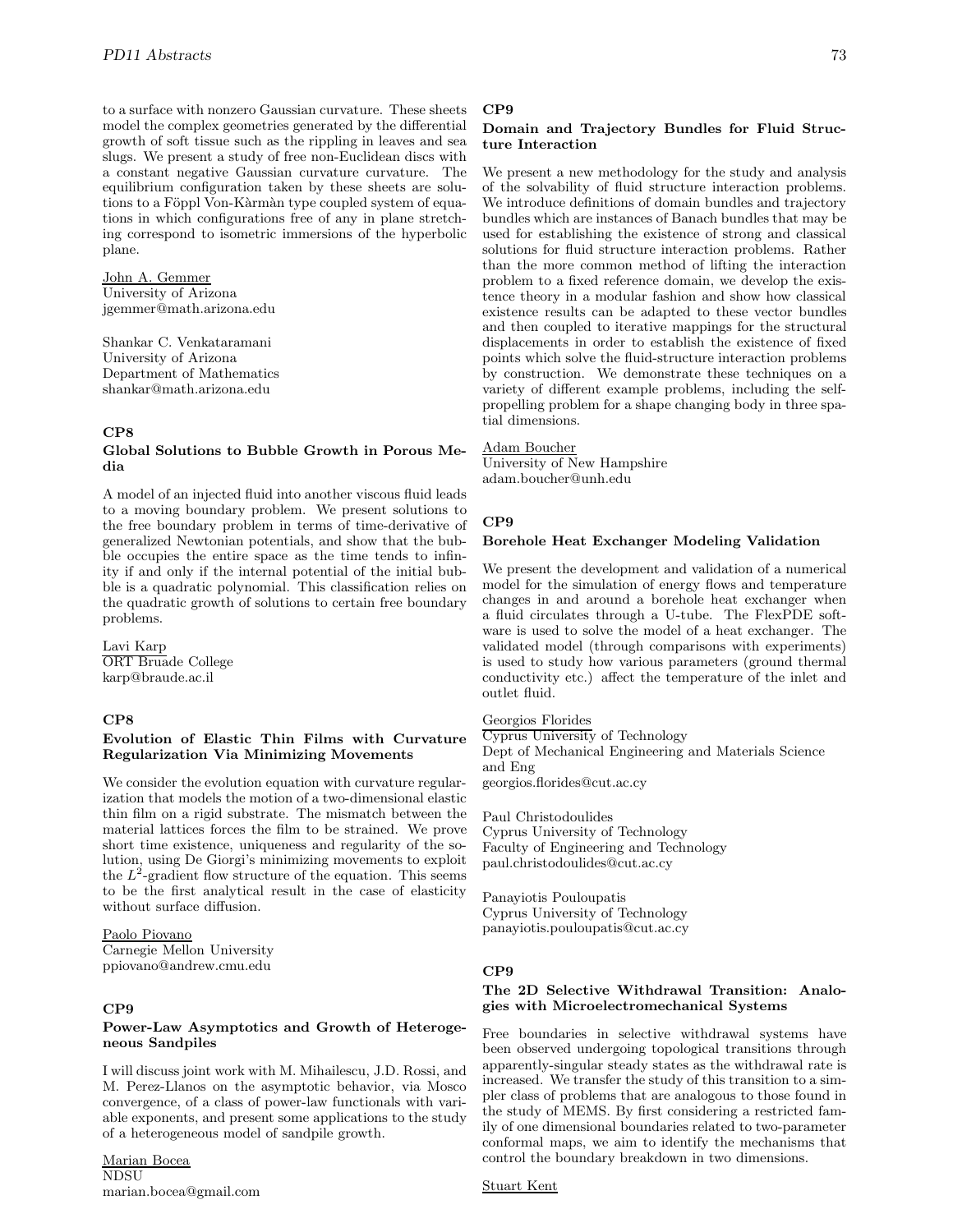Program in Applied Mathematics, University of Arizona skent@math.arizona.edu

Shankar C. Venkataramani University of Arizona Department of Mathematics shankar@math.arizona.edu

# **CP9**

#### **Incompatibility and Hysteresis in Shape Memory Alloys**

For certain martensitic phase transformations, one observes a close relation between the width of the thermal hysteresis and the compatibility of two phases. The latter is in the context of geometrically non-linear elasticity measured by the deviation of the middle eigenvalue of the transformation stretch matrix from one. This observation forms the basis of a theory of hysteresis that assigns an important role to the energy of the transition layer (Zhang, James, Müller, Acta mat. 57(15), 4332-4352, 2009). Following this ansatz, we study the energy barriers leading to hysteresis, and analyze the shapes of energetically optimal transition layers for low hysteresis alloys.

Barbara Zwicknagl Carnegie-Mellon University bzwick@andrew.cmu.edu

# **CP10**

# **Global Stability for the N-Species Lotka-Volterra Tree Systems of Reaction-Diffusion Equations**

We consider system of reaction-diffusion equations

$$
(u_i)_t - D\Delta u_i = u_i \left( b_i - \sum_{j=1}^n a_{ij} u_j \right), \quad 1 \le i \le n, \quad (1)
$$

where  $u_i = u_i(t, x), (t, x) \in [0, \infty) \times R_+^m$ ,  $D =$  $diag(D_1, ..., D_n), D_i > 0.$  For case of graph  $G((a_{ij})_{n \times n})$  being a tree, applying invariant region method and with the aid of Volterra multiplier we obtain a set of sufficient conditions for the globally asymptotic stability for Cauchy problem of the system. The criteria are in explicit forms of the parameters, and are easily verifiable to competition model, cooperation model, as well as to predator-prey model.

Xinhua Ji Institute of Mathematics Academia Sinica xhji@math.ac.cn

# **CP10 A New Electrical Model of Cardiac Cells**

Action potential propagation in cardiac tissue has been classically understood to occur through gap junctions. However, recent experimental studies have shown that ephaptic coupling, or field effects, may be another method of communication between cardiac cells. Here we present and discuss results from a new model for the electrical activity in cardiac cells with simplifications that afford more efficient numerical simulation, yet captures complex cellular geometry and spatial inhomogeneities that are critical to ephaptic coupling.

Joyce Lin University of Utah joyce.lin@utah.edu

# **CP10**

### **Local Existence and Finite Time Blowup in a Class of Stochastic Nonlinear Wave Equations**

We consider a stochastic version of the nonlinear wave equation considered by Messaoudi and Said-Houari, that models the longitudinal motion in a viscoelastic configuration, obeying a nonlinear Voight model. For the deterministic equation a global non existence theorem has been proved earlier, under the assumption that the initial data is sufficiently negative. We first show local existence for the stochastic equation, when the power on the source term is smaller than that on the damping term. We next derive conditions under which the equation blows up in finite time, when the power on the source term is larger than that on the damping term. We are in fact able to show that there is possibly a region of positive initial data for which the blow up is possible.

# Rana D. Parshad

clarkson university rana.parshad@kaust.edu.sa

belkacem said-houari king abdullah university of science and technoloy belkacem.saidhouari@kaust.edu.sa

# **CP10**

### **Analysis of a Mathematical Model ForErythropoiesis**

We consider a mathematical model for the regulation of erythropoiesis , the process where new blood cells are created from precursor cells in the bone marrow at a rate proportional to the amount of the hormone erythropoietin present in the body. These cells age over a period of months through abrasion in the capillaries, eventually losing all ability to transport oxygen, at which point they are destroyed by phage cells. Mature red blood cells carry hemoglobin the concentration of which is fairly constant among the population of red blood cells and therefore a good measure of red blood cells levels. Erythropoietin and hemoglobin are involved in a negative feedback loop.We analyze the system of partial differential equations describing the mathematical model and reduce it to a pair of threshold-type delay differential equations to perform a stability analysis. We perform a complete parameter study and several numerical tests.

# Susana Serna

Department of Mathematics Universitat Autonoma de Barcelona serna@mat.uab.es

Jasmine Nirody New York Medical College, NY jnirody@gmail.com

Miklos Racz Department of Statistics, University of California Berkeley racz@stat.berkeley.edu

# **CP10**

# **Stretch-Dependent Proliferation in a One-Dimensional Elastic Continuum**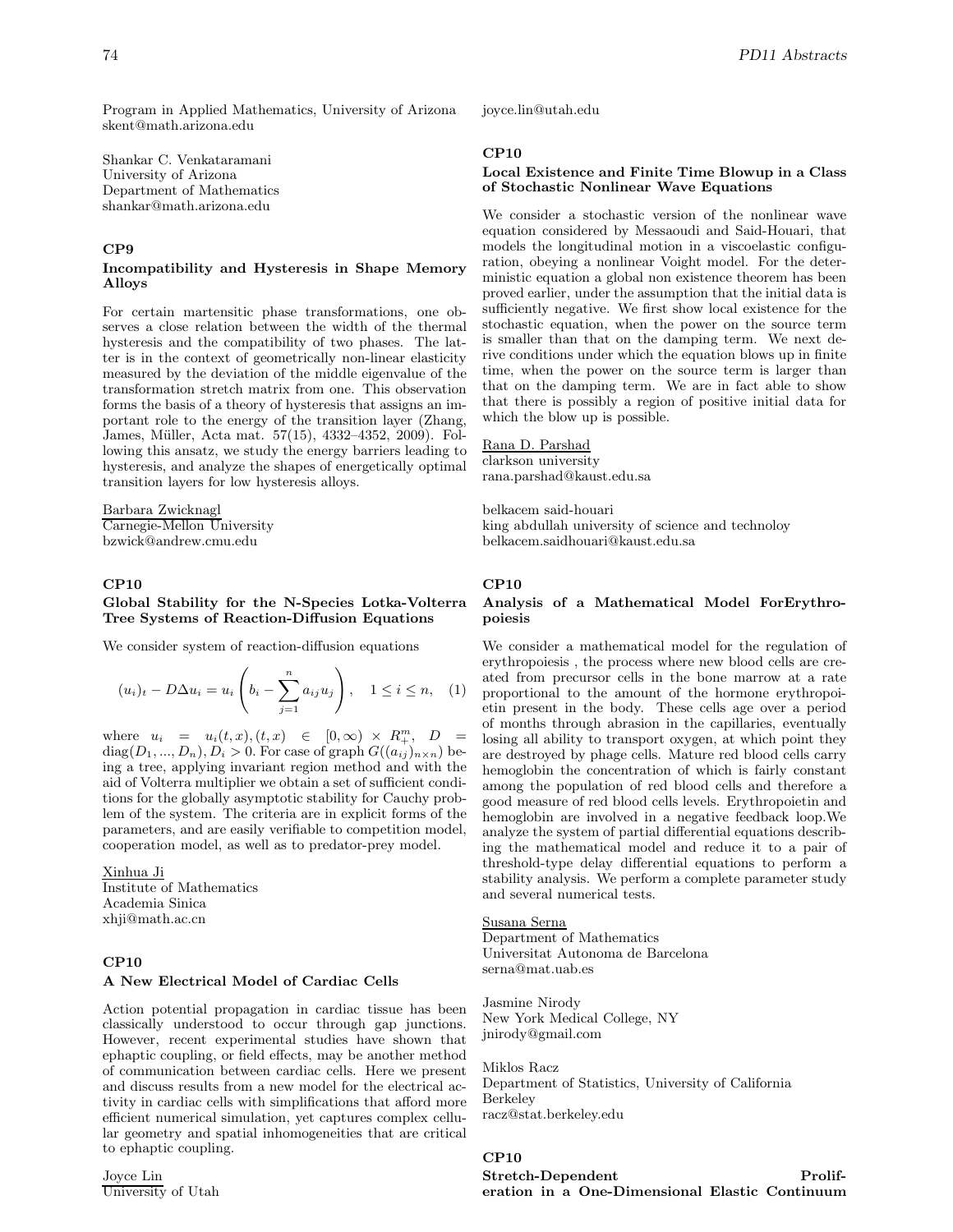### **Model of Cell Layer Migration**

A recently developed mathematical model of cell layer migration based on an assumption of elastic deformation of the cell layer leads to a generalized Stefan problem. The model is extended to incorporate stretch-dependent proliferation, and the resulting PDE system is analyzed for self-similar solutions. The efficiency and accuracy of adaptive finite difference and MOL schemes for numerical solution are compared. We find a large class of assumptions about the dependence of proliferation on stretch that lead to traveling wave solutions.

#### Tracy L. Stepien University of Pittsburgh

tls52@pitt.edu

David Swigon Department of Mathematics University of Pittsburgh swigon@pitt.edu

# **CP11**

# **To the Construction of Greens Functions of Terminal-Boundary-Value Problems for the Black-Scholes Equation**

A number of Greens functions has earlier been constructed for a variety of problems posed for the Black-Scholes equation that finds numerous applications. An approach that appears efficient for such construction is based on a combination of the integral Laplace transform with the method of variation of parameters. Further analysis shows that the number of problem settings, for which the approach could be productive, can be extended. One of such extensions is analyzed in detail.

## Max Melnikov

Cumberland University mmelnikov@cumberland.edu

# **CP11**

## **Bifurcation Analysis for the Lugiato-Lefever Equation in Two Space Dimensions**

We consider a nonlinear Schrödinger equation with cubic nonlinearity, damping, detuning and external force in two space dimensions. It is a model equation for pattern formation in nonlinear optics. Because of the damping term, it defines a weak dissipative system. We study the steady-state bifurcation of spatially homogeneous equilibrium point for the equation on square and hexagonal lattices within the space of periodic functions with respect to the lattice.

Tomoyuki Miyaji Research Institute for Mathematical Sciences, Kyoto university tmiyaji@kurims.kyoto-u.ac.jp

Isamu Ohnishi Hiroshima University isamu o@math.sci.hiroshima-u.ac.jp

Yoshio Tsutsumi Department of Mathematics, Graduate School of Science Kyoto University tsutsumi@math.kyoto-u.ac.jp

# **CP11**

# **Effect of Non-Newtonian Pulsatile Flow on Convective Diffusion in Annulus**

This paper presents an exact analysis of the dispersion of a solute in Casson fluid flow through an annulus between two coaxial cylinders under the influence of periodic pressure gradient. Using the generalized dispersion model which is valid for all time after the injection of a solute, the entire process is expressed in terms of two dispersion coefficients i.e. convection and diffusion coefficients. This model analyses how the spreading of tracer is influenced by the non-Newtonian nature and periodic pulsation of the fluid. The results of the study are of great importance in understanding the dispersion process in cardiovascular flows in particular in catheterized arteries.

Binil Sebastian, Nagarani Ponakala The University of the West Indies Mona Campus, Kingston, Jamaica binil5@yahoo.com, nagaraniponakala@gmail.com

#### **CP11**

# **Periodic Unfolding and Oscillating Test Functions for the Homogenization in a Periodically Perforated Domain**

We study the homogenization of the Laplace equation with nonhomogeneous Robin boundary conditions in a periodically perforated domain. First we prove the main convergence results using the method of oscillating test functions of Tartar, then we treat the same problem by applying the periodic unfolding method. We show that the auxiliary functions introduced in the first method are not needed in the second one for proving the homogenization results.

#### Rachad Zaki

Khalifa university of science, technology, and research rachad.zaki@kustar.ac.ae

## **CP14**

# **Blow-Up and Global Existence for a General Class of Nonlocal Nonlinear Coupled Wave Equations**

We study the initial-value problem for a general class of nonlinear nonlocal coupled wave equations:

$$
u_{1tt} = (\beta_1 * (u_1 + g_1(u_1, u_2)))_{xx}, \quad x \in R, \quad t > 0
$$
  
\n
$$
u_{2tt} = (\beta_2 * (u_2 + g_2(u_1, u_2)))_{xx}, \quad x \in R, \quad t > 0
$$
  
\n
$$
u_1(x, 0) = \varphi_1(x), \quad u_{1t}(x, 0) = \psi_1(x)
$$
  
\n
$$
u_2(x, 0) = \varphi_2(x), \quad u_{2t}(x, 0) = \psi_2(x).
$$

The problem involves convolution operators with kernel functions whose Fourier transforms are nonnegative. Some well-known examples of nonlinear wave equations, such as coupled Boussinesq-type equations arising in elasticity and in quasi-continuum approximation of dense lattices, follow from the present model for suitable choices of the kernel functions. We establish local existence and sufficient conditions for finite time blow-up and as well as global existence of solutions of the problem.

Husnu A. Erbay Isik University HusnuAta.Erbay@ozyegin.edu.tr

Nilay Duruk, Albert Erkip Sabanci University nilayduruk@sabanciuniv.edu, albert@sabanciuniv.edu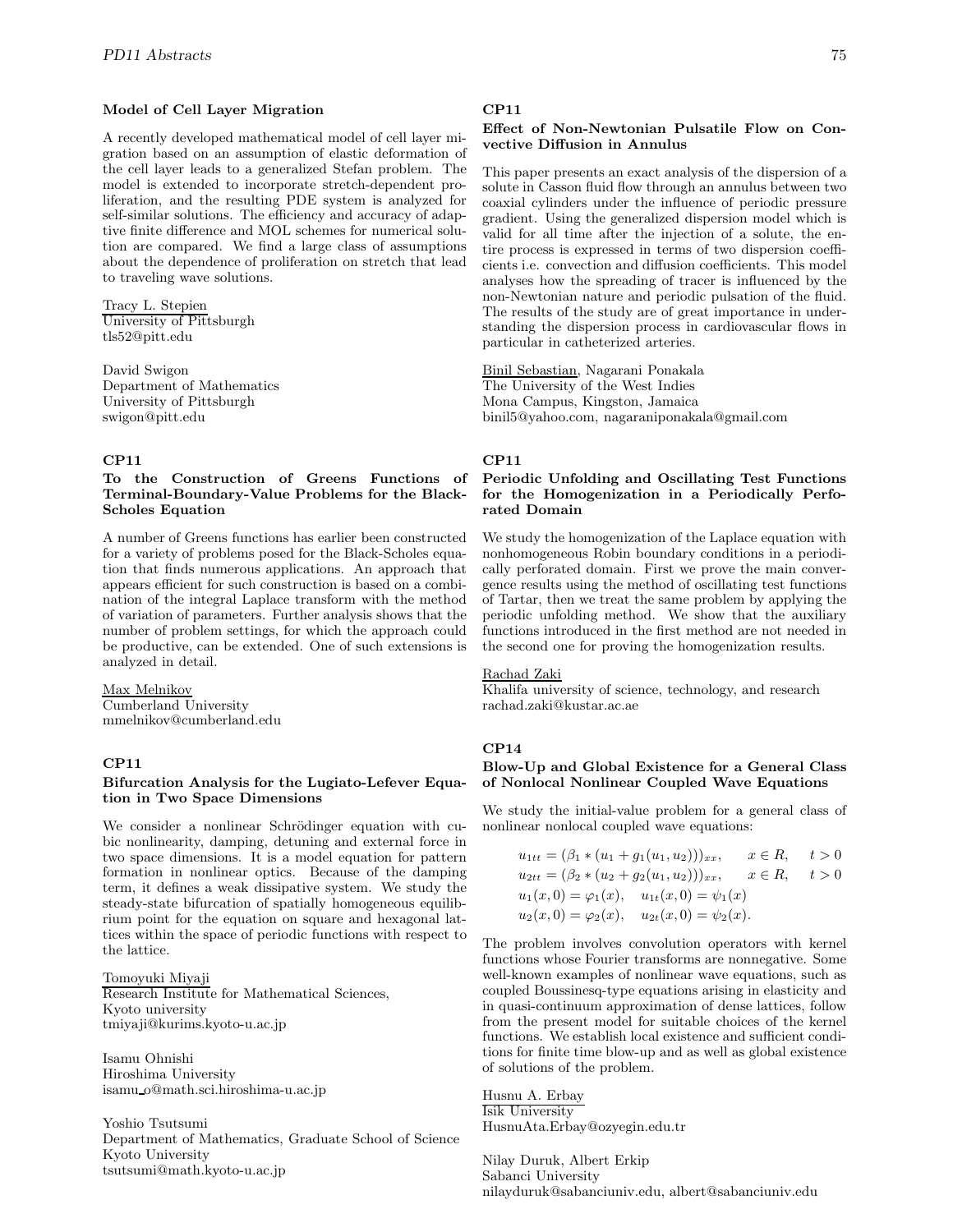# **CP14**

# **The Cauchy Problem for a Two-Dimensional Nonlocal Nonlinear Wave Equation**

We study the Cauchy problem of a general class of twodimensional nonlinear nonlocal wave equations:

$$
w_{tt} = \left(\beta * \frac{\partial F}{\partial w_x}\right)_x + \left(\beta * \frac{\partial F}{\partial w_y}\right)_y, \quad (x, y) \in R^2, \quad t
$$
  

$$
w(x, y, 0) = \varphi(x, y), \quad w_t(x, y, 0) = \psi(x, y).
$$

The above partial differential equation governs anti-plane shear motions in nonlocal elasticity. The nonlocal nature of the problem is reflected by a convolution integral in the space variables. The Fourier transform of the convolution kernel is nonnegative and satisfies a certain growth condition at infinity. For initial data in  $L^2$  Sobolev spaces, conditions for global existence or finite time blow-up of the solutions of the Cauchy problem are established.

#### Saadet Erbay

Department of Mathematics, Isik Universty serbay@isikun.edu.tr

Husnu A. Erbay Ozyegin University husnuata.erbay@ozyegin.edu.tr

Albert Erkip Sabanci University albert@sabanciuniv.edu

#### **CP14**

# **Uniform Boundary Stabilization of a Wave Equation with Nonlinear Acoustic Boundary Conditions and Nonlinear Boundary Damping**

We consider a wave equation with nonlinear acoustic boundary conditions. This is a coupled system of hyperbolic equations modeling an acoustic/structure interaction, where the coupling is  $i$ *i*; nonlinear; *i*<sub>i</sub> rather than linear. Using the methods of Lasiecka and Tataru, we demonstrate well-posedness and uniform decay rates for finite energy solutions. Special attention is given to the relationship between (i) the mass of the structure, (ii) the nonlinear coupling term, and (iii) the size of the nonlinear damping.

Jameson Graber University of Virginia pjg9g@virginia.edu

# **CP14**

## **Weak Solutions for a Class of Semilinear Elliptic Bvps in Unbounded Domains**

In this study, we prove the existence of a weak solution for degenerate semilinear elliptic Dirichlet boundary-value problem

$$
Lu(x) + \alpha \sum_{i=1}^{n} g_i(x)h_i(u(x))D_iu(x) = f(x) \text{ in } \Omega,
$$
  

$$
u(x) = 0 \text{ on } \partial\Omega,
$$

in a suitable weighted Sobolev space, where  $\Omega \subset \mathbb{R}^n$ ,  $1 \leq$  $n \leq 3$ , is not necessarily bounded.

rasmitak6@gmail.com

#### **MS1**

## **A Lower Bound on Blowup Rates for the 3D Incompressible Euler Equation and a Single Exponential Beale-Kato-Majda Estimate**

 $, t > \mathbb{W}$ e prove a Beale-Kato-Majda criterion for the loss of regularity for solutions of the incompressible Euler equations in  $H<sup>s</sup>(R<sup>3</sup>)$ , for  $s > \frac{5}{2}$ . Instead of double exponential estimates of Beale-Kato-Majda type, we obtain a single exponential bound on  $||u(t)||_{H^s}$  involving a length parameter previously introduced by P. Constantin. In particular, we derive lower bounds on the blowup rate of such solutions.

Thomas Chen, Natasa Pavlovic University of Texas at Austin tc@math.utexas.edu, natasa@math.utexas.edu

#### **MS1**

## **Global Solutions of the Landau-Lifshitz equation**

The Landau-Lifshitz equation (which includes as a special case the Schroedinger map equation) is a nonlinear Schroedinger-type equation of geometric and physical origin (ferromagnetism). I will describe some results on global regularity and asymptotic behaviour in the energy-critical 2D setting, from joint work with Eva Koo, and with Kenji Nakanishi and Tai-Peng Tsai.

Stephen Gustafson Department of Mathematics University of British Columbia gustaf@math.ubc.ca

Eva Koo University of British Columbia evahk@math.ubc.ca

#### **MS1**

# **The Dynamics of Perturbations of Minimal Mass Solitons**

We study soliton solutions to several nonlinear dispersive equations with saturated nonlinearities. We consider a small perturbation of a minimal mass soliton and identify a system of ODEs extending the work of Comech and Pelinovsky and of Comech Cuccagna and Pelinovsky, which model the behavior of the perturbation for short times. For the nonlinear Schrodinger equation (NLS), we provide numerical evidence that under this system of ODEs there are two possible dynamical outcomes, in accord with the conclusions of Pelinovsky, Afanasjev and Kivshar. Generically, initial data which supports a soliton structure appears to oscillate, with oscillations centered on a stable soliton. For initial data which is expected to disperse, the finite dimensional dynamics initially follow the unstable portion of the soliton curve. For the generalized KortewegdeVries equation with saturated nonlinearity, we provide initial evidence that the dynamics of a small perturbation of the minimal mass soliton are governed by a simple twodimensional system of ODEs. Analysis of the phase plane indicates that the solution either disperses or eventually approaches a nearby stable soliton, without oscillation.

Sarrah Raynor Department of Mathematics Wake Forest University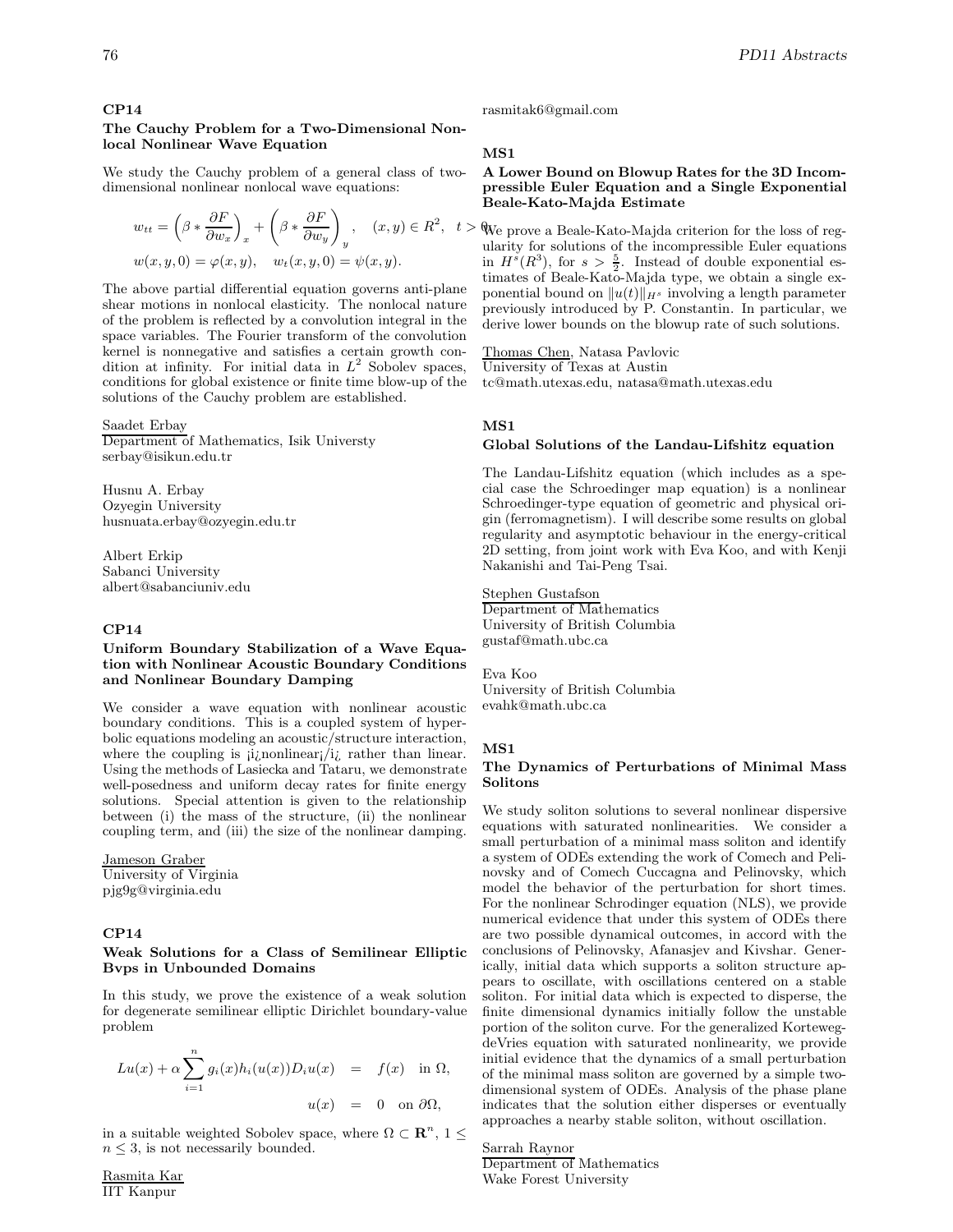raynorsg@wfu.edu

# **MS1**

### **On the Global Well-posedness of the Euler Equation Forced by a Riesz Transform**

I will address the issue of global well-posedness of smooth solutions  $u$  of a dispersively forced Euler equation, in the two dimensional case. That is, the forcing equals to Ru, where  $R$  is a singular integral operator.

Peter Constantin, Vlad C. Vicol University of Chicago const@cs.uchicago.edu, vicol@math.uchicago.edu

### **MS1**

# **Well-posedness Issues for Degenerate Dispersive Equations**

Linear dispersion plays a fundamental role in the study of a large number of physical scenarios and has been the subject of intense theoretical development in recent years. Consequently there has been an explosion of results concerning nonlinear dispersive equations. Nevertheless there are situations in which the mechanism which creates dispersion is itself nonlinear and degenerate. Examples can be found in the study of sedimentation, magma dynamics, granular media, numerical analysis and elasticity. Little is understood about general well-posedness issues for such equations. In this talk we will discuss some recent results which show that degenerate dispersive effects can result in catastrophic instability akin to a backwards heat equation.

Doug Wright Drexel University

Mathematics jdoug@math.drexel.edu

#### **MS2**

#### **Vortices for a Two-component Ginzburg-Landau Model**

We study vortices in a Ginzburg-Landau model for a pair of complex-valued order parameters. Multi-component functionals have been introduced in the context of unconventional p-wave superconductors and spinor Bose-Einstein condensates to include spin coupling effects. As in the classical Ginzburg-Landau model, minimizers will exhibit quantized vortices in response to boundary conditions or applied fields. However, we show that the interaction between the two components allows for vortices with a more exotic core structure. Our results are based on a combination of variational and PDE methods, blowing up around the vortex core and studying the resulting system and its local minimizers.

Stan Alama, Lia Bronsard McMaster University Department of Mathematics and Statistics alama@mcmaster.ca, bronsard@mcmaster.ca

Petru Mironescu Université Lyon 1 France petru.mironescu@free.fr

# **MS2**

#### **A Zigzag Pattern in Micromagnetics**

We study a simplified model for the micromagnetic energy functional in a specific asymptotic regime. The analysis includes a construction of domain walls with an internal zigzag pattern and a lower bound for the energy of a domain wall. Under certain conditions, the two results combined match into a Gamma-convergence result. This is a joint work with Roger Moser (University of Bath, UK).

### Radu Ignat

Universite Paris 11 (Orsay) Radu.Ignat@math.u-psud.fr

### **MS2**

### **On Some Variational Problems Related to Fractional Phase Transitions**

In this talk I will present some variational problems involving energies of "fractional order" and related to phase transitions. I will specially focus on fractional isoperimetric inequalities and their quantitative versions. This is a joint work with N. Fusco and M. Morini.

# Vincent Millot

Université de Paris VII Paris, France millot@math.jussieu.fr

## **MS2**

#### **Energy Estimates and Cavity Interaction for a Simple Cavitation Model**

In joint work with Duvan Henao we study a toy model for cavitation with critical power. Using ball-construction methods, we provide energy lower bounds in terms of the shapes and locations of the cavities, and energy upper bounds via constructions.

#### Sylvia Serfaty

laboratoire Jacques-Louis Lions, France UPMC Paris 6 serfaty@ann.jussieu.fr

Duvan Henao UPMC Paris 6 and Catolica de Chile dhenao@mat.puc.cl

#### **MS2**

# **Vortex Liquids and the GInzburg-Landau Equations**

I will discuss vortex dynamics for the time-dependent Ginzburg-Landau equations with asymptotically large numbers of vortices. For dilute vortex liquids it is shown that sequences of solutions converge to the hydrodynamic limit.

Daniel Spirn University of Minnesota spirn@umn.edu

Matthias Kurzke Institute for Applied Mathematics, University of Bonn Bonn, Germany kurzke@iam.uni-bonn.de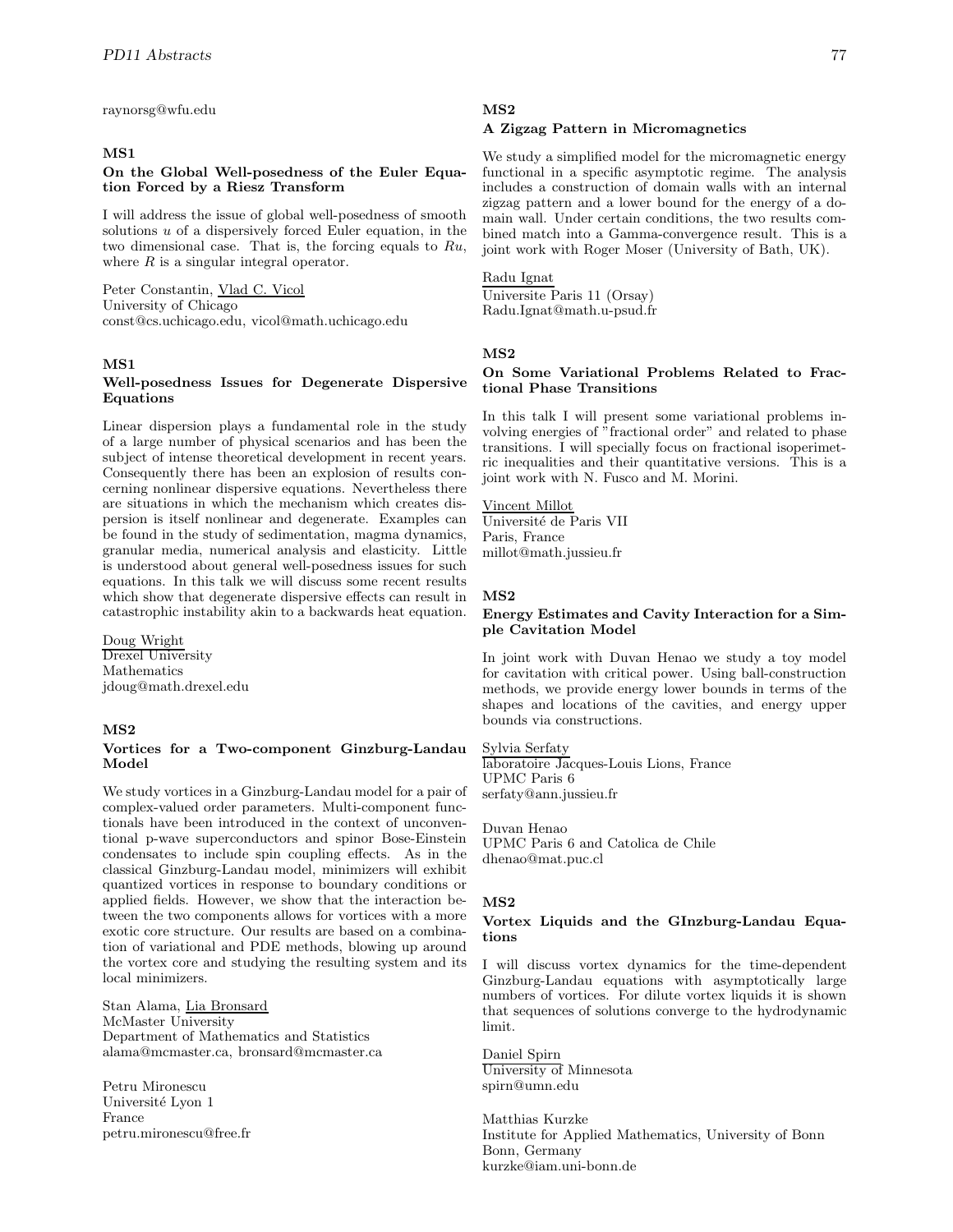#### **MS3**

## **Incompressible Limit of the Compressible Hydrodynamic Flow of Liquid Crystals**

This talk is concerned with the incompressible limit of the compressible hydrodynamic flow of liquid crystals with periodic boundary conditions in  $R^N(N = 2, 3)$ . The derivation of the compressible model is given by least action principle and variations. The uniform (in  $\lambda$  (Mach Number)) local existence of strong solutions to the compressible is obtained. The limit behavior including the convergence rate from the compressible model to the incompressible model is proved. Therefore, the global existence of strong solutions to the incompressible model under small conditions is also given.

Shijin Ding South China Normal University China dingsj@scnu.edu.cn

# **MS3**

### **Multiscale Coupling for Liquid Crystals**

Abstract: In this talk, we will focus on the multiscalemultiphysics coupling in the modeling of liquid crystal flows. The focus will be on the relation between different kinematic rules and the induced macroscopic elastic stresses. We will also discuss the roles of Eleslie conditions and the Parodi's condition in the dynamical properties of the flow system.

Chun Liu

Department of Mathematics, Penn State University University Park, PA 16802 liu@math.psu.edu

# **MS3**

### **Passage from Mean-field to the Continuum Landau-de Gennes Theory for Nematic Liquid Crystals**

We propose a new continuum energy functional for nematic liquid crystals derived from mean-field principles. It is wellknown that the continuum Landau-de Gennes predictions fail to be physically realistic in the low-temperature regime. Of key importance in our analysis is the definition of a new bulk potential that *blows-up* or diverges whenever the macroscopic **Q**-tensor order parameter takes values outside the *physical domain* predicted by mean-field theory. The proposed model can account for uniaxiality, biaxiality and spatial inhomogeneities in a three-dimensional context. For spatially inhomogeneous systems, we prove that the Landau-de Gennes theory is ill-posed in the presence of a cubic term in the elastic energy density and we make important mathematical distinctions between the isotropic *one-constant* elastic energy density and more general quadratic elastic energy densities.

Apala Majumdar University of Oxford majumdar@maths.ox.ac.uk

John Ball Oxford Centre for Nonlinear PDE Mathematical Institute Oxford ball@maths.ox.ac.uk

# **MS3**

# **An Analysis of the Effect of Artificial Stress Diffusivity on the Flow Dynamics of Creeping Viscoelastic Flow**

The effect of stress diffusivity is examined in both the Oldroyd-B and FENE-P models of a viscoelastic fluid in the low Reynolds (Stokes) limit for a 2D periodic timedependent flow. A local analytic solution can be obtained when assuming a viscometric flow of the form  $\mathbf{u} =$  $Wi^{-1}(\mathbf{x}, -\mathbf{y})$ , where *Wi* is the Weissenberg number. In this case the width of the birefringent strand of the polymer stress scales with the added viscosity as  $\nu^{1/2}$ , and is independent of the Weissenberg number. Also, the maximum extension of the polymer coils remains finite with any stress diffusion and scales as  $Wi· \nu^{-1/2}$ . These predictions closely match the full simulations. When a FENE-P penalization term is included the percent of extension can be predicted based on  $Wi, \nu$ , and  $b$ , the maximum extensibility parameter.

#### Becca Thomases

University of California at Davis thomases@math.ucdavis.edu

### **MS3**

### **Models for Active Liquid Crystal Materials and Their Application to Biomaterials Modeling**

Active liquid crystals are liquid crystalline materials whose large molecules are mobile. Flows of active liquid crystals have been observed in mesoscopic biological systems like cytoskeletal regions of a live cell. Various efforts have been made to derive suitable hydrodynamic theories for the intriguing flowing materials. In this talk, I will give an overview of the latest developement in modeling and simulation of active liquid crystal materials. I will discuss the application of the models in studying cell motility and oscillation.

# Qi Wang

University of South Carolina wangq@mailbox.sc.edu

#### **MS4**

# **Shock Diffraction Problems in Multidimensional Hyperbolic Conservation Laws**

We will discuss some recent efforts in the rigorous mathematical analysis of shock diffraction problems for multidimensional hyperbolic conservation laws. We will focus mainly on the shock diffraction by two-dimensional convex corned wedges in compressible fluid flow determined by the nonlinear wave system. This shock diffraction problem can be formulated as a boundary value problem for second-order nonlinear partial differential equations of mixed elliptic-hyperbolic type in an unbounded domain. It can be further reformulated as a free boundary problem for nonlinear degenerate elliptic equations of second order. We will present a global theory of existence and regularity for this shock diffraction problem, as well as several new mathematical ideas/techniques motivated by the earlier work by Feldman and myself. Further results, perspectives, and open problems on this topic will be also addressed.

Gui-Qiang G. Chen Oxford University UK gui-qiang.chen@maths.ox.ac.uk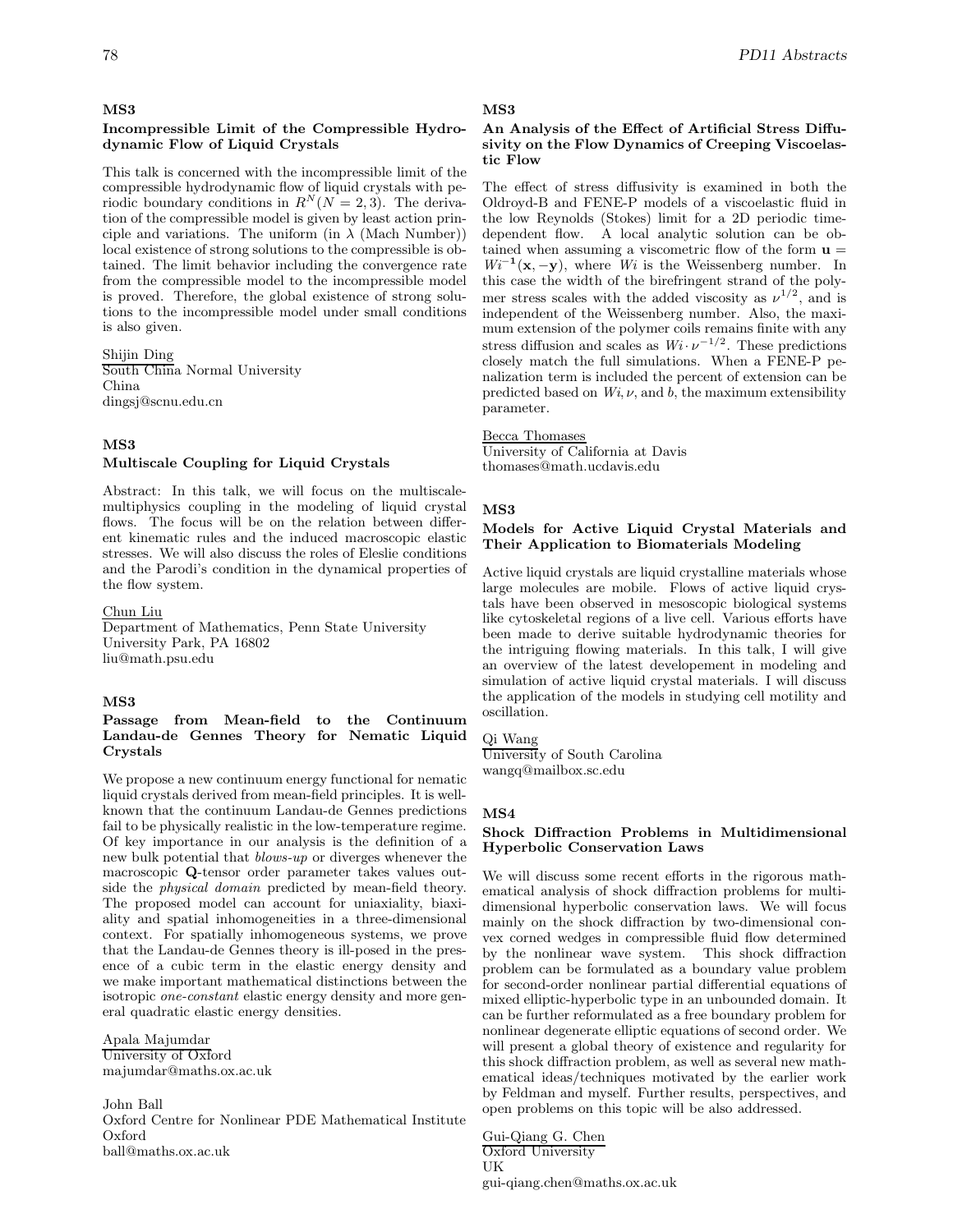# **MS4 Existence of Algebraic Vortex Spirals**

Abstract not available at time of publication.

Volker W. Elling University of Michigan velling@umich.edu

# **MS4**

# **Conservation Laws with Distributed Control**

We consider a balance law in one space variable  $u_t$  +  $[f(u)]x = z(t, x)$ , with f strictly convex. We regard the source term z as a bounded control, and characterize the set of attainable profiles  $u(T, \cdot)$  at a fixed time T in two cases

1. whenever z is defined on a strip  $[0, T] \times$ ;

2. whenever  $z(t, \cdot)$  is compactly supported in an interval [a, b], independent on  $t \in [0, T]$ .

# Andrea Marson

University of Padova, Italy marson@math.unipd.it

Marco Corghi University of Padova, Italy mcorghi@gmail.com

# **MS4**

# **Conservation Laws on Networks**

Abstract not available at time of publication.

# Benedetto Piccoli

Rutgers University piccoli@camden.rutgers.edu

# **MS5**

# **Phase Transition in a System of Self-propelled Particles**

Abstract not available at time of publication.

# Amic Frouvelle

University of Toulouse 3 (France) amic.frouvelle@math.univ-toulouse.fr

# **MS5**

# **On Repulsion in Biological Aggregation Equations**

Abstract not available at time of publication.

Trygve Karper CSCAMM, University of Maryland karper@gmail.com

# **MS5**

# **Mathematical Modeling of Collective Displacements: From Microscopic to Macroscopic Description**

Abstract not available at time of publication.

Sebastien Motsch CSCAMM, University of Maryland smotsch@cscamm.umd.edu

# **MS5**

# **A New Model for Self-organized Dynamics and its Flocking Behavior**

Self-organized dynamics is driven by 'rules of engagement', which describe how each agent interacts with its 'neighbors'. They consist of long-term attraction, mid-range alignment and short-range repulsion. Many self-propelled models are driven by the balance between these three forces, which yield emerging structures of interest. Here, we introduce a new particle-based model driven by selfalignment, which addresses several drawbacks of existing models for self-organized dynamics. We will explain the emerging behavior of flocking in our proposed model, when the non-symmetric pairwise interactions between its agents decays sufficiently slow. The methodology presented here is based on the new notion of active sets, which carries over from particle to kinetic and hydrodynamic descriptions.

# Eitan Tadmor

University of Maryland USA tadmor@cscamm.umd.edu

# **MS6**

# **Effective Dielectric Boundary Forces in Variational Implicit Solvation**

The competition of electrostatic and entropic interactions influences crucially biomolecular conformations. In the variational implicit-solvent modeling (VISM), the dielectric boundary force is the key in the description of electrostatic interactions. Such forces are defined and their analytic formulas are derived based on the Coulomb-field, Yukawa-field, and Poisson-Boltzmann approximations of electrostatic free energies. The notion of shape derivatives is employed. The implementation of the resulting theory in the context of the level-set VISM is discussed.

# Bo Li

Department of Mathematics, UC San Diego bli@math.ucsd.edu

Hsiao-Bing Cheng Department of Mathematics UC San Diego hbingcheng@gmail.com

Li-Tien Cheng University of California, San Diego Department of Mathematics lcheng@math.ucsd.edu

Xiao-Liang Cheng, Zhengfang Zhang Department of Mathematics Zhejiang University xiaoliangcheng@zju.edu.cn, sophiazzf@126.com

# **MS6**

# **New Poisson-Boltzmann Type Equations**

Continuing our previous work for ionic solutions with two ion species of opposite charges [Nonlinearity, 24 (2011) 431–458, we study a new Poisson-Boltzmann type  $(PB_n)$ equation which describes the equilibrium of electrolytes with multiple types of ionic species. Under Robin type boundary conditions with various material coefficients, we give the rigorous proof of the asymptotic behavior of the solutions of PB n equations in one spatial dimensional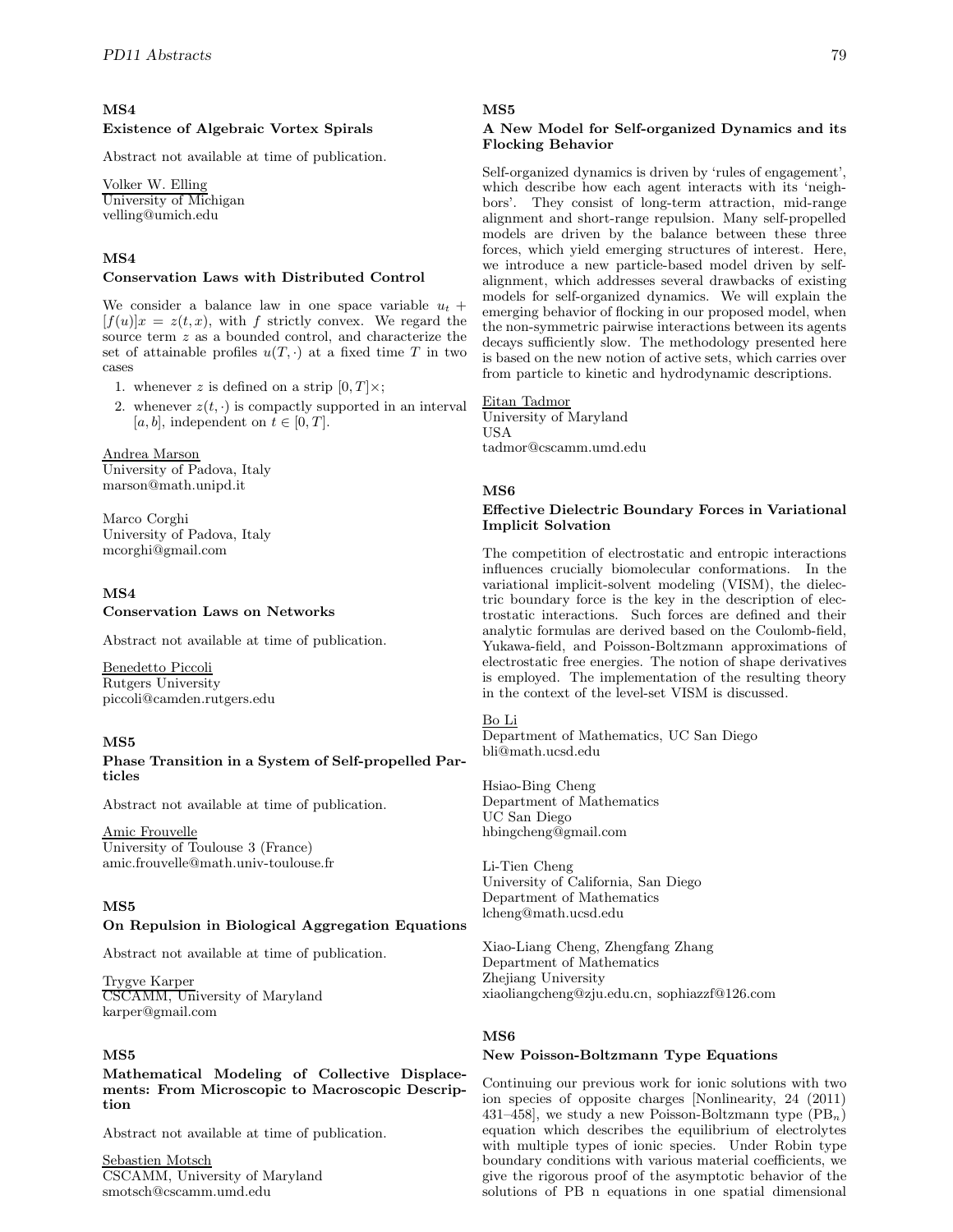cases, as the parameter approaches zero. When the global electro-neutrality holds, we find different asypmtotic behaviors between  $PB_n$  and the standard Poisson-Boltzmann (PB) equations. For finite size effects, we may introduce another PB equation having same asymptotic behavior as Andelmann's results (1997).

## Tai-Chia Lin

National Taiwan University, Taiwan, ROC tclin@math.ntu.edu.tw

Chiun-Chang Lee National Taiwan University chiunchang@gmail.com

Hijin Lee Korea Advanced Institute of Science and Technology hijin@kaist.ac.kr

YunKyong Hyon University of Nevada yhyon@twilight.unr.edu

Chun Liu Department of Mathematics, Penn State University University Park, PA 16802 liu@math.psu.edu

# **MS6**

# **Fast Solvers for Nonlocal Continuum Electrostatic Models**

The nonlocal continuum electrostatic model is an important extension of the classical Poisson dielectric model, but very costly to be solved in general. In this talk, we introduce one commonly-used nonlocal continuum dielectric model of water and a modified nonlocal model for protein in water. We then show that both models can be transformed equivalently from their original integro-differential equations into systems of partial differential equations. In this way, the complexity of the nonlocal model is simplified sharply. We also describe our finite element program package for solving the nonlocal model, and report the analytical solutions of three nonlocal ionic Born models that we obtained recently. Moreover, we demonstrate that a nonlocal continuum electrostatic model is a much better predictor of the solvation free energy of ions than the classic Poisson dielectric model. This project is a joined work with Prof. L. Ridgway Scott at the University of Chicago. It is supported in part by NSF grant #DMS-0921004.

#### Dexuan Xie

Department of Mathematical Sciences University of Wisconsin-Milwaukee dxie@uwm.edu

### **MS6**

#### **Efficient Algorithms for Biomolecular Electrostatics with Dielectric Discontinuities**

In this talk, we will discuss some recent results on efficient electrostatic algorithms of surface polarization charges in the presence of dielectric discontinuities, in both salt-free and ionic solvents, including the method of images and the generalized Born method. These algorithms are useful in molecular simulations of biological and soft matter systems when the polarization effects play a role. We will report the applications of these algorithms into two nano-scale systems. The first one is the spherical colloidal system. We will present our insight on electric double layer with Monte Carlo simulations by systematically investigating the effects of image charges, ionic sizes, and discrete surface charges. The second system is an ion channel model. We have developed a new generalized Born algorithm to account for the polarization effect of membrane bilayer, which is incorporated in Monte Carlo program to provide an efficient tool for the study of ion transport in nanoscale channels.

#### Zhenli Xu

Department of Mathematics Shanghai Jiao Tong University xuzl@sjtu.edu.cn

# **MS7**

### **Harmonic Characterization of Balls in Stratified Lie Groups.**

We extend, to the sub-Laplacians setting, a theorem by Aharonov, Schiffer and Zalcman regarding an inverse property for harmonic functions. As a byproduct, a harmonic characterization of the gauge balls is proved, thus extending a Kuran's theorem related to the Euclidean balls.

## Ermanno Lanconelli

Dipartimento Matematica Universita di Bologna lanconel@dm.unibo.it

#### **MS7**

**Regularity Properties of Sets with Quasiminimal Surfaces in the Metric Setting**

Abstract not available at time of publication.

Nageswari Shanmugalingam Department of Mathematical Sciences University of Cincinnati nages@math.uc.edu

## **MS7**

## **Title Not Available at Time of Publication**

Abstract not available at time of publication.

David Swanson Department of Mathematics University of Louisville david.swanson@loisville.edu

#### **MS7**

#### **On the Distributional Divergence of Vector Fields Vanishing at Infinity**

In this talk we present results concerning the solvability of the equation div  $\mathbf{v} = F$  in various spaces of functions for the vector field **v**. We find necessary and sufficient conditions on the right hand side  $F$  that guarantees the existence of solutions **v**. We show that the equation  $div \mathbf{v} = F$  has a solution **v** in the space of continuous vector fields vanishing at infinity if and only if  $F$  belongs to a closed subspace of the dual of  $BV_{\frac{m}{m-1}}(\mathbf{R}^{\mathbf{m}})$  (where the latter is the space

of functions in  $L^{\frac{m}{m-1}}(\mathbf{R}^m)$  whose distributional gradient is a vector valued measure). In particular we show that, even though  $div (\nabla u) = \Delta u = f \in L^m$  need not have a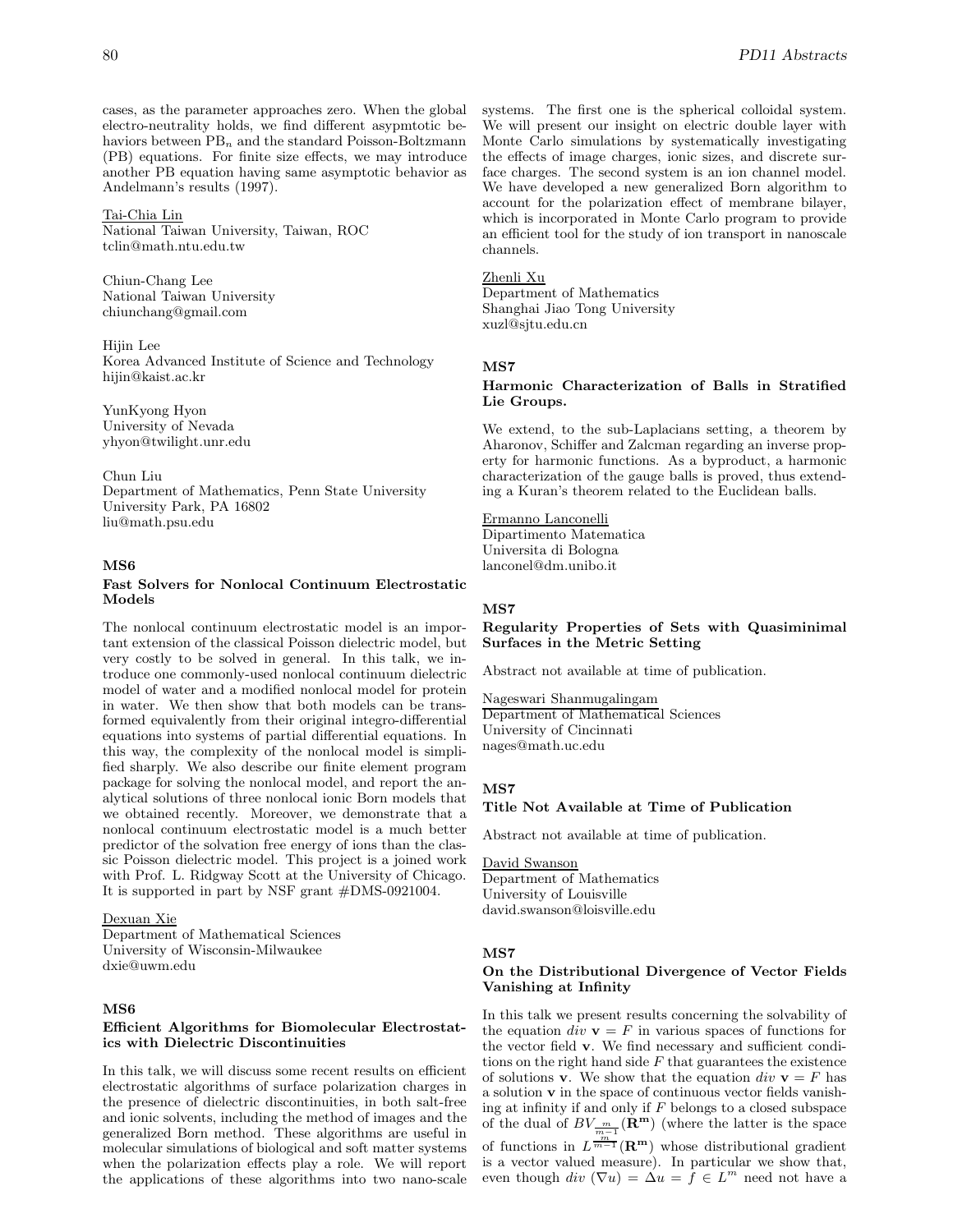solution  $u \in C^1$ , to each  $f \in L^m(\mathbb{R}^m)$  there corresponds a continuous vector field **v** vanishing at infinity such that  $div \mathbf{v} = f$ .

Monica Torres Department of Mathematics Purdue University torres@math.purdue.edu

Thierry De Pauw Universite Paris Diderot-Paris 7 depauw@math.jussieu.fr

# **MS7**

## **The Area and Co-area Formulas for Newtonian Functions Defined on Metric Spaces**

Abstract not available at time of publication.

William Ziemer Department of Mathematics Indiana University ziemer@indiana.edu

# **MS8**

## **The Invariant Measure of the Stochastic Navier-Stokes Equation**

The mathematical proof of Kolmogorovs (1962) statistical theory of turbulence consists of proving the existence of the invariant measure of the Navier-Stokes equation, on which the statistical theory is based. In this talk we discuss how the laminar solution of the Navier-Stokes equation becomes unstable for large Reynolds number and the stable solution is the solution of the stochastic Navier-Stokes equation. This is the unique solution that describes fully-developed turbulence. In order to compare with experiments and simulations, we solve the stochastic Hopfs equation for the invariant measure. The Feynmann-Kac formula produces log-Poisson processes from the stochastic Navier-Stokes equation. These processes, first found by She, Leveque, Waymire and Dubrulle give the intermittency corrections to the structure functions of turbulence. The probability density function of the two-point statistics that can be compared to experiments and simulations turn out to be similar to the generalized hyperbolic distributions first suggested by Barndorff-Nilsen.

### Bjorn Birnir

University of California Department of Mathematics birnir@math.ucsb.edu

# **MS8**

### **Euler Equations on a Fast Rotating Sphere: Timeaverages and Zonal Flows**

Motivated by geophysical and planetary sciences, we investigate the barotropic, incompressible Euler equations on a fast rotating sphere  $S^2$ . We prove that the finitetime-average of the solution stays close to a subspace of longitude-independent zonal flows. The initial data can be arbitrarily far away from this subspace. Meridional variation of the Coriolis parameter underlies this phenomenon. Our proofs use Riemannian geometric tools, in particular the Hodge Theory.

Alex Mahalov departement of mathematics,

Arizona State University mahalov@asu.edu

# Bin Cheng

Department of Mathematics Arizona State University cheng@math.asu.edu

## **MS8**

# **Nonlinear Dirac Equations in One Spatial Dimension**

We consider the nonlinear Dirac equations in one dimension and review various results on global existence of solutions in  $H^1$  and  $L^2$ . Depending on the character of the nonlinear terms, the large-norm solutions may exist for all times or may blow up in a finite time. We show that the small-norm solutions exist globally for the nonlinear Dirac equations with cubic and higher-order nonlinear terms. We also explain details of asymptotic stability of gap solitons in nonlinear Dirac equations with quintic and higher-order nonlinear terms

Dmitry Pelinovsky McMaster University Department of Mathematics dmpeli@math.mcmaster.ca

# **MS8**

# **Carrier Shocks Waves in Nonlinear and Nonlinear Media**

Abstract not available at time of publication.

Michael I. Weinstein Columbia University Dept of Applied Physics & Applied Math miw2103@columbia.edu

# **MS9**

# **The Affine Mean Curvature Flow of Convex Surfaces**

Abstract not available at time of publication.

Ben Andrews Tsinghua University China ben.andrews@anu.edu.au

#### **MS9**

# **Quantization Phenomena for Minimizing Sequences of the Willmore Functional**

We consider a minimizing sequence of conformal immersions for the Willmore energy functional. We show that a quantization phenomenon arises. The sequence converges towards a Willmore immersion except at finitely many branch points, where the energy concentrates (by increments of  $4\pi$ , according to the order of the branch). No energy is lost in the neck regions.

# Yann L. Bernard

Albert-Ludwigs-Universitaet yann.bernard@math.uni-freiburg.de

## **MS9**

# **Numerical Approximation of Anisotropic Willmore**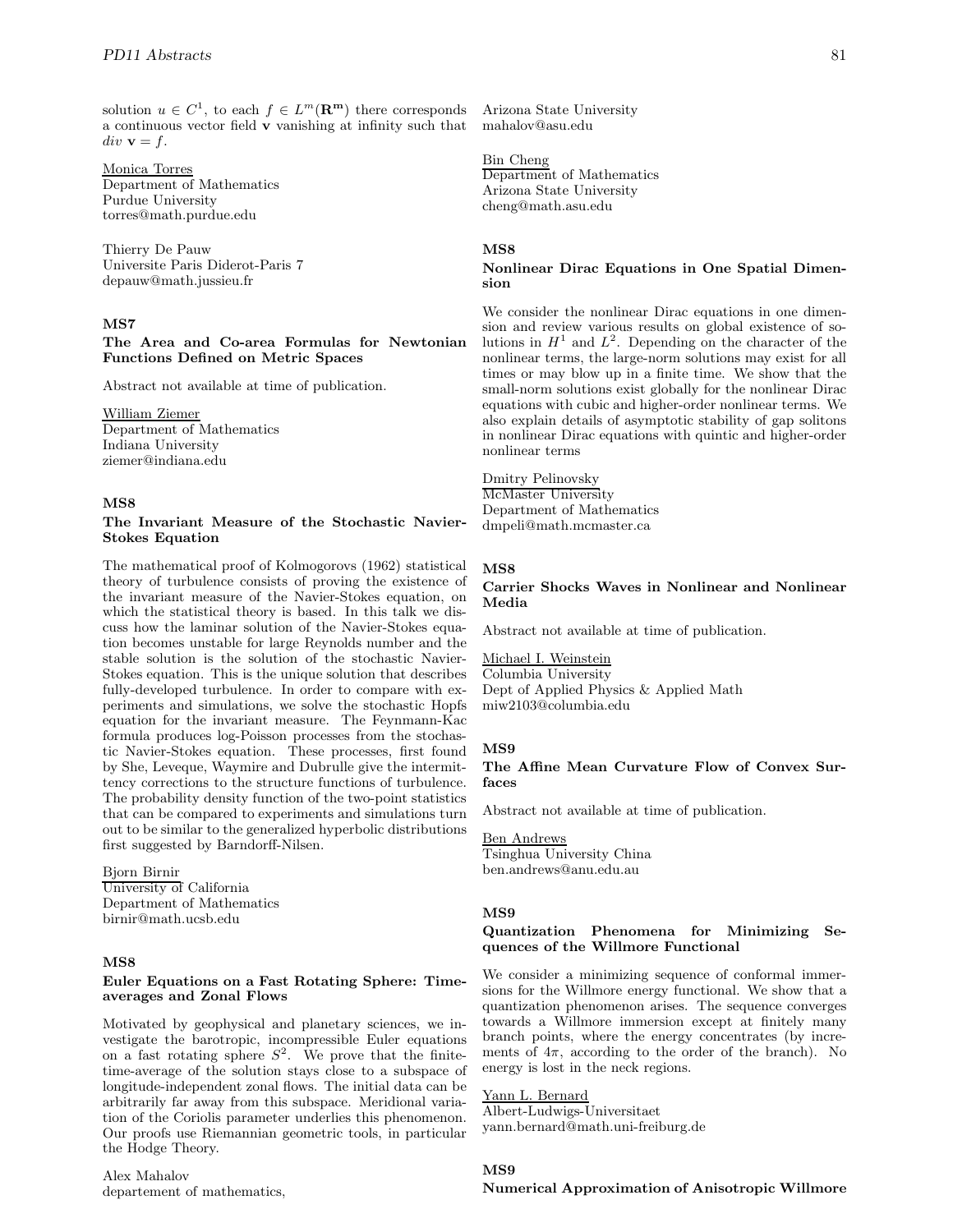#### **Flow**

Lately the analytical and numerical study of the Willmore functional

$$
\mathcal{W}(-)=\frac{\infty}{\in}\int_{-}\mathcal{H}^{\in}
$$

has received a lot of attention. In this work we provide a geometrically consistent definition of *anisotropic* Willmore functional and an appropriate FE-discretization for its flow. Our aim is to discover interesting (numerical) anisotropic Willmore surfaces.

Paola Pozzi, Gerhard Dziuk Institute of Applied Mathematics University of Freiburg paola@mathematik.uni-freiburg.de, gerd@mathematik.uni-freiburg.de

# **MS9**

## **On the Helfrich Flow**

The Helfrich flow is the steepest descent gradient flow in  $L^2$  for the Helfrich functional, which for a closed immersed surface is a linear combination of the Willmore energy, surface area, and enclosed volume. In this talk we consider the global behaviour of the flow under an assumption of small initial Helfrich energy. We classify critical points of the functional and prove that the flow becomes asymptotic to a round point in finite time.

#### Glen Wheeler

Otto-von-Guericke-Universitaet Magdeburg wheeler@ovgu.de

James A. McCoy University of Wollongong jamesm@uow.edu.au

#### **MS10**

## **Numerical Analysis of the Null Controllability of Thermoelastic Plate Dynamics**

Semidiscrete finite difference and finite element approximation schemes are presented for the null controllability of those evolution equations which can be abstractly described by generators of analytic semigroups. The key feature here is that the null controllers being explicitly constructed exhibit the asymptotics of the associated minimal energy function. We focus here upon both "spectral" and "nonspectral" cases. Explicit PDE examples include fourth-order elastic equations subjected to either thermal or structural damping.

#### George Avalos

University of Nebraska-Lincoln Department of Mathematics and Statistics gavalos@math.unl.edu

## **MS10**

#### **Monotone Operator Theory and Applications to PDEs**

In this talk, I will focus on the treatment of hyperbolic PDE's under the influence of *supercritical interior and boundary sources*. The local solvability of such problems is hopeless via standard fixed point theorems or Galerkin approximations, due to the lack of compactness. Also, it is well known that *most* solutions to such PDE's blow up

in finite time. Therefore, from the viewpoint of stability, the presence of such sources necessitates the introduction of interior and/or boundary damping. On the other hand, it is well known that nonlinear dissipation in hyperbolic dynamics has been a source of many technical difficulties, especially when both interior and boundary feedback are present.

I will describe a general strategy that can handle the local solvability of most monotone problems by using nonlinear semi-groups (Kato's Theorem). However, nonlinear semigroups can only accommodate a globally Lipschitz perturbation of a monotone problem. Thus, going from globally Lipschitz sources to the full generality of supercritical sources will require a great effort. In addition, I will discuss some recent results on convex integrals on Sobolev spaces which are essential to this strategy.

# Mohammed Rammaha

University of Nebraska-Lincoln Department of Mathematics mrammaha1@math.unl.edu

#### **MS10**

#### **Extremals of the Log Sobolev Inequality**

The main purpose of the talk is to describe a counter example to the old question on existence of extremal of a standard Log Sobolev inequality (or its recent reincarnation in the form of Perelman's W entropy) on noncompact manifolds with bounded geometry. We also prove existence of extremal under an extra condition.

# Qi Zhang

University of California-Riverside Department of Mathematics qizhang@math.ucr.edu

# **MS11**

#### **High-Order Numerical Simulation of Vlasov Systems for Laser Plasma Interaction**

We will report on our development of high-order algorithms for Vlasov systems for simulating laser-plasma interactions. Our approach is based on an explicit, high-order, nonlinear, finite-volume discretization that is discretely conservative, controls oscillations, and can explicitly enforce positivity. Adaptive mesh refinement will also be discussed. Results of physical significance will be presented in  $1+1$  and  $2+2$ dimensions and will include an analysis of the dynamics of externally driven plasma waves in two space dimensions.

Jeffrey W. Banks, Richard L. Berger Lawrence Livermore National Laboratory banks20@llnl.gov, berger5@llnl.gov

Stephan Brunner Centre de Recherches en Physique des Plasmas Ecole Polytechnique Fédérale de Lausanne stephan.brunner@epfl.ch

Bruce I. Cohen, Jeffrey A. F. Hittinger Lawrence Livermore National Laboratory cohen1@llnl.gov, hittinger1@llnl.gov

#### **MS11**

#### **Reduced Resistive Models with Arbitrary Density**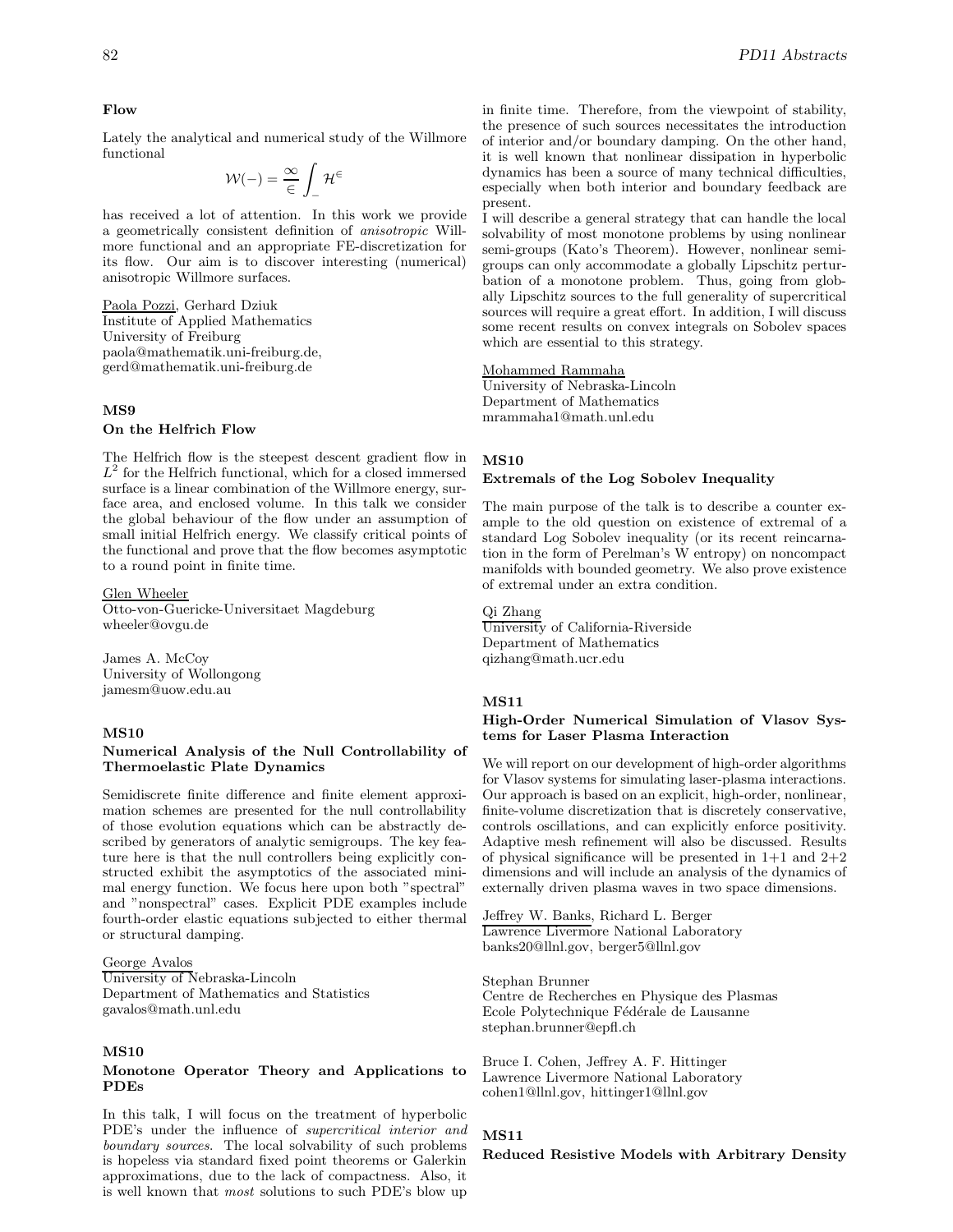#### **for Mhd in Tokamaks**

Reduced resistive MHD models are useful to study MHD equilibrium in Tokamaks. I will discussed a new model with arbitrary density: this model is a extension of previous models. The so-called Current Hole instability will serve as an illustration. This work has been done with many colleagues: in particular Remy Sart and Shiva Malapaka.

Bruno Despres University Paris VI French Atomic Energy Commission (CEA) despres@ann.jussieu.fr

# **MS11**

#### **Nonlinear Landau Damping and Inviscid Damping**

Consider electrostatic plasmas described by 1D Vlasov-Poisson system with a fixed ion background. In 1946, Landau discovered the linear decay of electric field near a stable homogeneous state. The nonlinear Landau damping was recently proved for analytic perturbations by Villani and Mouhot, and for general perturbations it is still largely open. With Chongchun Zeng, we construct nontrivial traveling waves (BGK waves) with any spatial period which are arbitrarily near any homogeneous state in  $H^s(s < \frac{3}{2})$ Sobolev norm of the distribution function. Therefore, the nonlinear Landau damping is NOT true in  $H^s(s < \frac{3}{2})$ spaces. We also showed that in small  $H<sup>s</sup>(s > \frac{3}{2})$  neighborhoods of linearly stable homogeneous states, there exist no nontrivial invariant structures. This suggests that the long time dynamics near stable homogeneous states in  $H^{s}(s > \frac{3}{2})$  spaces might be much simpler. These results also hold true in 2D and 3D for a weighted Sobolev space. Besides, we obtained similar results for the problem of nonlinear inviscid damping of Couette flow, for which the linear decay was first observed by Orr in 1907.

#### Zhiwu Lin

Georgia Institute of Technology School of Mathematics zlin@math.gatech.edu

Chongchun Zeng Georgia Tech zengch@math.gatech.edu

#### **MS11**

#### **Analysis of the Three-Wave Coupling System for Laser-Plasma Interaction.**

In the framework of Laser-Plasma interaction problems, one addresses the coupling between two electromagnetic waves (the transmitted and Brillouin backscattered ones) and an ion hydrodynamic wave. The characteristic speed of this last one is of course very small compared to the speed of light. We give new mathematical results on this non-linear hyperbolic system which is used for fourty years by physicists. Moreover we propose a numerical scheme and numerical illustrations.

#### Remi Sentis

CEA, DAM, DIF-Bruyeres remi.sentis@cea.fr

## **MS12**

#### **Mathematical Analysis of the Dimensional Scaling Technique for the Schrodinger Equation with**

#### **Power-Law Potentials**

The dimensional scaling (D-scaling) technique is an innovative asymptotic expansion approach to study multi-particle systems in chemical physics. It enables the calculation of ground and excited state energies of quantum systems without having to solve the Schrodinger equation. In this talk, the mathematical analysis of the D-scaling technique for the Schrodinger equation with power-law potentials is presented. By casting the D-scaling technique in an appropriate variational setting and studying the corresponding minimization problem, the D-scaling technique is justified rigorously.

#### Zhonghai Ding

Department of Mathematical Sciences University of Nevada-Las Vegas Zhonghai.Ding@unlv.edu

## **MS12**

#### **Bursting and Two-parameter Bifurcation in the Chay Neuronal Model**

In this paper, we study and classify the firing patterns in the Chay neuronal model by the fast/slow decomposition and the two-parameter bifurcations analysis. We show that the Chay neuronal model can display complex bursting oscillations, including the "fold/fold" bursting, the "Hopf/Hopf" bursting and the "Hopf/homoclinic" bursting. Furthermore, dynamical properties of different firing activities of a neuron are closely related to the bifurcation structures of the fast subsystem. Our results indicate that the codimension-2 bifurcation points and the related codimension-1 bifurcation curves of the fast-subsystem can provide crucial information to predict the existence and types of bursting with changes of parameters.

#### Lixia Duan

North China University of Technology lxduan2002@yahoo.com.cn

# **MS12**

#### **Proper Solutions to the Burgers-Huxley Equations**

Many nonlinear partial equations arise in physical, chemical and biological contexts. Finding innovative methods to solve and analyze these equations has been an interesting subject in the field of partial equations and dynamical systems. In this talk, we are concerned with the Burgers-Huxley equations. Under certain conditions, we apply the higher terms in the Taylor series and the center manifold method to obtain the local behavior around a nonhyperbolic point of codimension one in the phase plane. Applying the Lie symmetry method we obtain some properties for proper solutions.

Zhaosheng Feng University of Texas-Pan American Department of Mathematics zsfeng@utpa.edu

#### **MS12**

#### **Nonlinear Duffing-van der Pol Oscillator System**

The nonlinear Duffing-van der Pol oscillator system is studied by means of the Lie symmetry reduction method and the Preller-Singer method. With the particular case of coefficients, this system has physical relevance as a simple model in certain flow-induced structural vibration prob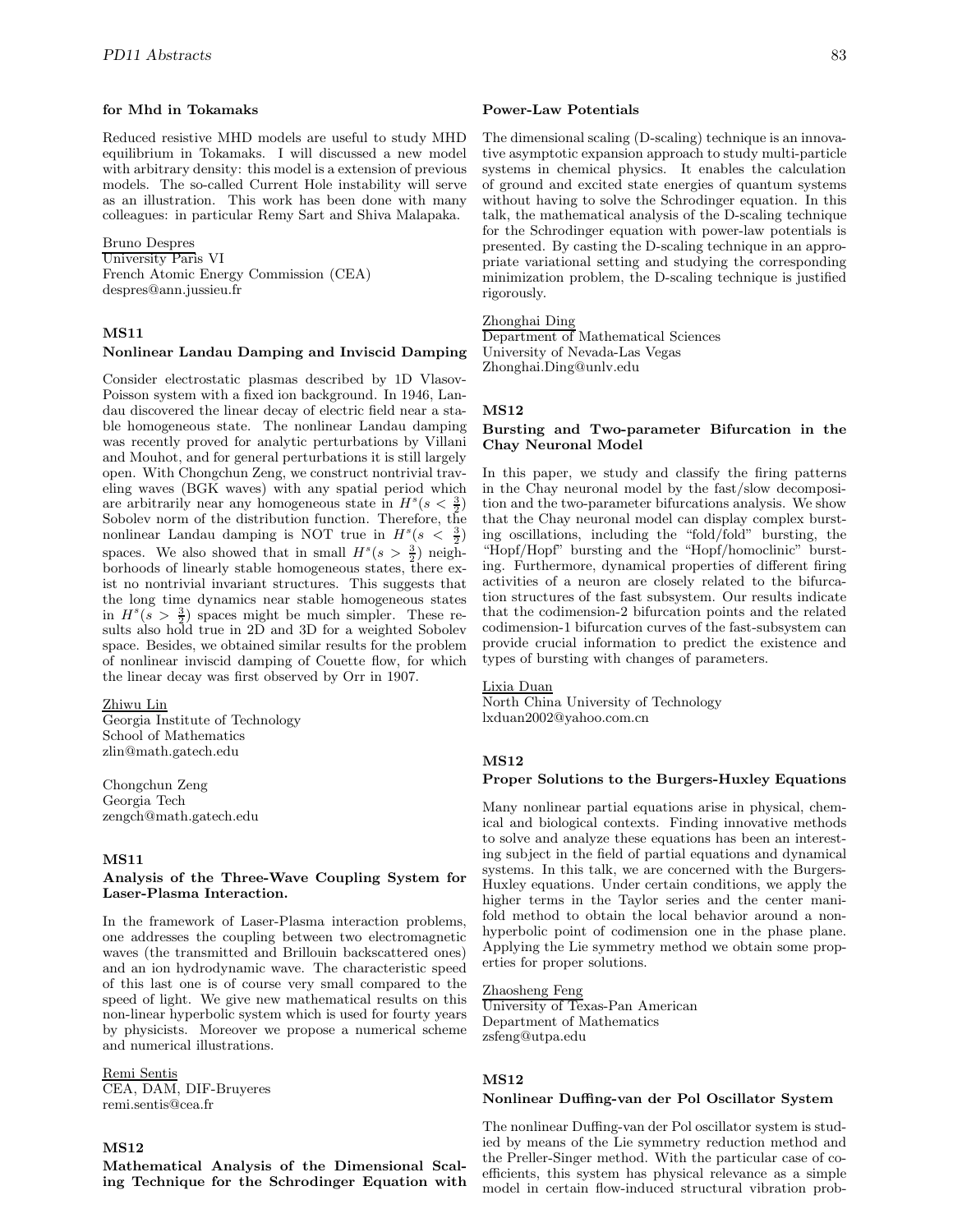lems. Under certain parametric conditions, we are concerned with the first integrals of the Duffing-van der Pol oscillator system. After making a series of variable transformations, we apply the Preller-Singer method and the Lie symmetry reduction method to obtain the first integrals of the simplified equations without complicated calculations.

Guangyue Gao Virginia Tech University gygao@vt.edu

### **MS12**

## **Optimal Regularity for A-Harmonic Type Equations under the Natural Growth**

In this talk, we show that each bounded weak solution of A-harmonic type equations under the natural growth belongs to locally Hölder continuity based on a density lemma and Moser-Nash's argument. Then we show that its weak solution is of optimal regularity with the Hölder exponent for any  $\gamma: 0 \leq \gamma < \kappa$ , where  $\kappa$  is the same as the Hölder's index for homogeneous A-harmonic equations.

# Shenzhou Zheng

Beijing Jiaotong University szzheng08@yahoo.com

# **MS13**

## **Partial Regularity for Higher Dimensional Navier-Stokes Equations**

I will discuss some recent results about partial regularity and a regularity criterion for higher dimensional Navier-Stokes equations. The talk is based on joint work with Dapeng Du and Robert Strain.

Hongjie Dong Brown University hongjie dong@brown.edu

# **MS13**

# **Leonardo vs. Kolmogorov; 3D Enstrophy Cascade**

Existence of 2D enstrophy cascade in a suitable mathematical setting – and under suitable conditions compatible with 2D turbulence phenomenology – is known both in the Fourier and in the physical scales. The goal of this talk is to show that the same geometric condition preventing the formation of singularities  $(\frac{1}{2}$ -Holder coherence of the vorticity direction), coupled with a 2D-like condition for the enstrophy cascade, and under a certain modulation assumption on evolution of the vorticity, leads to existence of 3D enstrophy cascade in physical scales of the flow.

Zoran Grujic Department of Mathematics University of Virginia zg7c@virginia.edu

Radu Dascaliuc Oregon State University dascalir@math.oregonstate.edu

# **MS13**

# **Local Existence and Uniqueness of the Solutions to the Free Boundary Value Problem for the Ocean**

In this talk, we consider the free boundary value problem

for the primitive equations of the atmosphere and the ocean model, which has been proposed by Lions, Temam, and Wang. We establish that the initial value problem is wellposed in the space of real analytic functions. Namely, we prove the local existence of a unique real analytic solution. This is a joint work with Igor Kukavica and Mohammed Ziane.

Mihaela Ignatova University of Southern California ignatova@usc.edu

Igor Kukavica University of Southern California kukavica@math.usc.edu

Mohammed B. Ziane University of Southern California MAthematics Department, DRB141 ziane@math.usc.edu

### **MS13**

# **Boundary Layer Analysis of the Navier-Stokes Equations with Generalized Navier Boundary Conditions**

Using generalized Navier boundary conditions, in which the friction parameter is replaced by a tensor on the boundary, we obtain a boundary layer expansion for solutions to the Navier-Stokes equations for small viscosity in a 3D bounded domain. As a result, we obtain convergence in the energy norm and uniformly in time and space, with bounds on the convergence rate, for solutions of the Navier-Stokes equations to a solution to the Euler equations.

#### James Kelliher, Gung-Min Gie

UC Riverside kelliher@math.ucr.edu, ggie@math.ucr.edu

#### **MS13**

# **Convection-diffusion Equations with Small Viscosity in a Circle**

In this talk we will discuss singular perturbation problems for convection-diffusion equations in a circle when the viscosity is small. Highly singular behaviors can occur at the characteristic points which render the analysis difficult. A detailed analysis of these singularities has been conducted, and the corresponding boundary layers have been made explicit. This simplified model shows how singular and involved the behaviors can be in incompressible fluid mechanics when the viscosity is small.

Roger M. Temam Inst. f. Scientific Comput. and Appl. Math. Indiana University temam@indiana.edu

#### **MS14**

# **A Pressure-stabilized Characteristics Finite Element Scheme for the Navier-Stokes Equations and Its Application to a Thermal Convection Problem**

Recently, we have developed a combined finite element scheme with the method of characteristics and a pressure stabilization for the Navier-Stokes equations. The scheme has such advantages that the coefficient matrix of the sys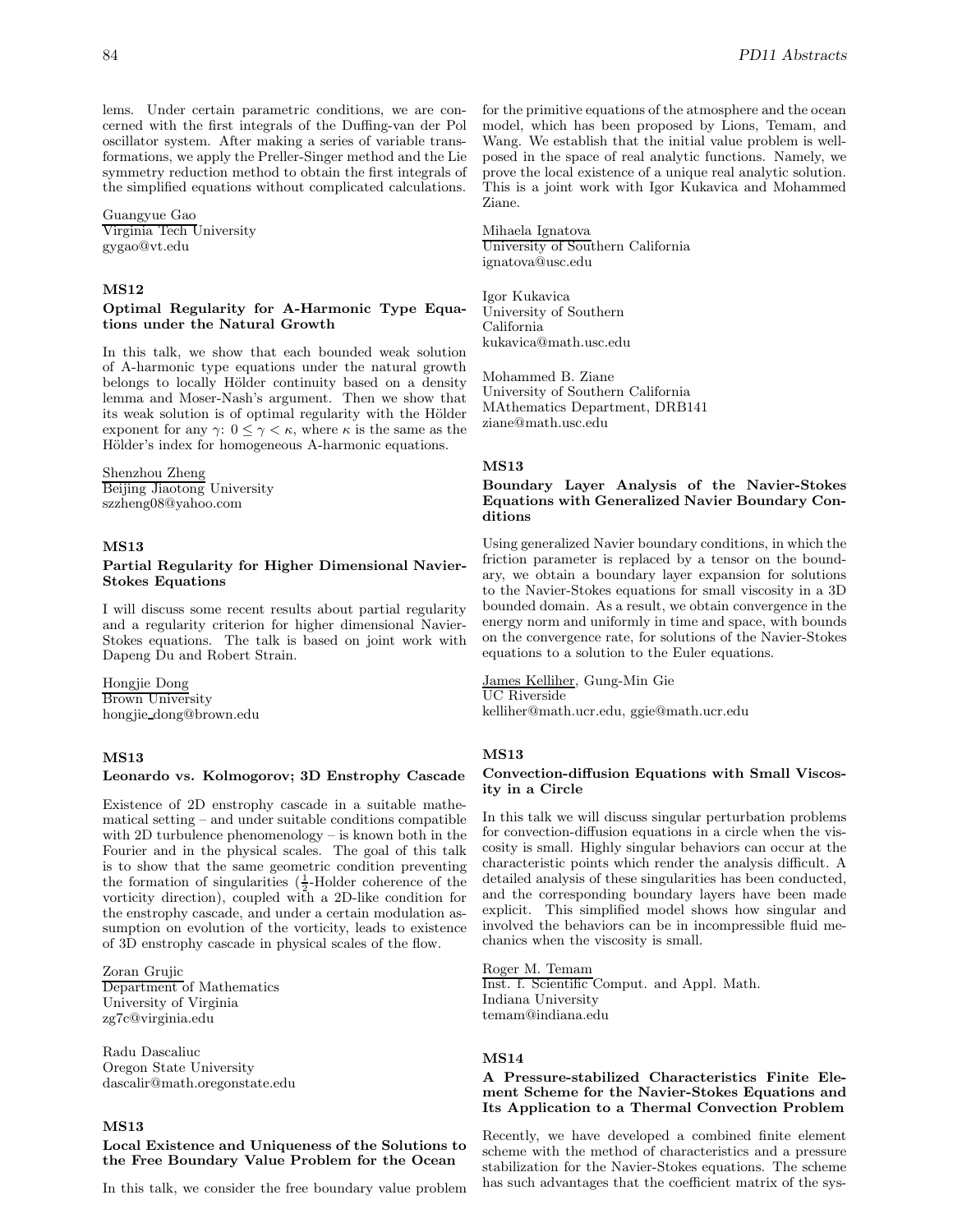tem of the linear equations is symmetric and it is useful for large scale computations. In this paper, we show usefulness of the scheme and give a characteristics finite element scheme for a thermal convection problem with its numerical results.

#### Hirofumi Notsu

Waseda Institute for Advanced Study h.notsu@aoni.waseda.jp

Masahisa Tabata Department of Mathematics Waseda University, Japan tabata@waseda.jp

### **MS14**

#### **Finite Difference Methods for Blow-up Problems**

We consider a scalar semi-linear parabolic partial differential equation  $u_t = u_{xx} + f(u)$   $(0 \le t, 0 \le x \le 1)$  and related equations, where  $f : \mathbf{R} \to \mathbf{R}$  is a smooth function. It is known that a solution with a large initial data may blow up in finite time, if an appropriate growth condition on f as  $u \to \infty$  is imposed. We are concerned with a question as to how a finite difference scheme can reproduce the blow-up phenomena. We generalize some results in C.-H. Cho, S. Hamada, and H. Okamoto, On the finite difference approximation for a parabolic blow-up problem, *Japan J. Indut. Appl. Math.*, **24** (2007), 131–160.

Hisashi Okamoto Research Institute for Mathematical Sciences Kyoto University okamoto@kurims.kyoto-u.ac.jp

# **MS14**

## L<sup>1</sup> **Analysis of the Finite Volume Method for Nonlinear Degenerate Diffusion Problems**

We consider a degenerate parabolic equation  $u_t - \Delta f(u) =$ 0 in a bounded domain  $\Omega$  with the homogeneous Dirichlet boundary condition. Here, f denotes a non-decreasing continuous function satisfying  $f(0) = 0$ . We shall see that FVM is a suitable discretization method for the equation in the sense that the discrete version of the  $L<sup>1</sup>$  theory of Brezis and Strauss can be applied. This is totally new approach to study FVM for degenerate parabolic problems.

Norikazu Saito University of Tokyo Graduate School of Mathematical Sciences norikazu@ms.u-tokyo.ac.jp

## **MS14**

#### **Mean Curvature Flow with Volume Constraint**

An approximation for the volume-constrained multiphase mean curvature flow will be presented. A thresholding method based on the idea of the MBO algorithm is used and theoretical and computational aspects of the global constraint are discussed. The ultimate goal is to simulate the motion of bubbles or droplets touching each other and/or a rigid boundary and to analyze the corresponding evolutionary free-boundary problem.

Karel Svadlenka, Elliott Ginder Kanazawa University kareru@staff.kanazawa-u.ac.jp, eginder@polaris.s.kanazawa-u.ac.jp

#### **MS15**

#### **Variational Methods in Image Processing**

Deblurring, denoising, inpainting and recolorization of images are fundamental problems in image processing and have given rise in the past few years to a vast variety of techniques and methods touching different fields of mathematics. Among them, variational methods based on the minimization of certain energy functionals have been successfully employed to treat a fairly general class of image restoration problems. The underlying theoretical challenges are common to the variational formulation of problems in other areas. Here first order RGB variational problems for recolorization will be analyzed, and the use of second order variational problems to eliminate the staircasing effect will be validated.

# Irene Fonseca

Carnegie Mellon University Center for Nonlinear Analysis fonseca@andrew.cmu.edu

#### **MS15**

## **Hybrid Methods for Keller-Segel-Patlak Type of Equations**

We describe an implicit scheme to approximate the solution of the Keller-Segel-Patlak system. There are several issues related to the convergence of this scheme whose status we discuss.

## David Kinderlehrer

Carnegie Mellon University davidk@andrew.cmu.edu

#### **MS15**

#### **Reversible Description of Coagulation and Fragmentation**

The process of coagulation is associated with scalar conservation laws, where the adhesion particle dynamics results from shock waves. Conversely, the fragmentation of a massive particle is associated with rarefaction waves. It is shown that both coagulation and fragmentation may coexist for a reversible solution, under a natural generalization of the system of conservation law. This is done by the introduction of an action principle which includes an internal energy.

#### Gershon Wolansky

Department of mathematics, Technion-IIT, 32000 Haifa, Israel gershonw@math.technion.ac.il

#### **MS15**

## **On the Ramified Optimal Allocation Problem**

We propose an optimal allocation problem with ramified transport technology in a spatial economy. Ramified transportation is used to model the transport economy of scale in group transportation observed widely in both nature and efficiently designed transport systems of branching structures. The ramified allocation problem aims at finding an optimal allocation plan as well as an associated optimal allocation path to minimize overall cost of transporting commodity from factories to households. We develop methods of marginal transportation analysis and projectional analysis to study properties of optimal assignment maps. These properties are then related to the search for an optimal as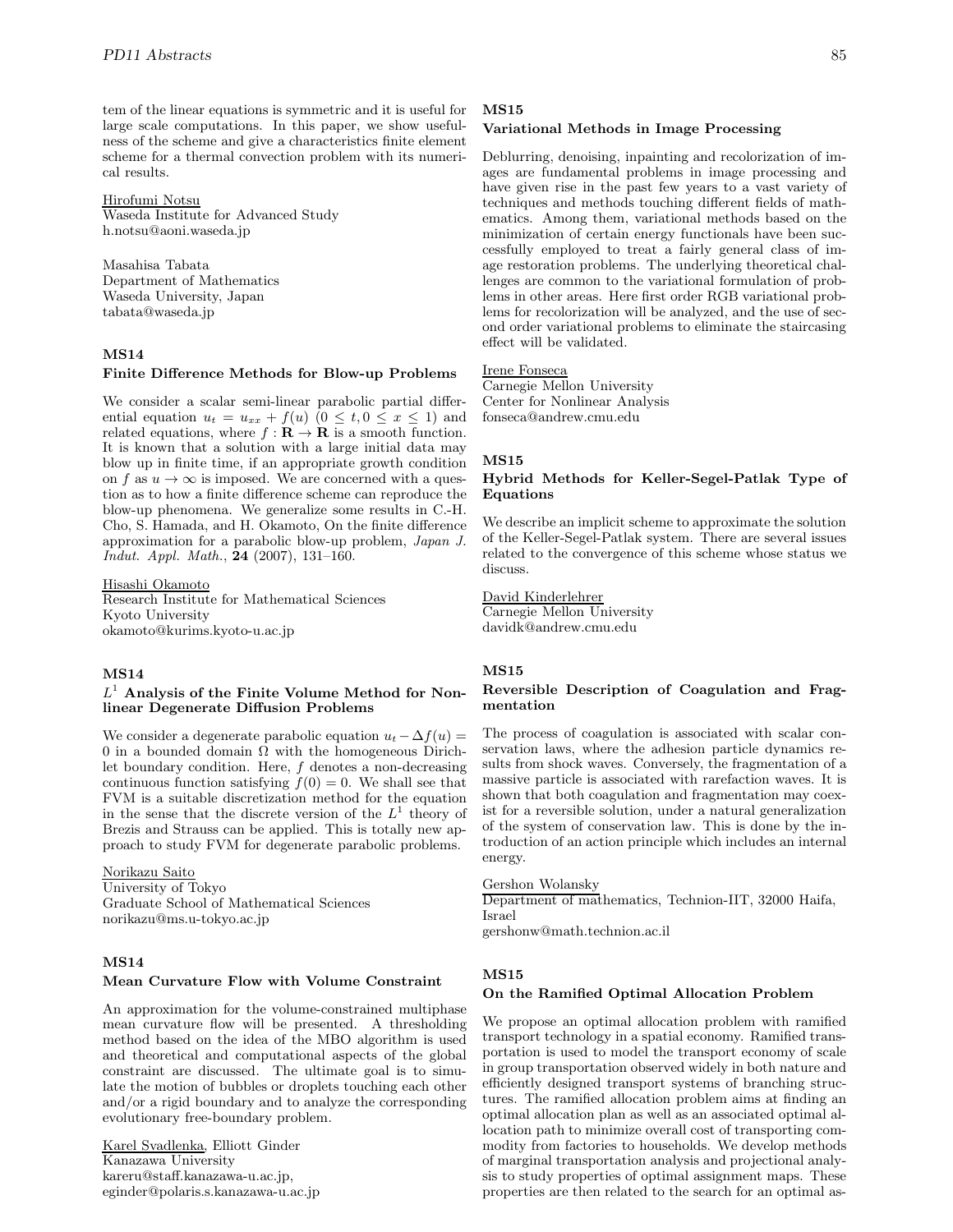signment map in the context of state matrix. A joint work with Shaofeng Xu.

#### Qinglan Xia

Department of Mathematics University of California, Davis CA, USA qlxia@math.ucdavis.edu

## **MS16**

### **Finite Element Clifford Algebra: A New Toolkit for Evolution Problems**

This talk will introduce a new toolkit for the design of stable finite element methods for evolution equations using the geometric theory provided by Clifford algebras. Building on the viewpoint from Arnold, Falk and Winther's finite element exterior calculus, I will show how the broader theory of geometric calculus (a type of Clifford algebra) can be used to coherently describe and discretize time-like dimensions in evolutionary problems. Applications of this perspective to specific problems from molecular biology will be discussed.

# Andrew Gillette

University of California, San Diego Department of Mathematics agillette@math.utexas.edu

# **MS16**

## **Geometric Variational Crimes: Hilbert Complexes, Finite Element Exterior Calculus, and Problems on Hypersurfaces**

The success of mixed finite element methods is deeply connected with differential geometry and algebraic topology particularly with the exterior calculus of differential forms. The notion of 'Hilbert complex,' rather than 'Hilbert space,' provides the appropriate functional-analytic setting for these methods. This talk will present recent results that analyze 'variational crimes' (a la Strang) on Hilbert complexes; as a corollary, this work also generalizes several key results on 'surface finite elements' for elliptic PDEs on hypersurfaces.

Ari Stern UCSD astern@math.ucsd.edu

Michael J. Holst Univ. of California, San Diego Department of Mathematics mholst@math.ucsd.edu

# **MS16**

#### **Adaptive Boundary Element Methods with Convergence Rates**

Boundary element methods (BEM) are a way to numerically solve elliptic boundary value problems by reformulating them as singular integral equations on the boundary of the domain, and by applying finite element (FEM) type methods to the resulting integral equations. This is very convenient and leads to potentially efficient computational schemes since now the unknown function lives on a manifold with dimension one less than that of the original domain. However, in order to arrive at an efficient working computer code that is backed up by a sound mathematical theory, one has to overcome some major algorithmic and analytic hurdles, in addition to the problems encountered in the corresponding FEM setting. Although most of these hurdles have been successfully attacked so that the whole situation is about as satisfactory as with FEM, there still remain a few glaring exceptions including the convergence theory of adaptive BEM. The difficulties are related to the non locality of the involved integral operators and fractional order Sobolev norms. For instance, geometric error reduction for adaptive BEM has been rigorously established so far only under the so-called saturation assumption, whereas the first such proof without saturation assumption for an adaptive FEM in 2D was published in 1996. This contribution is an attempt to fill this gap by developing a set of techniques that is able to prove geometric error reduction and quasi-optimal convergence rates for adaptive BEM, without relying on saturation type assumptions. The main ingredients of the proof are some new results on local *a posteriori* error estimates for boundary element methods, and inverse-type inequality involving boundary integral operators on locally refined finite element spaces.

# Gantumur Tsogtgerel

McGill University Department of Mathematics and Statistics gantumur@math.mcgill.ca

# **MS16**

#### **A Priori Estimates and Adaptive Methods for Geometric Partial Differential Equations**

In this talk, we present an approximation theory framework the use of adaptive finite element approximation techniques for the constraints arising in the Einstein equations in general relativity. We first summarize recent work on apriori max-norm estimates, sub- and super-solutions, and existence theory for this system of elliptic equations. We then develop a discrete analogue of the existence argument and a priori estimates for the Petrov-Galerkin discretization. Based on this approximation theory framework, we develop a nonlinear approximation algorithm based on error indicator-driven refinement of simplex triangulations of the domain. We show that the adaptive algorithm converges for the Hamiltonian constraint, and establish that the overall algorithm has optimal (linear) complexity in the number of degrees of freedom.

## Yunrong Zhu

Department of Mathematics University of California at San Diego zhu@math.ucsd.edu

Michael J. Holst Univ. of California, San Diego Department of Mathematics mholst@math.ucsd.edu

Ryan Szypowski UC San Diego Department of Mathematics rszypows@math.ucsd.edu

## **MS17**

### **Longtime Behavior of Fluid-structure PDE Dynamics**

In this talk we shall derive certain delicate decay rates for a partial differential equation (PDE) systems which comprise couplings of parabolic with hyperbolic dynamics. The ap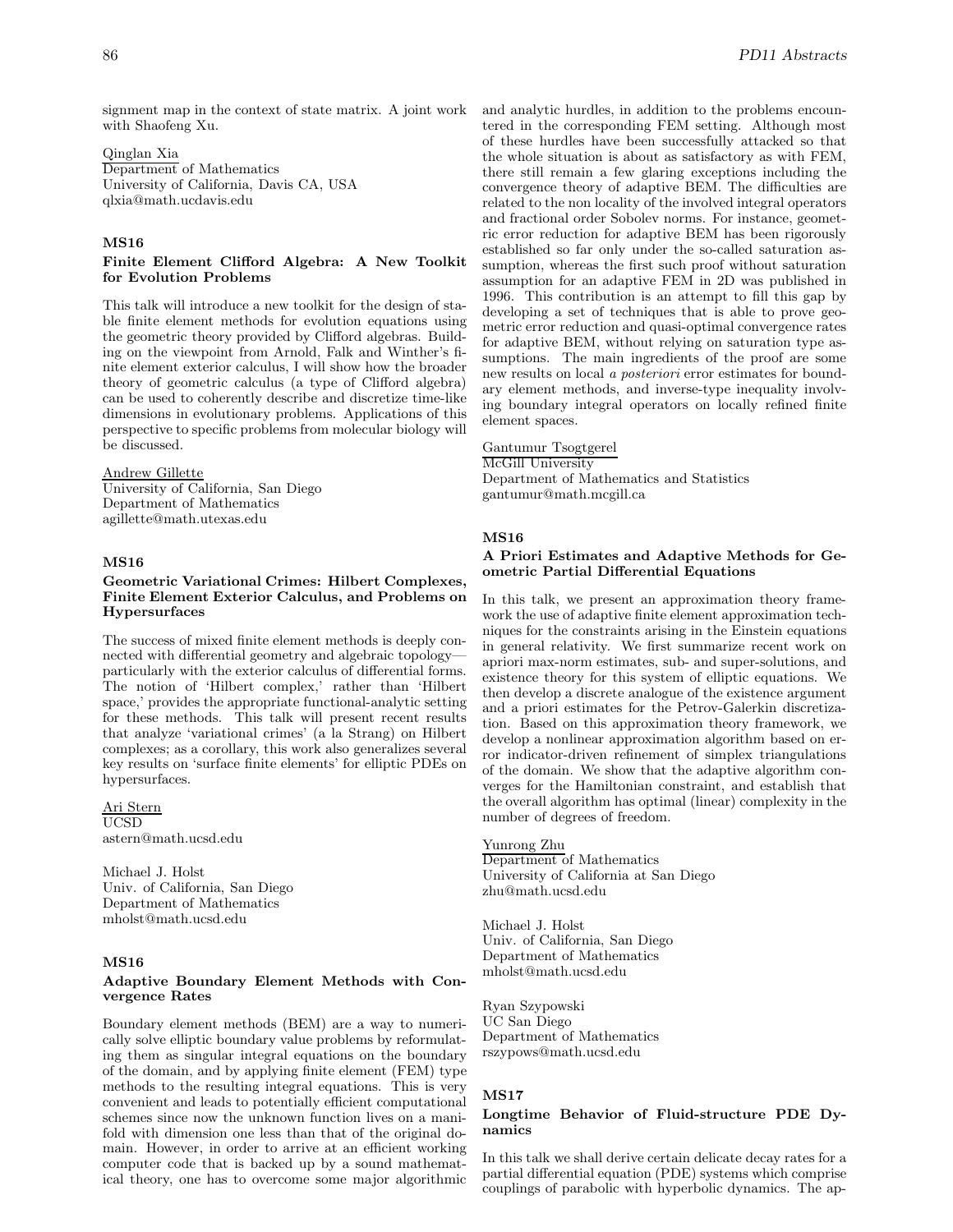pearances of such coupled PDE models in the literature are well-established, inasmuch as they mathematically govern many physical phenomena; e.g., structural acoustic flow fields, or the immersion of an elastic structure within a fluid. The coupling between the distinct hyperbolic and parabolic dynamics typically occurs at the boundary interface between the media. In previous work, we have established semigroup wellposedness for such dynamics, in part through a nonstandard elimination of the associated pressure variable. For this PDE model, we provide a uniform rational decay estimate for solutions corresponding to smooth initial data; viz., for initial data in the domain of the semigroup generator. The attainment of this result depends upon the appropriate use of a recently derived operator semigroup result of A. Borichev and Y. Tomilov.

George Avalos

University of Nebraska-Lincoln Department of Mathematics and Statistics gavalos@math.unl.edu

#### **MS17**

#### **Non-aircraft Applications of Aeroelastic Flutter**

We report on our recent experimental work on a lowspeed wind-tunnel on non-aircraft applications of Aeroelastic Flutter: Optimizing Piezoelectric Power generation from ambient wind.

A.V. Balakrishnan University of California Los Angeles bal@ee.ucla.edu

#### **MS17**

## **Surface Waves for Hyperbolic Systems of PDE**

Hyperbolic systems with conservative boundary conditions in a half space are considered. Usually, these boundary problems do not satisfy the Kreiss-Sakamoto condition (uniform Lopatinskii condition); hence, there may exist non-trivial solutions to the homogeneous boundary problem. These solutions can be described as surface waves of either finite energy or of infinite energy. Elementary properties of surface waves will be discussed. The most important example is the Rayleigh wave in elastodynamics.

Matthias Eller Georgetwon University Department of Mathematics mme4@georgetown.edu

## **MS17**

#### **Controllability of a Membrane or Plate Enclosing a Potential Fluid**

We consider a fluid-filled container with a rigid portion and an elastic portion of the boundary. We assume a simple potential fluid model, with linearized coupling to the membrane at the equilibrium configuration. We show that if the fluid density is sufficiently small, then exact controllability results similar to the results for the completely uncoupled system hold. For example, in the case of a two-dimensional membrane enclosing a three-dimensional fluid, it is enough to control a sufficiently large portion of the (one-dimensional) boundary of the flexible membrane. This result however, is not a simple perturbation result since even in the case of a zero fluid density, there remain

nonlocal constraints imposed on the elastic system. We also discuss some related controllability results for a 2 dimensional cochlea model consists of a one-dimensional elastic structure (modeling the basilar membrane) surrounded by an incompressible 2-dimensional fluid.

#### Scott Hansen

Department of Mathematics Iowa State University shansen@math.iastate.edu

# **MS17**

#### **Controllability of the Foppl-von Karman Elastic Shells with Residual Strain**

The prestrained von-Karman system is a version of the von-Karman equations of nonlinear elasticity, proposed by Mahadevan and Liang as a description of morphogenesis of naturally growing thin tissues (leaves, flowers) at a specific regime of the magnitude of internal strain. The same system has been then rigorously derived, starting from the 3d nonlinear non-Euclidean elasticity, by Lewicka, Mahadevan and Pakzad. We discuss questions related to controllability and stability of this system.

## Marta Lewicka

University of Pittsburgh School of Arts and Sciences lewicka@pitt.edu

#### **MS18**

#### **Title Not Available at Time of Publication**

Abstract not available at time of publication.

Shuxing Chen Fudan University Shanghai, China sxchen@sh163.net

#### **MS18**

# **On the** L1**-Stability and Instability of the Boltzmann and Vlasov-Poisson Equations**

In this talk, I will present a recent progress on the uniform  $L^1$ -stability and instability of the two prototype kinetic equations (the Boltzmann and Vlasov-Poisson(V-P) system). For the V-P system in high dimensions  $(d \geq 4)$ , the small amplitude decaying solutions are uniformly  $L^1$ -stable due to the strong dispersion property of the corresponding linearized equation, while for three dimensions, such an uniform  $L^1$ -stability estimate for the V-P system is still not known even for small solutions. I will report two negative results on the non-existence of  $L^1$ -asymptotic completeness and instability of compacton solution for the V-P system in three dimensions, which might suggest the possible scenario for the  $L^1$ -instability of the Vlasov-Poisson system in three dimensions. This is a joint work with Sun-Ho Choi (SNU).

Seung-Yeal Ha, Sun-Ho Choi Seoul National University syha@snu.ac.kr, lpgilin@snu.ac.kr

#### **MS18**

# **Weak Shock Diffraction**

We study an asymptotic problem that describes the diffrac-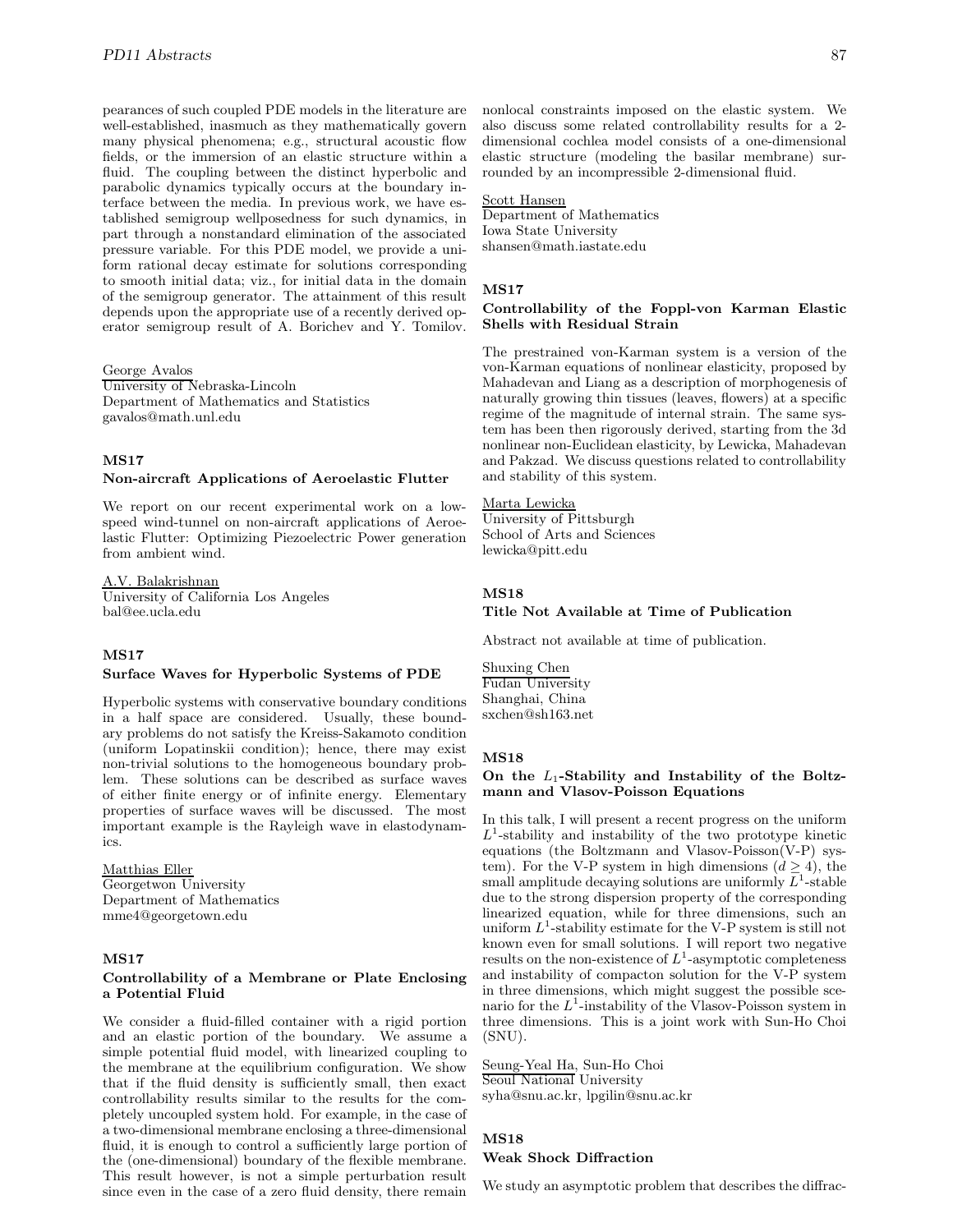tion of a weak, self-similar shock near a point where its shock strength approaches zero and the shock turns continuously into an expansion wavefront. An example arises in the reflection of a weak shock off a semi-infinite screen. The asymptotic problem consists of the unsteady transonic small disturbance equation with suitable matching conditions. We obtain numerical solutions of this problem, which show that the shock diffracts nonlinearly into the expansion region. We also solve numerically a related half-space problem with a "soft' boundary, which shows a complex reflection pattern similar to one that occurs in the Guderley Mach reflection of weak shocks.

### John Hunter

Department of Mathematics UC Davis hunter@math.ucdavis.edu

Allen Tesdall

City University of New York, College of Staten Island allen.tesdall@csi.cuny.edu

# **MS18**

#### **Shock Formation in the Plane**

In classical pictures of steady transonic flow (for example, a compression wave over an airfoil), it appears that the shock forms exactly on the sonic line. However, careful numerical simulations on this and on a corresponding situation in unsteady two-dimensional flows reveal that the shock actually forms at a point where the underlying system (steady or self-similar) is strictly hyperbolic. What is in fact the case? I will talk about joint work with Allen Tesdall that shows (by means of a simple example) that a transonic shock can indeed be created on the sonic line. However, the set-up appears to be structurally unstable, and a small perturbation will displace it into the hyperbolic region. This explains both the appearance of such shocks and the fact that under sufficient numerical resolution they appear to move off the sonic line.

Barbara Lee Keyfitz The Ohio State University Department of Mathematics bkeyfitz@math.ohio-state.edu

#### **MS18**

#### **Particle Behaviors in Strained Turbulence**

Our work discusses the effect of straining on particles in turbulence. Turbulent flows are simulated with the Direct Numerical Simulation method, and the Rogallo algorithm is applied to deal with domain variations from strain over time. We study the behaviors of inertial particles by simulating movements of particles with inertia. Distributions and probability density functions of velocities and accelerations of particles with different Stokes numbers under different strain rates will be presented.

Armann Gylfason Reykjavik University armann@hr.is

Chung-Min Lee California State University Long Beach clee17@csulb.edu

Prasad Perlekar, Federico Toschi Eindhoven University of Technology p.perlekar@tue.nl, f.toschi@tue.nl

#### **MS19**

#### **Eco-evolutionary Dynamics: Advances and Challenges**

The ecological dynamics of populations and evolutionary dynamics of species have traditionally been modeled on different timescales and with different classes of equations. Realizing that this was an artificial distinction with no solid biological justification had led the development over the last decade of new eco-evolutionary dynamics models in which evolutionary processes shape ecological systems and ecological dynamics feed back on evolution. Here we will review the state of the art about how to construct ecoevolutionary dynamics models from microscopic processes taking place at the level of individuals. We will outline some major biological advances made possible, and challenges raised, by the mathematical and numerical analysis of eco-evolutionary dynamics models.

# régis Ferrière

University of Arizona Ecole Normale Supérieure ferriere@biologie.ens.fr

#### **MS19**

#### **Selection-mutation Dynamics**

We consider a integro-difffferential nonlinear model that describes the evolution of a population structured by a quantitative trait. The interactions between traits occur from competition for resources whose concentrations depend on the current state of the population. Corrections taking the effects of small populations are also introduced. We study a concentration phenomenon arising in the limit of strong selection and small mutations.

Pierre-Emmanuel Jabin University of Nice pjabin@cscamm.umd.edu

# **MS19**

#### **Dirac Mass Dynamics in Parabolic Equations**

Nonlocal Lotka-Volterra models have the property that solutions concentrate as Dirac masses in the limit of small diffusion. Is it possible to describe the dynamics of the concentration points and of the mass of the Dirac? We will explain how this relates to the so-called 'constrained Hamilton-Jacobi equation' and how numerical simulations can exhibit unexpected dynamics well explained by this equation. Our motivation comes from 'populational adaptive evolution' a branch of mathematical ecology which models the darwinian evolution.

#### Alexander Lorz

Department of Applied Mathematics and Theoretical Physics University of Cambridge alex.lorz@gmail.com

Sepideh Mirrahimi Laboratoire Jacques-Louis Lions mirrahimi@ann.jussieu.fr

Benoit Perthame Universit´e Pierre et Marie Curie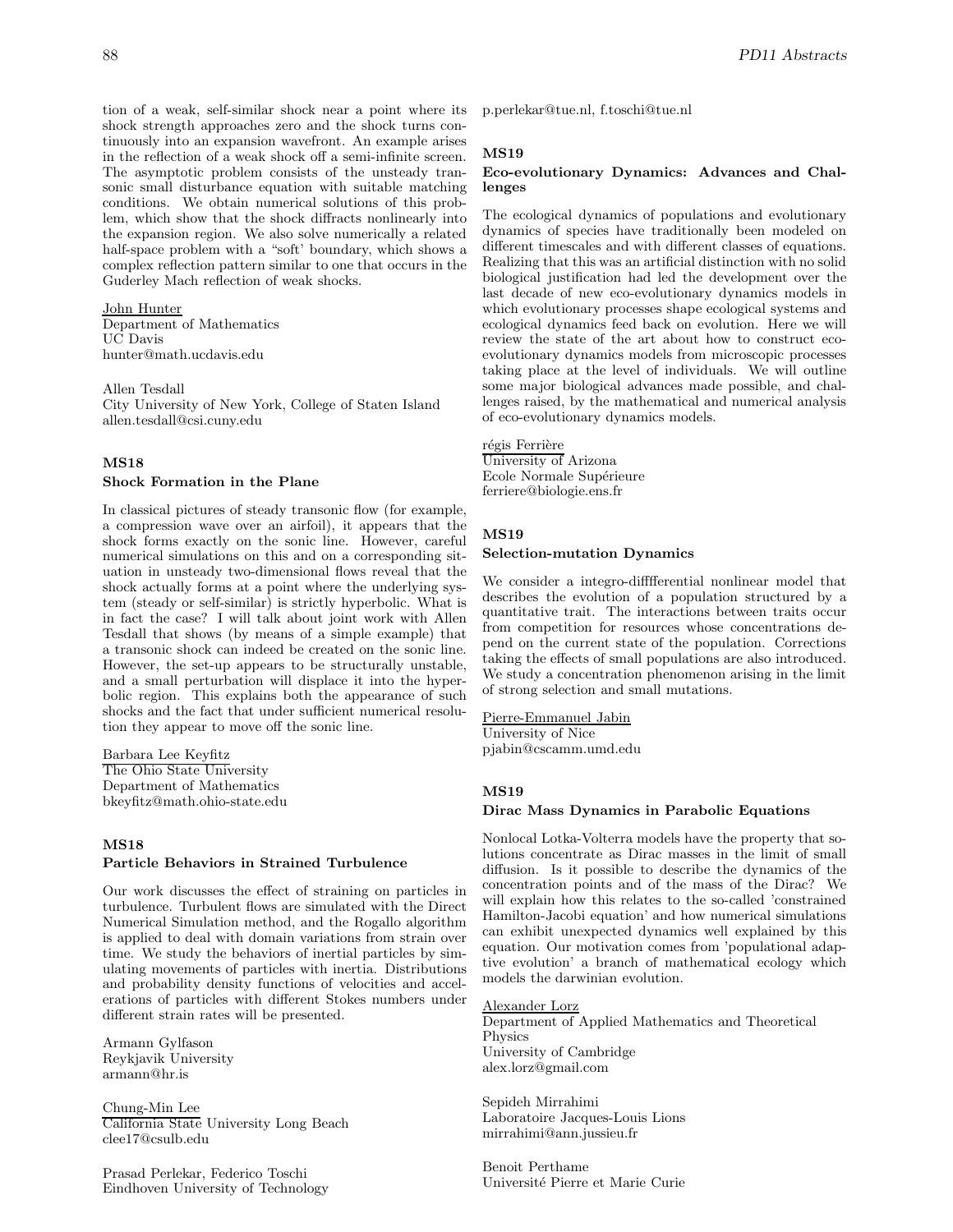Laboratoire Jacques-Louis Lions and NRIA-Paris-Rocquencourt benoit.perthame@upmc.fr

# **MS19**

# **Populations Structured by a Phenotypic Trait and a Space Variable**

Together with Sepideh Mirrahimi, I investigated a structured population model where the population is structured by both a phenotypic trait and a space variable. The population endures a classical mutation-selection effect locally, and diffuses in space. From this kinetic model, we are able to derive a PDE model introduced by N. Barton and M. Kirkpatrick (and thus enlight the conditions necessary for this model to apply). Finally, we analyse further this model.

#### Gael Raoul

University of Cambridge, DAMTP g.raoul@damtp.cam.ac.uk

# **MS20**

# **Isometric Embedding and BV Weak Solutions**

The isometric immersion problem for surfaces embedded into  $R<sup>3</sup>$  is studied via a fluid dynamic formulation as a system of balance laws. Local and global existence results are established for weak solutions of small bounded variation to the Gauss–Codazzi system for negatively curved surfaces that admit equilibrium configurations. As an application, the case of catenoidal shell of revolution is provided.

# Cleopatra Christoforou

University of Cyprus, Cyprus christoforou.cleopatra@ucy.ac.cy

#### **MS20**

## **Shock Profiles in Radiative Hydrodynamics: Formation of Zeldovich Spikes**

We shall present some results on the existence of shock profiles for a model of radiative hydrodynamics that couples the compressible Euler equations with an elliptic equation for the radiation energy density. When the shock amplitude is small, previous works have shown the existence and stability of smooth and monotone traveling waves. Here we present an existence result in the case of large amplitude shock waves. In particular we give a rigorous justification to the formation of so-called Zeldovich spikes, meaning that the temperature profile exhibits an overshoot behind the shock. This is a joint work with T. Goudon, P. Lafitte and C. Lin.

Jean-Francois Coulombel Laboratoire Paul Painleve, Lille jfcoulom@math.univ-lille1.fr

### **MS20**

### **Shock Reflection and Free Boundary Problems**

Shocks in gas or compressible fluid arise in various physical situations, and often exhibit complex structures, which present fundamental multidimensional phenomena in hyperbolic conservation laws. One example is reflection of shock by a wedge. Experimental and computational works have shown that various patterns of reflected shocks may occur, including regular and Mach reflection. In this talk

we discuss some results on existence, regularity and geometric properties of regular reflection solutions for potential flow equation. The approach is to reduce the shock reflection problem to a free boundary problem for a nonlinear equation of mixed elliptic-hyperbolic type. Open problems will also be discussed.

Gui-Qiang G. Chen Oxford University UK gui-qiang.chen@maths.ox.ac.uk

#### Mikhail Feldman

University of Wisconsin-Madison feldman@math.wisc.edu

#### **MS20**

**Instability Theory of Navier-Stokes-Poisson System**

We establish a linear and a nonlinear instability for the Lane-Emden solutions of the Navier-Stokes-Poisson system for  $6/5 < \gamma < 4/3$  in the spherically symmetric motion. This is a joint work with Ian Tice.

#### Juhi Jang

University of California, Riverside, USA juhijang@math.ucr.edu

#### **MS20**

#### **Dynamics of a Density Discontinuity in Compressible, Viscous Fluid Flows**

In this talk we will discuss some geometric properties of an interface of jump discontinuity of the density of a fluid flow in the model of the Navier-Stokes equations. We show that at the points where the interface meets the boundary, where the flow is subjected to Navier boundary conditions, the velocity field has a weak singularity that instantaneously changes the type of the tangency from transversal to tangent.

Mikhail Perepelitsa Univ. of Houston, USA misha@math.uh.edu

David Hoff Indiana University hoff@indiana.edu

#### **MS21**

# **Strichartz Estimates in Polygonal Domains**

Strichartz inequalities are a family of space time  $L^p$  estimates for the wave equation in that rely on the decay properties of solutions. They are of interest due to their applications to nonlinear equations. These estimates are best understood when the equation is posed over all of Euclidean space. However, the situation is more intricate when one starts to consider boundary value problems. This is due to the fact that boundary conditions affect the flow of energy. When the equation is posed on a polygonal domain, diffractive effects coming from interaction with the corners further complicate matters. Nonetheless, we will see that such inequalities are valid in this context. This is a joint work with G.A. Ford and J. Marzuola.

Matthew Blair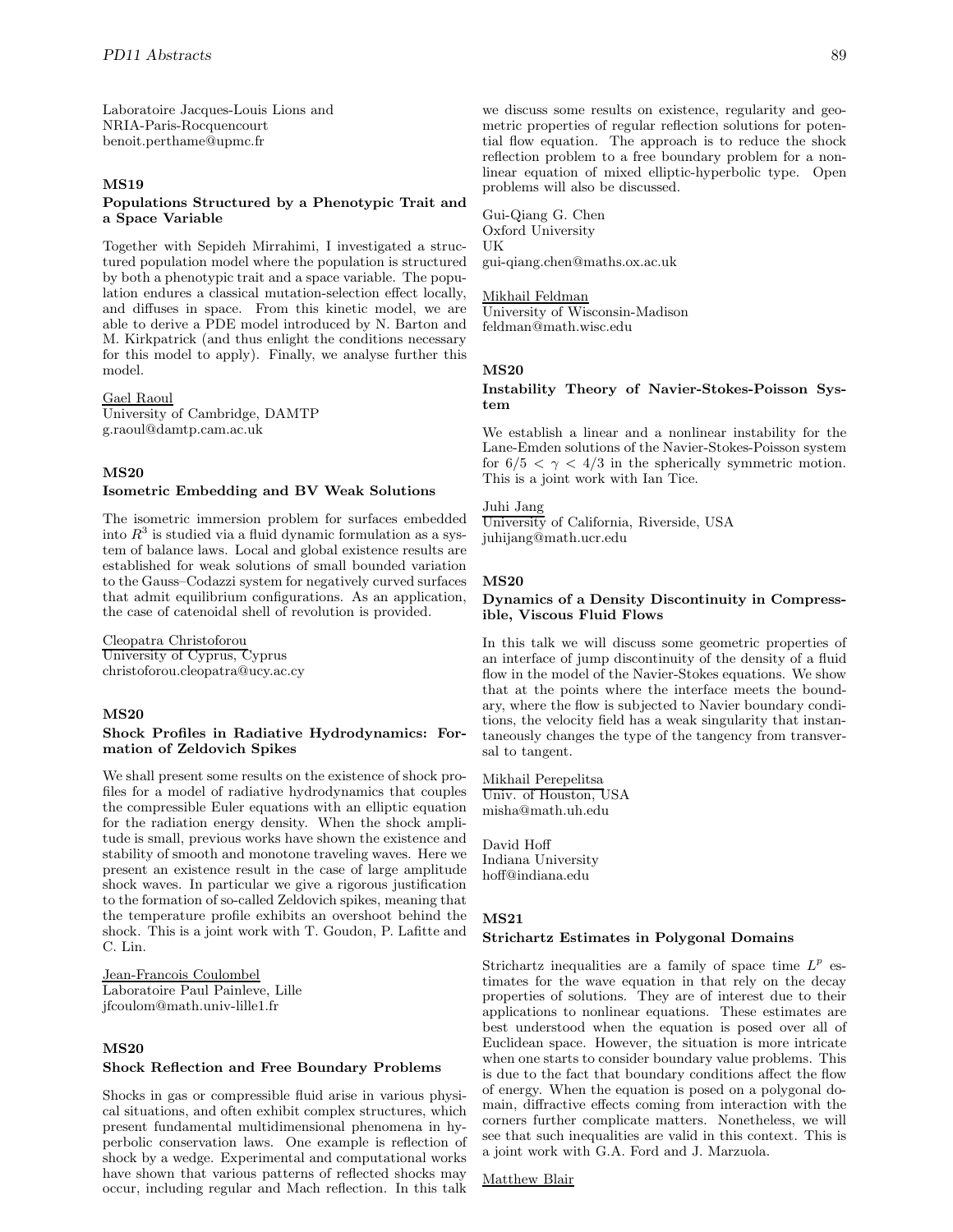University of New Mexico blair@math.unm.edu

# **MS21 Wave Propagation on Square Lattices**

We study dispersive estimates for the wave equation on a square lattice with non-isotropic coupling between nodes. Areas of minimal dispersion occur at critical values of the velocity function for plane waves, with the time-decay exponent determined by the type of degeneracy present at the critical value. For the two-dimensional lattice, there exists a unique velocity (up to mirror symmetries) along which wavefronts propagate with amplitude  $|t|^{-3/4}$ .

Vita Borovyk, Michael Goldberg University of Cincinnati borovyva@ucmail.uc.edu, goldbeml@ucmail.uc.edu

# **MS21**

## **Phase-driven Interaction of Widely Separated Nonlinear Schroedinger Solitons**

We show that, for the 1d cubic NLS equation, widely separated equal amplitude in-phase solitons attract and opposite-phase solitons repel. Our result gives an exact description of the evolution of the two solitons valid until the solitons have moved a distance comparable to the logarithm of the initial separation. Our method does not use the inverse scattering theory and should be applicable to nonintegrable equations with local nonlinearities that support solitons with exponentially decaying tails. The result is presented as a special case of a general framework which also addresses, for example, the dynamics of single solitons subject to external forces.

#### Justin Holmer

Department of Mathematics, Brown University, Box 1917, 151 Thayer Street, Providence, RI 02912, USA holmer@math.brown.edu

Quanhui Lin Brown University qhlin@math.brown.edu

# **MS21**

### **Bounds on the Growth of High Sobolev Norms of Solutions to Nonlinear Schroedinger Equations**

Abstract not available at time of publication.

Vedran Sohinger University of Pennsylvania vedranso@math.upenn.edu

# **MS22**

## **A Generalized Rayleigh-Taylor Condition for the Two Phase Muskat Problem**

The evolution of two fluid phases in a porous medium is studied. Two free interfaces which evolve in time separate the fluids from each other and the wetting phase from the air, respectively. The full problem is reduced to an abstract evolution equation for the interfaces. A generalised Rayleigh-Taylor condition characterizes the parabolicity regime of the problem and allows to establish a general well-posedness result and to study stability properties of flat steady-states. When considering surface tension effects at the interface between the fluids and when the less dense fluid lies beneath, bifurcating finger-shaped equilibria are shown to exist which are however all unstable.

# Joachim Escher

Lebiniz Universitat Hannover (Germany) escher@ifam.uni-hannover.de

# **MS22**

# **On the Navier-Stokes Problem in Exterior Domains with Non-decaying Initial Data**

We study the existence and uniqueness of regular solutions to the Navier-Stokes initial-boundary value problem with non-decaying bounded initial data, in a smooth exterior domain of  $\mathbb{R}^n$ ,  $n \geq 3$ . The pressure field, p, associated to these solutions may grow, for large  $|x|$ , as  $O(|x|^\gamma)$ , for some  $\gamma \in (0, 1)$ . Our class of existence is sharp for well posedeness, in that we show that uniqueness fails if  $p$  has a linear growth at infinity. We also provide a sufficient condition on the spatial growth of  $\nabla p$  for the boundedness of  $v$ , at all times. Also this latter result is shown to be sharp.

Giovanni Galdi University of Pittsburgh galdi@pitt.edu

### **MS22**

### **Analysis of the Spin-coating Process**

In this talk we investigate analytically the evolution of a small drop of liquid which is placed on the center of a rotating disc. Considering the above problem as a oneor two-phase free boundary value problem for Newtonian or generalized Newtonian fluids subject to surface tension and rotational forces, we prove that  $T > 0$  there exists a unique, strong solution to this problem on  $(0, T)$  provided the data are small enough is suitable norms.

### Matthias Hieber

TU Darmstadt, Germany hieber@mathematik.tu-darmstadt.de

# **MS22**

#### **Stochastic Stability of the Ekman Spiral**

We consider the Navier-Stokes equations with Coriolis term with periodic boundary conditions perturbed by a cylindrical Wiener process. Weak and stationary martingale solutions to the associated stochastic evolution equation are constructed. The time-invariant distribution of the stationary martingale solution can be interpreted as the long-time statistics of random fluctuations of the stochastic evolution around the Ekman spiral, which is an explicit stationary solution of the Navier-Stokes equations with Coriolis term.

#### Wilhelm Stannat

#### TU Darmstadt

stannat@mathematik.tu-darmstadt.de

### **MS23**

# Homogenization of  $L<sup>i</sup>nfty$  Variational Problems in **Random Media**

In joint work with Souganidis, we introduce a new compari-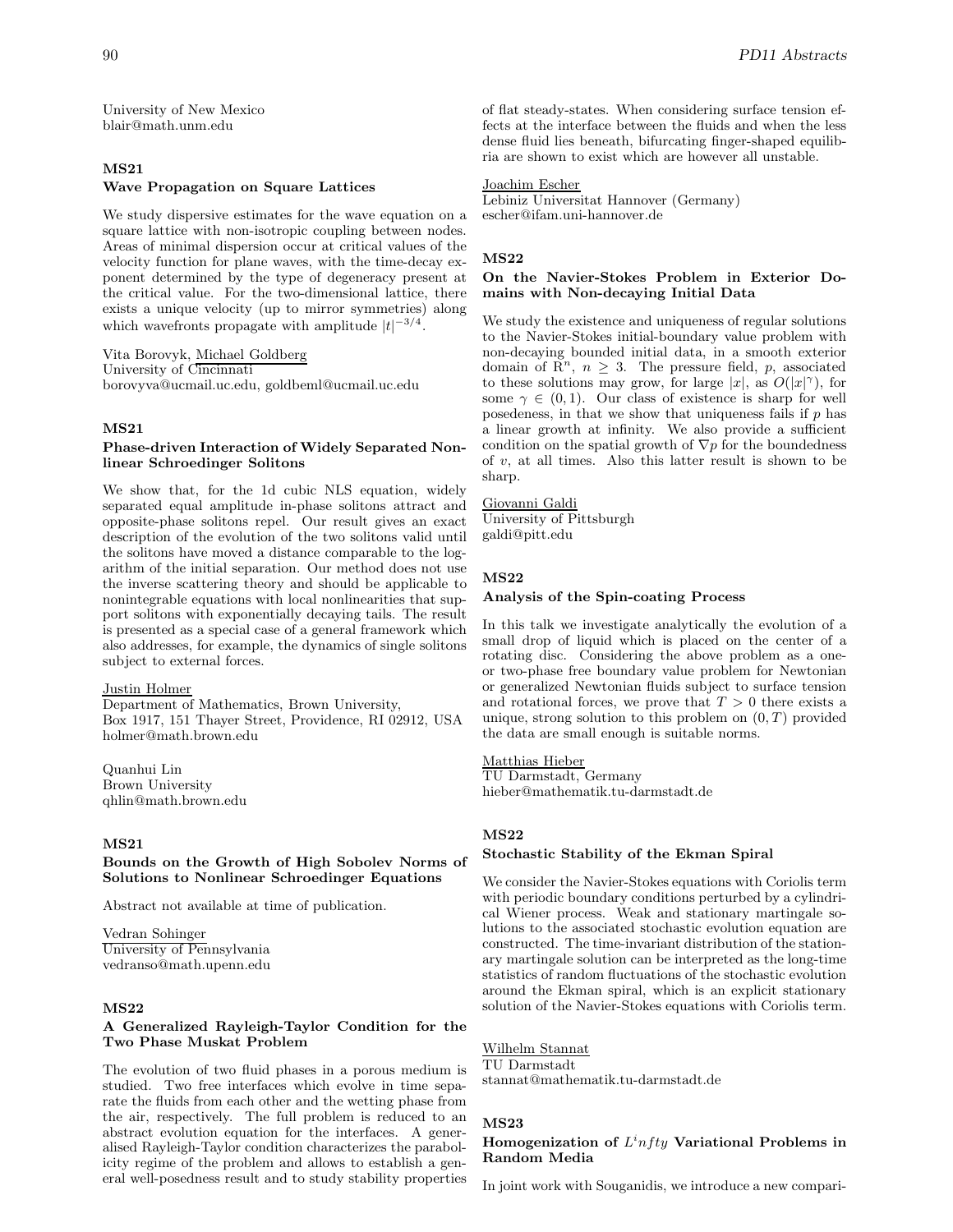son principle for Eikonal equations in exterior domains. As a consequence, we are able to homogenize  $L^{\infty}$  variational problems (and in particular the Aronsson equation) in selfaveraging (i.e., periodic, almost periodic, and stationary ergodic) environments.

Scott Armstrong University of Chicago USA armstrong@math.uchicago.edu

# **MS23**

# **Existence and Duality for** L<sup>∞</sup> **Optimal Transport**

I will discuss an existence result (obtained in collaboration with Thierry Champion and Petri Juutinen) for the optimal transportation problem in which the cost is given by the essential sup instead of an integral. I will point at some evidence that, although the problem is not convex, there must be some kind of hidden duality. I will propose some recent development in this direction.

#### Luigi DePascale University of Pisa Italy

depascal@dm.unipi.it

# **MS23**

#### **American Option Tug-of-War and the Infinity Laplacian; A Free Boundary Problem**

We consider American option tug-of-war and its application to the problem of proving the existence of extensions of boundary functions satisfying the infinity Laplacian equation which are constrained to lie above an obstacle. We consider the usual two player tug-of-war game played in ffl discs with the added constraint that one player may end the game at any time and collect the value of the obstacle function. We prove that the limit as  $\varepsilon$ ffl tends to 0 satisfies the infinity Laplacian equation.

Stephanie Somersille University of Texas at Austin USA steph@math.utexas.edu

# **MS23**

#### **Calibration Method for Infinity Harmonic Functions**

In this talk, I will describe a calibration scheme corresponding to infinity harmonic functions and illustrate an application to the removable isolated singularity of infinity harmonic functions. This is a joint work with Thierry De Pauw.

Changyou Wang department of mathematics university of kentucky cywang@ms.uky.edu

# **MS24**

## **Magnetic Interaction Morawetz Estimates and Applications**

We establish an interaction Morawetz estimate for the magnetic Schrödinger equation under certain smallness conditions on the gauge potentials. We discuss applications to wellposedness and scattering.

Magda Czubak Binghamton University czubak@math.toronto.edu

James Colliander University of Toronto colliand@math.toronto.edu

Jeonghun Lee University of Minnesota leex2454@umn.edu

#### **MS24**

# **A Factorization Method for a Non-symmetric Linear Operator: Enlargement of the Functional Space while Preserving Hypo-coercivity.**

We present a factorization method for non-symmetric linear operators: the method allows to enlarge functional spaces while preserving spectral properties for the considered operators. In particular, spectral gap and related convergence towards equilibrium follow easily by hypocoercivity and resolvent estimates. Applications of this theory to several kinetic equations will be presented.

Maria Gualdani UT Austin

gualdani@math.utexas.edu

#### **MS24**

### **On Aleksandrov-Bakelman-Pucci Type Estimates for Integro-Differential Equations (comparison theorems with measurable ingredients)**

Despite much recent (and not so recent) attention to solutions of integro-differential equations of elliptic type, it is surprising that a fundamental result such as a comparison theorem which can deal with only measure theoretic norms of the right hand side of the equation (L-n and L-infinity) has gone unexplored. For the case of second order equations this result is known as the Aleksandrov-Bakelman-Pucci estimate (and dates back to circa 1960s), which says that for supersolutions of uniformly elliptic equation Lu=f, the supremum of u is controlled by the L-n norm of f (n being the underlying dimension of the domain). We discuss extensions of this estimate to fully nonlinear integro-differential equations and present a recent result in this direction. (Joint with Nestor Guillen, available at arXiv:1101.0279v [math.AP])

Russell Schwab Carnegie Mellon University rschwab@andrew.cmu.edu

### **MS24**

# **Global Solutions to a Non-local Diffusion Equation with Quadratic Non-linearity**

In this talk we will present our recent proof of the global in time well-posedness of the following non-local diffusion equation with  $\alpha \in [0, 2/3)$ :

$$
\partial_t u = \left\{ (-\triangle)^{-1} u \right\} \triangle u + \alpha u^2,
$$

The initial condition is positive, radial, and non-increasing; these conditions are propagated by the equation. There is however no size restriction on the initial data. This model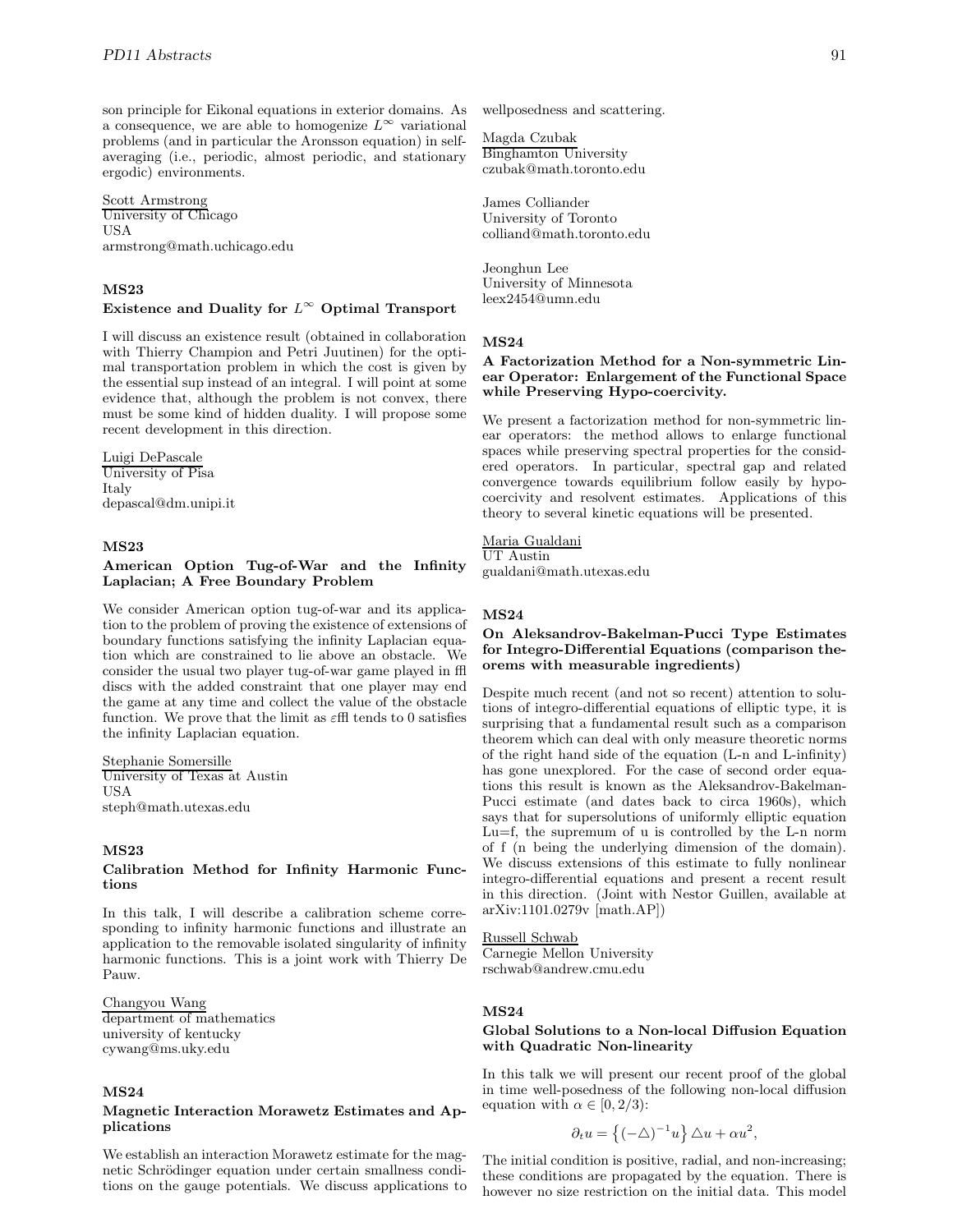problem is of interest due to its structural similarity with Landau's equation from plasma physics, and moreover its radically different behavior from the semi-linear Heat equation with quadratic non-linearity. This is a joint work with Joachim Krieger.

#### Robert Strain

University of Pennsylvania strain@math.upenn.edu

#### **MS25**

#### **The Vortex-Wave Equation as the Limit of the Euler Equation**

The Wave-Vortex system was introduced by Marchioro and Pulvirenti to model point vortex motion in an inviscid fluid. It consists of a PDE describing the vorticity of the inviscid fluid coupled to ODEs that describe the point vortex motion. In this talk we will discuss the physical justification for such a model. In particular, we will discuss how a sequence of solutions for the Euler equation in the plane converges to a solution of the Vortex-Wave equation.

# Clayton Bjorland

University of Texas bjorland@math.utexas.edu

# **MS25**

### **Self-similar Asymptotics of Solutions to Navier-Stokes System in Two Dimensional Exterior Domain**

We show how to construct a family of initial velocities such that the large time behavior of corresponding solutions to the initial-boundary value problem for Navier-Stokes equations in a two dimensional exterior domain is described by the Lamb-Oseen vortex. The later is the well-known explicit self-similar solution to the Navier-Stokes system in the whole space  $\mathbb{R}^2$ .

#### Grzegorz Karch

Uniwersytet Wroclawski Instytut Matematyczny karch@math.uni.wroc.pl

### **MS25**

#### **Weak Solutions to the Vortex-Wave System**

The vortex-wave system is the coupling of the 2D vorticity equation with the point vortex system. In 2009, Lacave and Miot proved uniqueness of weak solutions to this system for initial configurations where the continuous part of the vorticity is constant near the initial position of the point vortices. There have been several developments following Lacave and Miot's work, which include existence of weak solution for initial vorticity in  $L^p$  and convergence of approximations coming from the vortex blob method, by C. Bjorland. In this talk, we report on two new results: convergence of approximations coming from the Euler- $\alpha$ system, joint work with E. de Moura, and existence of particle trajectories for the  $L^p$  weak solutions.

Milton C. Lopes Filho IMECC-UNICAMP mlopes@ime.unicamp.br

Evelyne Miot Univ. Paris VI evelyne.miot@gmail.com

Helena Nussenzveig Lopes IMECC-UNICAMP aggahju@gmail.com

### **MS25**

# **Vortex Layers of Small Thickness**

In this talk we shall treat the case of a planar inviscid flow with initial datum of vortex layer-type: vorticity of  $O(\epsilon^{-1})$ is concentrated on a layer of thickness  $\epsilon$  in such a way that, in the limit  $\epsilon \to 0$ , the vorticity distribution converges to a  $\delta$ -function concentrated on a curve. In an analytic functional setting we shall prove that the Euler equation are well-posed for a time that does not depend on the thickness of the layer. This is a generalization of the result of D.Benedetto and M.Pulvirenti, SIAM J. Appl. Math. 52 (1992), where the authors considered the case of vortex layers of uniform vorticity. We shall also discuss the possibility of using our result as a step toward the justification of the Birkhoff-Rott equation starting from the Navier-Stokes equations.

#### Marco Sammartino

Universit Degli Studi Di Palermo marco@math.unipa.it,

#### **MS26**

## **On a Critical Leray-alpha Model of Turbulence: Regularity and Singularity Issues**

In this talk, we prove the existence of a unique weak solution to turbulent flows governed by the Leray-alpha model with critical regularization. When alpha tends to zero,we prove that the Leray alpha solution, with critical regularization,givesrise to a suitable solution to the Navier Stokes equations. We consider also the subcritical case where we establish the upper estimate of the Hausdorff dimension of the possible times at which the singularity can occur.

# Hani Ali

Institute of Mathematical Research of Rennes Department of Mathematics hani.ali@univ-rennes1.fr

#### **MS26**

## **A New Blow-up Criterion for the 2D Boussinesq and 3D Euler Equations: Analytical and Numerical Results**

Recently, the Voigt-regularization–related to the alphamodels of turbulent flows–has been investigated as a regularization of various fluid models. It overcomes many of the problems present in other alpha-models. Moreover, in studying the limit as the regularization parameter tends to zero, a new criterion for the finite-time blow-up of the original equations arises. I will discuss recent analytical and numerical work on the Voigt-regularization in the context of the 3D Euler and 2D Boussinesq equations.

### Adam Larios

Department of Mathematics UC Irvine alarios@math.uci.edu

# **MS26**

**Global well-posedness for the 2D Boussinesq System without Heat Diffusion with Anisotropic Vis-**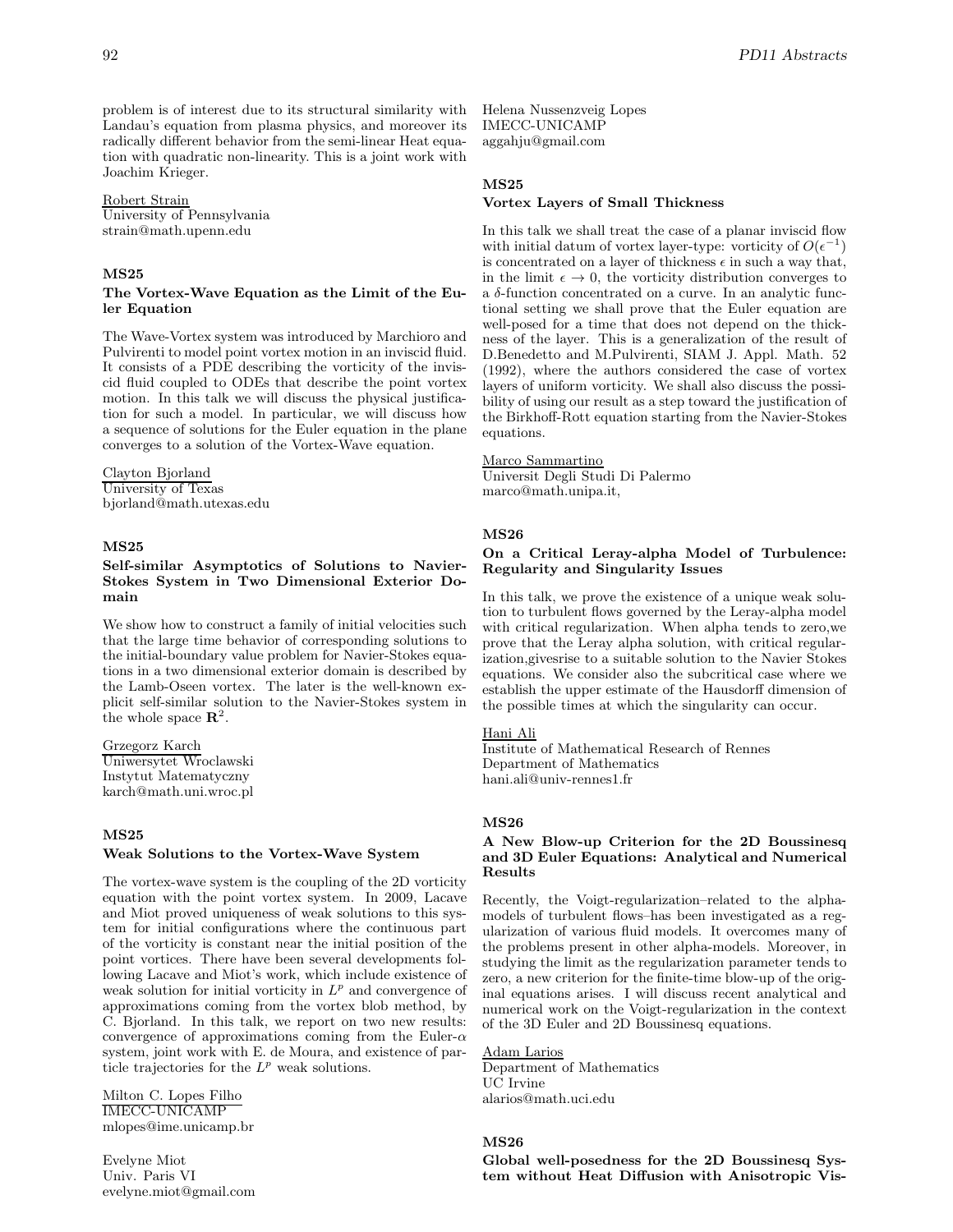### **cosity**

In this talk I will discuss global existence and uniqueness theorems for the two-dimensional non-diffusive Boussinesq system with viscosity only in the horizontal direction. In proving the uniqueness result, we have used an alternative approach by writing the transported temperature (density) as  $\theta = \Delta \xi$  and adapting the techniques of V. Yudovich for the 2D incompressible Euler equations. This new idea allows us to establish uniqueness results with fewer assumptions on the initial data for the transported quantity  $\theta$ . Furthermore, this new technique allows us to establish uniqueness results without having to resort to the paraproduct calculus of J. Bony.

Adam Larios Department of Mathematics UC Irvine alarios@math.uci.edu

Evelyn Lunasin University of Michigan lunasin@umich.edu

Edriss S. Titi University of California, Irvine and Weizmann Institute of Science, Israel etiti@math.uci.edu, edriss.titi@weizmann.ac.il

# **MS26**

#### **Improving Accuracy in Alpha Models of Incompressible Flows via Adaptive Nonlinear Filtering**

The alpha-models of fluid flow have many attractive mathematical and physical properties compared to other commonly used models, making their use desirable. However, when used to get coarse-mesh approximations of physical phenomena, their solutions often lack sufficient accuracy, typically due to over-regularization. This talk will discuss strategies based on turbulence phenomenology that help to avoid this problem and thus give more accurate solutions, by locally tuning regularization through nonlinear filtering with indicator functions. Several numerical examples will be presented to illustrate the effectiveness of the proposed methods.

Abigail Bowers Department of Mathematical Sciences Clemson University abowers@clemson.edu

William Layton University of Pittsburgh wjl@pitt.edu

#### Leo Rebholz

Clemson University Department of Mathematical Sciences rebholz@clemson.edu

Catalin Trenchea Department of Mathematics University of Pittsburgh trenchea@pitt.edu

#### **MS26**

**Partial Regularity Results for Generalized Alpha**

#### **Models of Turbulence**

This talk is on an extension of the analysis of Katz and Pavlović on partial regularity of hyper-dissipative Navier-Stokes equations, to include cases where the nonlinear term is suitably regularized. This family captures most of the specific regularized alpha-type models that have been proposed and analyzed in the literature, including the the Navier-Stokes-alpha model, the Leray-alpha model, the modified Leray-alpha model, and certain MHD-alpha models, etc. The bounds are functions of the spatial dimension and of the three parameters characterizing the principal smoothing operators, and we recover the Katz-Pavlović results in 3 dimension and for one specific combination of the three remaining parameters.

Gantumur Tsogtgerel McGill University Department of Mathematics and Statistics gantumur@math.mcgill.ca

Michael J. Holst Univ. of California, San Diego Department of Mathematics mholst@math.ucsd.edu

Evelyn Lunasin University of Michigan lunasin@umich.edu

# **MS27 Limiting PDEs of a Vicsek-type Flocking Model**

Interacting particle models have been widely applied in recent years, particularly for simulating the collective dynamics of many cooperative organisms. These models present interesting mathematical challenges, since the number of interacting organism is often quite large. As the system becomes larger, it becomes more expensive to use interacting particles and so the question lies in how to describe the complex dynamics at a macroscopic level without losing important microscopic effects. Here, we will formally derive limiting PDEs for a model that has been used to study fish schooling and other flocking dynamics.

### Alethea Barbaro

University of California, Los Angeles alethea@math.ucla.edu

# **MS27**

### **A Primer of Swarm Equilibria**

We study equilibrium configurations of swarming biological organisms subject to exogenous and pairwise endogenous forces. Beginning with a discrete dynamical model, we derive a variational description of the continuum population density. Equilibrium solutions are extrema of an energy functional, and satisfy a Fredholm integral equation. We find conditions for the extrema to be local minimizers, global minimizers, and minimizers with respect to infinitesimal Lagrangian displacements of mass. In one spatial dimension, for a variety of exogenous forces, endogenous forces, and domain configurations, we find exact analytical expressions for the equilibria. These agree closely with numerical simulations of the underlying discrete model.The exact solutions provide a sampling of the wide variety of equilibrium configurations possible within our general swarm modeling framework. The equilibria typically are compactly supported and may contain δ-concentrations or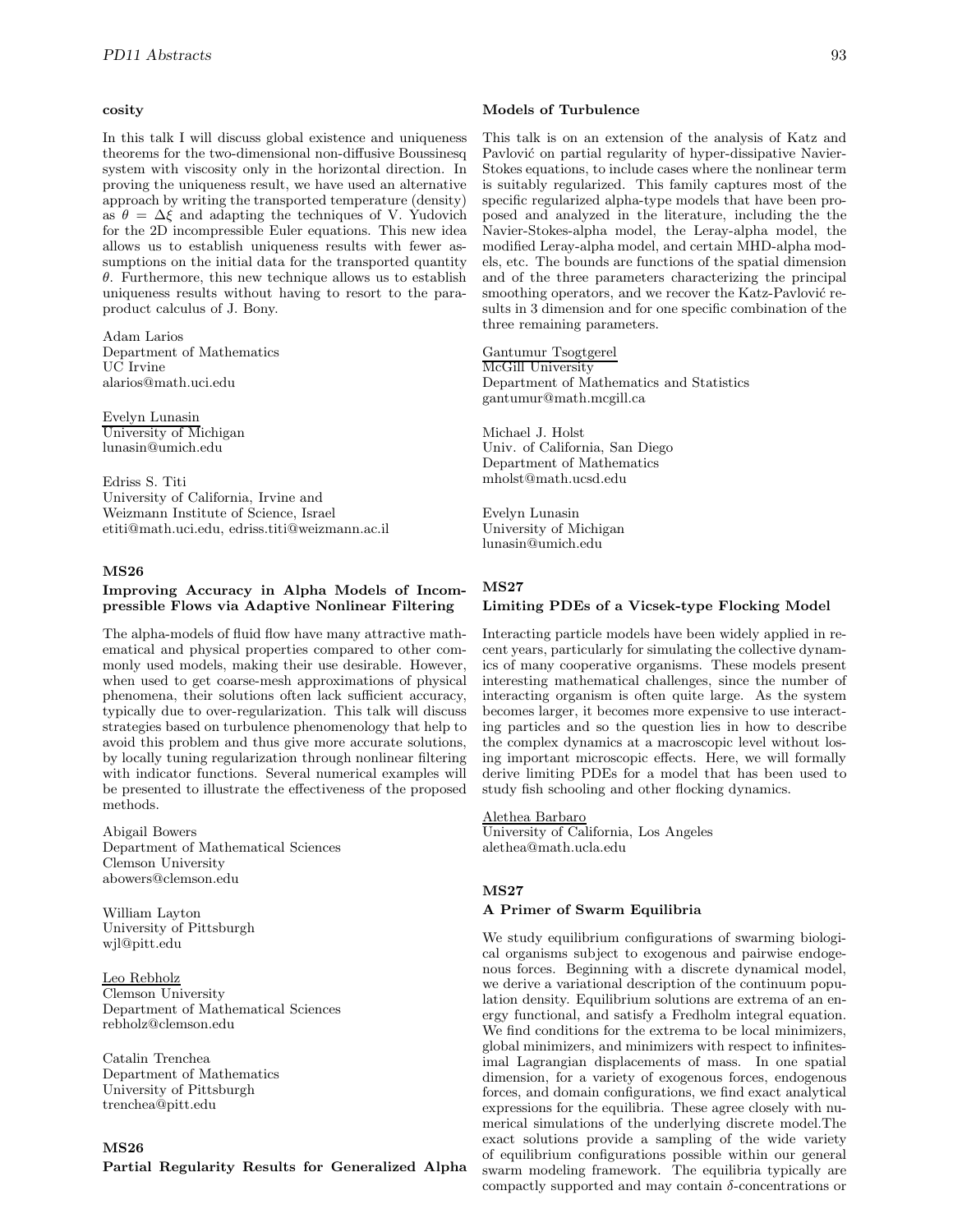jump discontinuities at the edge of the support. We apply our methods to a model of locust swarms, which are observed in nature to consist of a concentrated population on the ground separated from an airborne group. Our model can reproduce this configuration; quasi-two-dimensionality of the model plays a critical role.

Andrew J. Bernoff Harvey Mudd College Department of Mathematics ajb@hmc.edu

Chad M. Topaz Macalester College ctopaz@macalester.edu

# **MS27**

## **Swarm Dynamics and Equilibria for a Nonlocal Aggregation Model**

We consider the aggregation equation  $\rho_t-\nabla\cdot(\rho\nabla K*\rho)=0$ in  $R^n$ , where the interaction potential K models shortrange repulsion and long-range attraction. We study a family of interaction potentials for which the equilibria are of finite density and compact support. We show global well-posedness of solutions and investigate analytically and numerically the equilibria and their global stability. In particular, we consider a potential for which the corresponding equilibrium solutions are of uniform density inside a ball of  $R^n$  and zero outside. For such a potential, various explicit calculations can be carried out in detail. In one dimension we fully solve the temporal dynamics, and in two or higher dimensions we show the global stability of this steady state within the class of radially symmetric solutions.

Razvan Fetecau, Yanghong Huang Department of Mathematics Simon Fraser University van@cs.sfu.ca, yha82@sfu.ca

Theodore Kolokolnikov Dept. of Mathematics and Statistics Dalhousie University tkolokol@gmail.com

# **MS27**

#### **Mathematical Models for Phototaxis**

Certain organisms undergo phototaxis, that is they migrate toward light. In this talk we will discuss our recent results on modeling phototaxis in order to understand the functionality of the cell and how the motion of individual cells is translated into emerging patterns on macroscopic scales. This is a joint work with Amanda Galante, Susanne Wisen, Tiago Requeijo, and Devaki Bhaya.

Doron Levy University of Maryland dlevy@math.umd.edu

#### **MS28**

#### **Singularity Formations for a Surface Wave Model**

In this talk we discuss the Burgers equation with a Hilbert transform. This system has been considered as a quadratic approximation for the dynamics of a free boundary of a vortex patch. We prove blow-up in finite time for a large class of initial data with finite energy.

Angel Castro ICMat-CSIC, Madrid angel castro@icmat.es

#### **MS28**

# **Pressure Beneath a Periodic Traveling Water Wave**

Consider periodic two-dimensional gravity water waves propagating in irrotational flow at constant speed at the surface of water with a flat bed. Then the pressure in the fluid strictly decreases horizontally away from the crest line and strictly increases with depth. Moreover, along each streamline the horizontal velocity strictly decreases away from the crest line. These results have been obtained as joint work with Walter Strauss.

### Adrian Constantin

University of Vienna adrian.constantin@univie.ac.at

# **MS28**

### **Stability of Current Vortex Sheets in Incompressible Magnetohydrodynamics**

We consider the free boundary problem for current-vortex sheets in ideal incompressible magneto-hydrodynamics. It is known that current-vortex sheets may be at most weakly (neutrally) stable due to the existence of surface waves solutions to the linearized equations. The existence of such waves may yield a loss of derivatives in the energy estimate of the solution with respect to the source terms. However, under a suitable stability condition satisfied at each point of the initial discontinuity and a flatness condition on the initial front, we prove an a priori estimate in Sobolev spaces for smooth solutions with no loss of derivatives. The result of this paper gives some hope for proving the local existence of smooth current-vortex sheets without resorting to a Nash-Moser iteration. Such result would be a rigorous confirmation of the stabilizing effect of the magnetic field on Kelvin-Helmholtz instabilities, which is well known in astrophysics.

Jean-Francois Coulombel Laboratoire Paul Painleve, Lille jfcoulom@math.univ-lille1.fr

## **MS28**

#### **Stability Issues for Interfacial Flows**

We analyze various mechanisms of the propagation of interfacial waves (such as Kelvin-Helmholtz instabilities) and show how these mechanisms allow us to explain various physical phenomena, and in particular internal waves in the ocean.

David Lannes Ecole Normale Superieure France David.Lannes@ens.fr

#### **MS29**

**Asymptotic Analysis of the Navier-Stokes Equations in a General Bounded Domain with Noncharacteristic Boundaries**

We consider the Navier-Stokes equations of an incompress-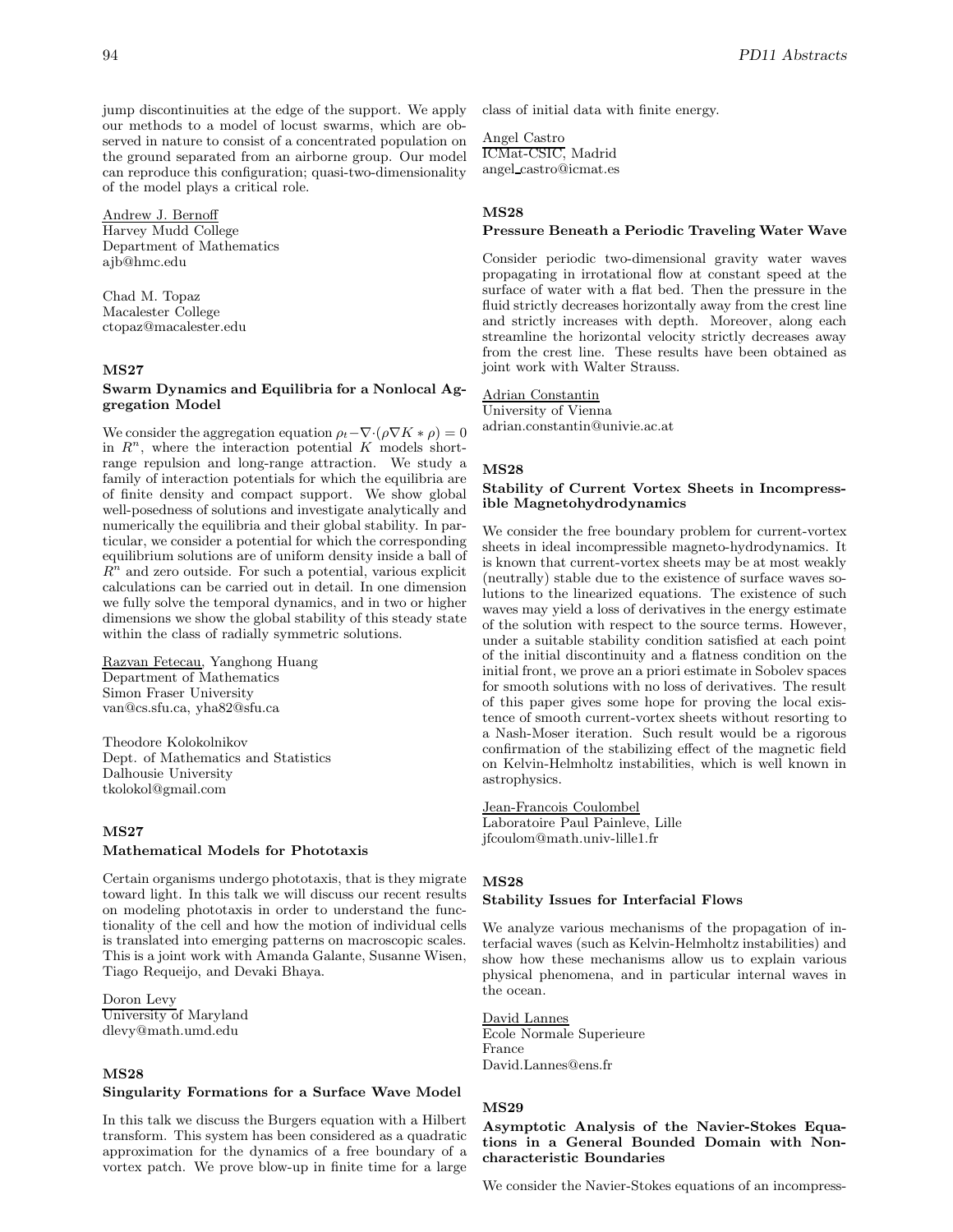ible fluid, when the viscosity is small, in a three dimensional curved domain with permeable walls. Thanks to the curvilinear coordinate system, adapted to the boundary, we construct corrector functions which allow us to obtain asymptotic expansions of the Navier-Stokes solutions. Then, using the asymptotic expansions, we prove that the Navier-Stokes solutions converge, as the viscosity parameter tends to zero, to the corresponding Euler solution in the natural energy norm.

Gung-Min Gie University of California, Riverside gungmin@ucr.edu

Makram Hamouda Indiana University mahamoud@indiana.edu

Roger M. Temam Inst. f. Scientific Comput. and Appl. Math. Indiana University temam@indiana.edu

# **MS29**

#### **Boundary Layer Correctors for Curved Boundaries**

I discuss the use of principal curvature coordinates in the construction of boundary layer correctors, discussing, as a specific example, the corrector for the Navier-Stokes Equations with generalized Navier boundary conditions.

Jim Kelliher

University of California at Riverside kelliher@math.ucr.edu

#### **MS29**

## **Global Existence for the Dissipative Critical Surface Quasi-geostrophic Equation**

PIn this talk, we study the critical dissipative (SGQ) equation. We show the global existence for large initial data in a space close to the space of uniformally locally square integrable functions. The proof is based on an energy inequality verified by the truncated and regularized equation.

Omar Lazar Université Paris-Est. omar.lazar@univ-mlv.fr

#### **MS29**

### **Initial and Boundary Value Problems for Some Equations from Geophysical Fluid Mechanics**

In this lecture we present some existence and uniqueness results for initial and boundary value problems for the linearized two-dimensional inviscid shallow water equations in a rectangle. We will also give some indications on the nonlinear equation in space dimension one.

Roger M. Temam Inst. f. Scientific Comput. and Appl. Math. Indiana University temam@indiana.edu

# **MS29**

#### **Examples of Boundary Layers Associated with the**

Boundary layer associated with slightly viscous fluid is one of the most challenging problem in applied analysis and fluid mechanics. We survey a few examples of boundary layers for which the Prandtl boundary layer theory can be rigorously validated. All of them are associated with the incompressible Navier-Stokes equations for Newtonian fluids equipped with various Dirichlet boundary conditions (specified velocity). These examples include a family of (nonlinear 3D) plane parallel flows, a family of (nonlinear) parallel pipe flows, as well as flows with uniform injection and suction at the boundary. We also identify a key ingredient in establishing the validity of the Prandtl type theory, i.e., a spectral constraint on the approximate solution to the Navier-Stokes system constructed by combining the inviscid solution and the solution to the Prandtl type system. This is an additional difficulty besides the well-known issue related to the well-posedness of the Prandtl type system. It seems that the main obstruction to the verification of the spectral constraint condition is the possible separation of boundary layers. A common theme of these examples is the inhibition of separation of boundary layers either via suppressing the velocity normal to the boundary or by injection and suction at the boundary so that the spectral constraint can be verified. A meta theorem is then presented which covers all the cases considered here.

Xiaoming Wang FSU

wxm@math.fsu.edu

#### **MS30**

#### **Vortex Density Models for 3d Superconductors and Superfluids**

I will discuss a class of models that describe the distribution of vortex lines in 3d superconductors and superfluids in certain asymptotic limits. These models give rise to associated variational problems that can be viewed as nonlocal, vector-valued generalizations of the classical obstacle problem.

Sisto Baldo University of Verona sisto.baldo@univr.it

# Robert Jerrard

University of Toronto Department of Mathematics rjerrard@math.toronto.edu

Giandomenico Orlandi Department of Computer Science University of Verona orlandi@sci.univr.it

H. Mete Soner **ETH** hmsoner@ethz.ch

# **MS30**

#### **Singular Perturbation Models in Phase Transitions for Second Order Materials**

In this talk we discuss a variational model proposed in the physics literature to describe the onset of pattern formation in two-component bilayer membranes and amphiphilic monolayers. This leads to the analysis of a Ginzburg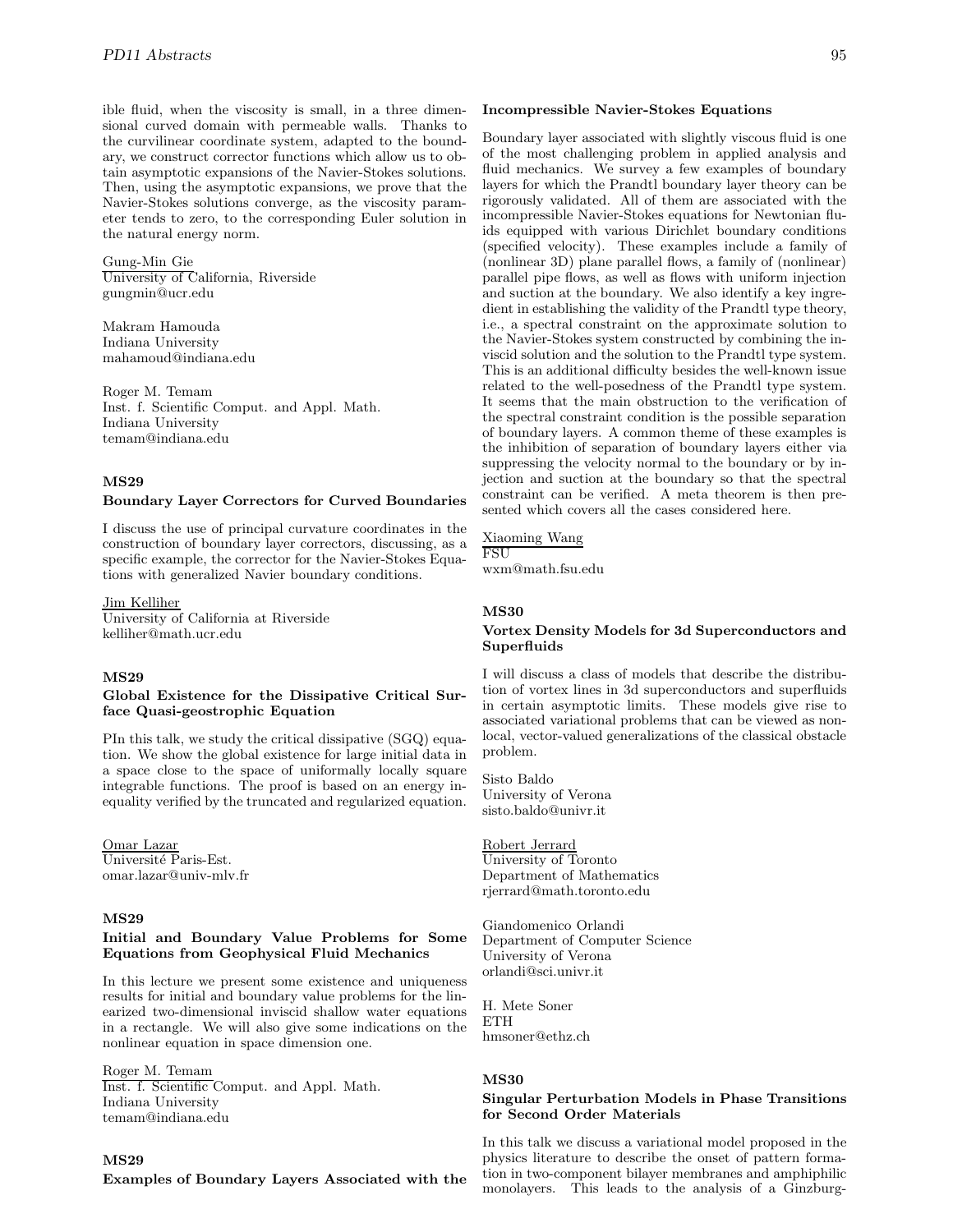Landau type energy, precisely,

$$
u \mapsto \int_{\Omega} \left[ W(u) - q \left| \nabla u \right|^2 + \left| \nabla^2 u \right|^2 \right] dx.
$$

When the stiffness coefficient  $-q$  is negative, one expects curvature instabilities of the membrane and, in turn, these instabilities generate a pattern of domains that differ both in composition and in local curvature. Scaling arguments motivate the study of the family of singular perturbed energies

$$
u \mapsto F_{\varepsilon}(u,\Omega) := \int_{\Omega} \left[ \frac{1}{\varepsilon} W(u) - q\varepsilon |\nabla u|^2 + \varepsilon^3 |\nabla^2 u|^2 \right] dx.
$$

Here, the asymptotic behavior of  ${F_{\varepsilon}}$  is studied using Γconvergence techniques. In particular, compactness results and an integral representation of the limit energy are obtained.

Giovanni Leoni Carnegie Mellon University giovanni@andrew.cmu.edu

## **MS30**

#### **The Effect of Small Inclusion is Sometimes Not Small**

In this talk, we discuss the phenomena of resonance in cloaking for the Helmholtz equation where the effect of small inclusions is sometimes not small and the energy of the solution can go to infinity. Consequently, cloaking is not achieved and the energy of the solution is not finite in some cases. This is unexpected in the literature.

Hoai-Minh Nguyen

Courant Institute of Mathematical Sciences hoaiminh@cims.nyu.edu

#### **MS30**

#### **Ginzburg-Landau Vortex Dynamics with Pinning and Strong Currents**

We study a mixed heat and Schrödinger Ginzburg-Landau evolution equation that is meant to model a superconductor containing impurities and subjected to an applied electric current and electromagnetic field. Such a current is expected to set the vortices in motion, while the pinning term drives them toward minima of the pinning potential and "pins" them there. We derive the limiting dynamics of a finite number of vortices in the limit of a large Ginzburg-Landau parameter, or  $\varepsilon \to 0$ , when the intensity of the electric current and applied magnetic field on the boundary scale like  $|\log \varepsilon|$ . We show that the limiting velocity of the vortices is the sum of a Lorentz force, due to the current, and a pinning force. Comparing the two then allows us to identify the "critical depinning current."

# Ian Tice

Division of Applied Mathematics Brown University tice@dam.brown.edu

Sylvia Serfaty laboratoire Jacques-Louis Lions, France UPMC Paris 6 serfaty@ann.jussieu.fr

**Crystal Elastomers**

We present a finite element analysis of the partial differential equations modeling the static behavior of liquid crystal elastomers. These equations are critical points of the energy that couples the Blandon-Terentjev-Warner elastic free energy of the elastomer with the Landau-deGennes model of liquid crystals. We apply the equations for the compressible elastomer to model phase transitions in actin filament systems.

# Maria-Carme Calderer

Deparment of Mathematics University of Minnesota, USA calde014@umn.edu

#### **MS31**

### **Some Results of the Incompressible Magnetohydrodynamic Flow**

Abstract not available at time of publication.

Xianpeng Hu New York University xianpeng@cims.nyu.edu

#### **MS31**

## **Second Order Unconditionally Stable Schemes for Models of Thin Film Epitaxy**

Abstract not available at time of publication

Xiaoming Wang FSU wxm@math.fsu.edu

#### **MS31**

## **Blow Up Criterion for Compressible Nematic Liquid Crystal Flows in Dimension Three**

We consider the short time strong solution to a simplified hydrodynamic flow modeling the compressible, nematic liquid crystal materials in dimension three. We establish a criterion for possible breakdown of such solutions at finite time in terms of the temporal integral of both the maximum norm of the deformation tensor of velocity gradient and the square of maximum norm of gradient of liquid crystal director field.

Changyou Wang department of mathematics university of kentucky cywang@ms.uky.edu

Tao Huang University of Kentucky thuang@ms.uky.edu

Huanyao Wen South China Normal University, China huanyaowen@hotmail.com

## **MS31**

### **On the General Ericksen–Leslie System: Parodi's Relation, Wellposedness and Stability**

In this paper we investigate the interplay between certain physical relations-namely, Leslie's relations and, more im-

**MS31**

**Numerical Analysis of the Equations of Liquid**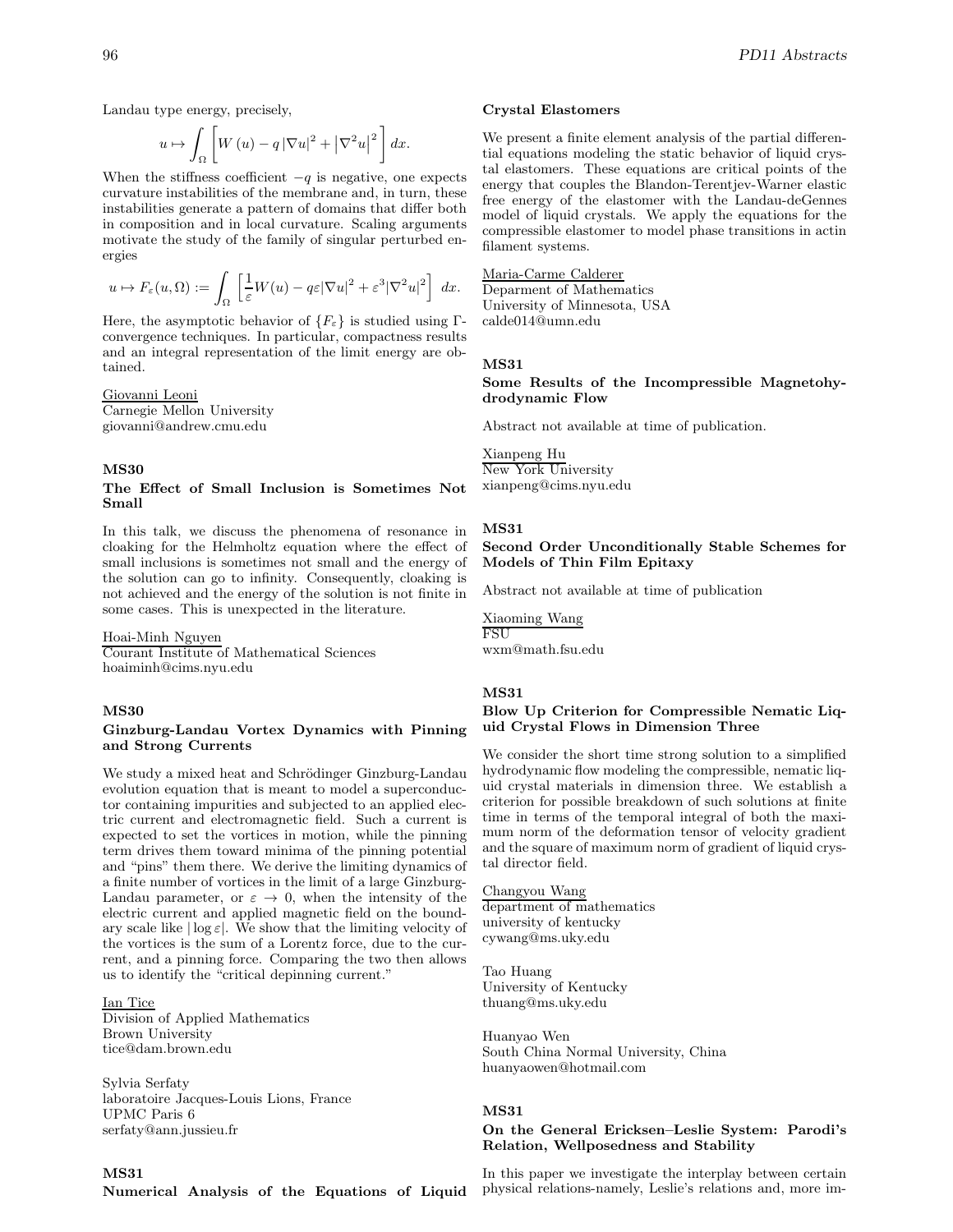portantly, Parodi's relation-and the wellposedness of the general Ericksen-Leslis system modeling nematic liquid crystal flow. We prove the existence of global classical solutions under assumption of large viscosity and show that Parodi's relation is not a necessary condition in this case. Then we study the near equilibrium case, and reveal that Parodi's relation serves as a stability condition for the liquid crystal system.

Xiang Xu Penn State University xu x@math.psu.edu

Hao Wu Fudan University haowufd@gmail.com

Chun Liu Department of Mathematics, Penn State University University Park, PA 16802 liu@math.psu.edu

### **MS32**

# **Traveling Waves in Capillary Fluids**

We are interested in compressible, inviscid fluids whose energy depends not only on their density but also on their density gradient. The main purpose of the talk is to investigate the correspondence between traveling waves in Eulerian coordinates and those in Lagrangian coordinates, from both the existence and stability points of view. Under most general assumptions on the energy law, three types of waves will be considered, namely, heteroclinic, homoclinic, and periodic ones.

Sylvie Benzoni-Gavage University of Lyon benzoni@math.univ-lyon1.fr

### **MS32**

#### **Some Local Well-posedness Results Related to Multi-fluid System**

In this talk, we will present some recent mathematical features around multi-fluid models. Such systems may be encountoured for instance to model internal waves, violent aerated flows, oil-and-gas mixtures. Depending on the context, the models used for simulation may greatly differ. However averaged models share the same structure. Here, we address the question whether available mathematical results in the case of a single fluid governed by compressible equations for single flow may be extended to multi-phase models. This is based on joint works with B. Desjardins, J.-M. Ghidaglia, E. Grenier and M. Renardy.

Didier Bresch Université de Savoie Didier.Bresch@univ-savoie.fr

#### **MS32**

# **Dynamics of Shock Fronts for Some Hyperbolic Systems**

Abstract not available at time of publication.

Tao Luo Georgetown University tl48@georgetown.edu

#### **MS32**

# **Vanishing Viscosity Limit for Isentropic Navier-Stokes Equations**

Abstract not available at time of publication.

Mikhail Perepelitsa Univ. of Houston, USA misha@math.uh.edu

#### **MS32**

# **On Global Solutions to the Three-dimensional Magnetohydrodynamics**

The three-dimensional compressible and incompressible magnetohydrodynamics (MHD) will be considered. Global weak solution, strong solutions, and incompressible limits will be discussed.

Dehua Wang University of Pittsburgh USA dwang@math.pitt.edu

### **MS33**

#### **Asymptotic Behavior of Fragmentation-drift Equations with Variable Drift Rates**

We will describe the asymptotic behavior of solutions to the growth-fragmentation equations with variable drift rates. For this, we give detailed estimates of the steady state and of the solution to the associated dual problem which gives the weight in the conserved quantity of the system. Convergence of solutions to a steady state is investigated through the study of an entropy functional.

Daniel Balagué, José A. Cañizo Mathematics Department Universitat Autnoma de Barcelona dbalague@mat.uab.cat, canizo@mat.uab.cat

Pierre Gabriel UPMC (Paris, France) gabriel@ann.jussieu.fr

### **MS33**

### **Entropy Methods for Fragmentation Equations**

We show how entropy-entropy dissipation inequalities may be used in the study of the speed of convergence to equilibrium for some equations involving a fragmentation term.

María J. Cáceres Universidad de Granada caceresg@ugr.es

#### Jose Alfredo Cañizo

Departament de Matemtiques Facultat de Cincies Universitat Autnoma de Barcelona 08193 Bellaterra , Spain canizo@mat.uab.cat

Stéphane Mischler Université Paris-Dauphine mischler@ceremade.dauphine.fr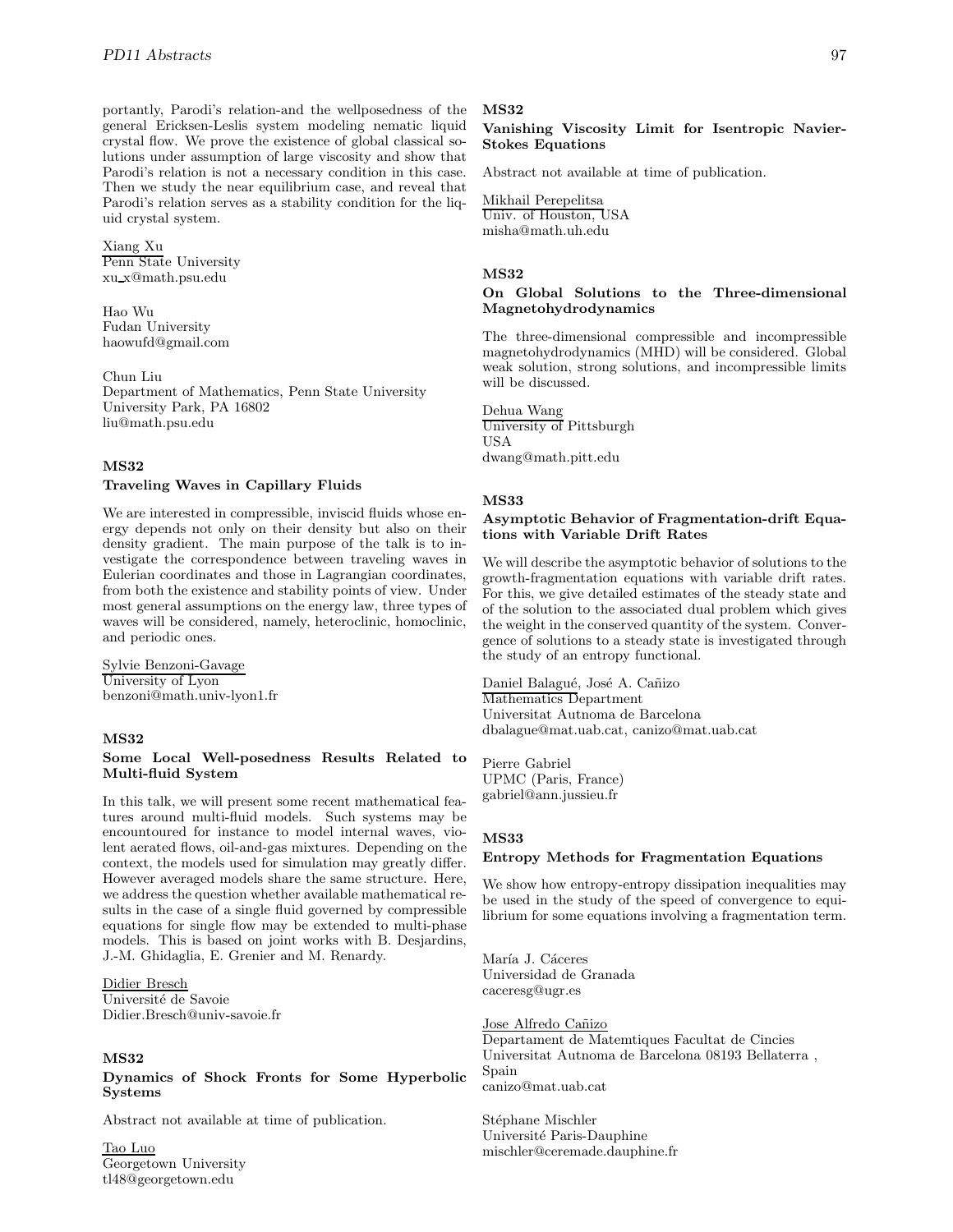#### **MS33**

## **Optimization of the Fragmentation for a Prion Proliferation Model**

The prion proteins cause transmissible spongiform encephalopathies when they aggregate under their abnormal form. The in vitro amplification of prion proteins is a key point for diagnosis purposes. This problem is modeled by a growth-fragmentation equation with a control parameter in front of the fragmentation operator. The optimization problem is to find the control which maximizes the growth of the quantity of proteins. To this end, we first compare constant controls with periodic controls.

Pierre Gabriel UPMC (Paris, France) gabriel@ann.jussieu.fr

Vincent Calvez Unite de Mathematiques Pures et Appliquees Ecole Normale Superieure de Lyon vincent.calvez@umpa.ens-lyon.fr

## **MS33**

# $L<sup>1</sup>$  Rate of Convergence to Self-similarity for the **Fragmentation Equation**

We present a general "factorization" method which makes possible to enlarge the functional space of decay estimates on a semigroup from a "small" Hilbert space to a "larger" Banach space. This method applies to a class of PDE operators writing as a"regularizing" part plus a dissipative part. Next, we explain how we may apply that result to the case of the fragmentation equation and deduce a  $L<sup>1</sup>$ rate of convergence to self-similarity for the solutions to the fragmentation equation.

#### Stephane Mischler

CEREMADE, Universite Paris Dauphine mischler@ceremade.dauphine.fr

## **MS34**

# **Energetic Variational Approaches and Related Issues for Ionic Fluids and Ion Channels**

In this talk, we will discuss some specific issues arising from the energetic variational approaches in modeling the ionic fluids and ion channels. We will emphasize on the analytical issues, such as the existence, stability and specific boundary conditions to these problems.

Chun Liu

Department of Mathematics, Penn State University University Park, PA 16802 liu@math.psu.edu

# **MS34**

# **Numerical Approximation of the Euler-Poisson-Boltzmann Model in the Quasineutral Limit**

This work analyzes various schemes for the Euler-Poisson-Boltzmann (EPB) model of plasma physics. This model consists of the pressureless gas dynamics equations coupled with the Poisson equation and where the Boltzmann relation relates the potential to the electron density. If the quasi-neutral assumption is made, the Poisson equation is replaced by the constraint of zero local charge and the model reduces to the Isothermal Compressible Euler

(ICE) model. We compare a numerical strategy based on the EPB model to a strategy using a reformulation (called REPB formulation). The REPB scheme captures the quasi-neutral limit more accurately. This is a joint work with P. Degond, D. Savelief and M-H. Vignal.

Hailiang Liu Iowa State University USA hliu@iastate.edu

#### **MS34**

# **A Three-Dimensional Model of Electrodiffusion and Osmosis in Cells and Tissues**

We introduce a system of PDEs model that describe that seamlessly couples electrodiffusion and osmosis and in the presence of deforming membranes. A salient feature of this model is that it satisfies a natural free energy identity. We discuss how this free energy identity has led to the resolution of a longstanding question on the stability of steady states of pump-leak models of cell volume control.

# Yoichiro Mori

School of Mathematics University of Minnesota ymori@umn.edu

# **MS34**

#### **Mean-Filed Description of Ionic Size Effects with Non-Uniform Ionic Sizes: A Numerical Approach**

This work begins with a variational formulation of electrostatic free energy that includes ionic size effects and develops numerical methods for the resulting optimization problems. Numerical tests demonstrate that the model and method capture many interesting phenomena, such as the stratification of multivalent counterions near a charged surface, that are not well described by the classical or sizemodified Poisson–Boltzmann theory.

Shenggao Zhou Department of Mathematics Zhejiang University and University of California-San Diego s4zhou@math.ucsd.edu

Zhongming Wang Department of Mathematics UC San Diego z2wang@math.ucsd.edu

Bo Li Department of Mathematics, UC San Diego bli@math.ucsd.edu

### **MS35**

## **Wiener Test for the Regularity of Infinity for Elliptic Equations with Measurable Coefficients and its Consequences**

We introduce a notion of regularity (or irregularity) of the point at infinity (∞) for the unbounded open set  $\Omega \subset R^N$ concerning second order uniformly elliptic equations with bounded and measurable coefficients, according as whether the A- harmonic measure of  $\infty$  is zero (or positive). A necessary and sufficient condition for the existence of a unique bounded solution to the Dirichlet problem in an arbitrary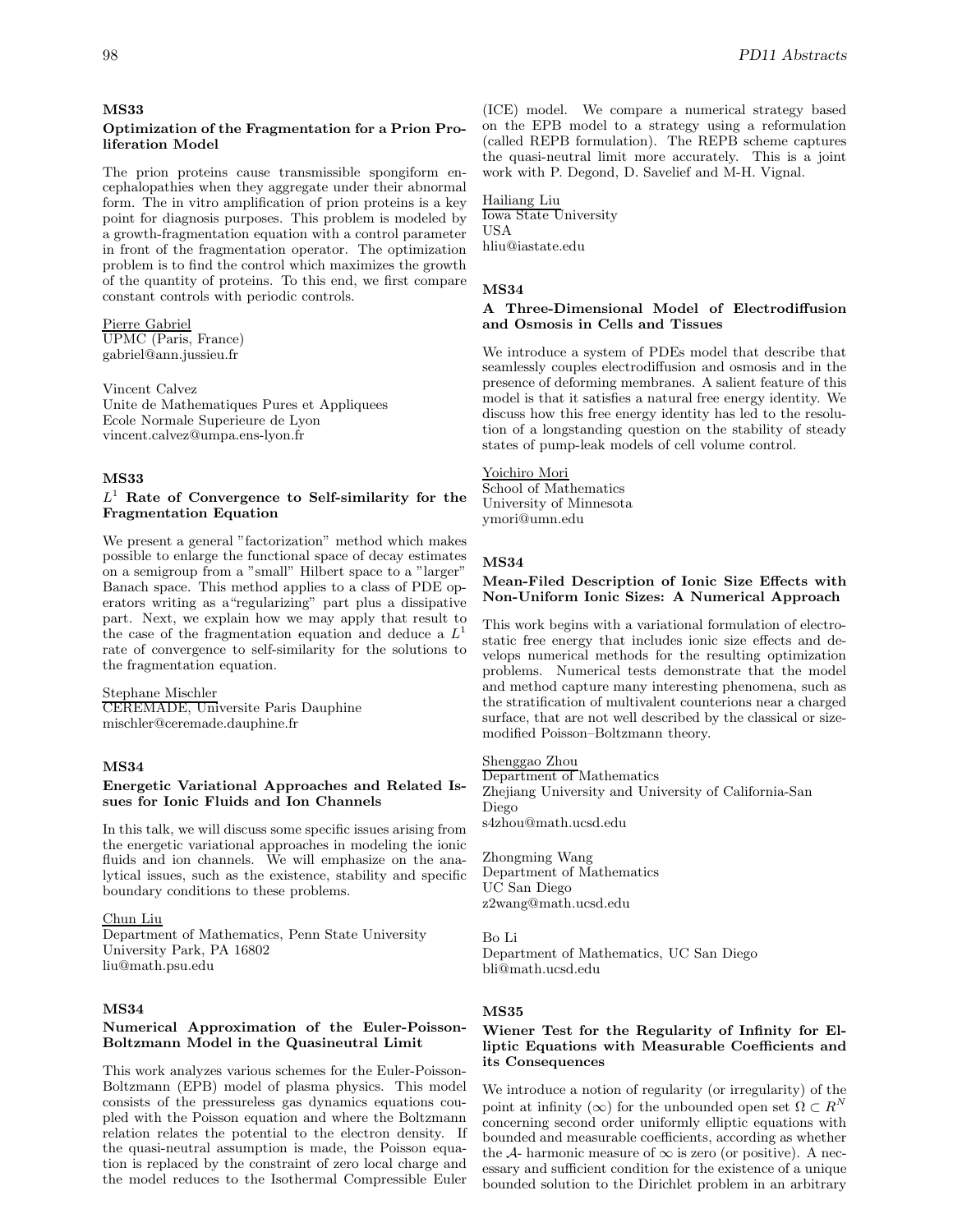open set of  $R^N, N \geq 3$  is established in terms of the Wiener test for the regularity of ∞. It coincides with the Wiener test for the regularity of  $\infty$  in the case of Laplace equation. From the topological point of view, the Wiener test at  $\infty$ presents thinness criteria of sets near  $\infty$  in fine topology. Precisely, the open set is a deleted neigborhood of  $\infty$  in fine topology if and only if  $\infty$  is irregular.

# Ugur G. Abdulla

Department of Mathematical Sciences Florida Institute of Technology abdulla@fit.edu

# **MS35**

#### **On the Inverse Stefan Problem**

We develop a new variational formulation of the inverse Stefan problem, where information on the heat flux on the fixed boundary is missing and must be found along with temperature and free boundary. We formulate the inverse Stefan problem as an optimal control problem which takes into account the inaccuracy of the phase transition temperature. We prove well-posedness, Frechet differentiability and convergence of discrete optimal control problems to the original problem in functional and in control.

Ugur G. Abdulla Department of Mathematical Sciences Florida Institute of Technology abdulla@fit.edu

Ogugua Onyejekwe Department of Mathematics Florida Institute of Technology oonyejek@fit.edu

# **MS35**

## The  $L^p$  continuity of the Riesz Transforms Asso**ciated with a Subelliptic Operator on a Smooth Manifold**

Abstract not available at time of publication.

Nicola Garofalo Purdue University garofalo@math.purdue.edu

# **MS35**

# **Elliptic Operators and Fractal Singularities**

Sub-elliptic and fractal operators, as to their metric and spectral properties, display kind of opposite non-Euclidean behavior. Elliptic operators may develop fractal singularities and in the process geometry undergoes wild changes while spectral measures converge. In our talk we show with examples that non-Euclidean features can be clarified within a common framework from abstract harmonic analysis, potential theory and Dirichlet forms, and the occurrence of fractal singularities can be regulated by asymptotic singular homogenization. This study is done in the perspective of applications to boundary value problems in small domains and large boundaries and is partly supported by NSF Grant DMS-0807840.

Umberto Mosco

Department of Mathematical Sciences Worcester Polytechnic Institute mosco@WPI.EDU

#### **MS35**

# **A Finite Difference Approach to the Infinity Laplace Equation**

Abstract not available at time of publication.

Scott Armstrong University of Chicago USA armstrong@math.uchicago.edu

# Charles Smart

Massachusetts Institute of Technology smart@math.mit.edu

#### **MS36**

#### **On Inertially Equivalent Dynamical Systems**

In the absence of an inertial manifold, a way of realizing an equivalent finite dimensional dynamical system was suggested in (1). The result of Foias and Olson (2) on the existence of Holder continuous inverse for the Mane's projection has allowed the realization of this program. In (1), this approach was mainly considered for parabolic type PDE's. It was later extended to hyperbolic type of PDE's in (3). In fact, this general approach is adaptable to a variety of dynamical systems that arises from PDE's. Here we will consider its adaptation to a class of hperbolic PDE's with operator coefficients that enjoy exponential attractors. This class was first considered in  $(4)$  where existence of an exponential attractor was established using alphacontractions (see also (5)). This is joint work with V. Kalantarov. References. 1) A. Eden, C. Foias, B. Nicolaenko and R. Temam, Exponential Attractors for Dissipative Evolution Equations, 1994, Paris, Masson Publications. 2) C. Foias, and E.J. Olson, "Finite fractal dimensions and Holder-Lipschitz parametrization", Indiana Univ. Math. J. 45 (1996) 603-616. 3) A. Eden, "Finite Dimensional Dynamics on the Attractors", in Proceedings of the Third International Palestinian Conference in Mathematics and Mathematics Education, editors: S. Elaydi, E.S.Titi, M. Saleh, S.K. Jain and R. Abu-Saris, World Scientific, 90-97, 2002. 4) A. Eden and V. Kalantarov, " Finite dimensional attractors for a class of semilinear wave equations", Turkish Journal of Mathematics, 20 (1996) 3,  $425-450.$  5) A. Eden, C. Foias and V. Kalantarov  $\ddot{ }$  A remark on two constructions of exponential attractors for -contractions", Journal of Dynamics and Differential Equations, 10 (1998) 1, 37-45.

# Alp Eden

Bogazici University TUBITAK eden@boun.edu.tr

# **MS36**

## **Long Time Behavior of Solutions to Flow-Structure Interactions Arising in Modeling of Subsonic Ows of Gas**

We shall consider a model of ow-structure interaction which consists of perturbed wave equation coupled with a nonlinear plate. The interaction between two media takes place on the edge of the plate with the dissipation occurring in a small layer near the edge of the plate. We shall consider both subsonic and supersonic case. It is known that in the latter case the static problem looses ellipticity. Questions such as existence and uniqueness of finite energy solutions will be addressed first. The final goal is to determine ge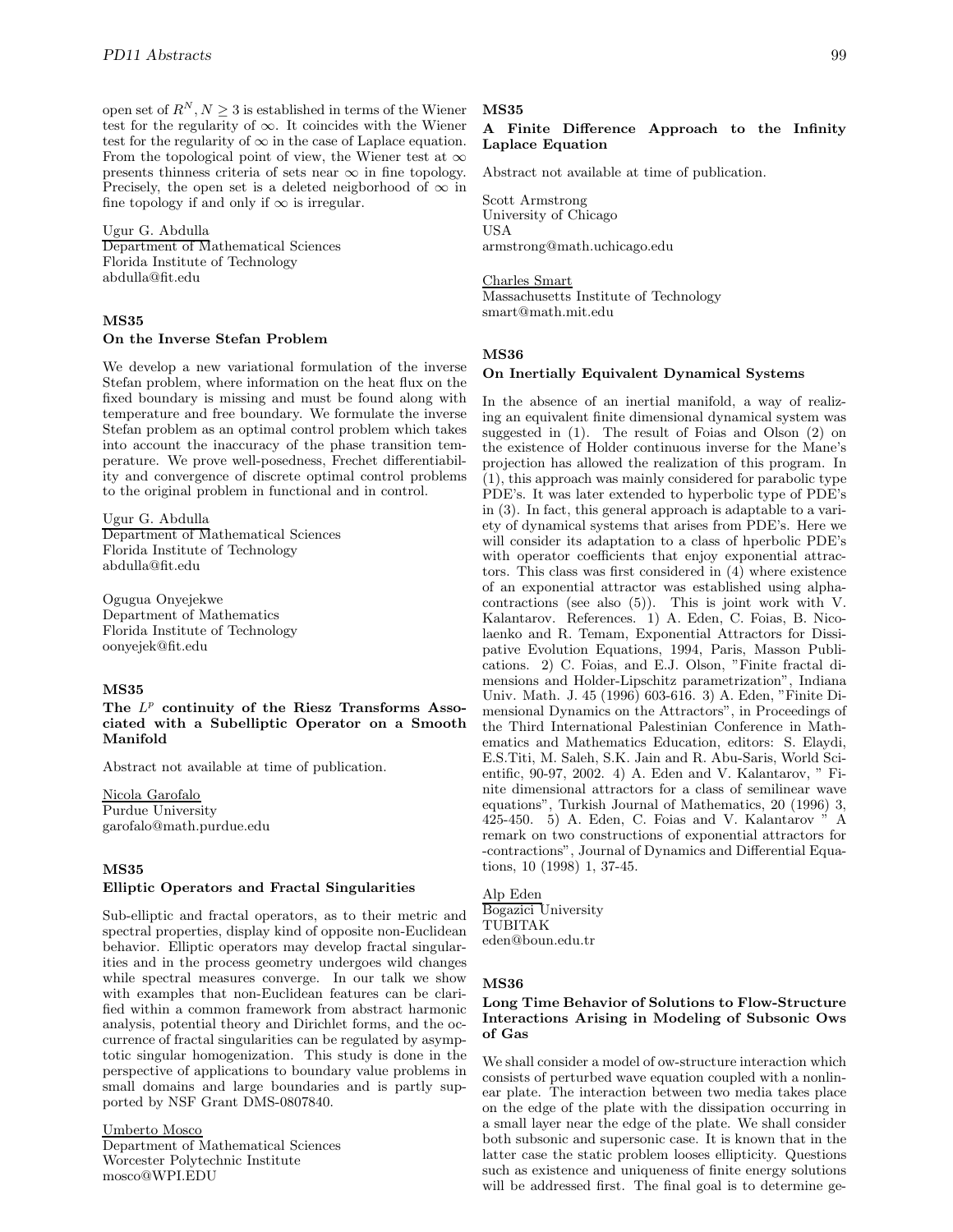ometric conditions for the configuration which would lead to existence of global attractors capturing solutions near the structure (wing of the airplane). The proofs rely on weighted energy methods with suitably constructed geometric multipliers combined with microlocal analysis. This is joint talk with Justin Webster, University of Virginia.

# Irena M. Lasiecka

University of Virginia il2v@virginia.edu

#### **MS36**

## **A Cahn-Hilliard Model with Dynamic Boundary Conditions**

Our aim in this talk is to discuss the dynamical system associated with the Cahn-Hilliard equation with dynamic boundary conditions. Such boundary conditions take into account the interactions with the walls for confined systems. We are in particular interested in a model which accounts for the conservation of mass, both in the bulk and on the walls.

# Alain Miranville

University of Poitiers, France alain.miranville@math.univ-poitiers.fr

# **MS36**

### **Counterexamples in the Attractors Theory**

A number of known and new examples/counterexamples related with global/exponential attractors and inertial manifolds will be discussed. These examples indicate the limitations of the theory and show the sharpness of the results previously obtained. In particular, in the class of abstract semilinear equations, we present an example of a global attractor which cannot be embedded in any finitedimensional Lipschitz or log-Lipschitz manifold. In addition, in the class of abstract semilinear damped wave equation, we give an example of a regular (exponential) attractor whose Hausdorff dimension equals two and the fractal (boxcounting) dimension is greater than two and is not the same in different Sobolev spaces.

Sergey Zelik University of Surrey s.zelik@surrey.ac.uk

#### **MS37**

#### **Time-like Willmore Surfaces in Minkowski Space**

Willmore surfaces  $X$  arise as critical points of the so-called Willmore energy  $W(X) = \int H^2 dA$  and they satisfy the fourth order Euler-Lagrange equation  $\triangle H+2H(H^2-K)$  = 0. Here,  $H$  and  $K$  are mean and Gaussian curvature of  $X$ and  $\triangle$  is the Laplace-Betrami operator. In case of timelike surfaces in Minkowski space  $\hat{R}^{2,1}$ , this Laplace-Betrami operator is of hyperbolic type. By replacing fourth order Euler-Lagrange equation by an equivalent second order, quasilinear, hyperbolic system, we prove existence and uniqueness of time-like Willmore surfaces subject to geometric Cauchy initial conditions. The uniqueness part will also be used to deduce symmetry properties of the solution, assuming corresponding symmetry conditions on the initial data.

#### Matthias Bergner Leibniz Universitaet Hannover bergner@math.uni-hannover.de

#### **MS37**

## **Compactness and Stability Issues for Fourth Order Elliptic PDEs**

I will discuss the notion of stability for elliptic PDEs. This notion of stability is rather new and concerns the sets of all solutions of a PDE and of perturbations of it. I will focus on results for second order equations and raise some questions for fourth-order equations.

#### Olivier Druet

Ecole Normale Superieure de Lyon olivier.druet@umpa.ens-lyon.fr

### **MS37**

### **On Equilibria and Stability of the Axisymmetric Surface Diffusion Flow**

Surface Diffusion is a geometric evolution law which dictates that the normal velocity on a surface is equal to the surface laplacian acting on the mean curvature. We consider the case of axisymmetric surfaces, with periodic boundary conditions, evolving according to the surface diffusion flow. We discuss well-posedness and stability/instability of cylinders, which are equilibria in this setting.

## Jeremy LeCrone

Vanderbilt University, Nashville jeremy.lecrone@vanderbilt.edu

Gieri Simonett Vanderbilt University gieri.simonett@vanderbilt.edu

## **MS37**

#### **Maximal Time Estimate for Fourth Order Geometric Flows**

We consider closed immersed surfaces evolving by a class of fourth order surface diffusion type flows. Our result, similar to earlier results for the Willmore flow and constrained surface diffusion flows gives both a positive lower bound on the maximal existence time and a total curvature bound during this time. This is joint work with Glen Wheeler and Min-Chun Hong.

James A. McCoy University of Wollongong jamesm@uow.edu.au

Glen Wheeler Otto-von-Guericke-Universitaet Magdeburg wheeler@ovgu.de

Min-Chun Hong University of Queensland hong@maths.uq.edu.au

#### **MS38**

# **Existence of Ground States for Fourth-order Wave Equations**

Focusing on the fourth-order wave equation  $u_{tt} + \Delta^2 u +$  $f(u) = 0$ , we prove the existence of ground state solutions  $u = u(x + ct)$  for an optimal range of speeds  $c \in \mathbb{R}^n$  and a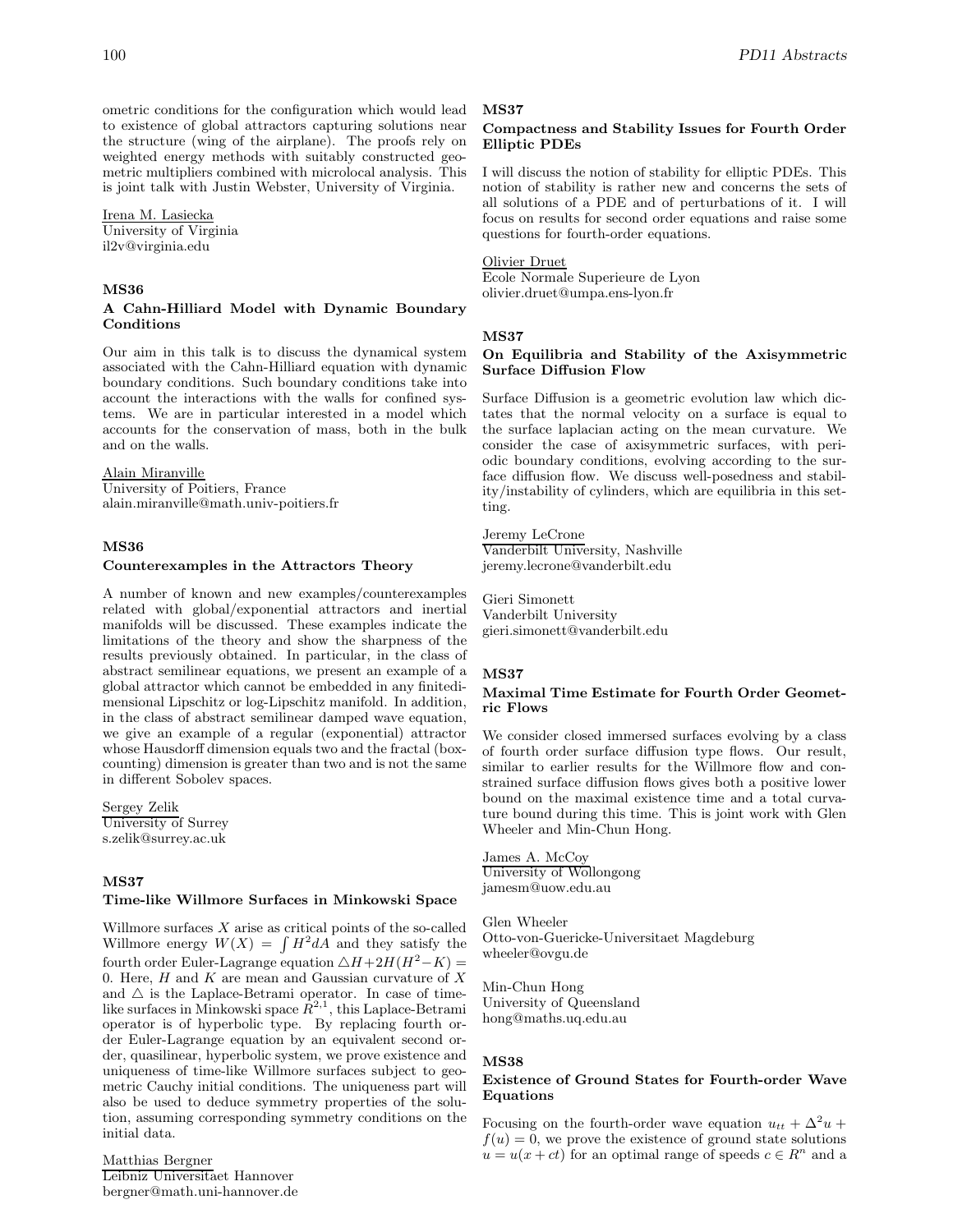variety of nonlinearities f.

Paschalis Karageorgis Trinity College Dublin School of Mathematics pete@maths.tcd.ie

Joseph McKenna University of Connecticut mckenna@math.uconn.edu

# **MS38**

### **Existence and Stability of Viscous Profiles in a Nonlinear System of Viscoelasticity**

We investigate existence and stability of viscoelastic shock profiles for a class of planar models including the incompressible shear case studied by Antman and Malek-Madani. We establish that the resulting equations fall into the class of symmetrizable hyperbolic–parabolic systems, hence spectral stability implies linearized and nonlinear stability with sharp rates of decay. The new contributions are treatment of the compressible case, formulation of a rigorous nonlinear stability theory, including verification of stability of small-amplitude Lax shocks, and the systematic incorporation in our investigations of numerical Evans function computations determining stability of large-amplitude and or nonclassical type shock profiles. This is a joint work with Blake Baker and Kevin Zumbrun.

Marta Lewicka University of Pittsburgh School of Arts and Sciences lewicka@pitt.edu

# **MS38**

## **Existence and Regularity for a Coupled Kinetichyperbolic Model of Plasma Dynamics**

The fundamental description of a collisionless plasma is given by the Vlasov-Maxwell (VM) equations. When relativistic velocity effects are absent in the model, the existence and regularity of classical solutions to this system of nonlinear hyperbolic PDEs is still unknown, even for the lowest dimensional formulation. In this vein, we consider the one-dimensional problem with a coupled transport field equation which displays the identical difficulties as (VM) and present results concerning the regularity and behavior of solutions.

Stephen Pankavich Univertity of Texas, Arlington pankavic@usna.edu

# **MS38**

#### **Wellposedness for Some Nonlinear Wave Equations**

New approaches have been recently developed to study existence of weak and strong solutions for semilinear wave equations. In this talk I will discuss a larger class of equations for which these methods could be implemented. In particular, an emphasis will be placed on the characteristics that are needed in order to ensure the solvability of the problems through these methods. These features include the existence of some conservation law (i.e. the existence of some nonincreasing, energy-type quantity) and a type of finite speed of propagation.

University of Nebraska-Lincoln Department of Mathematics pradu@math.unl.edu

#### **MS39**

#### **Ergodic Properties of the Burgers Equation in the Noncompact Setting**

Burgers equation is a basic hydrodynamic model. The ergodic theory of randomly forced Burgers equation is welldeveloped in the periodic setting, but understanding the ergodic properties of the Burgers equation in unbounded domains is a challenge. In this talk, I will describe the main ergodic component of the dynamics driven by Poissonian noise of finite total intensity.

Yuri Bakhtin GaTech bakhtin@math.gatech.edu

#### **MS39**

# **Potential Feedback and Regularization in Complex Fluid Models**

Kinetic formulations of complex fluids can provide nondissipative regularizing mechanisms that have natural physical interpretations. I will describe recent results in which global existence for arbitrary smooth admissible data follows from such regularization mechanisms.

Peter Constantin, Weiran Sun Department of Mathematics University of Chicago const@math.uchicago.edu, wrsun@math.uchicago.edu

#### **MS39**

# **Well-Posedness Results for the Stochastic Primitive Equations of the Oceans and Atmosphere**

The primitive equations are widely regarded as a fundamental description of geophysical scale fluid flows and forms the core of the most advanced numerical general circulation models (GCMs). This system may be derived from the compressible Navier- Stokes equations with a combination of empirical observation and scale analysis. In view of the wide progress made in computation the need has appeared to better understand and model some of the uncertainties which are contained in these GCMs. In this context stochastic modeling has appeared as one of the major modes in the contemporary evolution of the field. While the mathematical theory for the deterministic primitive equations is now on a firm ground it seems that very little has been done so far on it stochastic counterpart. For this and other nonlinear SPDE's the issue of compactness remains a challenging problem especially for the case of nonlinear multiplicative noise. Moreover, notwithstanding the very recent global existence results in the 3D case, the PEs are technically more involved than the Navier-Stokes equations and thus present novel challenges in the stochastic setting. In this talk we discuss some recent work on the global existence and uniqueness of solutions of the primitive equations in both 2 and 3 spatial dimensions. This talk represents joint work with A. Debussche, R. Temam, and M. Ziane.

Nathan Glatt-Holtz Indiana University negh@indiana.edu

# Petronela Radu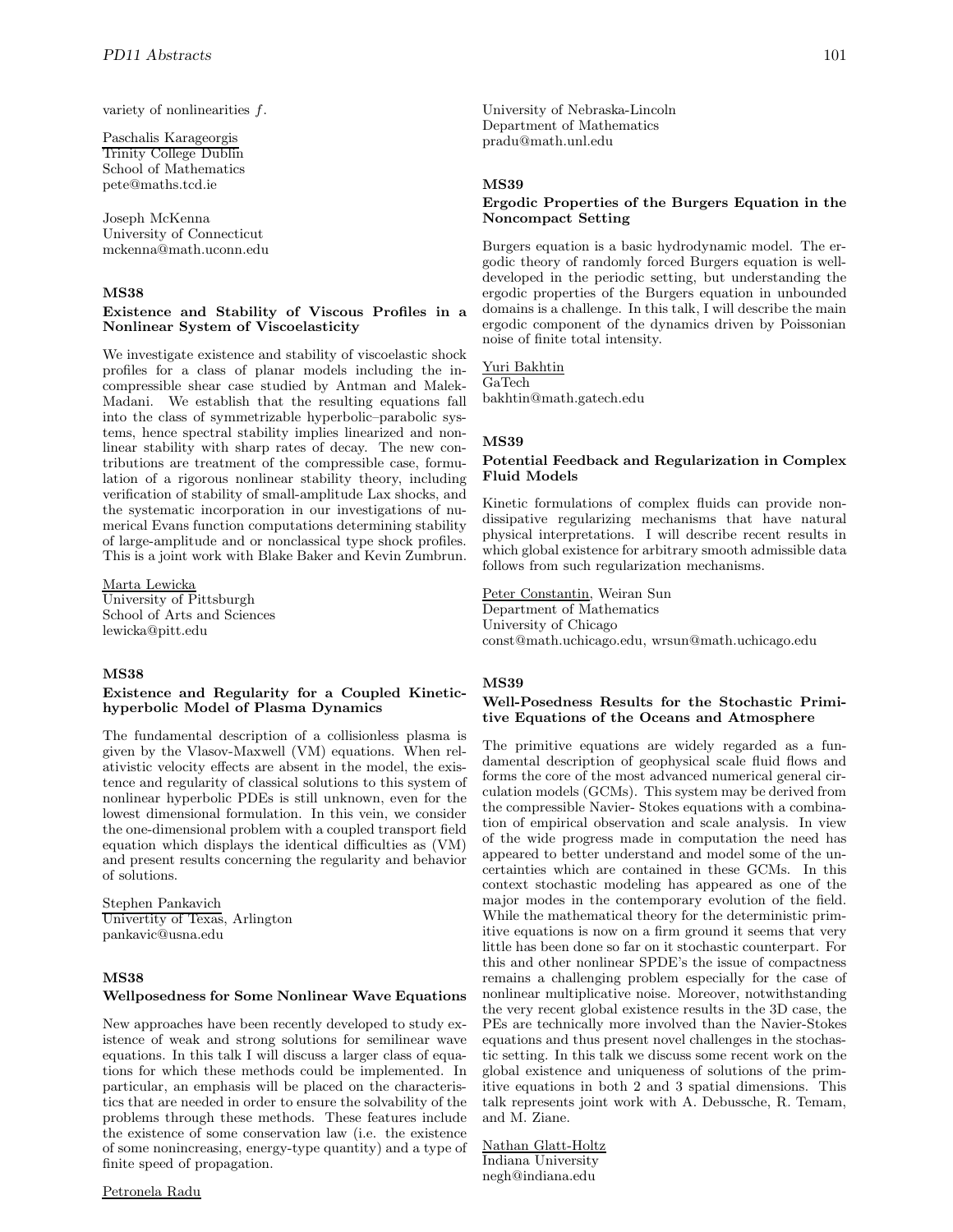#### **MS39**

### **Stochastic Burgers Equation with Random Initial Conditions**

We prove a new existence theorem for solutions of Burgers equation on the unit interval with random initial conditions and driven by affine (additive + linear) noise. Our approach uses Malliavin calculus techniques. The existence theorem provides a dynamic characterization of solutions of the stochastic Burgers equation on its unstable invariant manifolds. Furthermore, as a corollary of the existence theorem, we show that random equilibrium points on the energy space correspond to (possibly non-ergodic) stationary solutions for the stochastic Burgers equation.

Salah. A Mohammed Department of Mathematics SIU Carbondale salah@sfde.math.siu.edu

#### **MS39**

#### **Burgers Turbulence and Complete Integrability**

A remarkable model of stochastic coalescence arises from considering shock statistics in scalar conservation laws with random initial data. While originally rooted in the study of Burgers turbulence, the model has deep connections to statistics, kinetic theory, random matrices, and completely integrable systems. The evolution takes the form of a Lax pair which, in addition to yielding interesting conserved quantities, admits some rather intriguing exact solutions. We discuss several distinct derivations for the evolution equation and properties of the corresponding kinetic system. This is joint work with Govind Menon (Brown University).

Ravi Srinivasan University of Texas at Austin rav@math.utexas.edu

# **MS40**

#### **Dynamics in Phase Field Models for Dilute Mixtures: A Gradient Flow Approach**

It is well-known (heuristically) that motion by the Mullins-Sekerka free boundary problem converges to the solutions of the finite-dimensional Lifshitz-Slyozov-Wagner (LSW) system of ODEs in the dilute regime. Alikakos and Fusco have used direct PDE methods to prove examples of this convergence. Under certain assumptions, we prove a similar convergence result with purely energetic arguments. We exploit both the gradient flow structure of the dynamics as well as a Gamma-convergence result of Peletier and myself for the associated energies in the limit of small volume fraction. The two are bridged following the recent approach of Sandier and Serfaty. This is joint work with Nam Le (Columbia) and Mark Peletier (TU Eindhoven).

# Rustum Choksi

Department of Mathematics McGill University rchoksi@math.mcgill.ca

### **MS40**

### **Worm-like States in Pattern Forming Systems**

This talk concerns long, narrow two dimensional domains which arise from one dimensional localized patterns. There are a rich set of associated dynamics, such as curve length-

ening, buckling, and (infrequently) side-branching. Two examples are discussed. The first is the subcritical Ohta-

Kawasaki energy which describes diblock copolymer mixtures. Rigorous scaling limits of the functional reveal that energy concentrates on lower dimensional sets, specifically curves. The asymptotic energy of the curves can be formally shown to consist of a negative line energy and a small elastic-type correction. The second example is the generic

(variational) Swift-Hohenberg equation. The emergence of worm-like states can be tied to the existence and stability properties of one-dimensional localized patterns which have received considerable attention in recent years. Criteria are derived for the stability of quasi-one dimensional structures, and dynamics are analyzed in the limit of weak bending.

Karl Glasner The University of Arizona Department of Mathematics kglasner@math.arizona.edu

# **MS40**

#### **Stability of Steady States and Asymptotic Behavior of Mean-field Models for Micro Phase Separation**

We study the mean-field models for diblock copolymer melts, describing the evolution of distributions of particle radii obtained by taking the small volume fraction limit of the free boundary problem where micro phase separation results in an ensemble of small balls of one component. In the dilute case, we identify all the steady states and show the convergence of solutions.

Yoshihito Oshita Department of Mathematics Okayama University oshita@math.okayama-u.ac.jp

#### **MS40**

### **Population Adaptive Evolution and Concentration Dynamics**

Living systems are subject to constant evolution through the three processes of population growth, selection and mutations, a principle established by C. Darwin. In a very simple, general and idealized description, their environment can be considered as a nutrient shared by all the population. This alllows certain individuals, characterized by a 'phenotypical trait', to expand faster because they are better adapted to use the environment. This leads to select the 'fittest trait' in the population (singular point of the system). On the other hand, the new-born individuals undergo small variations of the trait under the effect of genetic mutations. In these circumstances, is it possible to describe the dynamical evolution of the current trait?

We will give a self-contained mathematical model of such dynamics, based on parabolic equations, and show that an asymptotic method allows us to formalize precisely the concepts of monomorphic or polymorphic population. Then, we can describe the evolution of the 'fittest trait' and eventually to compute various forms of branching points which represent the cohabitation of two different populations.

The concepts are based on the asymptotic analysis of the above mentioned parabolic equations once appropriately rescaled. This leads to concentrations of the solutions and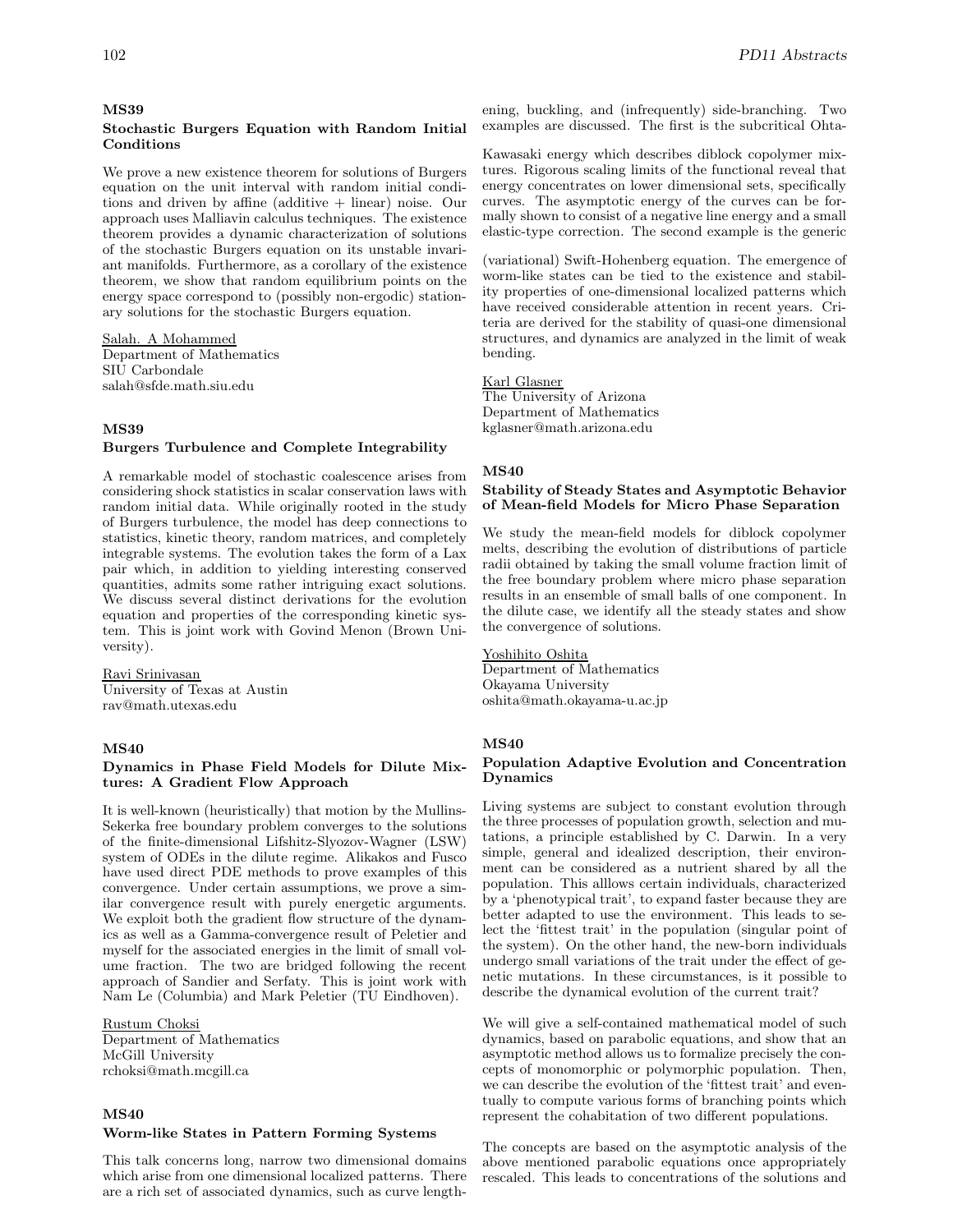the difficulty is to evaluate the weight and position of the moving Dirac masses that desribe the population. We will show that a new type of Hamilton-Jacobi equation, with constraints, naturally describes this asymptotic. Some additional theoretical questions as uniqueness for the limiting H.-J. equation will also be addressed.

This talk is based on collaborations with G. Barles, J. Carrillo, S. Cuadrado, O. Diekmann, M. Gauduchon, S. Genieys, P.-E. Jabin, S. Mirahimmi, S. Mischler and P. E. Souganidis.

#### Benoit Perthame

Université Pierre et Marie Curie Laboratoire Jacques-Louis Lions and NRIA-Paris-Rocquencourt benoit.perthame@upmc.fr

### **MS40**

#### **Results for a Nonlocal Isoperimetric Problem Related to Diblock Copolymers**

I will discuss work with Ihsan Topaloglu on a nonlocal isoperimetric problem arising as the Gamma-limit of the Ohta-Kawasaki model for diblock co-polymers. Focus here is on identifying the global minimizer of the problem posed on the two-torus and on the two-sphere in the regime where the nonlocality is sufficiently small.

# Peter Sternberg

Indiana University Department of Mathematics sternber@indiana.edu

## **MS41**

# **On Dissipation Anomaly and Energy Cascades in 3D Incompressible Flows**

We show, using a general setting for the study of energy cascade in physical scales of 3D incompressible flows recently introduced by the authors, that the anomalous dissipation is indeed capable of triggering the cascade which then continues ad infinitum, confirming Onsager's predictions. We also use these settings to present mathematical evidence of dissipation anomaly in 3D turbulent flows.

Radu Dascaliuc Oregon State University dascalir@math.oregonstate.edu

Zoran Grujic Department of Mathematics University of Virginia zg7c@virginia.edu

### **MS41**

# **Ill-Posedness for the Magneto-geostrophic Equations**

The magneto-geostrophic equation is an active scalar equation with a very singular drift velocity. We have proved that the "critical" equation is globally well-posed. In contrast, the non-diffusive and even a fractionally diffusive version of the equation is ill-posed in the sense of Hadamard. This is joint work wth Vlad Vicol.

Susan Friedlander University of Southern California susanfri@usc.edu

#### **MS41**

# **Local and Global Existence of Smooth Solutions for the Stochastic Euler Equations on a Bounded Domain**

We prove the local existence of pathwise solutions for the stochastic Euler equations in a three-dimensional bounded domain, with a general nonlinear multiplicative noise and slip boundary conditions. In the two-dimensional case we obtain the global existence of these solutions with additive or linear-multiplicative noise. Lastly, we show that linear multiplicative noise provides a regularizing effect in the sense that the global existence of solutions occurs with high probability if the initial data is sufficiently small or if the noise coefficient is sufficiently large.

Nathan Glatt-Holtz Indiana University negh@indiana.edu

#### **MS41**

# The Euler-Arnold Equation of  $H^1$ -optimal Trans**port**

Abstract not available at time of publication.

Gerard Misiolek University of Notre Dame Gerard.Misiolek.1@nd.edu

#### **MS41**

#### **Linear Instability for Euler's Equation - Two Classes of Perturbations**

In this talk we will consider 2- and 3-dimensional Euler's equation linearized at steady-state solutions and examine the growth of high frequency perturbations in two separate classes: those that preserve circulation and the corresponding factor space. Instability criteria for each type of perturbation will be established in the form of lower bounds for the essential spectral radius of the linear evolution operator restricted to each class.

# Elizabeth Thoren

University of California at Santa Barbara ethoren@math.ucsb.edu

#### **MS42**

# **Stability of Planar Shock Fronts for Multi-d Systems of Relaxation Equations**

We study stability of multidimensional planar shock profiles of a general hyperbolic relaxation system whose equilibrium model is a system, under the necessary assumption of spectral stability and a standard set of structural conditions that are known to hold for many physical systems. Our main result is to establish the bounds on the Green's function for the linearized equation and obtain nonlinear  $L^2$  asymptotic behavior/sharp decay rate of perturbed weak shock profiles. To establish Green's function bounds, we use the semigroup approach in the low frequency regime, and use the energy method for the high frequency bounds, separately.

Bongsuk Kwon Texas A&M University bongsuk@math.tamu.edu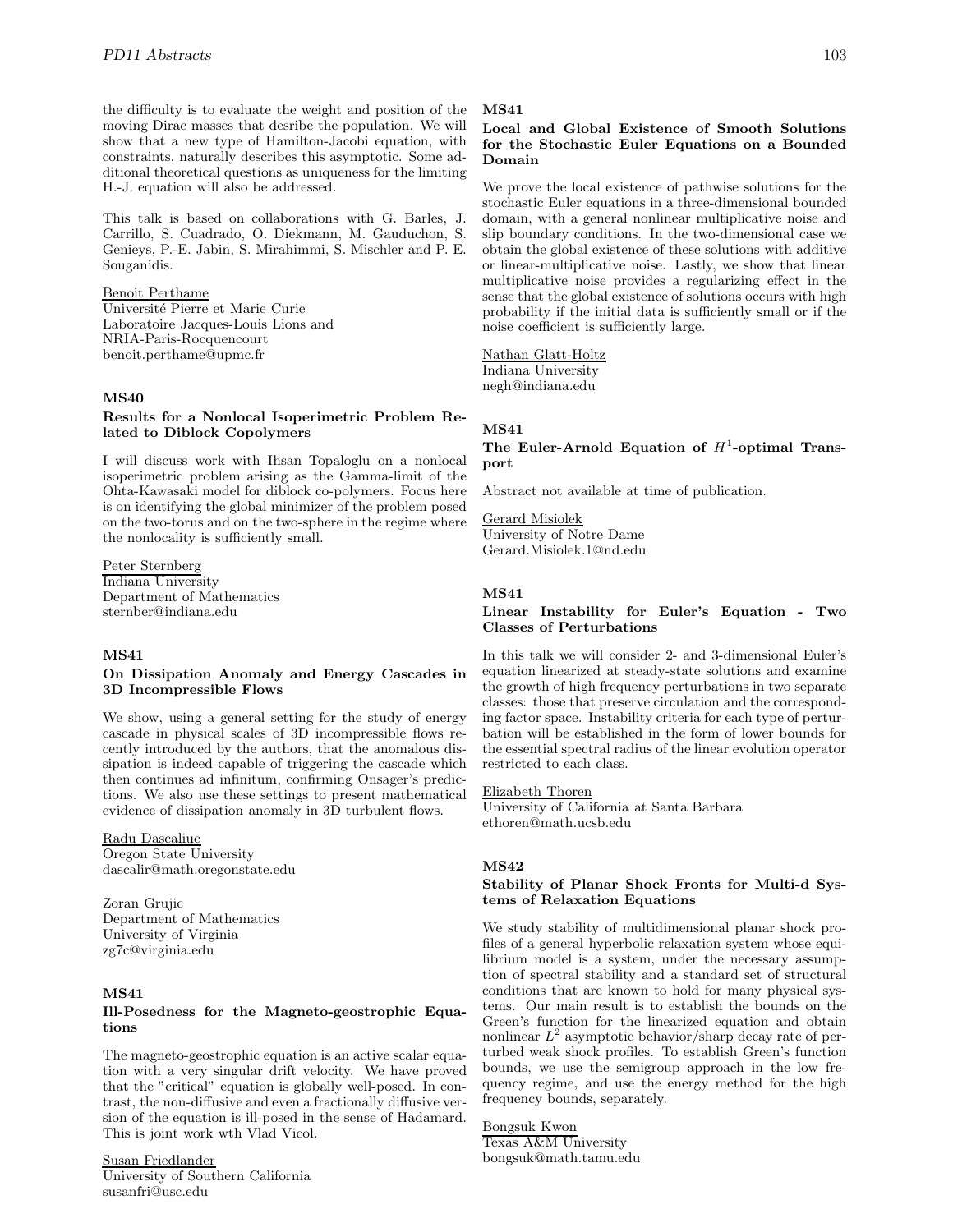#### **MS42**

#### **Stationary Wave to the Symmetric Hyperbolicparabolic System in Half Space**

In this talk, we consider the large-time behavior of solutions to the symmetric hyperbolic-parabolic system in the half space. For this system, we assume that all of characteristics are non-positive. We show the existence and asymptotic stability of the stationary solution (boundary layer solution) under the smallness assumption on the initial perturbation and the strength of the stationary solution. The key to proof is to derive the uniform a priori estimates by using the energy method under the stability condition of Shizuta–Kawashima type. The present talk is based on the joint research with Professor Shinya Nishibata at Tokyo Institute of Technology.

Tohru Nakamura Kyushu University tohru@math.kyushu-u.ac.jp

# **MS42**

### **Asymptotic Structure of Solutions to the Euler-Poisson Equations Arising in Plasma Physics**

The main concern of this talk is to analyze a phenomena that a boundary layer, called a sheath, occurs on the surface of materials with which plasma contacts. For a formation of the sheath, the Bohm criterion in plasma physics requires the ion velocity must be faster than a certain constant. We show that the Bohm criterion is a sufficient condition for the existence and the stability of the stationary solution to the Euler-Poisson equations.

#### Masahiro Suzuki

Department of Mathematical and Computing Sciences Tokyo Institute of Technology masahiro@is.titech.ac.jp

#### **MS42**

# **Decay Structure of Regularity-loss Type for Symmetric Hyperbolic Systems with Relaxation**

In this talk, we consider the initial value problem for symmetric hyperbolic systems with relaxation. When the systems satisfy the Shizuta-Kawashima condition, we can obtain the asymptotic stability result and the explicit rate of convergence. There are, however, some physical models which do not satisfy the Shizuta-Kawashima condition (cf. Timoshenko system, Euler-Maxwell system). Moreover, it had already known that the dissipative structure of these systems is weaker than the standard type. Our purpose of this talk is to construct a new condition which include the Shizuta-Kawashima condition, and to analyze the weak dissipative structure.

# Yoshihiro Ueda Kobe University

ueda@maritime.kobe-u.ac.jp

# **MS43**

#### **Pinning by Holes of Multiple Vortices and Homogenization for Ginzburg-Landau Problems**

We consider a homogenization problem for magnetic Ginzburg-Landau functional in domains with large number of small holes. For sufficiently strong magnetic field, a large number of vortices is formed and they are pinned by the holes. We establish a scaling relation between sizes of holes and the magnitude of the external magnetic field when pinned vortices are multiple and their homogenized density is described by a hierarchy of obstacle problems. This stands in sharp contrast with homogeneous superconductors, where all vortices are known to be simple. The proof is based on A-convergence approach which is applied to a coupled continuum/discrete variational problem: continuum in the induced magnetic field and discrete in the unknown finite (quantized) values of multiplicity of vortices pinned by holes. This is a joint work with V. Rybalko (Kharkov, Ukraine).

#### Leonid Berlyand

Penn State University Eberly College of Science berlyand@math.psu.edu

# **MS43**

### **On the Asymptotic Behavior of Variational Inequalities set in Cylinders**

We would like to study the asymptotic behaviour in  $\ell$  of the solution to elliptic variational inequalities set in generalised cylinders of the type  $\ell\omega_1x\omega_2$  where  $\omega_1, \omega_2$  are bounded open subsets of  $\mathbb{R}^p$ ,  $\mathbb{R}^{n-p}$  respectively.

Michel M. Chipot University of Zurich m.m.chipot@math.uzh.ch

#### **MS43**

### **A Ginzburg-Landau-type Model for Crystalline Lattice**

The structure of a Ginzburg-Landau (GL) model originally introduced to model superconductivity can be extended to describe a variety of other physical phenomena that involve ordered systems. The GL theory is particularly useful for understanding the behavior of structural defects the regions of disorder that appear, e.g., for topological reasons. In my talk, I will discuss a macroscopic level GLtype model that arises in modeling of dislocations in a crystalline solid. The focus will be on establishing a connection between the coarse-grained model and it's atomistic counterpart.

#### Dmitry Golovaty

The University of Akron

Department of Theoretical and Applied Mathematics dmitry@uakron.edu

#### **MS43**

#### **Bubbling at the Boundary for Ginzburg-Landau equations**

In this talk we analyze Palais Smale sequences for the Ginzburg-Landau equations with semi-stiff boundary conditions and derive existence results for these equations. This is joint work with Leonid Berlyand and P.Mironescu.

# Etienne Sandier

 $\overline{\text{Universit\'e}}$  Paris-Est Créteil Creteil, France sandier@u-pec.fr

Berlyand Leonid Penn State University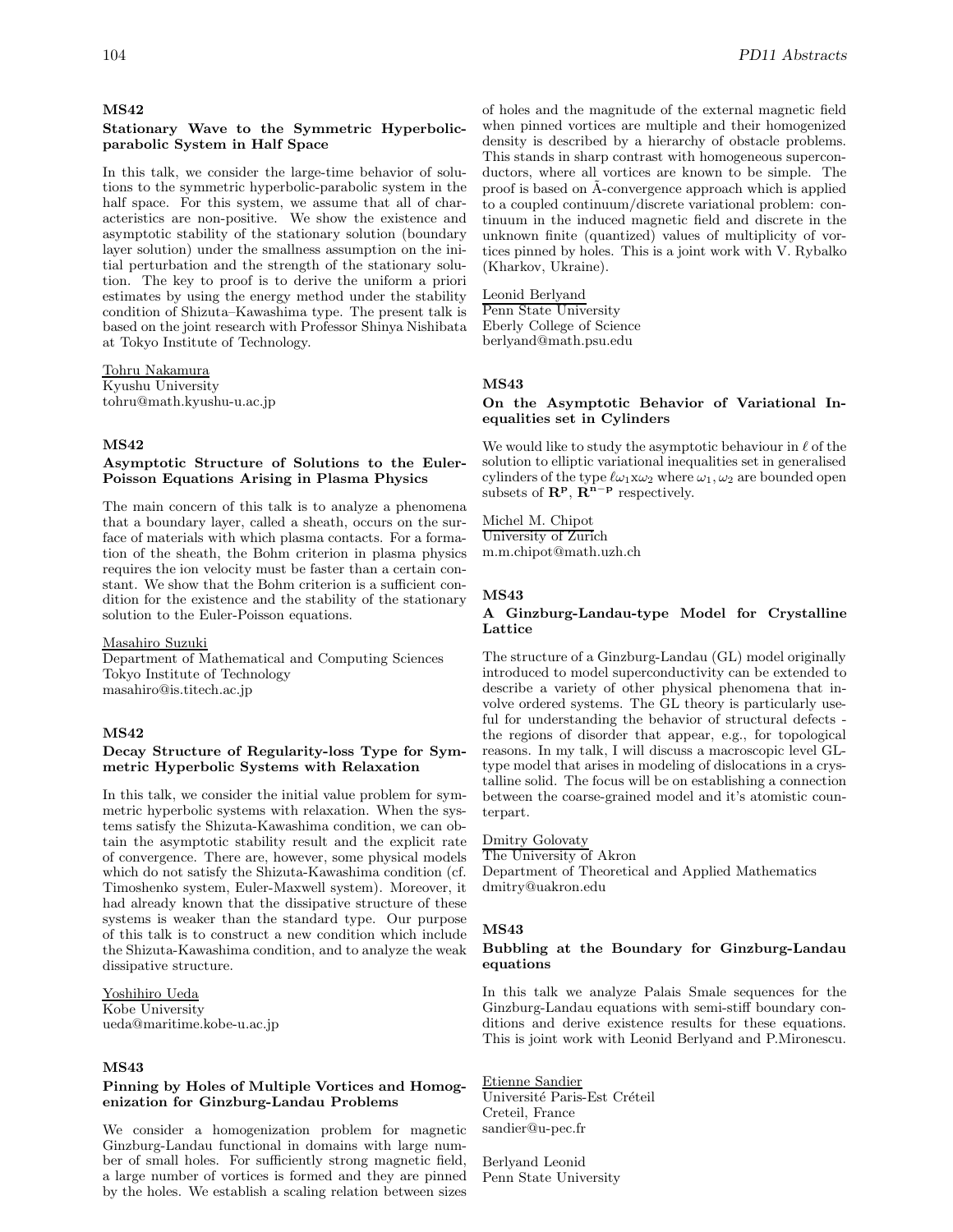berlyand@math.psu.edu

#### Petru Mironescu

Department of Mathematics, University of Lyon 1, France mironescu@math.univ-lyon1.fr

# **MS44**

#### **Level-Set Flow for Capturing Unstable Geodesics on Surfaces**

The level-set method has been succesfully applied to interface deformation problems in a variety of settings due to several inherent advantages it has in handling the motions of curves and surfaces. In this talk, we consider the classic problem in geometry of determining the geodesics of a given surface. For this purpose, we introduce a flow involving mean curvature and the Gauss-Bonnet formula for capturing a surface's geodesics, notably the ones that are unstable. We apply the closest-point representation to handle complex surface geometries and the level-set representation to handle complex curve dynamics for the numerical calculation of these geodesics. We then conduct numerical experiments to verify that even unstable geodesics can be accurately found under our approach.

### Li-Tien Cheng

University of California, San Diego Department of Mathematics lcheng@math.ucsd.edu

Shiu-Yuen Cheng HKUST macheng@ust.hk

Hsiao-Bing Cheng UCSD hscheng@math.ucsd.edu

#### **MS44**

#### **A Posteriori Error Estimates for a Surface FEM Based on an Outer Triangulation**

In this talk we describe an adaptive surface finite element method in which the surface mesh is obtained essentially by intersecting the continuous surface with an outer volume (bulk) mesh. Reliability and efficiency properties of the estimator are detailed. This is joint work with Maxim Olshanskii of Moscow State University.

### Alan Demlow

University of Kentucky Department of Mathematics demlow@ms.uky.edu

#### **MS44**

#### **Application of the Finite Element Exterior Calculus to the Equations of Linear Elasticity**

In this talk, we present an overview of how ideas from the finite element exterior calculus and the link between the de Rham complex and various forms of the elasticity complex can be used to obtain stable mixed finite element approximation schemes for the equations of linear elasticity. These include both schemes in which the stress tensor is symmetric and those in which the symmetry condition is only satisfied weakly. In recent years, a number of new methods have been proposed and analyzed by the authors and other researchers. The emphasis will be on the common framework used to develop these methods.

# Richard S. Falk

Department of Mathematics Rutgers University falk@math.rutgers.edu

Douglas N. Arnold School of Mathematics University of Minnesota arnold@umn.edu

Ragnar Winther Oslo rwinther@ifi.uio.no

#### **MS44**

# **Multisymplectic Hamilton–Jacobi Theory and their Applications to Geometric Integration of Lagrangian Field Theories**

We present a derivation of the De Donder–Weyl Hamilton– Jacobi theory by considering a multisymplectic analogue of Jacobi's solution. This is given by the action integral over a region of space-time, for a section of the configuration bundle which satisfies the Euler–Lagrange equations with prescribed fiber boundary conditions. This plays the role of the exact discrete Lagrangian in discrete Lagrangian mechanics, and can be viewed as a generating function of a multisymplectic relation. We demonstrate how this naturally leads to internal boundary conditions that allow piecewise solutions of the Euler–Lagrange field equations to be patched together in a multisymplectic fashion. In turn, this yields a framework for constructing geometric integration algorithms for Lagrangian field theories that can be implemented in a parallel and distributed fashion.

#### Melvin Leok

University of California, San Diego Department of Mathematics mleok@math.ucsd.edu

Cuicui Liao Harbin Institute of Technology culiao@ucsd.edu

Joris Vankerschaver UCSD jvankers@math.ucsd.edu

#### **MS45**

# **Incompressible Fluid Coupled with Nonlinear Elasticity**

The problem under consideration is the nonlinear coupling of Navier-Stokes and elasticity. I will present a completely new linearization, derived in view of the stability analysis. The linearization reveals the presence of the curvature on the common interface, which demonstrates that the free boundary plays a key role in the analysis of the coupled system and its influence can not be neglected.

Lorena Bociu University of Nebraska Lincoln lvbociu@unity.ncsu.edu

Jean-Paul Zolesio INRIA and CNRS-INLN, Sophia Antipolis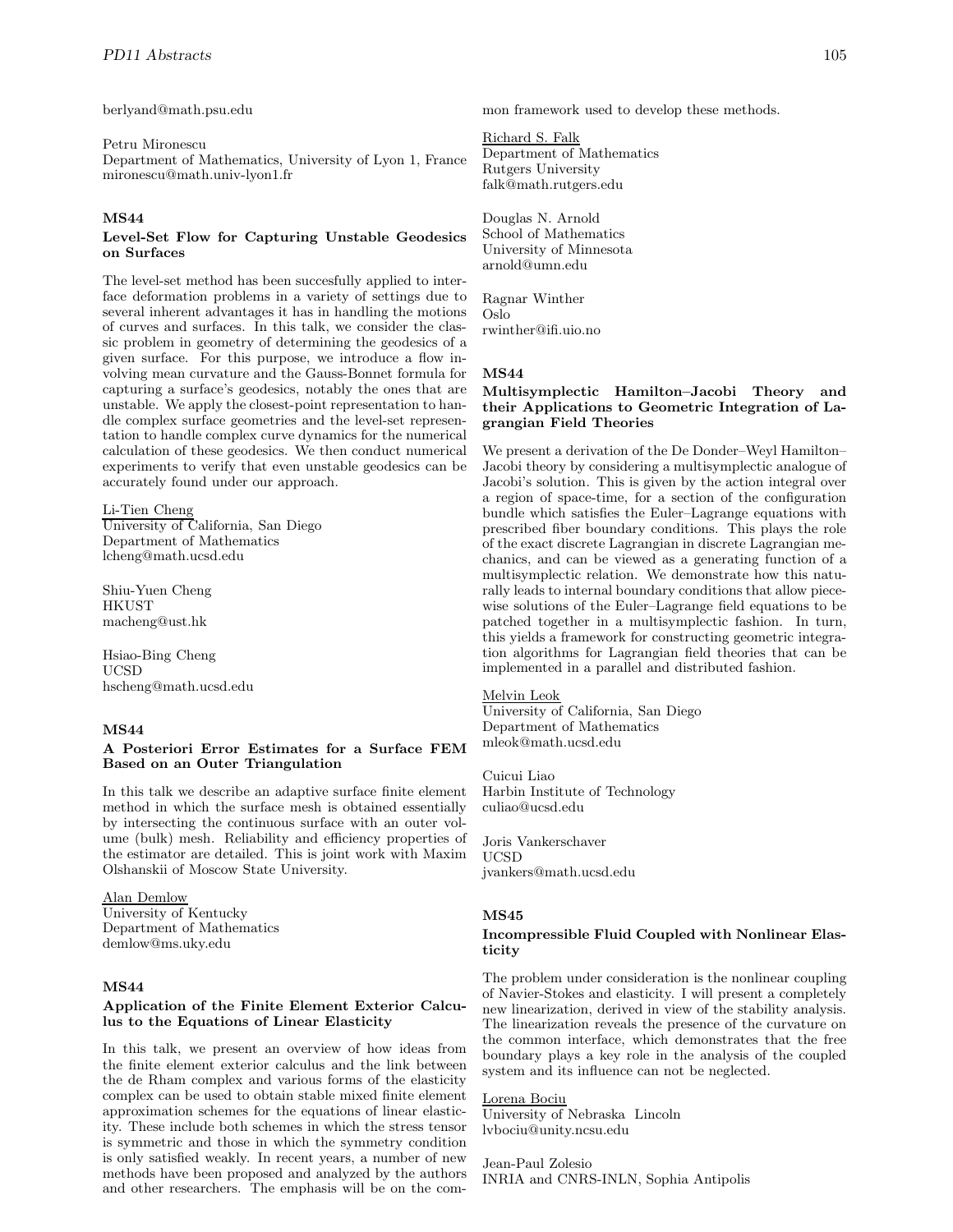jean-paul zolesio ¡jean-paul.zolesio@inria.fr;

#### **MS45**

**Moving-boundary Problems of Mixed Type Arising in Modeling Blood Flow**

Abstract not avaiable at time of publication.

#### Suncica Canic

Department of Mathematics University of Houston canic@math.uh.edu

### **MS45**

#### **Local Well-posedness for a Fluid-structure Interaction Model**

In the talk we address a system of PDEs describing an interaction between an incompressible fluid and an elastic body. The fluid motion is modeled by the Navier-Stokes equations while an elastic body evolves according to an elasticity equation. On the common boundary, the velocities and stresses are matched. We discuss available results on local well-posedness and prove a new existence and uniqueness result with the initial fluid velocity and the initial velocity of the structure belonging to low regularity spaces.

Igor Kukavica USC kukavica@usc.edu

#### **MS45**

#### **Well-posedness of Nonlinear Fluid-structure Interaction Problems with Moving Interfaces**

We will discuss existence theorems for nonlinear fluidstructure interaction problems with moving material interfaces. We consider the motion a 3-D nonlinear elastic solid inside of a 3-D Navier-Stokes fluid or a 3-D Navier-Stokes fluid moving inside of a 2-D nonlinear elastic shell. The shell can be either a biofluid shell or solid shell of Koiter type. Joint work with Arthur Cheng and Daniel Coutand.

Steve Shkoller

Univiversity of California, Davis Department of Mathematics shkoller@math.ucdavis.edu

# **MS45**

#### **Variational Solution for Mhd Problem**

We give a variational solution for the following MHD problem. Find

$$
(\zeta = \zeta^2, V) \in L^1(0, 1, H^r(D)) \times L^1(0, 1, L^1(D, R^3))
$$

Such that

$$
\frac{\partial}{\partial t}(\zeta V) + D(\zeta V).V + \nabla p = E \times \operatorname{curl} V + \mathcal{H}_r \nabla \zeta
$$

$$
\operatorname{div} V = 0, \quad \frac{\partial}{\partial t} \zeta + \nabla \zeta. V = 0
$$

Where  $0 \leq r \leq 1/2$  and  $\mathcal{H}_r$  is the new Sobolev curvature introduced in [1] and based of the property of bounded perimeter sets whose characteristic function  $\zeta \in$  $H^r(D)$ ,  $\forall r, 0 \leq r \leq 1/2$ . This new mean curvature turns to be the shape gradient of the shape differentiable

sobolev perimeter. [1] Shape Morphic Metric, Operator Theory: Advances and Applications, Vol. 216, 343367, 2011 Springer Basel AG

Jean-Paul Zolesio CNRS and INRIA Sophia Antipolis, France jean-paul.zolesio@inln.cnrs.fr

#### **MS46**

#### **Global solutions to the Navier-Stokes-Vlasov-Fokker-Planck equations**

In this talk, we consider the particle-spray model in combustion theory. The model is described by the Navier-Stokes equations and the coupled Fokker-Planck equation. At first, we consider the global-in-time existence of the weak solution for this model in two or three dimensions. And then we consider two dimensional Navier-Stokes-Vlasov-Fokker-Planck equations. For the equations, we can show that the global-in-time existence of the smooth solution. Also we consider three dimensional Vlasov-Stokes equations. This is the joint work with Myeongju Chae and Kyungkeun Kang.

Jihoon Lee Sungkyunkwan University South Korea jihoonlee@skku.edu

Kyungkeun Kang Dept of M, Yonsei Universityath kkang@yonsei.ac.kr

Myeongju Chae Dept of Applied Math, Hankyung Univ mchae@hknu.ac.kr

#### **MS46**

### **Boundary Regularity of Degenerate Elliptic Equations without Boundary Conditions**

In this talk, we discuss a class of degenerate elliptic equations with a unique smooth solution (in any suitably smooth domain) without prescription of boundary condition. (In fact the equation degenerates on the entire boundary.) The results are similar to those for certain ordinary differential equations with regular singular points but the method of proof is very different.

Gary Lieberman Iowa State University lieb@iastate.edu

#### **MS46**

#### **Thermosolutal Convection at Infinite Prandtl Number with or without Rotation: Bifurcation and Stability in Physical Space**

We examine the nature of the thermosolutal convection with or without rotation in the infinite Prandtl number regime, which is applicable to magma chambers. The onset of bifurcation and the structure of the bifurcated solutions in this double diffusion problem are analyzed. The stress-free boundary condition is imposed at the top and bottom plates confining the fluid. For the rotation free case, 2-dimensional Boussinesq equations are considered and we prove that there are bifurcating solutions from the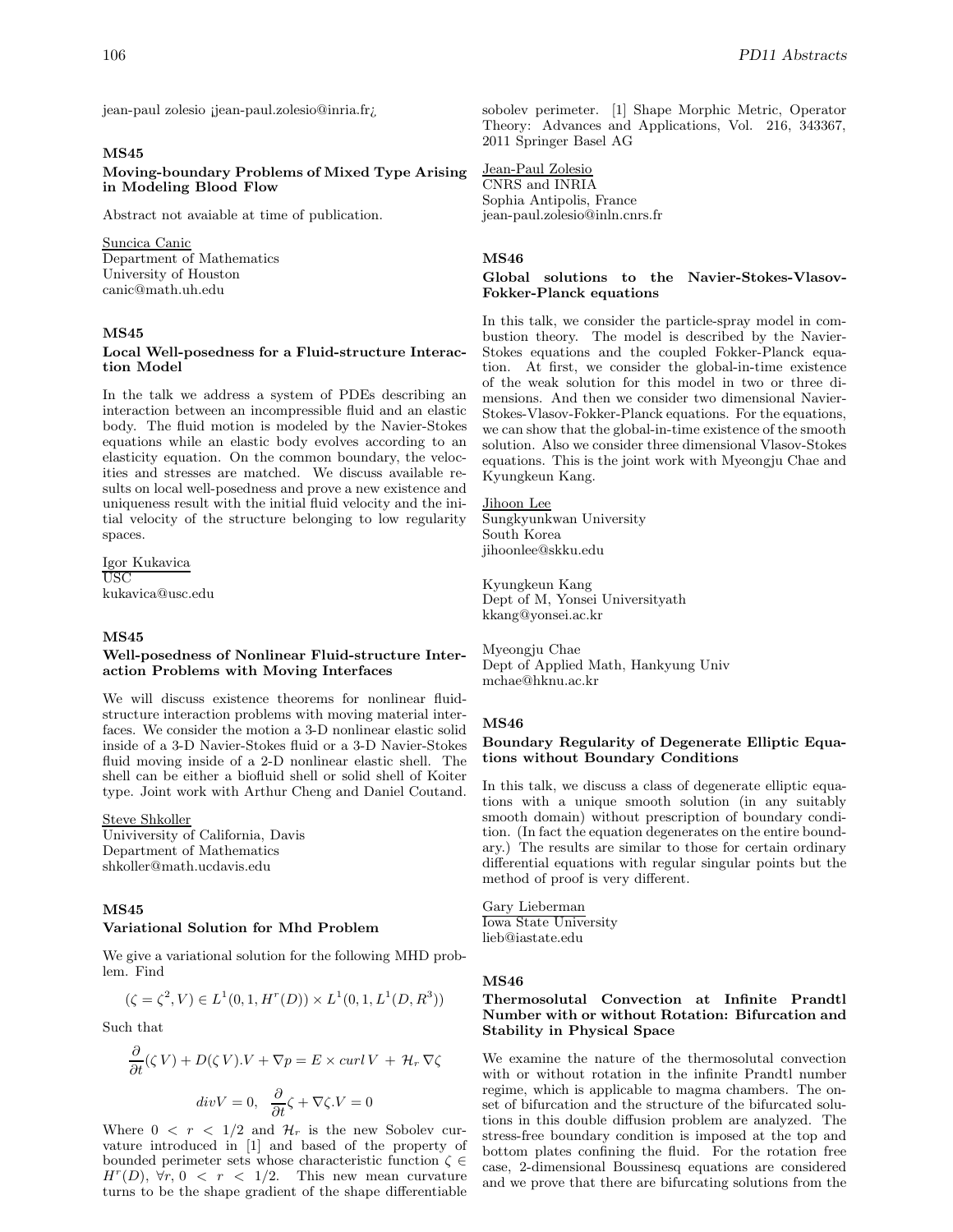basic solution and that the bifurcated solutions consist of only one cycle of steady state solutions that are homeomorphic to  $S^1$ . By thoroughly investigating the structure and transitions of the solutions of the thermosolutal convection problem in physical space, we confirm that the bifurcated solutions are indeed structurally stable. In the presence of rotation, we consider 3-dimensional Boussinesq equations and we can get similar results as of the rotation free case. We also see how intensively the rotation inhibits the onset of convective motion. In turn, this will corroborate and justify the suggested results with the physical findings about the presence of roll structure.

# Jungho Park

New York Institute of Technology jpark10@nyit.edu

# **MS46**

### **Semi-hyperbolic Patches of Two Dimensional Riemann Problems**

We study semi-hyperbolic patches of two dimensional Riemann problems. These patches are essential parts in understanding some configurations formed by the interaction of elementary waves like the interaction of 2 forward rarefaction waves and 2 backward rarefaction waves.

Kyungwoo Song Kyung Hee University South Korea kyusong@khu.ac.kr

# **MS46**

#### **The Sonic Line As a Free Boundary**

We consider the steady transonic small disturbance equations on a domain and with data that lead to a solution that depends on a single variable. After writing down the solution, we show that it can also be found by using a hodograph transformation followed by a partial Fourier transform. This motivates considering perturbed problems that can be solved with the same technique. We identify a class of such problems.

Barbara Keyfitz Department of Mathematics Ohio State University bkeyfitz@math.ohio-state.edu

Allen Tesdall City University of New York, College of Staten Island allen.tesdall@csi.cuny.edu

Kevin Payne University of Milan kevin.payne@unimi.it

Nedyu Popivanov University of Sofia nedyu@yahoo.com

# **MS47**

#### **Some New Results for Reaction Cross-diffusion Equations**

We introduce new results based on entropy methods and duality methods for systems of PDEs involving cross diffusion and reaction terms. Those equations model situations occuring in population dynamics when the diffusion rate of one species depends on the concentration of another species. The existence theory and the approximation by standard reaction-diffusion equations are revisited.

# Laurent Desvillettes

Ecole Normale Supérieure de Cachan laurent.desvillettes@cmla.ens-cachan.fr

#### **MS47**

#### **P-gp Transfer and Acquired Multi-drug Resistance in Tumors Cells**

Multi-Drug resistance for cancer cells as been a serious issue since several decades. In the past, many models have been proposed to describe this problem. These models use a discrete structured for the cancer cell population, and they may include some class of resistant, non resistant, and acquired resistant cells. Recently, this problem has received a more detailed biological description, and it turns out that the resistance to treatments is due in 40% of cancers to a protein called P-glycoprotein (P-gp). Moreover some new biological experiments show that transfers can occur by the mean of Tunneling nanoTubes built in between cells (direct transfers). But transfers can also occur through microparticles (containing P-pg) released by over expressing cells into the liquid surrounding these cells. These microparticles can then diffuses and can be recaptured by the cells (indirect transfers). This transfers turn to be responsible for the acquired resistance of sensitive cells. The goal of this talk is to introduce this problem, and to present a cell population dynamic model with continuous P-gp structure.

#### Pierre Magal

University of Bordeaux Segalen pierre.magal@u-bordeaux2.fr

# **MS47**

### **Evolution of Species Trait Through Resource Competition**

We study a chemostat-type model where species consume resource that are constantly supplied. Continuous traits in both consumer species and resource are incorporated. Consumers utilize resource whose trait values are similar with their own. This model is more mechanistic than the so-called direct-competition model, studied widely in the literature, because the competitive interaction of species occurs not directly but through competition for resource. We prove that self-organized generation of distinct species occurs. We also prove global convergence to the evolutionarily stable distribution.

#### Sepideh Mirrahimi

Laboratoire Jacques-Louis Lions mirrahimi@ann.jussieu.fr

Benoit Perthame Universit´e Pierre et Marie Curie Laboratoire Jacques-Louis Lions and NRIA-Paris-Rocquencourt benoit.perthame@upmc.fr

Joe Yuichiro Wakano Meiji Institute for Advanced Study of Mathematical Sciences joe@math.meiji.ac.jp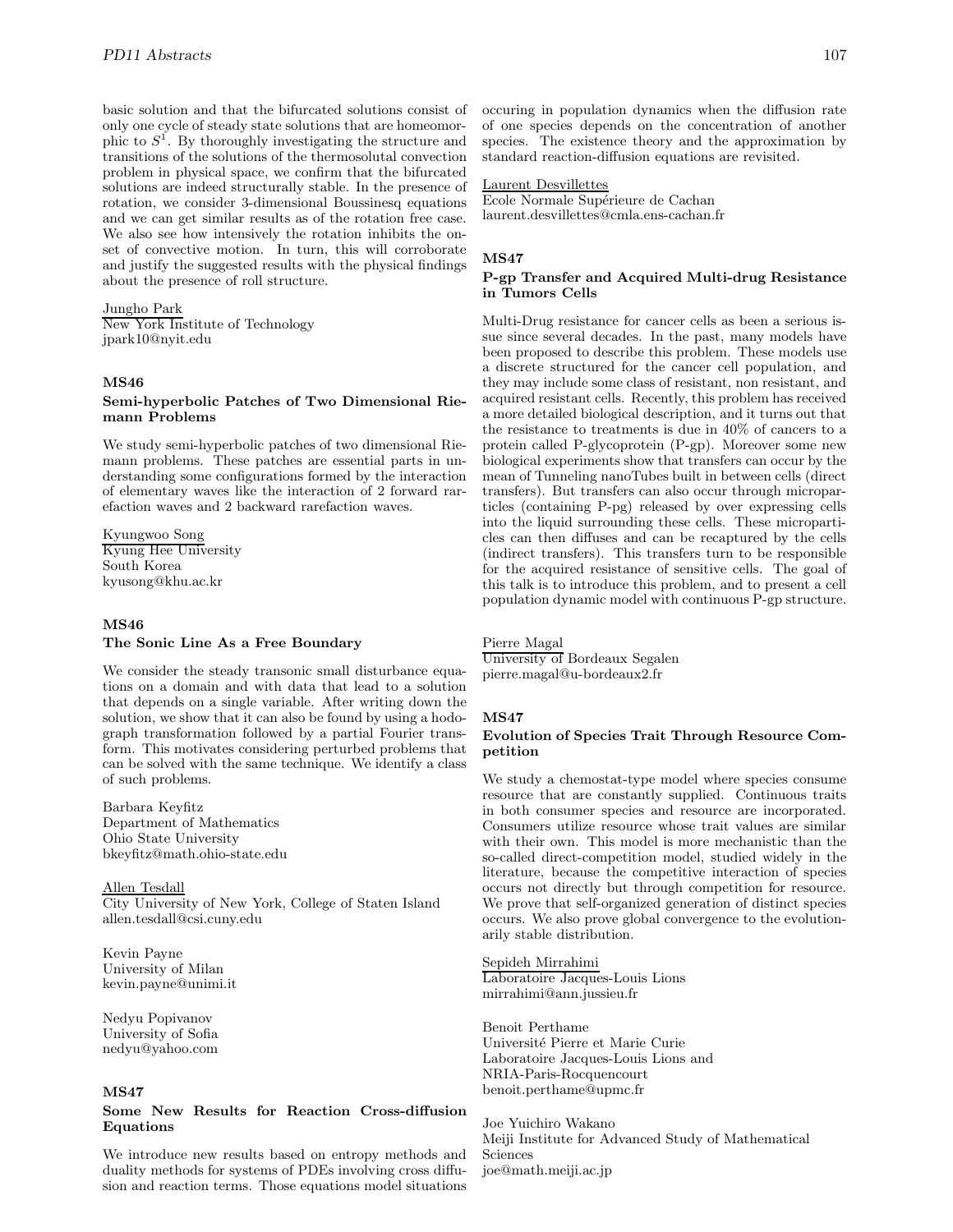### **MS48**

**Well-posedness of the Cauchy Problem for a Class of Multidimensional Nonlinear Stochastic Balance Laws**

We are interested in the well-posedness and continuous dependence for a class of multidimensional nonlinear stochastic balance laws. The vanishing viscosity method is employed to establish the existence of entropy solutions. One of our main observations is the uniform BV bounds in the space-variables for stochastic viscous solutions. Based on the the unform BV bounds, we establish the equicontinuity of the viscous solutions in the time-variable, uniform in the viscosity coefficient. With these uniform estimates, we then establish the existence theory of stochastic entropy solutions in BV as the vanishing viscosity limits, when the initial data functions are in BV . We further establish the continuous dependence of BV stochastic entropy solutions on the flux functions and the the coefficient functions in the random source terms. This leads to the well-posedness theory in  $L^p$  for the class of multidimensional nonlinear stochastic balance laws. Various further generalizations of the results are also discussed.

Ding Qian Northwestern University, USA dingqian@math.northwestern.edu

Gui-Qiang G. Chen Oxford University UK gui-qiang.chen@maths.ox.ac.uk

Kenneth Karlsen Centre of mathematics for applications Department of Mathematics, University of Oslo kennethk@math.uio.no

# **MS48**

# **Well-posedness of the 3-D Compressible Euler Equations with Moving Physical Vacuum Boundary**

We establish the well-posedness of the 3-D compressible Euler equations with "physical" vacuum boundary, wherein the sound speed must vanish as the square-root of the distance function to the vacuum. This is a degenerate and characteristic hyperbolic moving free-boundary system of multi-D conservation laws, wherein the regularity of the geometry of the free-surface is coupled to regularity of the velocity and density at leading order. This is joint work with D. Coutand.

Steve Shkoller Univiversity of California, Davis Department of Mathematics shkoller@math.ucdavis.edu

#### **MS48**

#### **On the Structure of Solutions of Nonlinear Hyperbolic Systems of Conservation Laws**

In this talk we show that Liouville theorems for systems of conservation laws yield the existence of strong traces on hyperplanes of bounded entropy solutions for the one dimensional isentropic Euler equations.

Monica Torres Department of Mathematics Purdue University torres@math.purdue.edu

Gui-Qiang G. Chen Oxford University UK gui-qiang.chen@maths.ox.ac.uk

#### **MS48**

#### **Some Mixed Type Problems in Gas Dynamics and Geometry**

Some mixed elliptic-hyperbolic problems arising in gas dynamics and differential geometry will be considered. In particular, the mixed type problems of the transonic flow past an obstacle and the isometric embedding will be discussed. Our recent results including the connection of the two problems will be presented. The talk is based on the joint works with Gui-Qiang Chen and Marshall Slemrod.

Dehua Wang

University of Pittsburgh Department of Mathematics dwang@math.pitt.edu

# **MS49**

#### **Wave Operators and Applications**

Abstract not available at time of publication.

Marius Beceanu Rutgers University mbeceanu@rci.rutgers.edu

#### **MS49**

#### **The Radial Defocusing Energy-supercritical Cubic Nonlinear Wave Equation in**  $R^{1+}$

In this talk, we will discuss the energy-supercritical defocusing cubic nonlinear wave equation in dimension  $d=5$ for radially symmetric initial data. We prove that an a priori bound in the critical homogeneous Sobolev space implies global well-posedness and scattering. The main tool that we use is a frequency localized version of the classical Morawetz inequality, inspired by recent developments in the study of the mass and energy critical nonlinear Schrödinger equation.

Aynur Bulut University of Texas abulut@math.utexas.edu

# **MS49**

#### **Global Smoothing for the Periodic KdV Evolution**

The KdV equation with periodic boundary conditions is considered. It is shown that for  $H^s$  initial data,  $s > -1/2$ , and for  $a < \min(2s + 1, 1)$ , the difference of the nonlinear and linear evolutions is in  $H^{s+a}$  for all times, with at most polynomially growing norm. This and a theorem of Oskolkov for the Airy evolution imply that for continuous and bounded variation initial data, the solution is a continuous function of space and time.

Burak Erdogan, Nikos Tzirakis

University of Illinois, Urbana-Champaign berdogan@math.uiuc.edu, tzirakis@math.uiuc.edu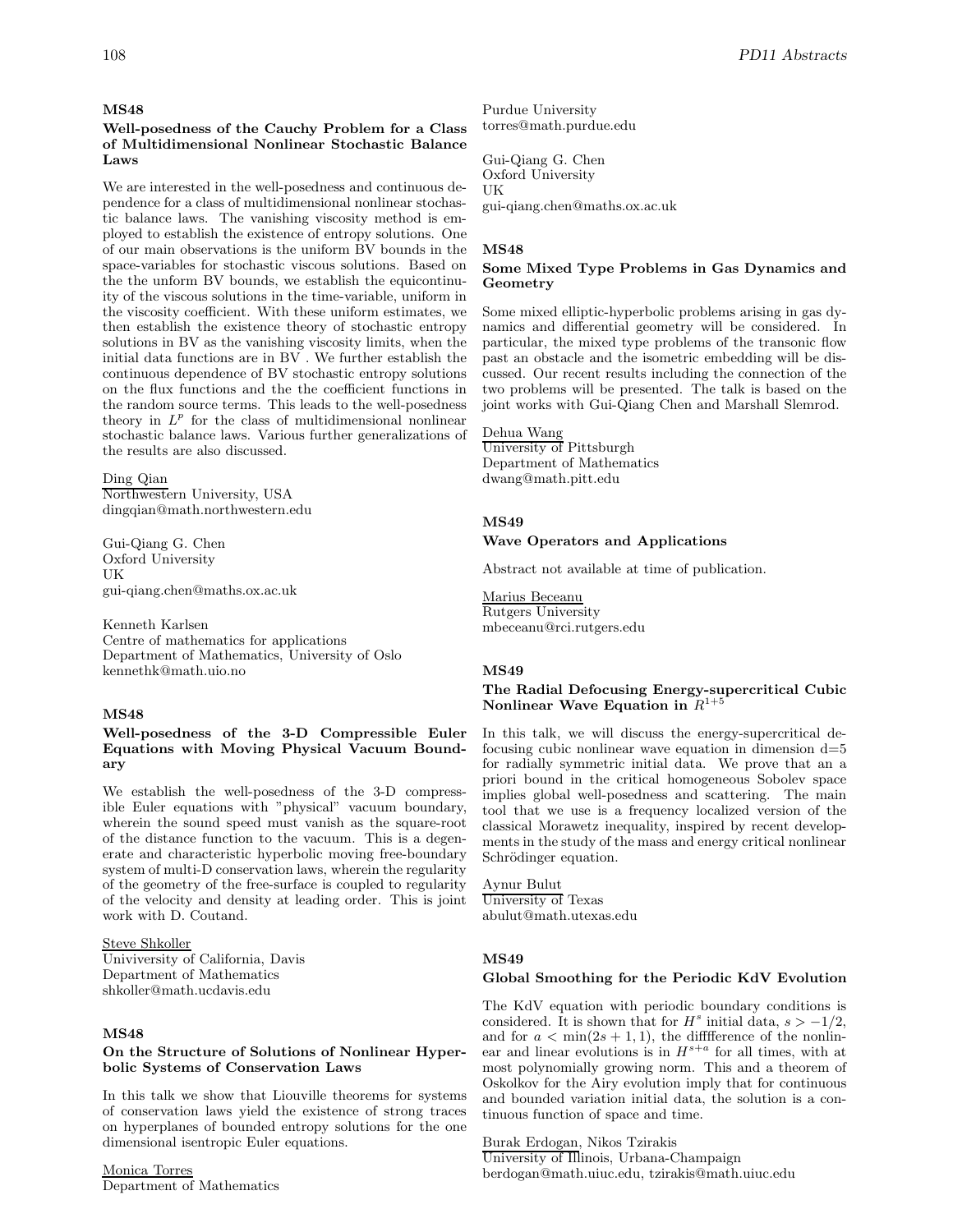# **MS49**

#### **Recent Results on the Gross-Pitaevskii Hierarchy**

The Gross-Pitaevskii (GP) hierarchy is an infinite system of coupled linear non-homogeneous PDEs, which appear in the derivation of the nonlinear Schrödinger equation (NLS). Inspired by the PDE techniques that have turned out to be useful on the level of the NLS, we realized that, in some instances we can introduce analogous techniques at the level of the GP. In this talk we will discuss some of those techniques which we use to study well-posedness for GP hierarchies.

Thomas Chen, Natasa Pavlovic University of Texas at Austin tc@math.utexas.edu, natasa@math.utexas.edu

# **MS49**

### **Long Time Dynamics for Forced and Weakly Damped KdV on the Torus**

We prove that the  $L^2$  solution for the forced and weakly damped KdV decomposes into a linear part which decays to zero as time goes to infinity and a nonlinear part which always belongs to a smoother space. This gives a new proof for the existence of a smooth global attractor and provides quantitative information on the size of the attracting set. We also prove that higher order Sobolev norms are bounded for all positive times.

#### Nikolaos Tzirakis

University of Illinois at Urbana-Champaign tzirakis@math.uiuc.edu

Burak Erdogan University of Illinois, Urbana-Champaign berdogan@math.uiuc.edu

#### **MS50**

#### **Fluctuation Theories Beyond Homogenization in Random Media**

The theory of homogenization is well known for many elliptic partial differential equations. The theory of random fluctuations is much less understood. This talk will review some recent results obtained on the random fluctuations (random corrector) of sufficiently simple elliptic equations and on some applications of such theoretical results.

# Guillaume Bal

Columbia University

Department of Applied Physics and Applied Mathematics gb2030@columbia.edu

### **MS50**

#### **Adhesion of Heterogeneous Media**

This talk will describe a rich class of free-boundary problems motivated by the simple phenomenon of peeling a tape. Specifically, we consider the homogenization of these free boundary problems, and show that the effective adhesive strength of a heterogeneous system can be dramatically different from that of a homogeneous system.

Kaushik Bhattacharya

Howell N. Tyson Sr. Professor of Mechanics California Institute of Technology bhatta@caltech.edu

# **MS50**

# **From Homogenization to Averaging in Cellular Flows**

We consider an elliptic eigenvalue problem in the presence a fast cellular flow in a two-dimensional domain. It is well known that when the amplitude, A, is fixed, and the number of cells,  $L^2$ , increases to infinity, the problem 'homogenizes' – that is, can be approximated by the solution of an effective (homogeneous) problem. On the other hand, if the number of cells,  $L^2$ , is fixed and the amplitude A increases to infinity, the solution "averages'. In this case, the solution equilibrates along stream lines, and it's behaviour across stream lines is given by an averaged equation. In this talk we study what happens if we simultaneously send both the amplitude A, and the number of cells  $L^2$  to infinity. It turns out that if  $A \ll L^4$ , the problem homogenizes, and if  $A \gg L^4$ , the problem averages. The transition at  $A \approx L^4$  can quickly predicted by matching the effective diffusivity of the homogenized problem, to that of the averaged problem. However a rigorous proof is much harder, in part because the effective diffusion matrix is unbounded. This is joint work with T. Komorowski, A. Novikov and L. Ryzhik.

#### Gautam Iyer

Carnegie Mellon University gautam@math.cmu.edu

#### **MS50**

# **Some Properties of Large Deviations for Mean Field Models of Phase Transitions**

I will introduce and discuss some mean field models and then show that a class of large deviation probabilities can be calculated explicitly in the limit of weak bistability. This means that the system is close to a phase transition, and then the small probability of its occurance can be calculated approximately and its dependence on the parameters of the problem can be seen explicitly.

George C. Papanicolaou Stanford University Department of Mathematics papanico@math.stanford.edu

#### **MS51**

#### **Interior Regularity for a Minimal Principal Curvature Operator**

In this talk I will present a proof of the continuity of solutions to certain degenerate elliptic operators, connected to the curvature of the level sets (of the solution). An example of such an operator in 2 dimensions is  $\Delta - \Delta_{\infty}$ .

#### Robert Jensen

Loyola University Chicago rjensen@luc.edu

#### **MS51**

#### **Contact Solutions for Fully Nonlinear Systems and the Aronsson System of PDEs**

We will present some rudiments of a recently proposed theory of non-differentiable solutions which applies to fully nonlinear systems of PDEs and extends the theory of Viscosity Solutions of Crandall-Ishii-Lions to the general vector case. The main contribution is the discovery of an Extremality notion for vector functions which extends the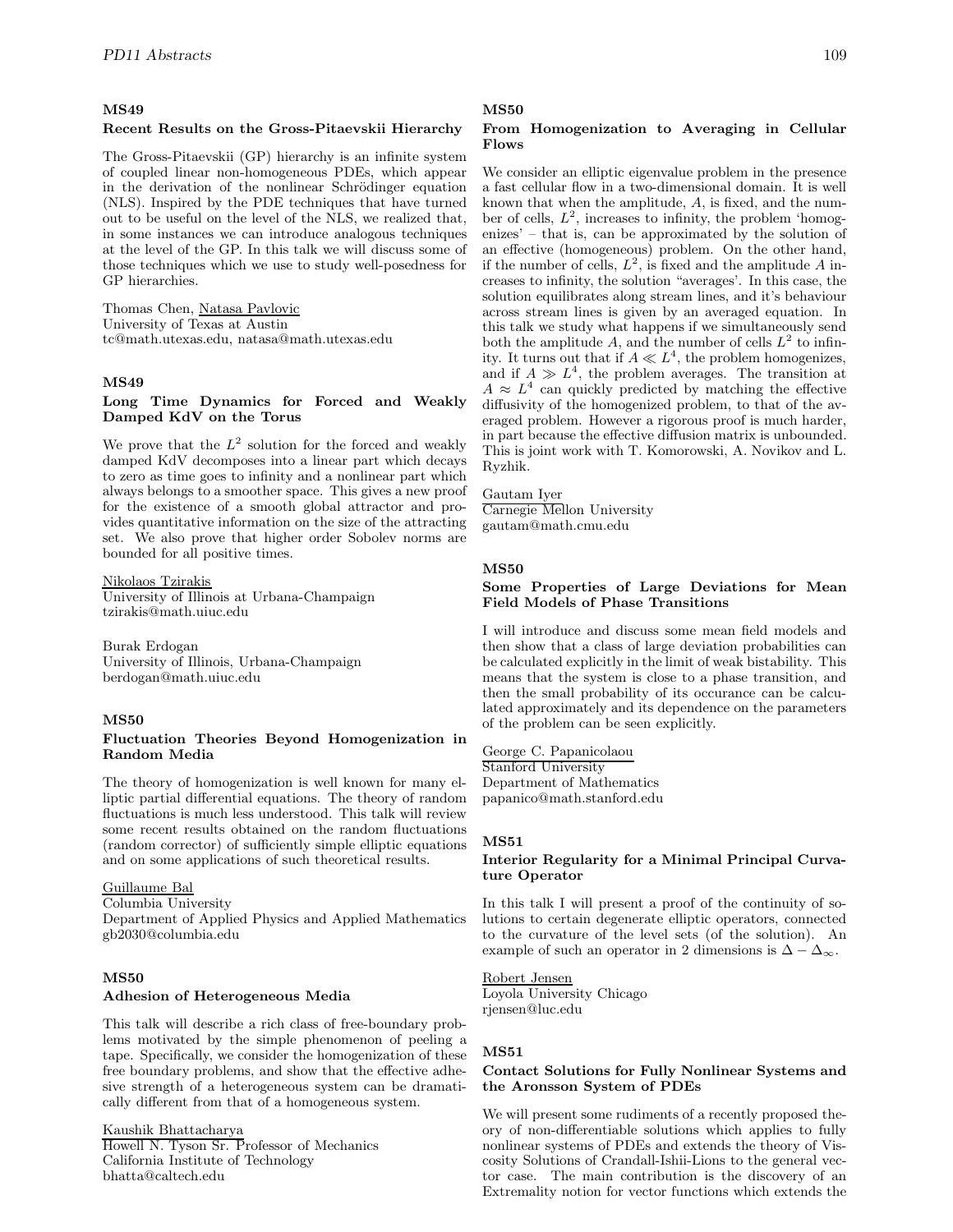scalar extrema and is characterized by a Maximum Principle type calculus applying to vector functions. This leads to a PDE theory within which numerous non-differentiable solutions of systems like the Infinity-Laplacian and the general Aronsson system can be rigorously interpreted, while, most importantly, the theory supports flexibility under limit operations, preserving the working philosophy and the main features of the scalar viscosity counterpart. In the context of this new framework, we will discuss some recent applications to the Aronsson system of PDEs and Calculus of Variations in  $L^{\infty}$ .

Nikolaos I. Katzourakis

Basque Center for Applied Mathematics Spain nkatzourakis@bcamath.org

# **MS51**

**The** p**-Laplacian on Graphs**

We study a version of the p-Laplace operator in nondivergence from on graphs which are the discrete version of the p-harmonius functions that appear as value functions of tug-of-war games with noise. This is joint work with Alexander Sviridov and Adam Oberman.

Juan J. Manfredi Department of Mathematics University of Pittsburgh manfredi@pitt.edu

# **MS51 Vector-valued Optimal Lipschitz Extensions**

I will discuss joint work with Scott Sheffield extending the theory of absolutely minimizing Lipschitz extensions to the vector-valued case.

Charles Smart Courant Institute, New York University USA csmart@cims.nyu.edu

### **MS52**

#### **Levy Processes and Fourier Multipliers**

We investigate the  $L^p$ -norms of certain Fourier multipliers which arise from *Lévy* processes. These operators have connections to several classical singular integrals in harmonic analysis.

Rodrigo Ba˜nuelos Purdue University banuelos@math.purdue.edu

# **MS52**

#### **Harnack Inequalities and Regularity Estimates for Discontinuous Processes**

The aim of this talk to present some Harnack inequalities and regularity estimates for Harmonic function associated with operators of discontinuous processes. These operators are in general integro-difffferential operators. Our approach will be mainly probabilistic

Mohammud Foondun Loughborough University m.i.foondun@lboro.ac.uk

#### **MS52**

#### **The Harnack Inequality and Littlewood-Paley Functions for Symmetric Stable Processes**

In recent years, there has been an increasing interest in jump processes and their applications. In this talk, we consider  $\alpha$ -harmonic functions which are defined with respect to the product of a one dimensional Brownian motion and a d-dimensional symmetric stable process. We discuss Harnack inequality from a probabilistic approach and then we show some properties and regularity of  $\alpha$ -harmonic functions. In the last part, we talk about Littlewood-Paley functions obtained by means of the harmonic extension of a function on  $R^d$  which is considered as the boundary of the half-space  $R^d \times R^+$ .

Deniz Karli

University of British Columbia deniz.karli@math.ubc.ca

#### **MS52**

### **Harnack's Inequality: A New Formulation and Applications**

We present a formulation of Harnack's inequality which is applicable to local and nonlocal operators at the same time. We show that this version of Harnack's inequality implies regularity estimates for solutions to several integrodifferential operators. We apply the method to some nonlocal symmetric Dirichlet forms and to generators of jump processes. We discuss how this approach extends known results significantly. The talk is based on three works: [K. 2010], [K.-Mimica 2011] and [Dyda-K. 2011]

# Moritz Kassmann

Universität Bielefeld moritz.kassmann@uni-bielefeld.de

# **MS53**

#### **An Active Scalar Equation for the Geodynamo**

We discuss an active scalar equation proposed by Moffatt as a model for the geodynamo. We prove that this equation is globally well posed. We illustrate strong dynamo action by proving that a particular example is nonlinearly unstable.

Susan Friedlander University of Southern California susanfri@usc.edu

Vlad C. Vicol University of Chicago vicol@math.uchicago.edu

# **MS53**

# **An Alternative Approach to Regularity for the Navier-Stokes Equations in Critical Spaces**

We use the dispersive method of "critical elements" established by Kenig and Merle to give an alternative proof of a well-known Navier-Stokes regularity criterion due to Escauriaza, Seregin and Sverak, namely that 3-d solutions whose spatial  $L^3$ -norm remain bounded in time cannot develop a singularity. The key tool is a decomposition into "profiles" of bounded sequences in critical spaces (e.g.,  $L^3$ ). As a byproduct, we also generalize a recent result of Rusin and Sverak on "minimal blow-up data" for Navier-Stokes.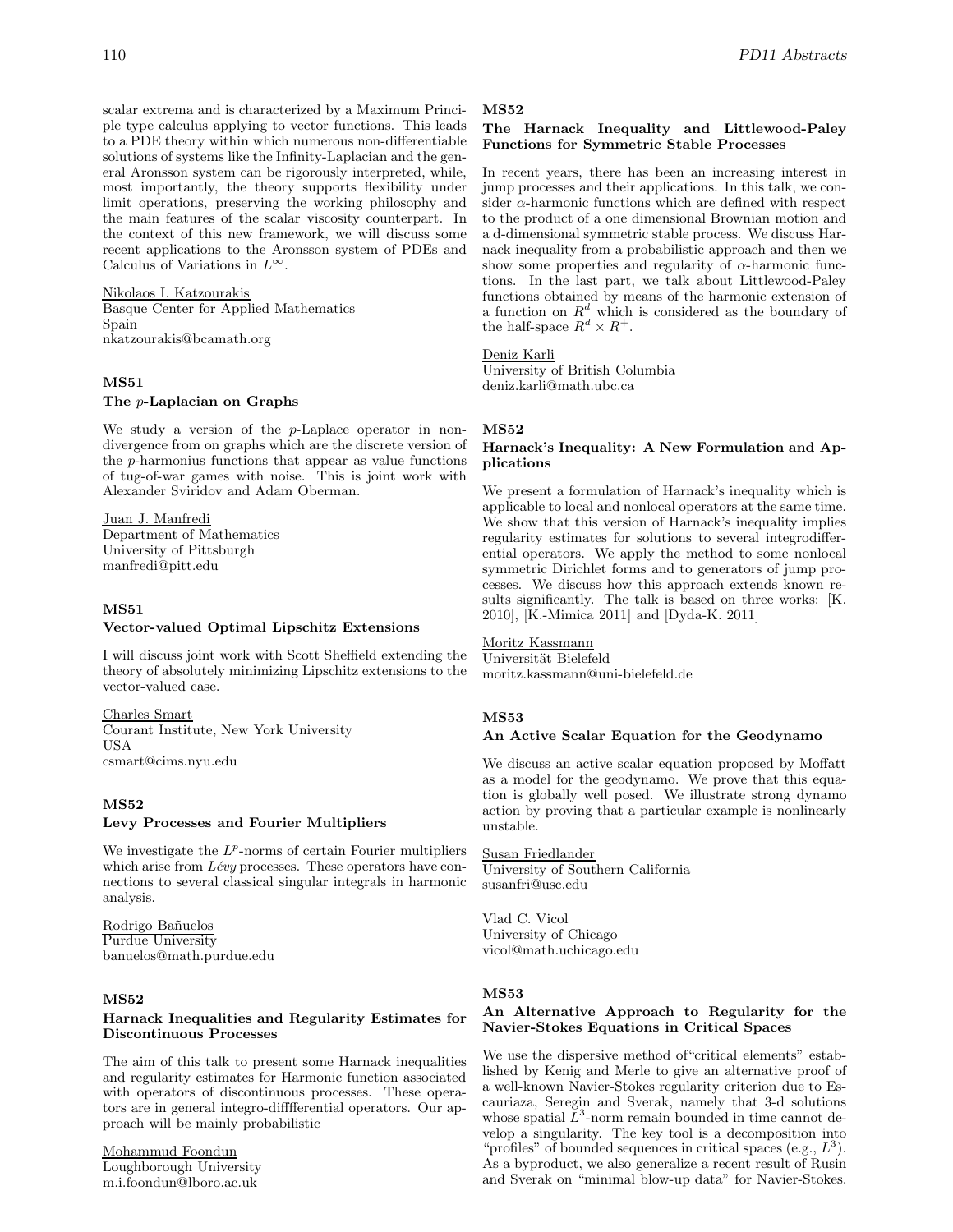We will also discuss generalizations of the Escauriaza-Seregin-Sverak criterion. This is joint work with Isabelle Gallagher and Fabrice Planchon.

Gabriel S. Koch University of Oxford Oxford Center for Nonlinear PDE koch@maths.ox.ac.uk

# **MS53**

### **Asymptotic Behaviour of Infinite Energy Solutions to Navier-Stokes Equations**

We study the asymptotic behaviour of solutions to the 2D Navier-Stokes equations with initial data in some "infinite energy spaces", namely some homogeneous scale-invariant Besov spaces. We use the results obtained to understand the long time behaviour of solutions with vortex-sheet-like initial data. This is joint work with Clayton Bjorland (Univ. of Texas - Austin).

#### Cesar Niche

Universidade Federal do Rio de Janeiro cesar.niche@gmail.com

# **MS53**

#### **Asymptotic Stability of Landau Solutions to Navier–Stokes System**

It is known that the three dimensional Navier-Stokes system for an incompressible fluid in the whole space has a one parameter family of explicit stationary solutions, which are axisymmetric and homogeneous of degree  $-1$ . We show that these solutions are asymptotically stable under any  $L^2$ -perturbation.

#### Dominika Pilarczyk

Instytut Matematyczny Uniwersytet Wroclawski Pl. Grunwaldzki 2/4. 50-384 Wroclaw, Poland dominika.pilarczyk@math.uni.wroc.pl

Grzegorz Karch Instytut Matematyczny Uniwersytet Wroclawski Pl. Grunwaldzki grzegorz.karch@math.uni.wroc.pl

# **MS53**

#### **Regularity Results for the Prandtl-Reuss Law**

We consider regularity aspects for solutions to variational inequalities which describe the deformations of elastic plastic bodies, thereby starting with the Prandtl-Reuss problem. Using difference quotients and Fourier analysis together with canonical assumptions for the data we show fractional time-differentiability of the stress velocity. With suitable modifications the method can also applied to the cases of isotropic or kinematic hardening.

Maria Specovius-Neugebauer Fachbereich Mathematik und Naturwissenschaften University of Kassel specovi@mathematik.uni-kassel.de

Jens Frehse Institute of Applied Mathematics, University of Bonn, Germany erdbeere@iam.uni-bonn.de

### **MS54**

# **Pseudospectral Reduction of Incompressible Two-Dimensional Turbulence.**

Spectral reduction was originally formulated entirely in the wavenumber domain as a bin-averaged wavenumber convolution in which bins of modes interact with enhanced coupling coefficients. A Liouville theorem leads to inviscid equipartition solutions when each bin contain the same number of modes. We describe a pseudospectral implementation of spectral reduction which enjoys the efficiency of the fast Fourier transform. The model compares well with full pseudospectral simulations of the two-dimensional forced-dissipative energy and enstrophy cascades.

# John C. Bowman

Dept. of Mathematical Sciences University of Alberta bowman@math.ualberta.ca

#### **MS54**

# **Approximate Deconvolution Large Eddy Simulation of a Barotropic Ocean Circulation Model**

This talk introduces a new large eddy simulation closure modeling strategy for two-dimensional turbulent geophysical flows. This closure modeling approach utilizes approximate deconvolution, which is based solely on mathematical approximations and does not employ phenomenological arguments, such as the concept of energy cascade. The new approximate deconvolution model is tested in the numerical simulation of the wind-driven circulation in a shallow ocean basin, a standard prototype of more realistic ocean dynamics. The model employs the barotropic vorticity equation driven by a symmetric double-gyre wind forcing, which yields a four-gyre circulation in the time mean. The approximate deconvolution model yields the correct fourgyre circulation structure predicted by a direct numerical simulation, on a much coarser mesh and at a fraction of the computational cost. This first step in the numerical assessment of the new model shows that approximate deconvolution represents a promising approach for the large eddy simulation of more realistic turbulent geophysical flows.

#### Traian Iliescu

Department of Mathematics Virginia Tech iliescu@vt.edu

Omer San Virginia Tech omersan@vt.edu

Anne Staples Department of Engineering Science and Mechanics Virginia Tech staplesa@vt.edu

Zhu Wang Department of Mathematics Virginia Tech wangzhu@vt.edu

# **MS54**

#### **Aspect-ratio Effects in Boussinesq Flows with Rotation and Stratification**

I will present numerical evidence from high-resolution simulations performed on Blue Gene/Petascale resources using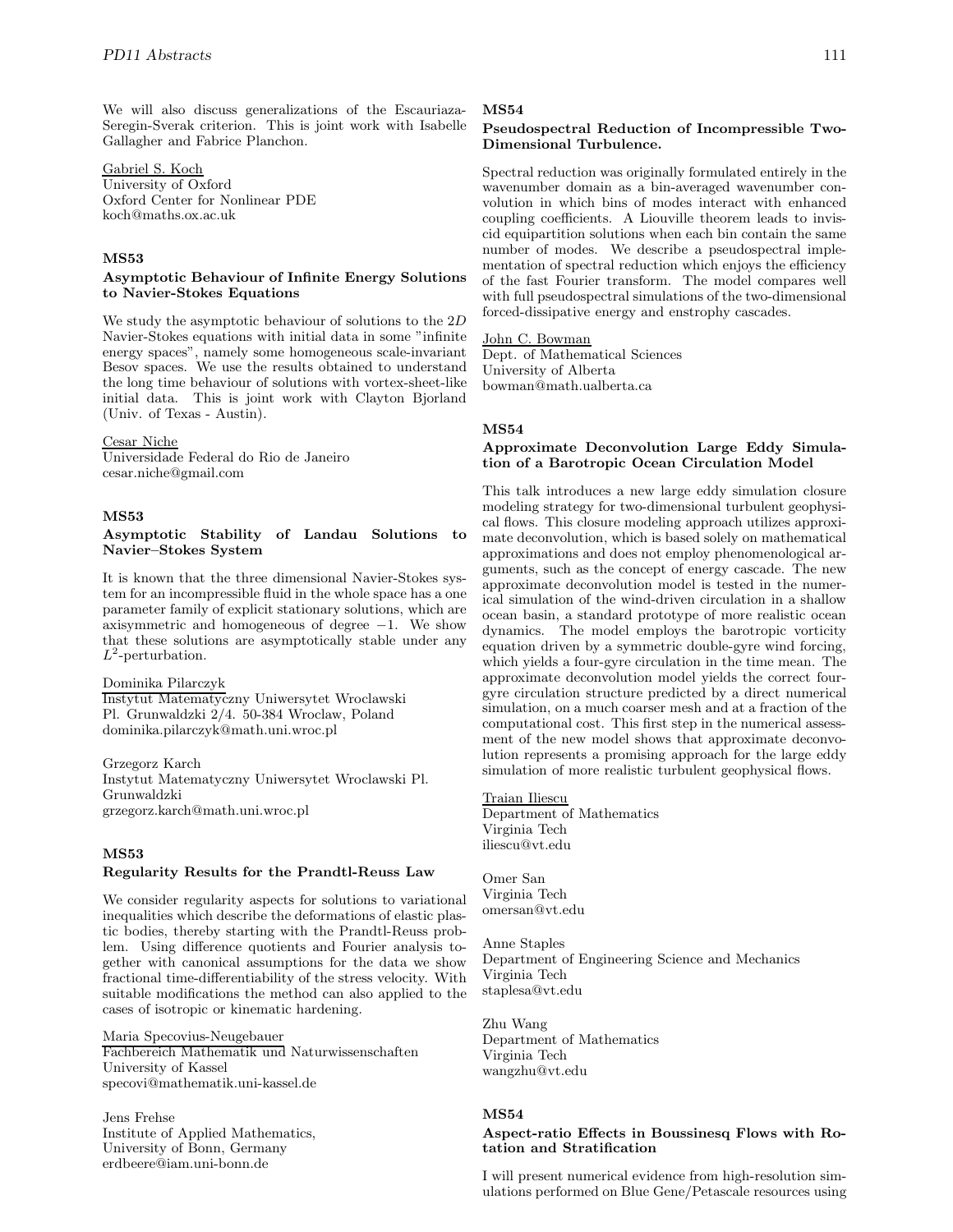32K cores or more, which reveal novel small-scale (subforcing scale) features in small aspect ratio rotating and stratified Boussinesq flows. I will discuss our attempts to disentangle the effects of small aspect-ratio from those of rotation and stratification.

#### Susan Kurien

Theoretical Division T-7 Los Alamos National Laboratory, NM skurien@lanl.gov

# **MS54**

# **The Baroclinic Instability and Turbulence Parameterizations in Ocean Models**

The baroclinic instability, where the potential energy of tilted isopycnals in the ocean is converted to kinetic energy, is challenging for ocean models because the eddies must be resolved to properly capture this process. We present a channel test problem were the isopycnals remain tilted at low resolution, while at higher resolution eddies form and isopycnals flatten out. It is the job of parameterizations to capture such important physical effects at lower resolution. How well do various ocean model parameterizations perform in this baroclinic instability test? Simulations using the Lagrangian-averaged Navier Stokesalpha (LANS-alpha) turbulence parameterization in the POP ocean model resemble higher resolution simulations of standard POP in statistics like kinetic energy, eddy kinetic energy, and potential temperature fields. The LANSalpha model accomplishes this improvement through an additional nonlinear term and a smoothed advecting velocity. I also show comparisons between the LANS-alpha model and Gent-McWilliams (GM) model. The alpha model is shown to make superior predictions of eddy kinetic energy equivalent to that produced at twice the resolution with no model, while the GM model excels at description of the tracers but suppresses eddy kinetic energy.

#### Mark R. Petersen

Los Alamos National Laboratory Computational and Computer Science Division mpetersen@lanl.gov

Matthew Hecht Los Alamos National Laboratory mhecht@lanl.gov

Darryl D. Holm Imperial College London d.holm@ic.ac.uk

Beth Wingate Los Alamos National Laboratory Computer And Computational Sciences Division wingate@lanl.gov

#### **MS54**

#### **Separation of Scales in Strongly Rotating Flows with Weak Stratification**

Motivated by gaining fundamental understanding of ocean dynamics at high latitudes my collaborators and I have derived new equations, based on the method of multiple scales presented in Embid and Majda (1996,1998) that address the scale separation between slow- and fast-time dynamics in the limit of fast rotation and weak stratification. The slow dynamics describes a regime we call *Taylor-Proudman* flows. We also show numerical simulations that support the

theory.

Beth Wingate

Los Alamos National Laboratory Computer And Computational Sciences Division wingate@lanl.gov

#### **MS55**

#### **Particle Interaction Models of Biological Aggregation**

Animal groups often form striking aggregation patterns. Examples include from schools of fish to locust swarms, to patterns in bacterial cultures. In this talk, we discuss a very simple model of swarming based on pairwise particle interactions with short-range attraction and long-range repulsion, which can lead to very complex and intriguing patterns in two or three dimensions. Depending on the relative strengths of attraction and repulsion, a multitude of various patterns are observed, from nearly-constant density swarms to annular solutions, to complex N-fold symmetry patterns. We show that many of these patterns can be understood as a result of a bifurcation of a ring-type pattern. Turing-type analysis of a ring reveals a wealth of possible instabilities which often lead to complicated and beautiful patterns. Using weakly nonlinear analysis, we also classify two-ring, annular and triangular patterns which arise when the ring becomes unstable.

Theodore Kolokolnikov Dalhousie University tkolokol@mathstat.dal.ca

Hui Sun, David Uminsky UCLA huiprobable@gmail.com, daviduminsky@gmail.com

Andrea L. Bertozzi UCLA Department of Mathematics bertozzi@math.ucla.edu

### **MS55**

#### **Steady States of Nonlocal Interaction Equations with Repulsive-attractive Potential**

We consider radially symmetric solutions of nonlocal interaction equations with repulsive attractive potential. We prove various results about convergence of solutions toward steady state. This is a joint work with Balague, Carrillo and Raoul.

Thomas Laurent University of California, Riverside laurent@ucr.edu

#### **MS55**

#### **Nonlocal Aggregation Equations and Concentration Phenomena**

Nonlocal aggregation equation appear in various fields of physics and biology. In many situations, the interaction potential presents a singularity at the origin. This singularity, which can be either attractive or repulsive, has a significant impact on the qualitative properties of solutions. In this talk, I will present a qualitative study of those qualitative properties in one and in several dimensions (although most questions remain open in the latter case). This work has been done in collaboration with Klemens Fellne, Daniel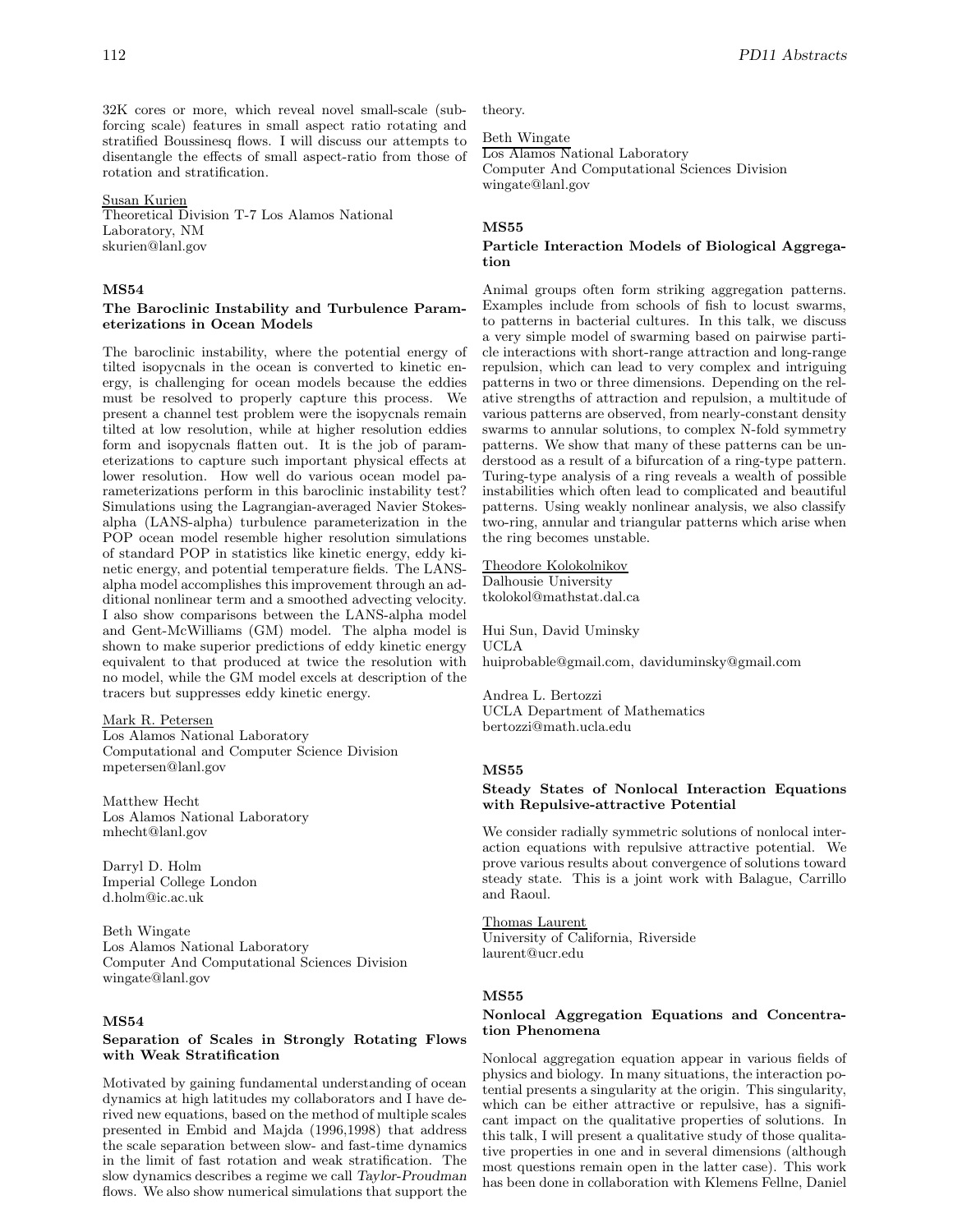Balague, Jose Carrillo and Thomas Laurent.

Gael Raoul University of Cambridge, DAMTP g.raoul@damtp.cam.ac.uk

# **MS55**

### **Interfacial Behavior in Biological Aggregation**

Individuals, described by the model of biological aggregation studied by Topaz, Bertozzi and Lewis, experience long range attraction, but also avoid overcrowding due to a short-range repulsion. In the continuum model the attraction is described via a nonlocal operator, while the repulsion is modeled by a differential operator. We show that the density profile develops interfaces between a nearconstant-density aggregate state and the empty space. The interfaces evolve under surface-tension-like "forces'. More precisely, we demonstrate that the sharp-interface limit for the interfacial motion is the Hele-Shaw flow.

Andrea L. Bertozzi UCLA Department of Mathematics bertozzi@math.ucla.edu

Russell Schwab, Dejan Slepcev Carnegie Mellon University rschwab@andrew.cmu.edu, slepcev@math.cmu.edu

# **MS55**

### **Stability and the Inverse Statistical Mechanics Problem for Aggregating Particles**

Pairwise particle interactions arise in diverse physical systems ranging from insect swarms and bacterial distributions, to self-assembly of nanoparticles. In the presence long-range attraction and short-range repulsion, such systems may exhibit rich patterns in there bound states. In this talk we present a theory to classify the morphology of various patterns in  $N$  dimensions from a given confining potential. We also present a method to solve the inverse statistical mechanics problem: Given an observed pattern, can we construct a confining interaction potential which exhibits that pattern.

# David T. Uminsky

UCLA Dept. of Mathematics duminsky@math.ucla.edu

James von Brecht University of California, Los Angeles jub@math.ucla.edu

Theodore Kolokolnikov Dalhousie University tkolokol@mathstat.dal.ca

Andrea L. Bertozzi UCLA Department of Mathematics bertozzi@math.ucla.edu

# **MS56**

# **Turning Waves and Breakdown for Muskat**

We consider the dynamics of an interface given by two incompressible fluids with different densities satisfying Darcy' s law. This scenario is known as the Muskat problem. In this talk we show the existence of initial data that evolves from a stable regime to an unstable regime in finite time for which the Rayleigh-Taylor changes sign and the solution breaks down. Joint work with A. Castro, C.Fefferman, F.Gancedo and M. Lpez-Fernndez.

#### Diego Cordoba

Institute de Ciencias Matematicas-CSIC dcg@cmat.es

# **MS56**

#### **Splash Singularity for Water Waves**

We exhibit smooth initial data for the 2D water wave equation, for which we prove that smoothness of the interface breaks down in finite time. Joint work with A. Castro, D. Cordoba, F.Gancedo and J. Gomez.

# Charles Fefferman

Princeton University, USA cf@Math.Princeton.EDU

# **MS56**

# **The Spine of an SQG Almost-sharp Front**

Consider solutions to the surface quasi-geostrophic equation (SQG) that take the values 1 and -1 outside a delta-neighborhood of an evolving curve – they are called the almost sharp fronts for the SQG. Cordoba-Fefferman-Rodrigo (2004) showed that any curve that describes an almost sharp front (up to an error of order delta) satisfies an evolution equation up to an error of order  $deltaLog|delta|$ . I will describe recent work with Fefferman and Rodrigo on improving the error to delta−squared−log|delta| by introducing a special class of curves (which we call the spines).

Garving Kevin Luli Yale University garving.luli@yale.edu

# **MS56**

# **Knots and Links in Fluid Mechanics**

In 1965 V.I. Arnold classified the steady solutions of the Euler equation, implying in particular that the topological structure of the stream (or vortex) lines of a fluid is quite restricted except for the so called Beltrami fields. Arnold's work and the phenomena of frozeness of vorticity and magnetic relaxation gave rise to the conjecture in topological hydrodynamics that any knot and link can be realized as a set of stream (or vortex) lines of a steady solution of the Euler equation. The importance of this conjecture is that it tests the topological and geometrical complexity of steady fluid flows. The goal of this talk is to review the strategy which has recently led to the proof of this conjecture for Beltrami fields in **R<sup>3</sup>** (to appear in Ann. of Math. 2011), as well as some interesting applications as the solution to the Etnyre-Ghrist problem: there exists a steady solution of the Euler equation containing all knot and link types.

Alberto Enciso ICMAT, CSIC aenciso@icmat.es

Daniel Peralta-Salas ICMat-CSIC dperalta@icmat.es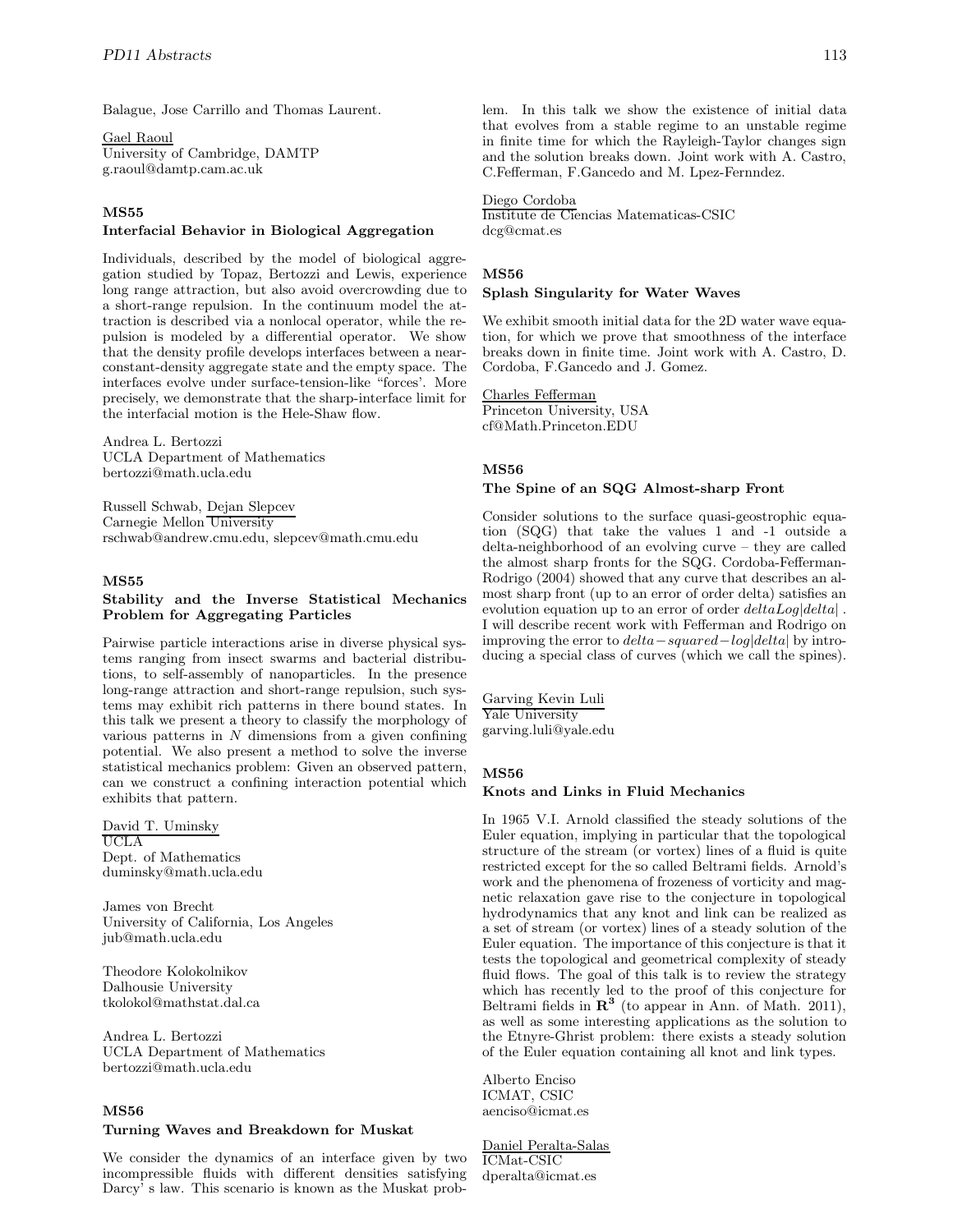#### **MS57**

#### **Liouville-Type Theorems for a Class of Degenerate and Singular Parabolic Equations**

Relying on recent results on Harnack inequalities for equations of p-Laplacian type, and porous medium type, we prove Liouville-type estimates for solutions to these equations, both in the degenerate  $(p > 2, m > 1)$ , and in the singular  $(1 < p < 2, 0 < m < 1)$  range.

#### Emmanuele DiBenedetto

Department of Mathematics Vanderbilt University, Nashville em.diben@vanderbilt.edu

#### **MS57**

### **New Class of Constitutive Models Giving Rise to Challenges to PDE**

The implicit constitutive theory expands the repertoir of continuum models that can be used to describe complicated response of complex materials, yet keeping the number of involved quantities and boundary conditions unchanged. The framework includes the classical explicit models where the thermodynamical fluxes such as the Cauchy stress and the heat flux are nonlinear functions of thermodynamical affinities. More importantly, the framework includes a new class of explicit models in which the thermodynamical affinities are nonlinear functions of thermodynamical fluxes.We in particuar focus on models related to flows through porous media. Some preliminary mathematical results concerning generalized Darcy-Forchheimer equations with pressure dependent coefficient will be also presented

Kumbakonam Rajagopal Texas A&M University krajagopal@tamu.edu

# Josef Malek

Charles University, Prague Mathematical Institute malek@karlin.mff.cuni.cz

# **MS57**

### **Well-Posedness Theory for an Aggregation Equations and Patlak-Keller-Segel Models with Degenerate Diffusion**

Recently, there has been much interest in modeling the competition between a species desire to aggregate and the desire for personal space, referred to as dispersal. Two mathematical systems which model this competition are aggregation diffusion equations and Patlak-Keller Segel models, originally developed to model chemotaxis. Although the research of these two models have evolved separately they model the same phenomena. Classically, in the PKS equation, aggregation is modeled via convolution with the Newtonian or Bessel potential. On the other hand, the aggregation equation has been studied with more regular kernels. Our work focuses on unifying and extending the well-posedness theory of these equations. In particular, we study the well-posedness of an aggregation equation with degenerate diffusion, to model over-crowding effects, where the aggregation is modeled via the convolution with potentials as singular as the Newtonian potential. We generalize the notion of criticality seen in the PKS model with power-law diffusion and we observe a similar critical mass phenomenon. In this talk I will discuss discuss the local and global well-posedness results from this work with an

emphasis on the continuation theorem which connects the local and global theory.

#### Nancy Rodriguez UCLA

nrodriguez@math.ucla.edu

#### **MS57**

# **Mixed Formulations of Coupled Systems of Mechanics and Diffusion**

Nonlinear coupled Darcy, Stokes, and Biot systems describe flow through deformable porous media and internal fractures or adjacent regions of free fluid. Such systems will be developed as examples of nonlinear degenerate evolution equations in mixed formulation, and their dynamics is determined by nonlinear semigroups.

# Ralph Showalter

Department of Mathematics Oregon State University show@math.oregonstate.edu

# **MS57**

#### **Well-posedness and Long Time Behavior of the Hele-Shaw-Cahn-Hilliard System**

We discuss the well-posedness and long time beahvior of the Hele-Shaw-Cahn-Hilliard system modeling binary fluid flow in porous media with arbitrary viscosity contrast but matched density between the components. Well-posedness that is global in time in the two dimensional case and local in time in the three dimensional case will be presented. Several blow-up criterions in the three dimensional case are provided as well. Long time behavior in terms of eventual regularity and convergence to steady states will be presented. Formal link to the sharp interface problem will be discussed as well.

#### Xiaoming Wang **FSU**

wxm@math.fsu.edu

#### **MS58**

### **On Minimizers of the Doubly-Constrained Helfrich Functional**

Since the pioneering paper of Helfrich in 1973, variational formulations involving curvature-dependent functionals have proven useful for shape analysis of biomembranes. We present a existence result for doubly-constrained global minimizers of a functional containing a spontaneous (preferred) curvature. The functional is minimized over axisymmetric surfaces with fixed area and enclosing a fixed volume. This is joint work with Marco Veneroni (McGill).

Rustum Choksi Department of Mathematics McGill University rchoksi@math.mcgill.ca

#### **MS58**

#### **Epitaxially Strained Thin Films: Regularity of Quantum Dots and Motion by Anisotropic Surface Diffusion**

Short time existence, uniqueness, and regularity for a sur-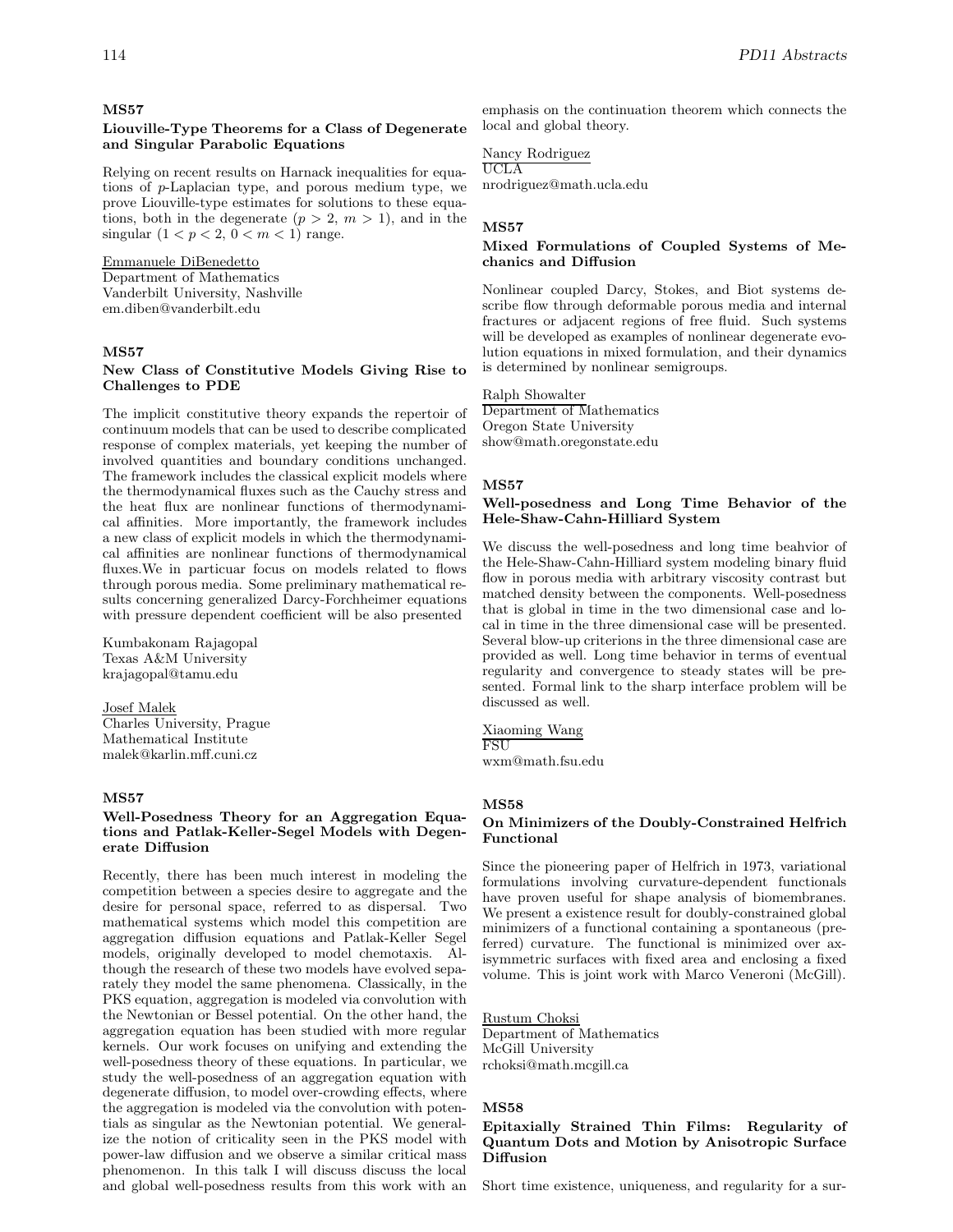face diffusion evolution equation with curvature regularization are proved in the context of epitaxially strained two-dimensional films. This is achieved by using the  $H^{-1}$ gradient flow structure of the evolution law, via De Giorgi's minimizing movements. This seems to be the first short time existence result for a surface diffusion type geometric evolution equation in the presence of elasticity.

### Irene Fonseca

Carnegie Mellon University Center for Nonlinear Analysis fonseca@andrew.cmu.edu

Giovanni Leoni Carnegie Mellon University giovanni@andrew.cmu.edu

Massimiliano Morini Universita degli Studi di Parma Parma, Italy massimiliano.morini@unipr.it

Nicola Fusco University of Naples n.fusco@unina.it

#### **MS58**

### **Thin Films for Ginzburg Landau in the London Limit**

I will present recent results in collaboration with Stan Alama and Lia Bronsard on thin film London limits of the Ginzburg–Landau model for a superconductor in an applied magnetic field oriented obliquely to the film surface. We obtain Γ–convergence results for the first and second critical fields under particular asymptotic ratios between the magnitude of the parallel applied magnetic field and the thickness of the film. For the first critical field, we study the optimal density of vortices via an obstacle problem for some examples to illustrate how the geometry of the domain will affect the position of vortices.

Bernardo Galvao-Sousa Department of Mathematics & Statistics McMaster University beni@math.toronto.edu

Stan Alama, Lia Bronsard McMaster University Department of Mathematics and Statistics alama@mcmaster.ca, bronsard@mcmaster.ca

# **MS58**

#### **Multiscale Gamma Convergence for Point Interactions in 2D**

We derive energies governing the blow-up limits of N coulombian charges interacting at the scale  $\sqrt{1/N}$ , with consequences for superconducting vortices and/or random matrices.

# Etienne Sandier

Université Paris-Est Créteil Creteil, France sandier@u-pec.fr

Sylvia Serfaty laboratoire Jacques-Louis Lions, France

UPMC Paris 6 serfaty@ann.jussieu.fr

# **MS59**

# **Analysis of Nematic Liquid Crystals with Disclination Lines**

We investigate the structure of nematic liquid crystal thin films described by the Landau-de Gennes tensor-valued parameter with Dirichlet boundary conditions of nonzero degree. We prove that as the elasticity constant goes to zero, a limiting uniaxial texture forms with disclination lines corresponding to a finite number of defects, all of degree  $\frac{1}{2}$  or all of degree  $-\frac{1}{2}$ . We also analyze the limiting behavior of the defects.

Patricia Bauman Purdue University bauman@math.purdue.edu

Daniel Phillips Department of Mathematics, Purdue University phillips@math.purdue.edu

Jinhae Park Seoul National University Seoul, South Korea jhpark2003@gmail.com

#### **MS59**

#### **Defects in Thin Smectic Liquid Crystal Films**

We analyze a model for the elastic energy of planer cdirector patterns in a smectic film. Because of boundary conditions and polar fields topological defects form in these patterns. We use a Ginzburg Landau model that allows the director field to have variable length and to vanish at the defect cores. We prove that if the model's G-L parameter is small then low energy states develop degree  $(\pm)$  one defects that tend to a minimal energy configuration with a limiting far-field texture. Our main contribution is that we are able to treat the case of unequal splay and bend elasticity constants. Earlier analytic work for the G-L functional had been limited to the equal constant case.

#### Daniel Phillips

Department of Mathematics, Purdue University phillips@math.purdue.edu

Sean Colbert-Kelly Purdue University scolbert@math.purdue.edu

#### **MS59**

#### **Well-posedness for the 3-D Compressible MHD Equations with Moving Vacuum Boundary**

We establish well-posedness for the 3-D compressible MHD equations with moving physical vacuum boundary. The physical vacuum boundary permits the plasma to accelerate, and requires the sound speed and the magnetic field to degenerate like the square-root of the distance function to the moving boundary. As such, the MHD equations form a multi-D system of conservation laws which are both characteristic and degenerate. This is joint work with Joseph Grimm.

Steve Shkoller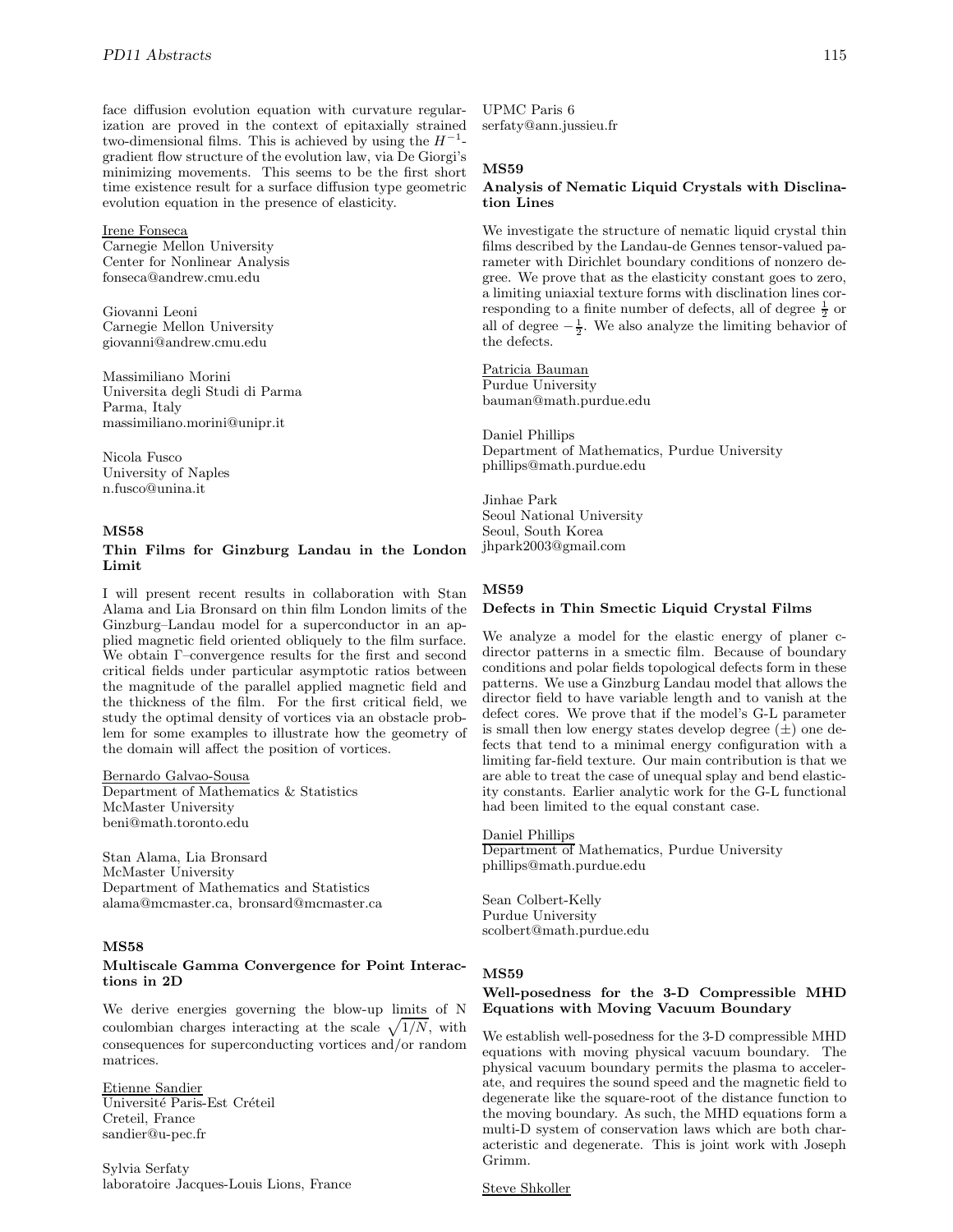Univiversity of California, Davis Department of Mathematics shkoller@math.ucdavis.edu

#### **MS59**

# **Numerical Approximation of the Ericksen Leslie Equations**

The Ericksen Leslie equations model the motion of nematic liquid crytaline fluids. The equations comprise the linear and angular momentum equations with non-convex constraints on the kinematic variables. These equations possess a Hamiltonian structure which reveals the subtle coupling of the two equations, and a delicate balance between inertia, transport, and dissipation. While a complete theory for the full nonlinear system is not yet available, many interesting sub-cases have been analyzed. This talk will focus on the development and analysis of numerical schemes which inherit the Hamiltonian structure, and hence stability, of the continuous problem. In certain situations compactness properties of the discrete solutions can be established which guarantee convergence of schemes.

#### Noel J. Walkington

Department of Mathematical Sciences Carnegie Mellon University noelw@cmu.edu

#### **MS59**

#### **Specific Tensorial Features in the Modelling of Nematic Liquid Crystals**

Nematic liquid crystals are modelled mathematically using either: unit-length vectors in the Oseen-Frank theory (2 degrees of freedom), scalars and unit-length vectors in Ericksen theory (3 degrees of freedom) or symmetric and traceless 3x3 matrices in Landau-de Gennes theory (5 degrees of freedom). We will look into specific features of nematics that require a tensorial description, with an emphasis on the interpretation of defects in various theories.

Arghir Zarnescu University of Oxford zarnescu@maths.ox.ac.uk

# **MS60**

#### **Lagrangian Solutions of Semigeostrophic System**

Semigeostrophic system is a model of large-scale atmospheric/ocean flows. I will discuss some results on existence and properties of weak Lagrangian solutions in physical space. Open problems will be also discussed.

# Mikhail Feldman

University of Wisconsin-Madison feldman@math.wisc.edu

# **MS60**

# **Title Not Available at Time of Publication**

Abstract not available at time of publication.

Quansen Jiu Capital Normal University, China jiuqs@mail.cnu.edu.cn

# **MS60**

# **On a Chemotaxis Model**

We investigate local/global existence, blowup criterion and long time behavior of classical solutions for a hyperbolicparabolic system derived from the Keller-Segel model describing chemotaxis. Moreover, we establish the existence and the nonlinear stability of large-amplitude traveling wave solutions to the system of nonlinear conservation laws derived from KS model.

#### Tong Li

Department of Mathematics University of Iowa tli@math.uiowa.edu

# **MS60**

#### **The Hyperbolic Keller-Segel Model and Branching Instabilities**

A remarquable feature of cell colonies are their ability to invade surfaces with dentritic patterns expressing an evolved strategy to look for the best conditions for growth. There are very few PDE models undergoing such branching instability. Among those, one of the most famous is known as Mimura's model. It describes the growth of a cell population under the effect of a nutrient which is locally depleted by the colony and thus cells that are in advance have an advantage for multiplication. Discussions with biologists runing experiments on very rich media motivated us to search for another possible mechanism. We consider a model which is based on a conservative parabolic system and that undergoes branching instabilities. The swarmer cells are modeled by a Fokker-Planck type equation à la Keller-Segel, coupled with two fields describing attraction and repulsion. It also includes the 'quorum sensing' limitation proposed by Dolak and Schmeiser. Extended models are more realsitic and reduced systems are analytically tractable. They explain stability and unstability of plateau type traveling wave solutions. This lecture is based on collaborations with F. Cerreti, Ch. Schmeiser, M. Tang and N. Vauchelet.

#### Benoit Perthame

Universit´e Pierre et Marie Curie Laboratoire Jacques-Louis Lions and NRIA-Paris-Rocquencourt benoit.perthame@upmc.fr

# **MS60**

#### **Global Dynamics of a Diffuse Interface Model for Solid Tumor Growth**

In this talk I will report recent progress on a diffuse interface model (referred as the Cahn-Hilliard-Hele-Shaw system) which arises in modeling of spinodal decomposition in binary fluid in a Hele-Shaw cell, tumor growth and cell sorting, and two phase flows in porous media. Previous nuemrical simulations showed that the model is capable of modeling all the stages of a solid tumor growth - avascular, vascular and metastasis. In this work, wellposedness, regularity and long-time asymptotic behavior of solutions to an initial-boundary value problem of the model are rigorously justified.

# Kun Zhao

Ohio State University, USA kun-zhao@uiowa.edu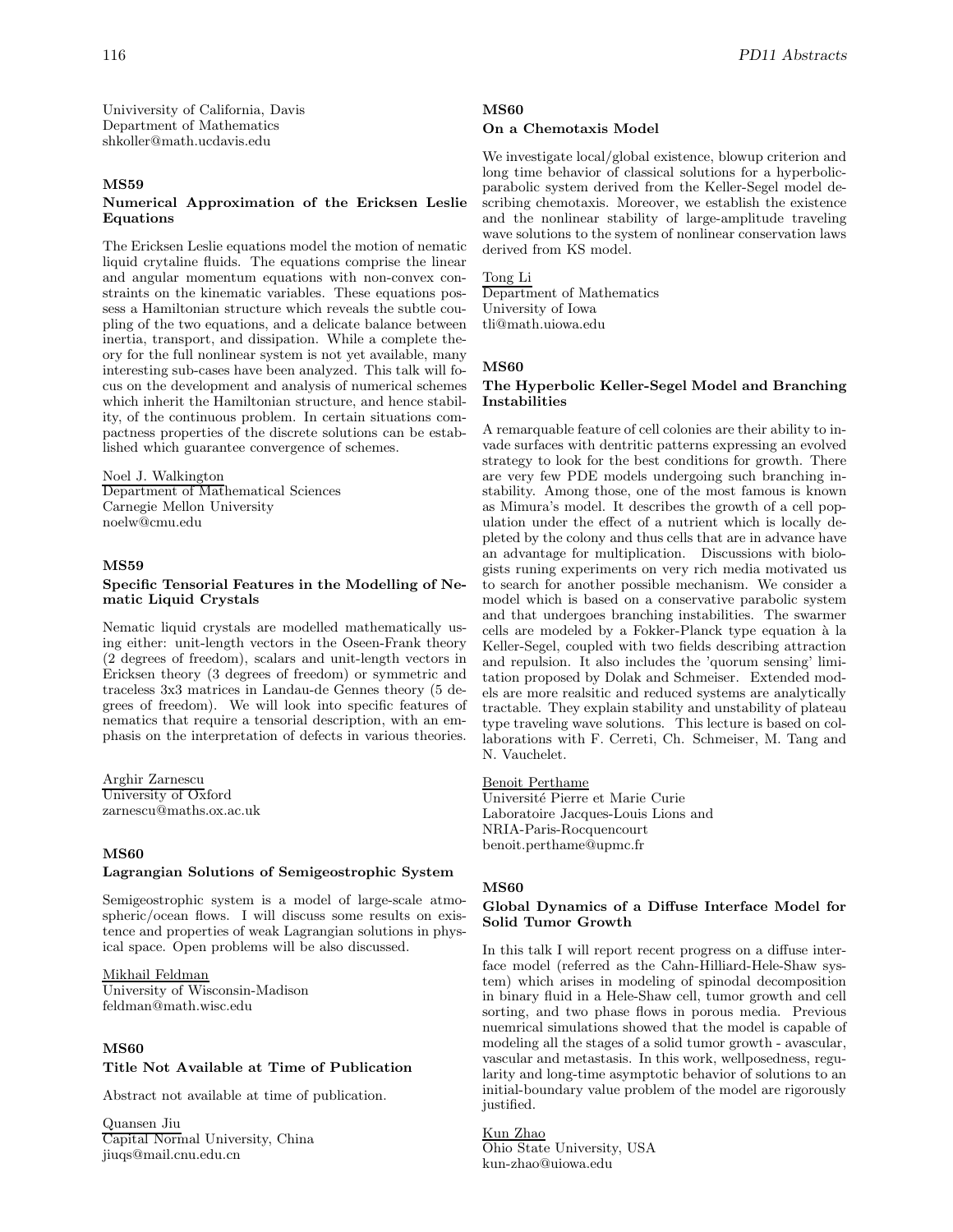Edriss Titi University of California, Irvine etiti@math.uci.edu

John Lowengrub Department of Mathematics University of California at Irvine lowengrb@math.uci.edu

# **MS61**

#### **On the Validity of the NLS Equation in Systems with Quadratic Resonances**

For a nonlinear wave equation possessing quadratic resonances, we address the validity question concerning the approximation obtained via a formally derived nonlinear Schrödinger (NLS) equation. In analyzing the resonances one arrives at a three-wave interaction (TWI) system. We make connections between the validity of the NLS approximation and the stability of the TWI system associated to the resonance. Numerical simulations illustrate the results and offer insight to situations where the analysis is unclear.

Christopher Chong University of Massachusetts, Amherst Department of Mathematics and Statistics chong@math.umass.edu

Guido Schneider Unviersity of Stuttgart Germany guidos@mathematik.uni-stuttgart.de

# **MS61**

#### **Approximation Theorems for the Water Wave Problem in the Arc Length Formulation**

There are several proofs that long–wavelength solutions to the two–dimensional water wave problem with finite depth can be approximated by solutions of the Korteweg– de Vries equation or the Kawahara equation. We provide a new proof, which is simpler, more elementary and shorter. Moreover, the justification of the KdV approximation can be given for the cases with and without surface tension together by one proof. In our proof, we parametrize the free surface by arc length.

### Wolf-Patrick Düll

Inst. f. Analysis, Dynamik und Modellierung, Univ. Stuttgart duell@mathematik.uni-stuttgart.de

# **MS61**

# **Stability of Solitary waves in the KdV Limit for Fluid and Lattice Models**

I will describe recent work with Shu-Ming Sun on asymptotic linear stability (a linearized scattering result) for small-amplitude solitary water waves with no surface tension over a flat bottom, and related nonlinear stability results for model equations for lattices and fluids. A significant feature of the analysis is the effective use of known stability properties of solvable models such as KdV and Toda lattice equations.

Robert Pego Carnegie Mellon University rpego@cmu.edu

# **MS61**

#### **A Rigorous Justification of the Modulation Approximation to the 2D Full Water Wave Problem**

We consider the 2D inviscid incompressible irrotational infinite depth water wave problem neglecting surface tension. Given wave packet initial data of the form  $\alpha + \epsilon B(\epsilon \alpha)e^{ik\alpha}$ for  $k > 0$ , we show that the modulation of the solution is a profile traveling at group velocity and governed by a focusing cubic nonlinear Schrödinger equation, with rigorous error estimates in Sobolev spaces. As a consequence, we establish existence of solutions of the water wave problem in Sobolev spaces for times of order  $O(\epsilon^{-2})$  provided the initial data differs from the wave packet by at most  $O(\epsilon^{3/2})$ in Sobolev spaces. These results are obtained by directly applying modulational analysis to the evolution equation with no quadratic nonlinearity constructed in the paper of S. Wu (2009) and by the energy method.

#### Nathan Totz

Department of Mathematics, University of Michigan ntotz@math.duke.edu

#### **MS61**

# **Justification of the NLS Approximation for a Quasi-linear Water Wave Model**

I will show how for a quasilinear water wave model the NLS approximation can be justified. The model presents several new difficulties due to the quadratic terms which have to be eliminated by a normal-form transformation. Due to the quasilinearity of the problem there is some loss of regularity associated with the normal-form transformation and there is a nontrivial resonance present in the problem. The loss of regularity is dealt with by using a Cauchy–Kowalevskayalike method to treat the initial value problem and the nontrivial resonance is dealt with via a rescaling argument.

C. Eugene Wayne Boston University Department of Mathematics cew@math.bu.edu

Guido Schneider University of Stuttgart Department of Mathematics guido.schneider@mathematik.uni-stuttgart.de

# **MS62**

# **Numerical Methods for SPDEs based on Fluctuation-Dissipation Balance: Applications to Implicit Solvent Models with Fluctuating Hydrodynamics**

Many challenges arise in the numerical approximation of Stochastic Partial Differential Equations (SPDEs). This includes the need to approximate solutions that are often highly irregular (non-differentiable in space and time), the need to discretize and to generate stochastic driving fields that yield accurate dynamics, and the need to resolve stochastic dynamics often exhibiting significant stiffness. To cope with these issues spectral numerical methods are often used. However, such methods require in practice often rather simple domain geometries and fast transforms. We discuss alternative approaches based on finite difference discretizations and on ideas from statistical mechanics. For a class of SPDEs of parabolic type we develop discretizations for stochastic driving fields by formulating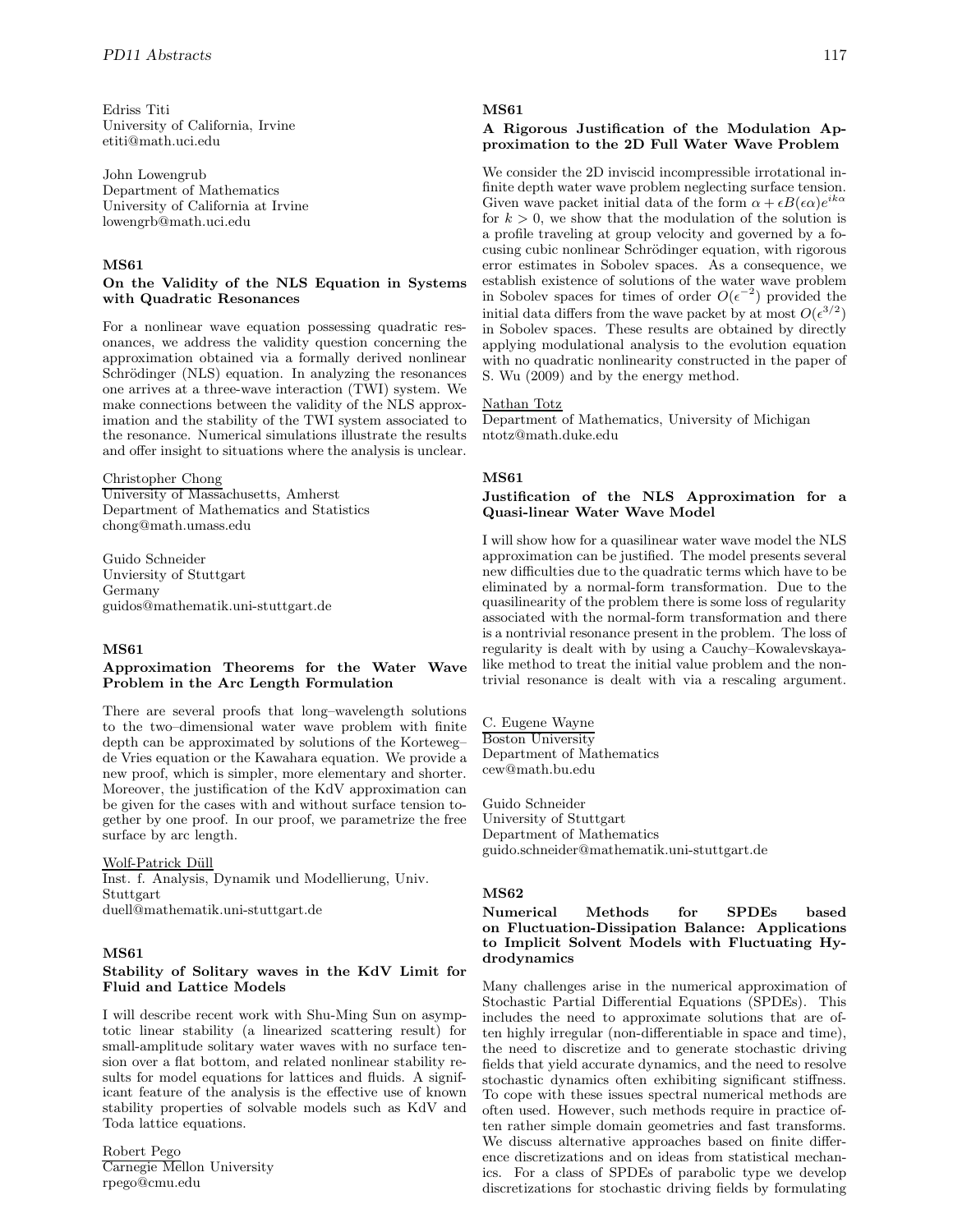a fluctuation-dissipation principle for the control of numerical truncation errors. We demonstrate how this approach can be used to develop discretizations for spatially adaptive meshes and for domains having complex geometries with imposed Neumann or Dirichlet boundary conditions. We present evidence that these methods converge weakly for this class of SPDEs. As a specific application of these approaches we show how stochastic hydrodynamics can be incorporated into implicit solvent models for the study of molecular systems. In particular, we discuss a dynamic implicit solvent model for lipid bilayer membranes with protein inclusions which involve SPDEs that capture consistently the hydrodynamics, elastic mechanics, and thermal fluctuations.

#### Paul J. Atzberger

University of California-Santa Barbara atzberg@math.ucsb.edu

#### **MS62**

#### **Composition Dynamics in Multicomponent Lipid Bilayer Membranes**

We develop a stochastic phase-field model for multicomponent lipid bilayers that includes the quasi-two-dimensional hydrodynamics appropriate to a membrane surrounded by a viscous fluid, simulating ten micron systems for tens of seconds. We compare directly to fluorescence microscopy experiments on multicomponent vesicles, and use theory motivated by these simulations to probe membrane viscoelastic parameters. The dynamics of domain coarsening and diffusion of membrane-embedded objects are also discussed.

Brian A. Camley Department of Physics University of California, Santa Barbara camley@physics.ucsb.edu

Frank Brown Department of Chemistry and Biochemistry University of California Santa Barbara flbrown@chem.ucsb.edu

# **MS62**

#### **Stochastic Models of Nucleation and Aggregation in Confined Spaces**

The classic problem of homogeneous nucleation is examined within a finite-sized, stochastic framework. We derive a high-dimensional stochastic Master Equation describing the evolution of the concentrations of homogeneously nucleating clusters. Through careful enumeration of steadystate cluster configurations, we find recursion relations for determining quenched cluster configurations as well as exact analytical formulae for the equilibrium mean cluster size distribution. Our analysis of the full stochastic problem yields mean cluster size distributions that are qualitatively different from those derived from the corresponding mean-field, mass-action Becker-Döring equations. Not only do the final equilibrium mean cluster size distribution differ dramatically, but coarsening behavior often seen in mass-action models of nucleation largely disappears. The magnitude of these differences depends primarily on the divisibility of the total monomer mass by the maximum cluster size, and the remainder. Thus, strong finite-size and stochastic effects arise even when both total mass and maximum cluster sizes are unbounded, provided thier ratio is finite. Our results indicate limits of validity of the classic

mass-action Becker-Döring equations and were all verified using extensive kinetic Monte-Carlo simulations.

# Tom Chou

UCLA

Departments of Biomathematics and Mathematics tomchou@ucla.edu

#### **MS62**

#### **Anomalous Diffusion through Protective Biological Fluid Layers**

I will survey the Generalized Langevin Equation and alternative models for a field known as passive microbead rheology. The idea is classical: to measure fluctuations of a probe particle to infer dissipative properties. In this case, the idea is to expand fluctuation-dissipation to viscoelastic fluids, and soft biological materials in particular. I will survey progress by our group in modeling, semi-analytical, and simulation tools for inference from experimental data and direct simulations of paths, mean-squared displacement statistics, and first passage times.

#### M. Gregory Forest

University of North Carolina at Chapel Hill Dept of Math & Biomedical Engr. forest@amath.unc.edu

Scott McKinley University of Florida scott.mckinley@ufl.edu

Lingxing Yao Utah University yaol@math.utah.edu

David Hill Cystic Fibrosis Center UNC Chapel Hill dbh@med.unc.edu

# **MS63**

#### **Wave Propagation in Time Dependent Randomly Layered Media**

I will describe the cumulative scattering effects on wave front propagation in time dependent randomly layered media. It is well known that the wave front has a deterministic characterization in time independent media, aside from a small random shift in the travel time. That is, the pulse shape is stable, but faded and smeared as described mathematically by a convolution kernel determined by the second order statistics of the random fluctuations of the wave speed. I will describe the extension of the pulse stabilization results to time dependent randomly layered media.

# Liliana Borcea

Rice University Dept Computational & Appl Math borcea@caam.rice.edu

Knut Solna University of California at Irvine ksolna@math.uci.edu

# **MS63**

**Stability and Resolution Analysis for a Topologicalderivative-based Imaging Functional in Random**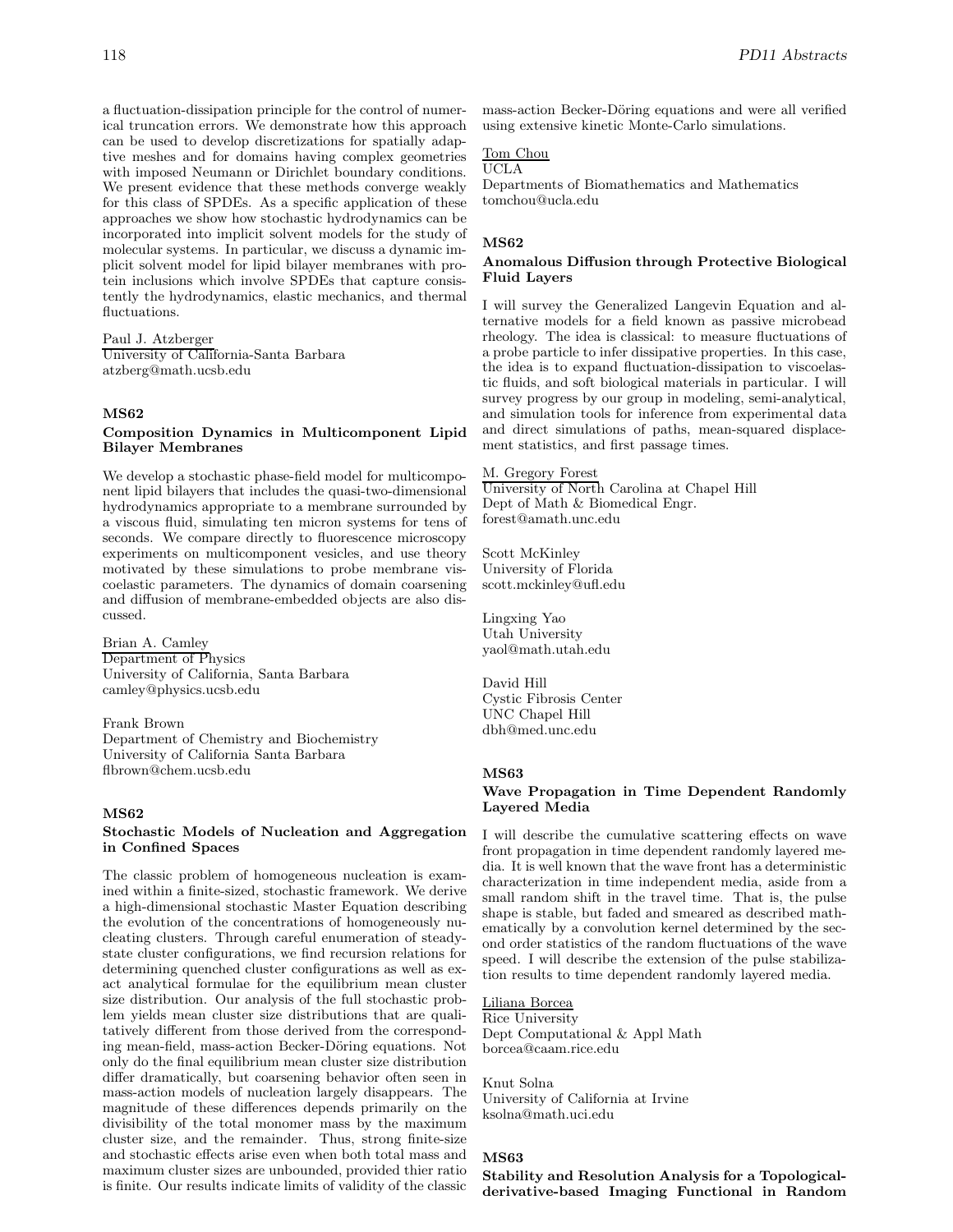#### **Media**

In this talk we introduce and study a topologicalderivative-based anomaly detection algorithm. We investigate its stability when the medium is random as well as its resolution. A postprocessing of the data set is introduced and shown to be essential in order to obtain an efficient topological-derivative-based imaging functional, both in terms of resolution and stability.

Habib Ammari Ecole Normale Superieure habib.ammari@ens.fr

Josselin Garnier Universite Paris 7 garnier@math.jussieu.fr

Vincent Jugnon Ecole Polytechnique jugnon@cmap.polytechnique.fr

Hyeonbae Kang Department of Mathematics, Inha University hbkang@inha.ac.kr

#### **MS63**

# **Inverse Source Problem in Random Media**

Abstract not available at time of publication.

Vincent Jugnon Ecole Normale Superieure vincent.jugnon@ens.fr

# **MS63**

# **Shock Profiles in Random Media**

I will introduce and discuss some large deviation problems for conservation laws as they arise in a number of applications in flow and combustion. I will then discuss the form of the rate function for the large deviations and analyze some of its properties for shock profiles.

Georg Papanicolaou Stanford University USA papanico@georgep.stanford.edu

Josselin Garnier Universite Paris 7 garnier@math.jussieu.fr

Tzu-wei Yang Stanford University twyang@stanford.edu

### **MS64**

#### **CahnHilliard Equations with Memory and Dynamic Boundary Conditions**

We consider a Cahn-Hilliard equation where the velocity of the order parameter depends on the past history of the Laplacian of the chemical potential. This dependence is expressed through a time convolution integral characterized by a smooth non-negative exponentially decreasing memory kernel. The chemical potential is subject to the no-flux condition, while the order parameter satisfies a (nonlinear) dynamic boundary condition. The latter accounts for possible interactions with the container walls. We illustrate the results we have obtained in the viscous case, namely, well-posedness, existence of a smooth global attractor, existence of exponential attractors. In the non-viscous case, the existence of a trajectory attractor is also established.

Ciprian G. Gal University of Missouri, USA galc@missouri.edu

Cecilia Cavaterra University di Milano n/a

Maurizio Grasselli Politechnico di Milano maurizio.grasselli@gmail.com

#### **MS64**

#### **Long time Behavior of the Caginalp System with Singular Potentials and Dynamic Boundary Conditions**

This talk is devoted to the well-posedness and the long time behavior of the Caginalp phase-field model with singular potentials and dynamic boundary conditions. Thanks to a suitable definition of solutions, coinciding with the strong ones under proper assumptions on the bulk and surface potentials, we are able to get dissipative estimates, leading to the existence of the global attractor with finite fractal dimension, as well as of an exponential attractor.

Laurence Cherfils Universitè de la Rochelle Laboratoire MIA et département de Mathématiques laurence.cherfils@univ-lr.fr

Stefania Gatti Universita di Modena e Reggio Emilia Italy stefania.gatti@unimore.it

Alain Miranville University of Poitiers, France alain.miranville@math.univ-poitiers.fr

#### **MS64**

# **Nonlinear Wave Equations with Strong Damping and Nonlinear Damping Terms**

We study initial boundary value problems for nonlinear wave equations with strong damping and nonlinear damping terms. The problems of global existence and uniqueness , regularity and blow up of solutions , existence of global attractors of dynamical systems generated by problems under consideration will be discussed. This is a joint work with S.Zelik.

# Varga Kalantarov

Koc University, Istanbul Turkey vkalantarov@ku.edu.tr

#### **MS65**

**Uniqueness for the Homogeneous Willmore Dirich-**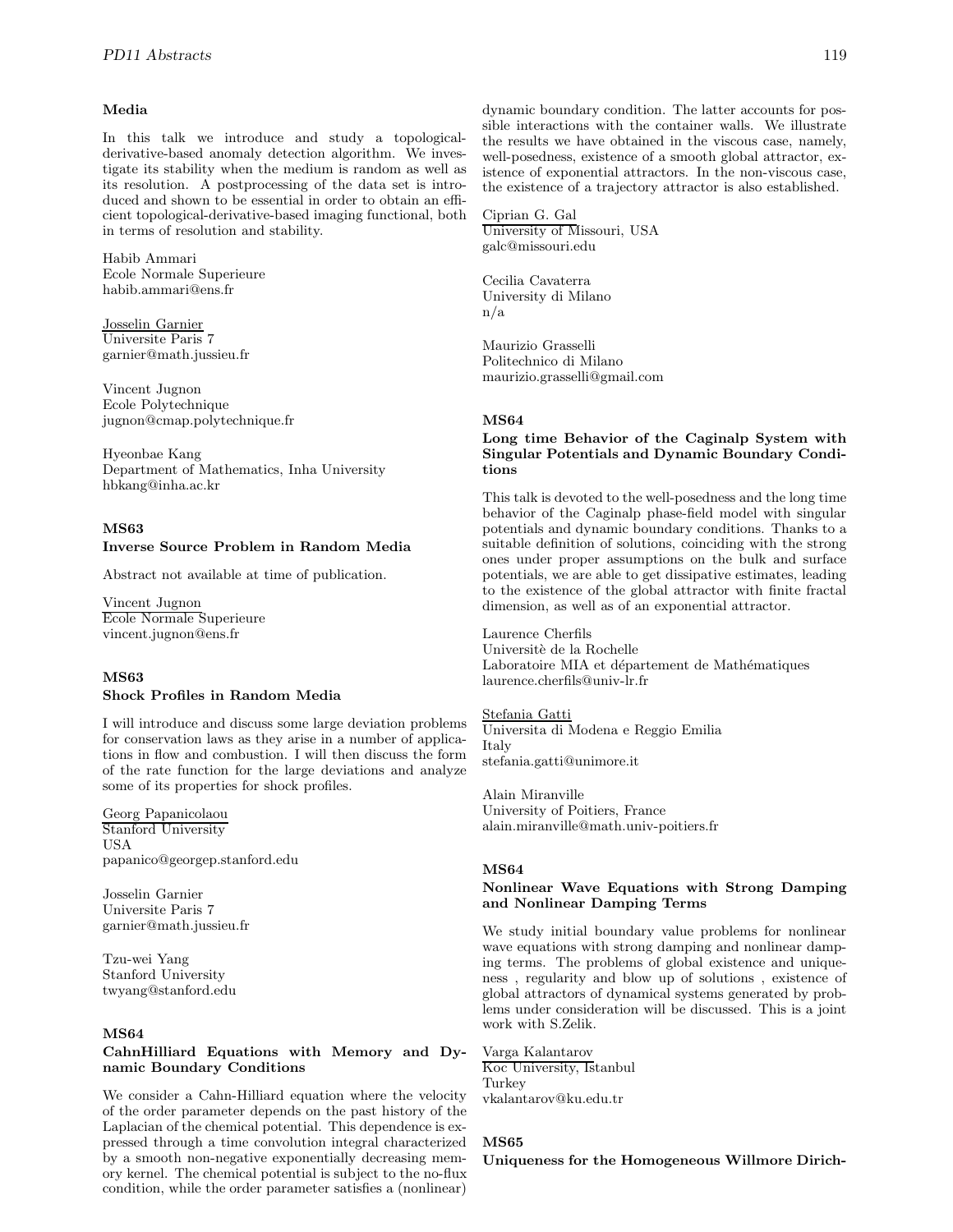#### **let Boundary Value Problem**

The Willmore functional associates to a surface the integral over the surface of its mean curvature squared. This functional is conformally invariant. The corresponding Euler-Lagrange equation (the Willmore equation) is a fourth order non-linear elliptic equation. The study of this equation together with boundary conditions is challenging. In this talk we present a uniqueness result for the homogeneous Willmore Dirichlet boundary value problem for graphs over strictly star-shaped domains.

#### Anna Dall'Acqua

Otto von Guericke-Universitaet Magdeburg anna.dallacqua@ovgu.de

### **MS65**

**Area Constrainded Willmore Surfaces in Riemannian Manifolds**

Abstract not available at time of publication.

Jan Metzger Universitaet Potsdam jan.metzger@uni-potsdam.de

#### **MS65**

### **Very Weakly Biharmonic Maps into Homogeneous Spaces**

Intrinsic biharmonic maps are the critical points of a functional involving second derivatives for maps between Riemannian manifolds. Formal calculations give an Euler-Lagrange equation for this problem of fourth order. But this equation has a meaningful interpretation only in a Sobolev space that is smaller than the natural space for the variational problem. If the target manifold is a homogeneous space, then it is possible to rewrite the equation and close the gap between the variational problem and the PDE. We can then also prove conditional regularity results under very weak initial assumptions of the solutions.

Roger Moser, Peter Hornung University of Bath r.moser@bath.ac.uk, p.hornung@bath.ac.uk

# **MS65**

# The Gradient Flow of the  $L^2$  Norm of the Rieman**nian Curvature Tensor**

The  $L^2$  norm of the Riemannian curvature tensor is a natural analogue of the Yang-Mills energy. Critical metrics of this functional include natural generalizations of Einstein metrics. The gradient flow of this functional is a natural approach to understanding the structure of the space of metrics and the existence of critical points. I will discuss some long time existence results in subcritical dimensions, as well as in "low energy" cases in the critical dimension 4, and discuss the main obstruction to extending these results further.

# Jeff Streets

Princeton University jstreets@math.princeton.edu

#### **MS66**

### **Regularity of Rotational Travelling Water Waves**

Several recent results on the regularity of streamlines beneath a rotational travelling wave, along with the wave profile itself will be discussed. The topic includes the classical wave problem in both finite and infinite depth, capillary waves, and solitary waves as well. A common assumption in all models to be discussed is the absence of stagnation points.

Joachim Escher

Lebiniz Universitat Hannover (Germany) escher@ifam.uni-hannover.de

#### **MS66**

#### **The Water Wave Problem via Conformal Mappings**

I will speak on functional analytic properties of smallamplitude solitary waves on the free surface of a twodimensional steady flow of water over a finite bed, acted upon by gravity as well as surface tension. I will begin by formulating the water wave problem by combining Zakharov's Hamiltonian and conformal mappings; its steady wave problem reduces to a nonlocal nonlinear equation, analogous to Babenko's equation for Stokes waves. I will show how the Korteweg-de Vries equation arises as the leading-order approximation in a certain weakly-nonlinear long-wave regime. I will then discuss the existence of solitary-wave solutions as an application of the implicit function theorem and implications for their linear stability.

#### Vera Mikyoung Hur

University of Illinois at Urbana-Champaign verahur@math.uiuc.edu

#### **MS66**

#### **Instability of Periodic Water Waves**

Periodic traveling waves exist in 2D water waves and many dispersive wave models, such as Stokes waves of deep water (Stokes, 1847) and Cnoidal waves of KDV equation. I will discuss an approach to find stability criteria for periodic waves of water waves and many dispersive wave models, under perturbations of the same period. The results include a sharp instability criterion for KDV and BBM type models, and a proof of the existence of unstable Stokes waves under some natural assumptions. The perturbations with different periods will also be briefly discussed.

# Zhiwu Lin

Georgia Institute of Technology School of Mathematics zlin@math.gatech.edu

#### **MS66**

### **Rotational Steady Periodic Water Waves with Stagnation Points**

Consider inviscid 2D water waves of finite depth under the influence of gravity. We assume they have constant vorticity  $\gamma$ , travel at speed c, and have horizontal period L. The water waves may have stagnation points. Let  $h$  be the conformal depth. Then for any values of  $\gamma$ , c, L and h, there exists a global curve  $K$  of such water waves with the following properties. (i) They have a single crest and trough per period and are monotone in between. (ii) At one end, the curve bifurcates from a laminar flow. (iii) At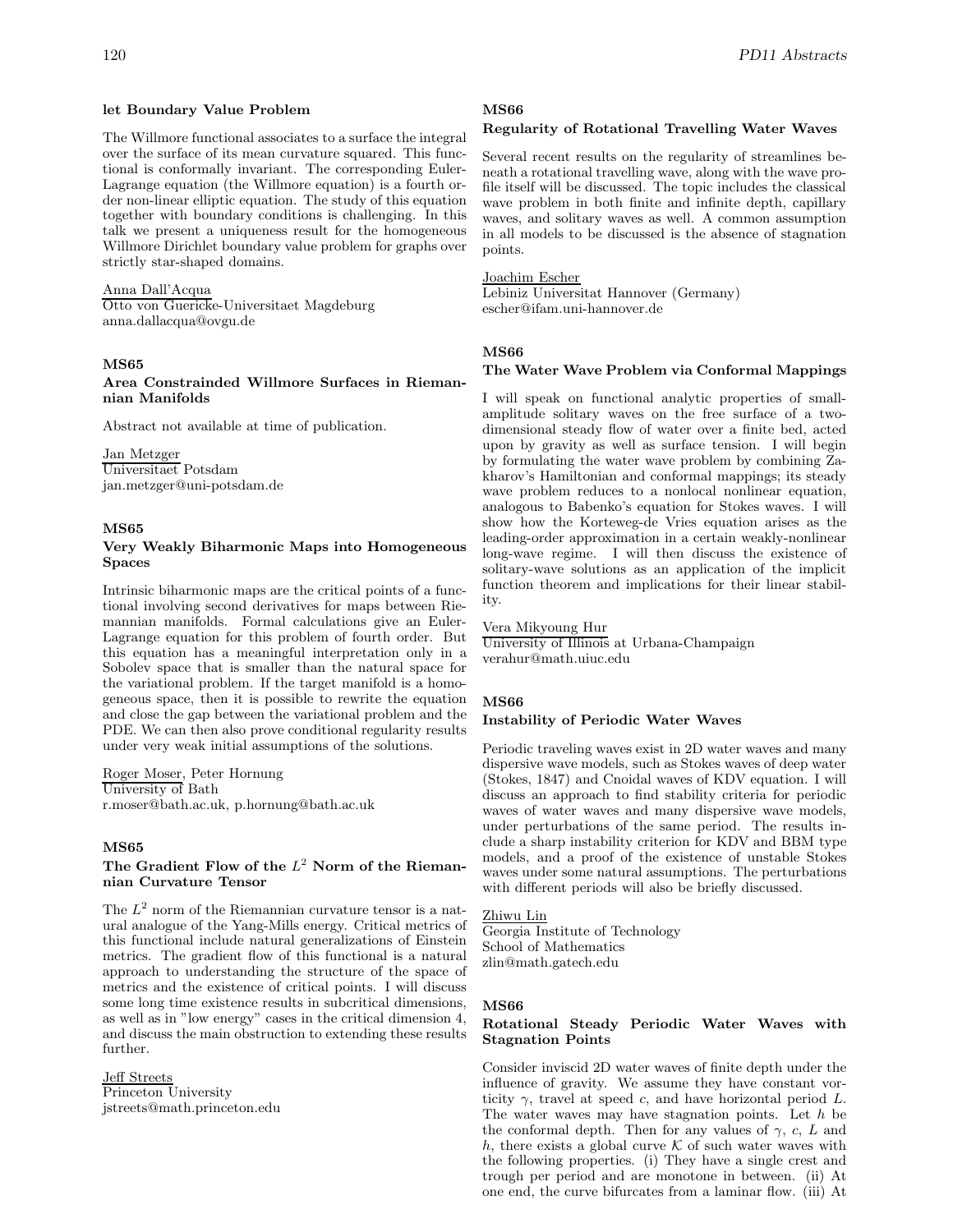the other end, either the curve approaches stagnation at the crest, or it approaches the vertical somewhere on the free surface. This is joint work with A. Constantin and E. Varvaruca.

Walter Strauss Brown University wstrauss@math.brown.edu

# **MS67**

#### **Boundary Effect and Turbulence**

The most common criteria for turbulence, in statistical theory of turbulence, in numerical simulations and in experiments is the existence of anomalous : the fact that with Reynolds number going to  $\infty$  the entropy dissipation does not converges to 0 or with  $\nu = \frac{1}{\mathcal{R} \rceil}$ 

$$
\lim_{\nu \to \infty} \nu \int \|\nabla u_{\nu}\|^2 dx \to \epsilon > 0
$$

It is in presence of boundary effect that a mathematical formulation can be provided. This relies on a simple but very clever theorem of Kato. I will show how this depends on the nature of the boundary effect and exhibit similarity between Navier-Stokes and Boltzmann limit

# Claude Bardos

Laboratory J.L. Lions, Universit '{e} Pierre et Marie Curie Paris, 75013, France claude.bardos@gmail.com

# **MS67**

#### **Large Time Behavior for Vorticity Formulation of a 2-D Incompressible Flow Model**

The vorticity formulation of 2-D incompressible Navier-Stokes equation can be viewed as mean-field limit of stochastic interacting point vortices. In such model context, the action functional for probabilistic large deviation principle (large particle number limit) characterizes Boltzmann entropy for the stochastic system in path space, in any finite time. It characterizes fluctuation around incompressible Euler equation. By studying a large time and inviscid limit of such functional as a variational/optimal control problem in space of measures, we give a scheme under which large time coherent structure for the associated complex flows can be justified. We will use the tools of large deviation, Hamilton-Jacobi equation in space of measures and optimal mass transportation theory to explain the procedure. The talk is based on joint work with a number of coauthors.

### Jin Feng

University of Kansas Department of Mathematics jfeng@math.ku.edu

#### **MS67**

#### **The incompressible Euler Equations as a Limit of Euler-**α **Models**

The Lagrangian-averaged Euler equations or Euler- $\alpha$  equations, introduced by D. Holm, J. Marsden and T. Ratiu in 1998, are a desingularization of the incompressible Euler equations. Convergence of Euler- $\alpha$  to the Euler equations, as  $\alpha \to 0$ , has been studied in domains without boundary. In this talk we discuss recent results on convergence in the presence of boundaries. Motivated by the second grade model for complex fluids, we consider zero tangential "stress" at the boundary and we relate this to the well-known Newtonian Navier free slip boundary condition, which we use as boundary condition for Euler- $\alpha$ . We prove convergence to solutions of the incompressible Euler equations in a bounded domain with free slip boundary conditions, under the hypothesis that there exists a uniform time of existence for the approximations, independent of  $\alpha$ . This additional hypothesis is not necessary in 2D, where global existence is known, and for axisymmetric flows without swirl, for which we prove global existence. In summary, we obtain strong convergence in  $L^2$ , as  $\alpha \to 0$ , to a solution of the incompressible Euler equations, assuming smooth initial data.

A. Valentina Busuioc Univ. de Lyon, Saint-Etienne ´ valentina.busuioc@univ-st-etienne.fr

Dragos Iftimie Universite de Lyon I iftimie@math.univ-lyon1.fr

Milton C. Lopes Filho IMECC-UNICAMP mlopes@ime.unicamp.br

### Helena Lopes

Instituto de Matemática, Estatstica e Computao Cientfica Universidade Estadual de Campinas hlopes@ime.unicamp.br

#### **MS67**

### **Riesz Transforms and the Helmholtz-Hodge Decomposition – Probabilistic Methods with Applications to the Equations of Fluid Mechanics**

I will survey recent and ongoing work with HoeWoon Kim and Ed Waymire on the use of probabilistic methods in the representation of solutions of the equations of Fluid Mechanics in domains with boundaries. In particular, we use a recently developed probabilistic representation of the iterated Riesz transforms in connection with the Helmholtz-Hodge decomposition in  $R^3$ . This work is based in part in HoeWoon Kim PhD thesis.

Enrique A. Thomann Department of Mathematics Oregon State University thomann@math.orst.edu

#### **MS68**

#### **Dynamics and Hopf Bifurcation in the Gierer-Meinhardt System**

Some reaction-diffusion systems like the Gierer-Meinhardt system exhibit spot patterns. Actually, multiple spots must be unstable and only a single spot is observed in the shadow system, which is a limiting system as a diffusion coefficient goes to infinity. Hence we can simplify the system which describes the dynamics of spots and show that Hopf bifurcation of a single spot. We clarify how parameters in the system influence the bifurcation by this reduced system.

# Kota Ikeda

Meiji University ikeda@isc.meiji.ac.jp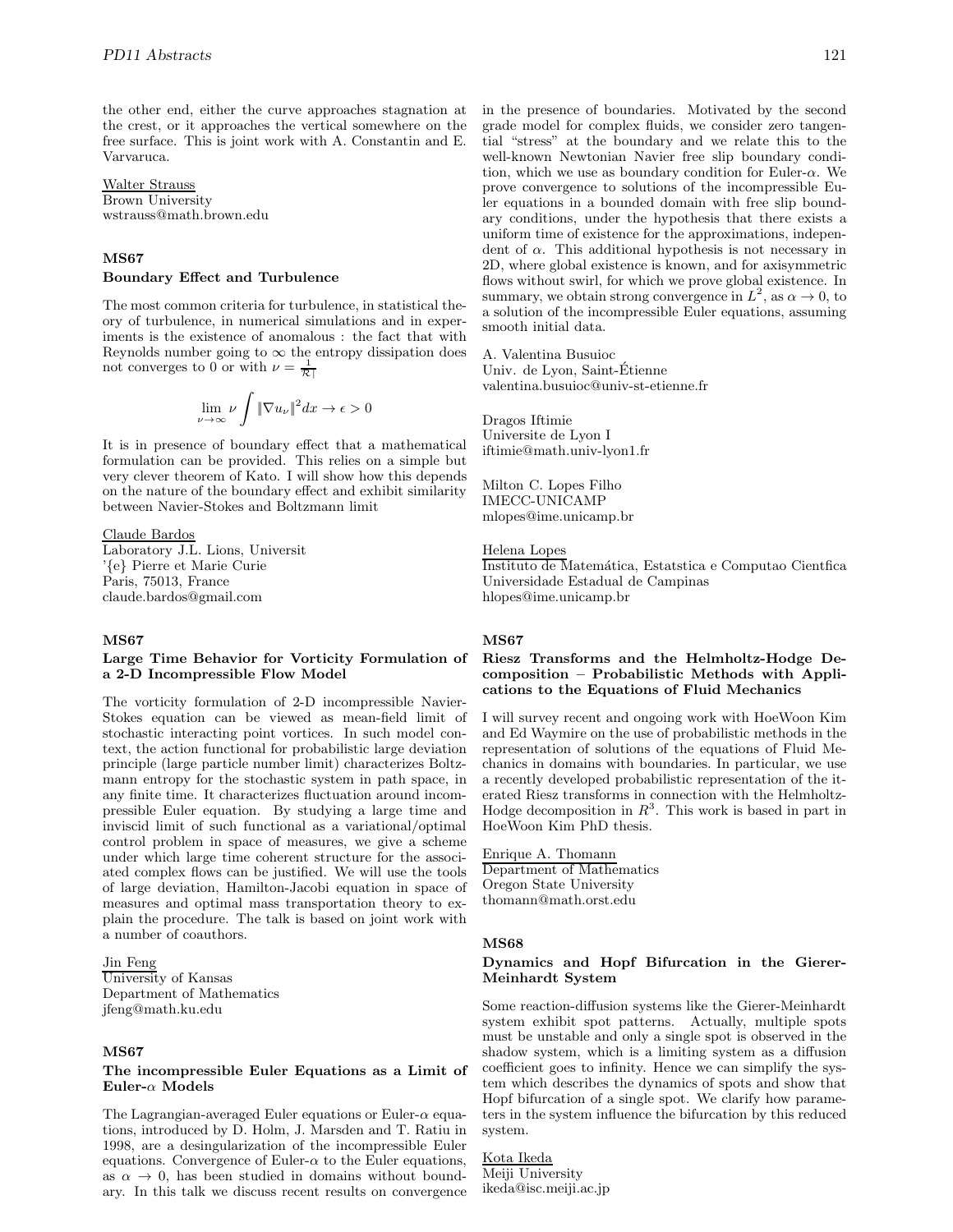#### **MS68**

# **Competition and Oscillation Instabilities in the Near-shadow Limit of Certain Reaction-diffusion Systems**

We consider a well-known two-component RD system of the form  $u_t = \varepsilon^2 u_{xx} + f(u, v), \quad \tau v_t = D v_{xx} + g(u, v)$  in the limit of small  $\varepsilon$  and large D. Under certain generic conditions on the nonlinearities, such system admits solutions consisting of 2K interfaces that are known to be stable for large but finite D. On the other hand, it is also well known that in the limit  $D = \infty$ , only a single interface solution can be stable. We show that the transition to instability occurs when D is exponentially large in  $\varepsilon$ , and we explicitly compute the instability thresholds. Another type of instability is possible when  $\tau = O(D/\varepsilon)$ . In this case, the interfaces can oscillate. We show that this is a result of a supercritical Hopf bifurcation and we explicitly compute the amplitude of the oscillations, even far from the Hopf bifurcation point. Joint works with Rebecca McKay.

Theodore Kolokolnikov Dalhousie University tkolokol@mathstat.dal.ca

#### **MS68**

### **Trapped Vortices in the Large-density (Thomas-Fermi) Limit**

The Gross-Pitaevskii equation with a harmonic potential and repulsive nonlinear interactions is considered in the large-density limit, also known as the Thomas-Fermi limit. In the space of two dimensions, we employ the Rayleigh-Ritz method to obtain variational approximations of single vortices, dipole pairs, and quadrupoles trapped in the harmonic potential. In particular, we compute the eigenfrequency of the single vortex precession about the center of symmetry of the harmonic potential, as well as the eigenfrequencies of the oscillations of the dipole and quadrupole vortex configurations. The asymptotic results are illustrated by the numerical computations. This is a joint work with P. Kevrekidis (University of Massachussets).

Dmitry Pelinovsky McMaster University Department of Mathematics dmpeli@math.mcmaster.ca

# **MS68**

#### **Concentration Behavior in Fourth Order Nonlinear Eigenvalue Problems of MEMS**

Using formal asymptotic and numerical methods we construct the global bifurcation diagram of radially symmetric solutions in the unit disk in 2-D for a nonlinear Biharmonic eigenvalue problem. This problem models the steady-state deflection of an elastic membrane associated with a MEMS capacitor under a constant applied voltage in a narrow-gap limit. For  $\delta > 0$ , the steady-state deflection  $u(|x|)$ , with  $0 < |x| < 1$ , satisfies  $-\delta \Delta^2 u + \Delta u = \lambda/(1+u)^2$  with  $u = u_n = 0$  on  $|x| = 1$ , where  $\lambda$  is the bifurcation parameter. When  $\delta = 0$ , it is well-known that the limiting second-order nonlinear eigenvalue problem has an infinite fold-point structure. For  $\delta > 0$ , we show that this infinite fold-point structure is destroyed and that there is a maximal solution branch for which  $\lambda \to 0$  as  $\epsilon \equiv 1-||u||_{\infty} \to 0^+$ . A precise asymptotic description of this concentration behavior is obtained, and the results are favorably compared

with full numerical results.

#### Michael Ward

Department of Mathematics University of British Columbia ward@math.ubc.ca

Alan E. Lindsay Mathematics Department University of Arizona alindsay@math.arizona.edu

#### **MS69**

#### **On Some Properties of the Navier-Stokes Equation on the Hyperbolic Space**

Finite energy and finite dissipation solutions to the Navier-Stokes equation on a two dimensional hyperbolic space are nonunique. We discuss possible ways to arrive at uniqueness of solutions in the hyperbolic setting.

Chi Hin Chan The Chinese University of Hong Kong chchan@ims.cuhk.edu.hk

Magdalena Czubak University of Toronto czubak@math.toronto.edu

Pawel Konieczny The University of Iowa pawel-konieczny@math.uiowa.edu

#### **MS69**

#### **Asymptotic Behavior of a Determining Form for the 2D Navier-Stokes Equations**

Recently we have developed a determining form, which is an ordinary differential equation in the Banach space of time-dependent functions taking values in the determining low modes of the Navier-Stokes equations (NSE). If the initial condition for the ODE is the low-mode projection of a solution on the global attractor of the NSE, the solution of the determining form evolves as a traveling wave. In fact these are the only traveling waves for the determining form. In this talk we discuss how an arbitrary initial trajectory evolves under the flow of the determining form toward a solution of the NSE.

Mike Jolly Department of Mathematics Indiana University msjolly@indiana.edu

#### **MS69**

### **Complexity of Solutions for Parabolic Equations with Gevrey Coefficients**

We provide a quantitative estimate of unique continuation for high order parabolic equations (including the Navier-Stokes equations) with non-analytic Gevrey coefficients. We also provide a new upper bound for the number of spacial oscillations with polynomial dependence of coefficients. This is joint work with Mihaela Ignatova.

Igor Kukavica USC kukavica@usc.edu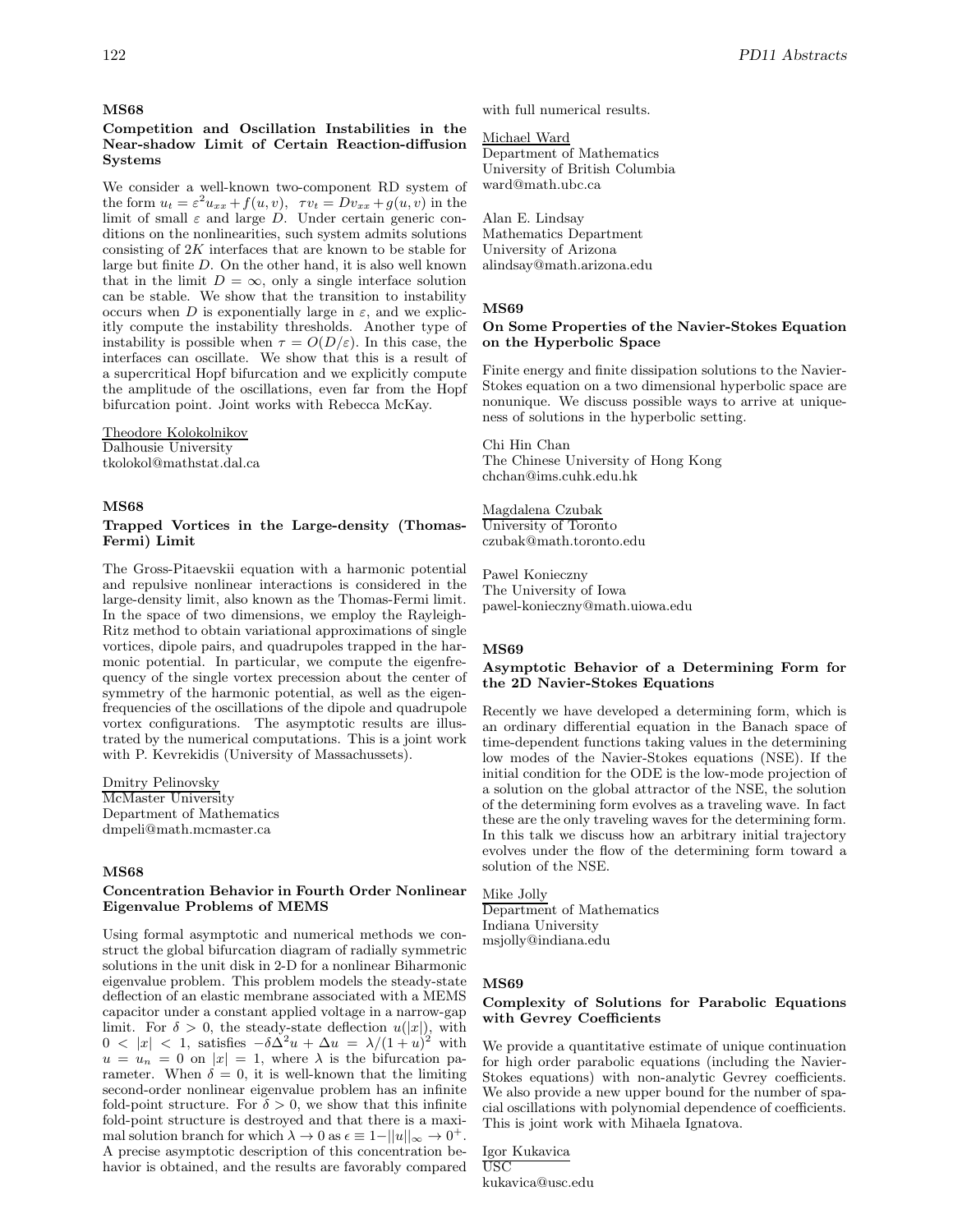#### **MS69**

# **Boundary Layer Analysis and Vanishing Viscosity Limit for Pipe Flows**

I will present recent work on the analysis of the boundary layer and the limit of vanishing viscosity for certain incompressible, Newtonian flows in circular pipes.

# Anna Mazzucato

Penn State University mazzucat@math.psu.edu

Dongjuan Niu Capital Normal University, Beijing djniu@mail.cnu.edu.cn

Xiaoming Wang FSU wxm@math.fsu.edu

# **MS69**

#### **A Parabolic Approximation of Incompressible Fluid Equations**

We consider the Cauchy problem for a nonlinear parabolic system  $u_t - u + u \cdot \nabla u + \frac{1}{2}u \text{div}u - \frac{1}{5} \text{div}u = 0$  in  $R^3$  with initial data in Lebesgue spaces $L^2(R^3)$  or  $L^3(R^3)$  . We analyze the convergence of its solutions to a solution of the incompressible NavierStokes system as 0 and the questions of partial regularity.

Walter Rusin

University of Southern California wrusin@usc.edu

#### **MS70**

#### **Stability of Coupled Oscillators on a Graph**

There are a number of models of physical and biological interest which take the form of a (usually large) number of oscillators coupled weakly together. In situations where the system is stochastically forced one is interested not only in stable solutions but in solutions with one unstable direction, as these represent stationary paths connecting local minima. We establish some index results counting unstable directions for these problems. We use these results to prove some rigorous estimates on the probability of synchronization when the oscillator frequencies are chosen randomly according to a Guassian distribution.

# Jared Bronski

University of Illinois Urbana-Champain Department of Mathematics jared@math.uiuc.edu

R.E.L. Deville, Moon Jip Park University of Illinois rdeville@illinois.edu, mpark53@illinois.edu

#### **MS70**

#### **Geometric Evolution of Interfaces in the Functionalized Cahn-Hilliard Equation**

The functionalized Cahn-Hilliard energy (FCH) is a novel higher-order energy that serves as a model for network formation in solvated, functionalized polymers. Leading order minimizers of this energy include new bi-layer solutions with homoclinic cross sections. An overview of the reduction of the gradient flow of (FCH) to the sharp interface evolution is presented.

Gurgen Hayrapetyan Carnegie Mellon University ghayrap@andrew.cmu.edu

# **MS70**

**Title Not Available at Time of Publication**

Abstract not available at time of publication.

Greg Lyng Department of Mathematics University of Wyoming glyng@uwyo.edu

### **MS70**

# **On the Natural Frequencies of a Free/free Goupillard-type Elastic Strip**

We consider a layered Goupillaud-type elastic medium (equal wave travel time for each layer). The natural frequencies of a free/free Goupillaud-type strip are described analytically using two different approaches: 1) Solving the frequency equation after applying a transformation of the spatial variable. 2) Converting the resonance frequency results obtained when a discrete forcing function that varies harmonically with time is applied at one end of the strip, while the other end is free.

# Ani P. Velo

University of San Diego avelo@sandiego.edu

George A Gazonas Army Research Laboratory Aberdeen Proving Ground, MD george.a.gazonas.civ@mail.mil

#### **MS71**

#### **A Rigorous Proof of the Maxwell-Claussius-Mossotti Formula**

We consider a large number of identical inclusions (say spherical), in a bounded domain, with conductivity different than that of the matrix. In the dilute limit, with some mild assumption on the first few marginal probability distribution (no periodicity or stationarity are assumed), we prove convergence in  $H1$  norm of the expectation of the solution of the steady state heat equation, to the solution of an effective medium problem which for spherical inclusions is obtained through the Maxwell-Clausius-Mossotti formula. Error estimates are provided as well.

Yaniv Almog Lousiana State University Department of Mathematics almog@math.lsu.edu

# **MS71**

# **Global Minimizers for a p-Ginzburg-Landau Energy When p goes to Infinity**

We consider the minimization problem of the energy functional

$$
E_p(u) = \int_{\mathbf{R}^2} |\nabla u|^p + (1 - |u|^2)^2
$$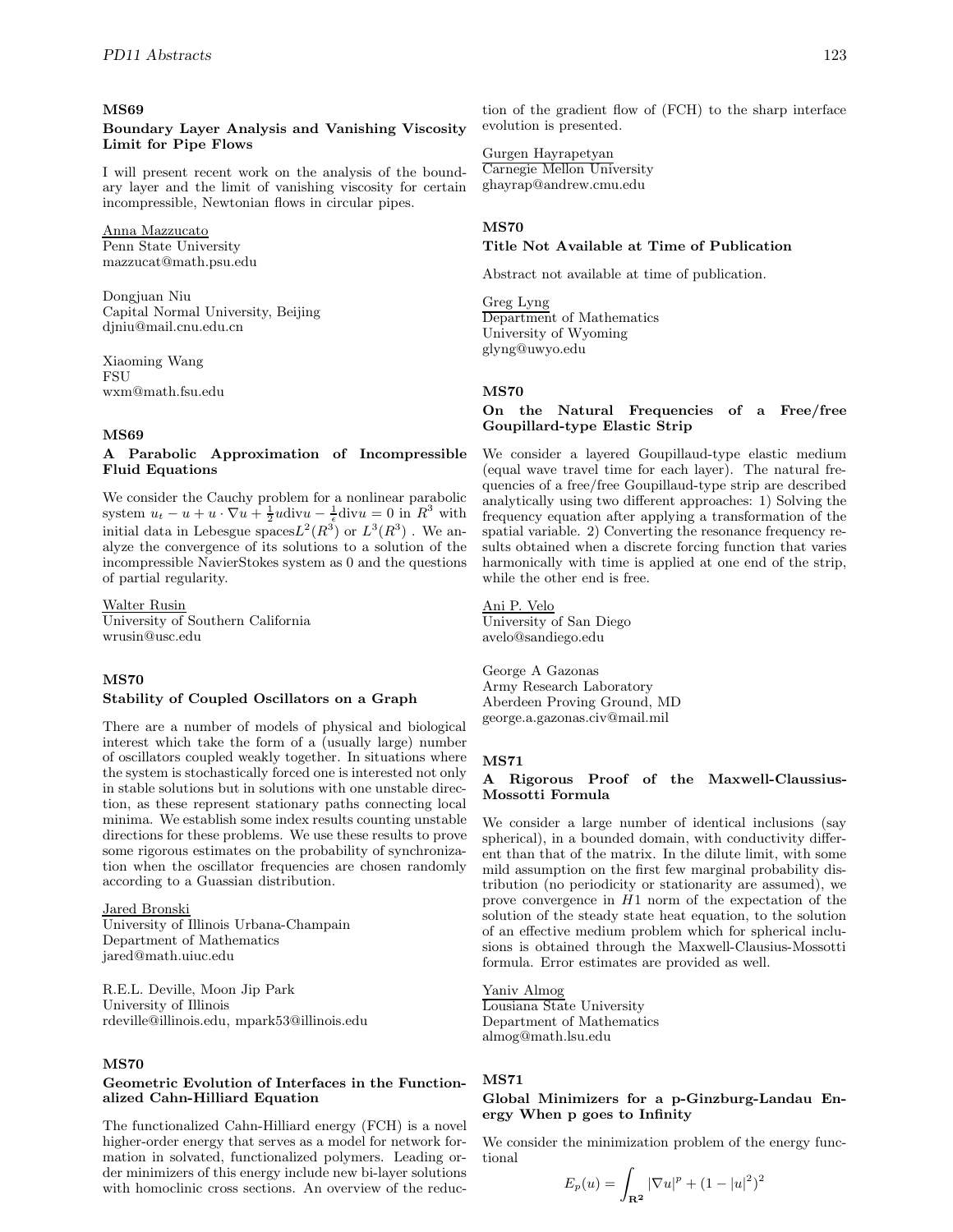for  $p > 2$  over the space of maps in  $W_{loc}^{1,p}(\mathbb{R}^2, \mathbb{R}^2)$  whose degree along circles of large radii is 1. We first review previous works where: (i) we proved existence of a minimizer for any  $p > 2$ , (ii) we obtained some properties of the minimizers over the class of radially symmetric maps. We then report on some recent results on the limit of the minimizers  $u_p$  when p tends to infinity. This is a joint work with Y. Almog, L. Berlyand and D. Golovaty.

#### Itai Shafrir

Department of Mathematics, Technion- I.I.T shafrir@math.technion.ac.il

# **MS71**

#### **Behavior of Ginzburg-Landau Vortices on a Surface**

I will discuss some recent results regarding existence/nonexistence of stable vortex solutions to Ginzburg-Landau posed on a manifold. Time permitting, results will be discussed for critical points, solutions of the GL heat flow and solutions of the dispersive Gross-Pitaevskii dynamics in this context.

#### Peter Sternberg

Indiana University Department of Mathematics sternber@indiana.edu

# **MS72**

**Dynamical Problems Arising in the Modeling of Polyelectrolyte Gels**

Abstract not available at time of publication.

#### Maria-Carme Calderer

Deparment of Mathematics University of Minnesota, USA calde014@umn.edu

# **MS72**

#### **Phase Separation in Diblock Copolymers**

Abstract not available at time of publication.

Carlos Garcia-Cervera Mathematics, UCSB cgarcia@math.ucsb.edu

#### **MS72**

#### **Regularity for a Strongly Anisotropic Free Boundary Problem**

We will present a variational free boundary problem involving 2D linear elasticity and highly anisotropic surface energy. We will be mainly concerned with the regularity of the free boundary for minimal configurations in the crystalline and strictly convex cases. This is a joint work with I. Fonseca, N. Fusco, and G. Leoni.

Vincent Millot

Université de Paris VII Paris, France millot@math.jussieu.fr

**MS72 Analysis of Chevron Patterns in Liquid Crystals by**

#### **Way of Gamma Convergence**

We investigate the structure of a smectic C liquid crystal body trapped between two parallel plates. This is modeled using the Chen-Lubensky energy that couples a second order energy that accounts for smectic layer formation and the first order nematic Frank energy. In the smectic C phase the smectic layers meet the plates at an acute angle. In order for this to happen the layers' profiles should form a zig-zag or chevron pattern. We prove that these patterns occur in minimizers for this model, for the case that the layer bending constant is small. We do this using gamma convergence.

# Daniel Phillips

Department of Mathematics, Purdue University phillips@math.purdue.edu

Lei Zhang Department of Mathematics Purdue University leizhangpurdue@gmail.com

#### **MS73**

### **Arterial Blood Flow Modeling: Analysis, Computations and Applications**

We will present some new ideas related to the mathematical and numerical modeling of arterial blood flow. We will discuss the design of stable loosely-coupled numerical algorithms, where the original problem is split in a sequence of simpler sub-problems. We will show how stability can be achieved by exploiting the mixed hyperbolic/parabolic features of the problem.

# Giovanna Guidoboni

Indiana University-Purdue University at Indianapolis Department of Mathematical Sciences gguidobo@math.iupui.edu

#### **MS73**

# **Model Development and Uncertainty Quantification for Systems with Nonlinear and Hysteretic Actuators**

Smart material actuators and sensors provide unique control capabilities for a range of applications involving fluidstructure and flow-structure interactions. These include PZT-based macrofiber composites which are being considered for flow control and shape memory alloys which are being tested for use as catheters employed for laser treatment of atrial fibrillation. In this presentation, we will discuss the development of a modeling framework for these systems that facilitates subsequent design, uncertainty quantification, and real-time control implementation for transducers operating in highly nonlinear and hysteretic regimes.

Ralph C. Smith North Carolina State Univ Dept of Mathematics, CRSC rsmith@eos.ncsu.edu

# **MS73**

### **Attractor for a Non-dissipative von Karman Plate with damping in Free Boundary Conditions**

I will discuss a plate equation suggested by certain flowstructure interaction models: a von Karman plate with a first order non-dissipative term in the interior. Because of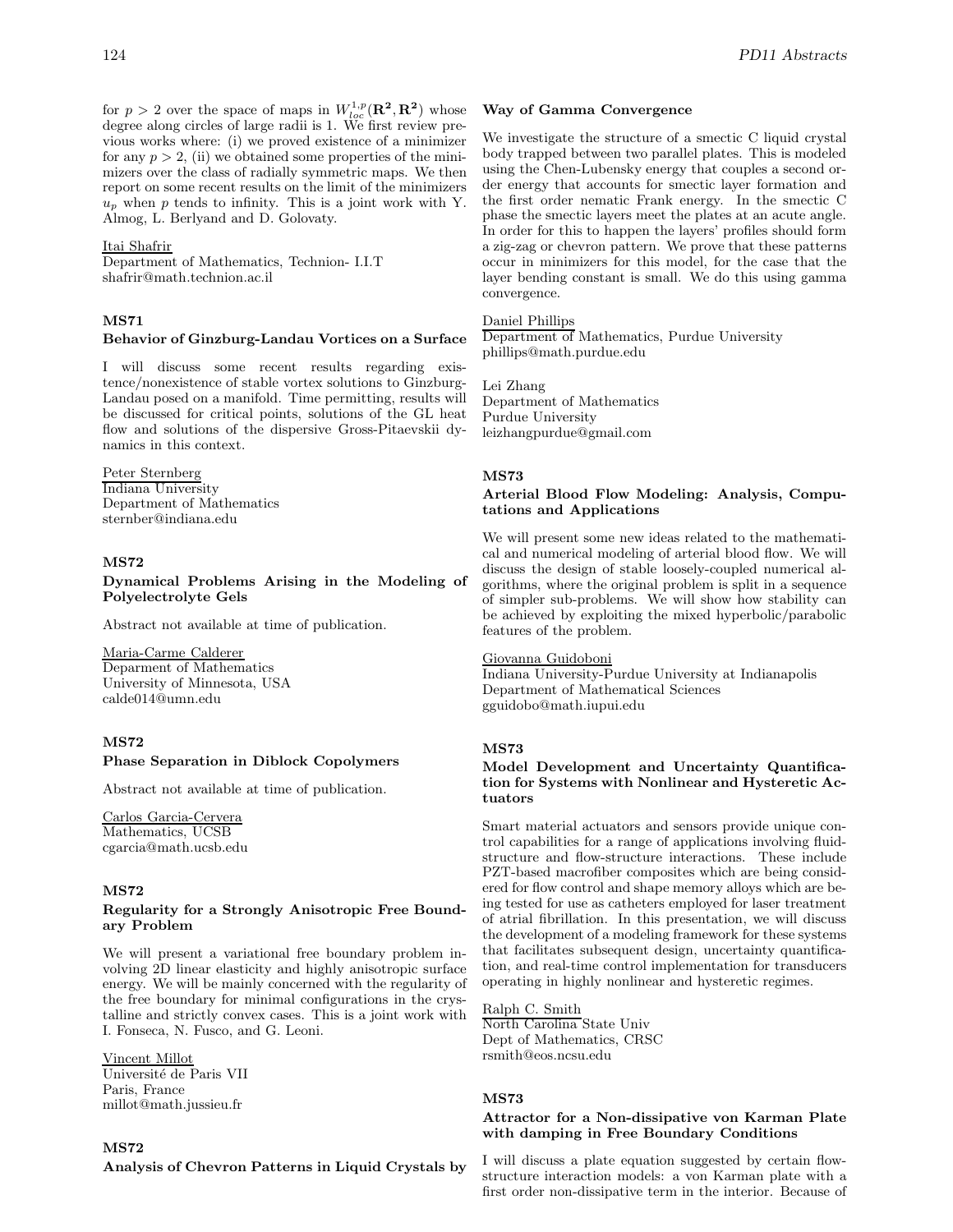this perturbation the resulting dynamical system is of a non-gradient type. Moreover, the dissipative velocity feedback is applied through the free boundary conditions only. It will be shown that despite the lack of monotonicity and absence of interior damping this flow can converge to a global compact attractor.

Daniel Toundykov University of Nebraska-Lincoln dtoundykov2@unl.edu

Lorena Bociu University of Nebraska Lincoln lvbociu@unity.ncsu.edu

# **MS73**

### **A Third Order PDE arising in High-Intensity Ultrasound: Structural Decomposition, Spectral Analysis, and Exponential Stability**

This presentation describes an abstract third-order equation motivated by the Moore–Gibson–Thompson Equation arising in high-intensity ultrasound. In its simplest form, the equation (with unbounded free dynamical operator) is not well-posed. However, a suitable change of variables permits one to show that it has a special structural decomposition, with a precise, hyperbolic-dominated part. Significant dynamical properties of the system, including spectral analysis and sharp stability estimates, will be presented and corroborated by numerical simulations.

Roberto Triggiani University of Virginia rt7u@virginia.edu

Richard Marchand Slippery Rock University richard.marchand@sru.edu

Timothy McDevitt Elizabethtown College mcdevittt@etown.edu

# **MS73**

### **Strong Well-posedness and Long-time Behavior of the Two-phase Navier-Stokes Equations with Surface Tension**

In this talk I present results on local well-posedness and qualitative behavior of solutions to the two-phase incompressible Navier-Stokes equations with surface tension. In particular, the equilibria are stable and each solution which is initially close to an equilibrium exists for all times and it converges to an equilibrium at an exponential rate. This is joint work with M. Köhne and J. Prüss.

## Mathias Wilke

University of Halle mathias.wilke@mathematik.uni-halle.de

# **MS74**

# **Title Not Available at Time of Publication**

Abstract not available at time of publication.

Yung-Sze Choi University of Connecticut yung-sze.choi@uconn.edu

#### **MS74**

# **Global Solutions for Transonic Self-similar Twodimensional Riemann Problems**

We discuss the global self-similar solutions for transonic Riemann problems.

#### Eun Heui Kim

California State University at Long Beach ekim4@csulb.edu

# **MS74**

**Balance Laws: Existence, Asymptotics and Singular Limits**

Results on models arising in continuum physics will be discussed. Issues of existence and asymptotic behavior will be analyzed.

# Konstantina Trivisa

University of Maryland Department of Mathematics trivisa@math.umd.edu

#### **MS74**

#### **Riemann Problems for Two Dimensional Euler Systems**

We present solutions to Riemann problems for the Euler system in two space dimensions in some special cases.

Yuxi Zheng Yeshiva University yzheng1@yu.edu

#### **MS75**

#### **A Mathematical Model of Glioma Invasion**

Glioblastoma is a highly invasive brain tumor. This invasive behavior of tumor cells is responsible for low survival rate and microenvironment plays an important role in the active migration. A thorough understanding of the microenvironment would provide a foundation to generate new strategies in therapeutic drug development. We developed a mathematical model to better understand the role of microenvironment in creating different invasion patterns. We analyze the migration patterns of glioma cells from the main tumor, and show that the various patterns observed in experiments can be obtained by a model's simulations, by choosing appropriate values of the key model parameters of the PDE model. These includes chemotactic sensitivity, haptotactic strength, and cell-cell adhesion. Cancer is a complex, multiscale process, in which genetic mutations occurring at a sub-cellular level manifest themselves as functional changes at the cellular and tissue scale. A hybrid model will also be discussed in order to get more detailed information on cell migration and growth under the influence of a particular microRNA (miR451).

Yangjin Kim University of Michigan, USA yangjink@umd.umich.edu

Avner Friedman Ohio State University afriedman@math.ohio-state.edu

Sean Lawler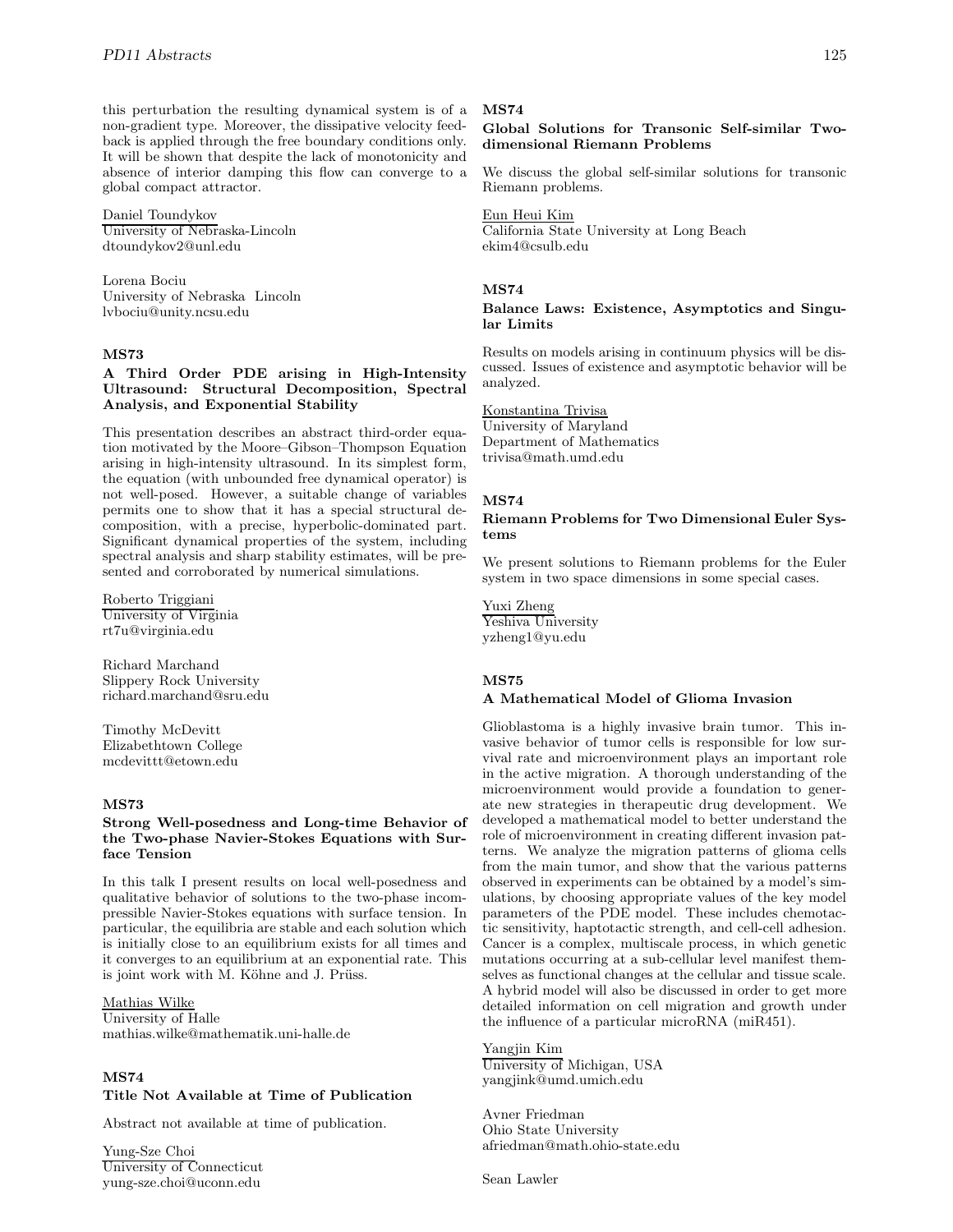University of Leeds, UK s.lawler@leeds.ac.uk

# **MS75**

# **Virtual Melanoma: When, Where and How Much to Cut**

Through our spatiotemporal model of melanoma, we observe that immune cells can destroy tumors and also at times induce tumorigenic expansion through the production of angiogenic factors. We observe that small metastatic lesions distal to the primary tumor mass can be held to a minimal size via the immune interaction with the larger primary tumor and satellite lesions can become aggressively tumorigenic upon removal of the primary tumor and its associated immune tissue.

# Yang Kuang

Arizona State University Department of Mathematics kuang@asu.edu

# **MS75**

### **Title Not Available at Time of Publication**

Abstract not available at time of publication.

Dong Li Department of Mathematics University of British Columbia mpdongli@gmail.com

# **MS75**

# **Title Not Available at Time of Publication**

Abstract not available at time of publication.

John Lowengrub Department of Mathematics University of California at Irvine lowengrb@math.uci.edu

### **MS76**

# **Title Not Available at Time of Publication**

Abstract not available at time of publication.

Suncica Canic Department of Mathematics University of Houston canic@math.uh.edu

# **MS76**

# **Title Not Available at Time of Publication**

Abstract not available at time of publication.

### Emmanuele DiBenedetto

Department of Mathematics Vanderbilt University, Nashville em.diben@vanderbilt.edu

### **MS76**

**The Two-phase Stefan Problem: Regularization near Initial Lipschitz Data**

In this talk we will review the regularity theory of Hele-

Shaw and Stefan-type problems and discuss recent developments.

#### Inwon Kim Department of Mathematics UCLA

ikim@math.ucla.edu

Sunhi Choi University of Arizona schoi@math.arizona.edu

# **MS76**

### **Degenerate Convection Diffusion Equstions: Decay Rate and Global Regularity**

We consider degenerate convection-diffusion equations. We are concerned with the regularity estimate of solutions of general convection diffusion equation and we obtain a regular estimate under certain assupmtions on the degeneracy of the diffusion coefficients. Next we study the time-decay rate of solutions of the same equations. We obtain a new decay rate under certain conditions: the L-infinity norm of the solution decays like time to the power minus alpha, where alpha lies between zero and one half. The analysis depends on a Lax Oleinik type estimate.

Christian Klingenberg Heidelberg Germany klingen@mathematik.uni-wuerzburg.de

Ujjwal Koley Wurzburg University, Dept. of Mathematics Germany toujjwal@gmail.com

Yun-Guang Lu University of Science and Technology of China, Hefei yglu@matematicas.unal.edu.co

# **MS76**

### **A Liouville Theorem for the Axially-symmetric Navier-Stokes Equations**

Let  $v(x,t) = v^r e_r + v^\theta e_\theta + v^z e_z$  be a solution to the three-dimensional incompressible axially-symmetric Navier-Stokes equations. Denote by  $b = v^r e_r + v^z e_z$  the radial-axial vector field. Under a general scaling invariant condition on b, we prove that the quantity  $\Gamma = r v^{\theta}$ is Hölder continuous at  $r = 0$ ,  $t = 0$ . As an application, we prove that bounded ancient weak solutions of axis symmetric Navier-Stokes equations are zero provided that  $b \in L^{\infty}([0, T], BMO^{-1})$ . As another application, we prove that if  $b \in L^{\infty}([0, T], BMO^{-1})$ , then v is regular.

# Zhen Lei

Fundan University, China zlei@fudan.edu.cn

Qi Zhang Department of Mathematics University of California, Riverside chimisha@gmail.com

#### **MS77**

**Scattering for the Mass-critical Nonlinear**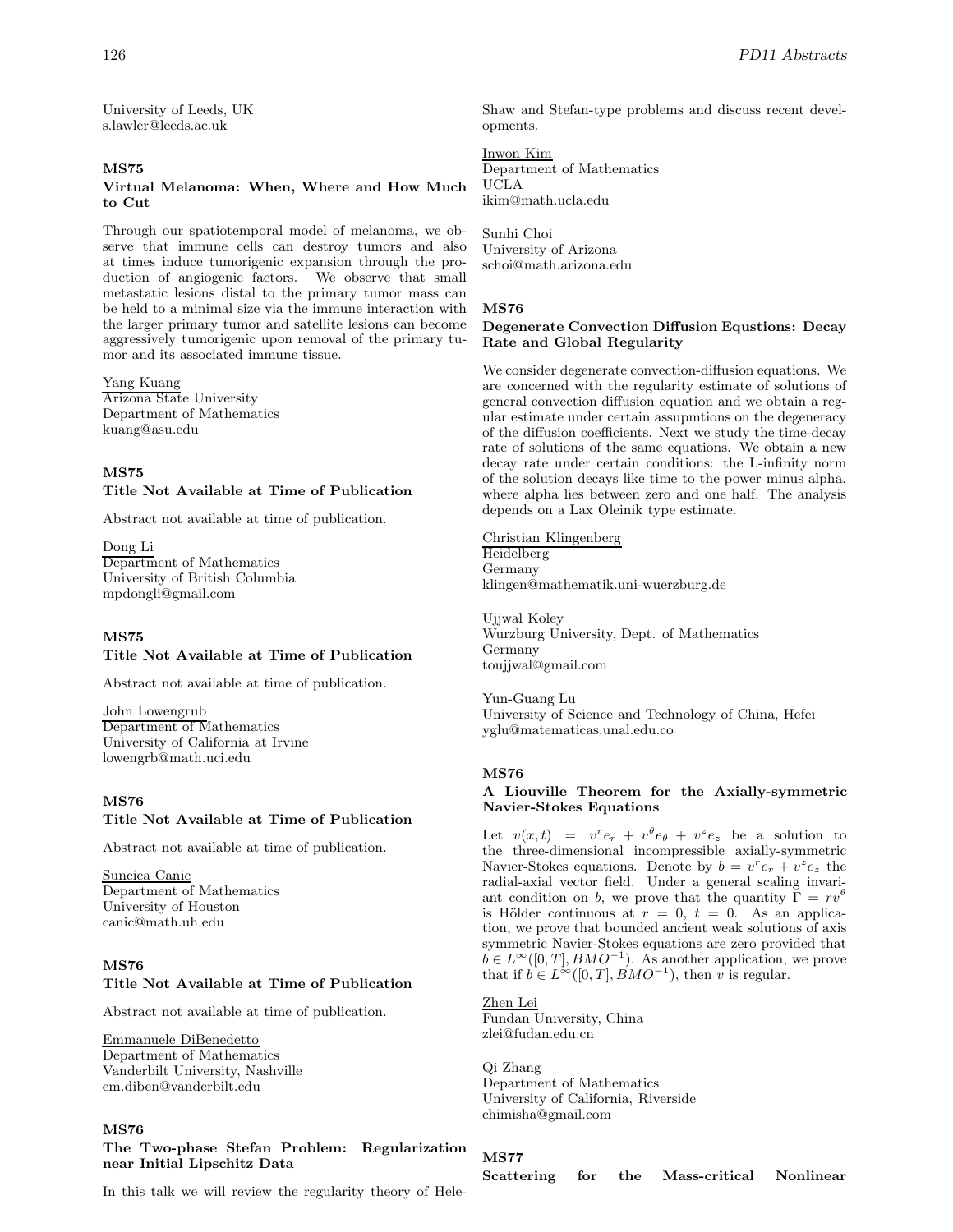# **Schroedinger Equations**

Abstract not available at time of publication.

Benjamin Dodson UC Berkeley benjadod@math.berkeley.edu

# **MS77**

#### **Nonlinear Bound States on Manifolds**

We will discuss the results of several joint projects (with subsets of collaborators Pierre Albin, Hans Christianson, Jason Metcalfe, Michael Taylor and Laurent Thomann), which explore the existence, stability and dynamics of nonlinear bound states and quasimodes on manifolds of both positive and negative curvature with various symmetry properties.

# Jeremy L. Marzuola

Department of Mathematics University of North Carolina, Chapel Hill marzuola@math.unc.edu

# **MS77**

**Decay for Wave Equations on Black Hole Backgrounds**

Abstract not available at time of publication.

Jason Metcalfe

University of North Carolina, Chapel Hill metcalfe@email.unc.edu

# **MS77**

#### **Dynamics of Blow up Solutions to the NLS Equation**

We discuss dynamics of blow-up solutions to the focusing NLS equations in the  $L^2$ -critical and  $L^2$ -supercritical cases. In particular, we show that the log-log blow-up solutions to the  $L^2$ -critical equation, studied by Merle-Raphael, remain regular in the energy space away from the blowup point. This implies, for example, that there exist  $H<sup>1</sup>$ radial blow-up solutions on a sphere for the 3d quintic (energy-critical) NLS equation, thus, improving the result of Raphael-Szeftel (2008).

Svetlana Roudenko George Washington University roudenko@gwu.edu

# **MS78**

### **An Integral Equation Approach for Media with Close or Touching Inclusions**

We consider a system of integral equations for the potential in a 2D composite conductive medium, that contains close to touching inclusions. When the inclusions are disks, we relate the spectral properties of the integral operator to pointwise bounds on the potential gradients, in terms of the conductivity contrast and inter-inclusion distance.

Eric Bonnetier Université Joseph Fourier, Grenoble Laboratoire Jean Kuntzmann eric.bonnetier@imag.fr

Faouzi Triki Universite Joseph Fourier, Grenoble Laboratoire Jean Kuntzmann faouzi.triki@imag.fr

### **MS78**

# **Resistor Network Approaches to the Inverse Problem of Electrical Impedance Tomography**

Abstract not available at time of publication.

Liliana Borcea Rice University Dept Computational & Appl Math borcea@caam.rice.edu

#### **MS78**

# **Analysis of Some Numerical Methods in Stochastic Homogenization**

In this talk I'll focus on the simplest possible setting for stochastic homogenization: a discrete elliptic equation on  $Z^d$  with i.i.d. conductivities. I'll present and quantitatively analyze three different methods to compute the homogenized coefficients: approximations using the corrector equation regularized by a zero-order term, approximation by periodization, and simulation of the random walk in the random environment by a Monte-Carlo method. This talk is based on joint works with J.-C. Mourrat (EPFL), S. Neukamm (MPI Leipzig), and F. Otto (MPI Leipzig).

# Antoine Gloria

INRIA Lille-Nord Europe antoine.gloria@inria.fr

#### **MS78**

**Asymptotics of Solutions of the Random Schroedinger Equation**

Abstract not available at time of publication.

Lenya Ryzhik Stanford University ryzhik@math.stanford.edu

### **MS79**

### **Fast Numerical Solvers for the Infinity Laplace Equation and Methods for Minimal Distortion Mappings in the Plane**

We build discretizations and semi-implicit solvers for the  $\infty$ -Laplacian and the game theoretical p-Laplacian, which interpolates between the ∞-Laplacian and the Laplacian. We prove convergence of the solution of the Wide Stencil finite difference schemes to the unique viscosity solution of the underlying equation. We build a semi-implicit solver, which is faster than explicit solution methods. In particular, the convergence rate is independent of the problem size. Joint with Selim Esedoglu.

# Adam Oberman

Simon Fraser University Canada aoberman@sfu.ca

# **MS79**

**Existence of Absolute Minimizers for Noncoercive**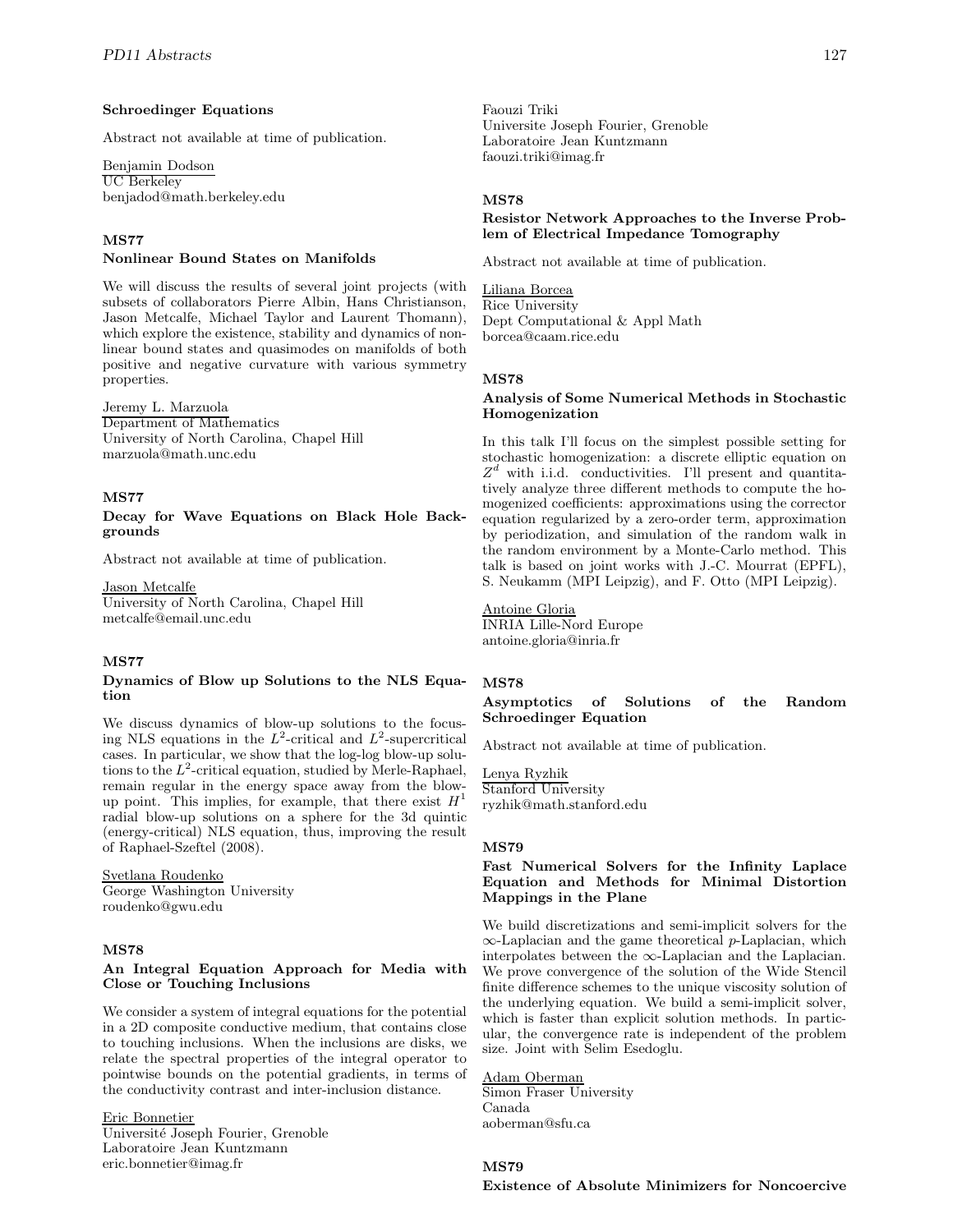#### **Hamiltonians and Viscosity Solutions of Aronsson Equation**

I will discuss the notion of absolute minimizers and the corresponding Aronsson equation for a noncoercive Hamiltonian. We can extend the definition of absolutely minimizing functions (in a viscosity sense) for the minimization of the  $L^{\infty}$  norm of a Hamiltonian, within a class of locally Lipschitz continuous functions with respect to possibly noneuclidian metrics. The metric structure is naturally associated to the Hamiltonian and it is related to the a-priori regularity of the family of subsolutions of the Hamilton-Jacobi equation. A special but relevant case contained in our framework is that of Hamiltonians with a Carnot-Caratheodory metric structure determined by a family of vector fields, in particular the eikonal Hamiltonian and the corresponding anisotropic infinity-Laplace equation. In this case, the definition of absolute minimizer can be written in an almost classical way, by the theory of Sobolev spaces in a Carnot-Caratheodory setting. In general open domains and with a prescribed continuous Dirichlet boundary condition, we prove the existence of an absolute minimizer and derive the Aronsson equation as a viscosity solution for such a minimizer. The proof is based on Perron's method and relies on a-priori continuity estimates for absolute minimizers.

Pierpaolo Soravia University of Padova Dept of Pure & Applied Math soravia@math.unipd.it

### **MS79**

#### **Remarks on the Large Time Behavior of Viscosity Solutions of Quasi-monotone Weakly Coupled Systems of Hamilton–Jacobi Equations**

We investigate the large-time behavior of viscosity solutions of quasi-monotone weakly coupled systems of HamiltonJacobi equations on the n-dimensional torus. We establish a convergence result to asymptotic solutions as time goes to infinity under rather restricted assumptions. Joint work with H. Mitake.

#### Hung Tran

University of California, Berkeley tvhung@math.berkeley.edu

#### **MS79**

### **Several Things Related to the Regularity of Infinity Harmonic Functions**

I will discuss several things related to the regularity of infinity harmonic functions, such as the failure of the usual flatness argument, another way to derive the Crandall-Evans's blow-up result, etc.

# Yifeng Yu

University of California Irvine yyu1@math.uci.edu

# **MS80**

#### **Regularity Theory for Solutions of Fully Nonlinear Integro-differential Parabolic Equations**

We study the regularity of solutions of parabolic fully nonlinear nonlocal equations. We prove first Hölder regularity in space and time which allows us to prove Höder regularity for the first derivative when the equation is translation invariant and under a special assumption on the kernels. The proof relies on a weak parabolic ABP that we obtain by covering the contact set with rectangles where the function doesn't separates too much from its convex (parabolic) envelope in a given fraction of the covering. Finally we use some ideas from L. Wang, "On the Regularity Theory of Fully Nonlinear Parabolic Equations: I" to get a point estimate which implies the diminish of oscillation lemma. Same as in the previous work by L. Caffarelli and L. Silvestre, our intention is to present results that remain uniform as the order of the equation goes to 2, giving some unification between the non local and the classical theory.

# Hector Chang

Austin hchang@math.utexas.edu

Gonzalo Davila University of Texas gdavila@utexas.edu

# **MS80**

#### **On the Supercritical SQG Equation**

We will show that smooth solutions to the supercritical dissipative surface quasi-geostrophic equation eventually become smooth by uniformly bounding the Holder  $C^\beta$  norm of the solution. We will do this by considering how the dynamics of the equation alter a class of functions dual to  $C^{\beta}$ .

Michael G. Dabkowski Wisconsin michael.dabkowski@utoronto.ca

#### **MS80**

#### L<sup>p</sup> **and Schauder Estimates for a Class of Nonlocal Elliptic Operators**

I will discuss some recent results about  $L_p$  and Schauder estimates for a class of non-local elliptic equations. Compared to previous known results, the novelty of our results is that the kernels of the operators are not necessarily to be homogeneous, regular, or symmetric.

Hongjie Dong Brown University hongjie dong@brown.edu

Doyoon Kim Kyung Hee University Republic of Korea doyoonkim@khu.ac.kr

#### **MS80**

# **A Rigidity Theorem for Nonlocal Mean Curvature**

We show how one can extend the celebrated moving plane method of Aleksandrov to show that the only compact hypersurfaces with constant non-local mean curvature are spheres. An interesting outcome of our proof is a kind of Hopf Maximum principle for non-local mean curvature.

#### Nestor Guillen

Department of Mathematics University of Texas at Austin nestor@math.ucla.edu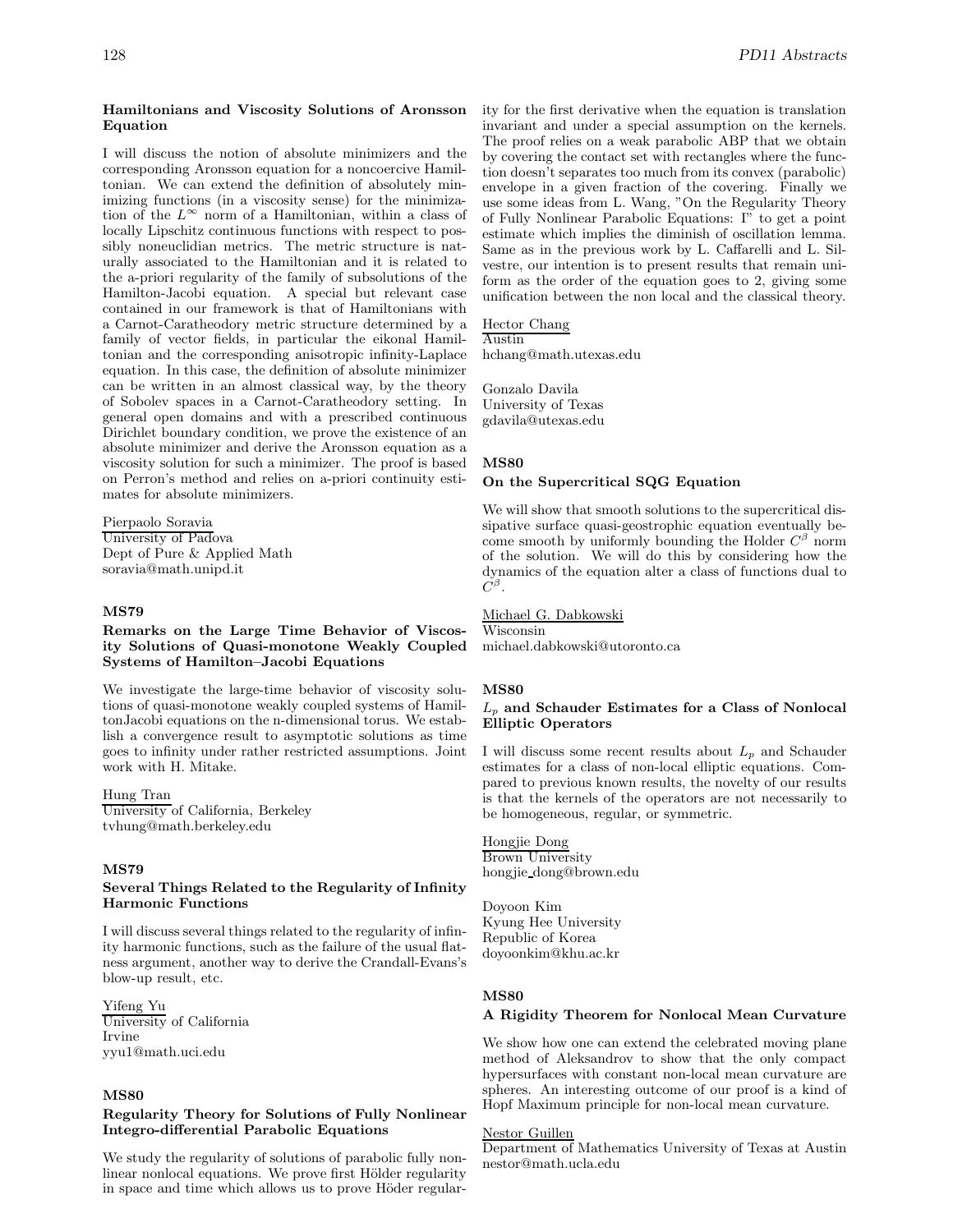Luis Silvestre University of Chicago luis@math.uchicago.edu

# **MS81**

### **Gevrey Regularity and Decay of Sobolev Norms of the Navier-Stokes Equations**

In this talk, I will show various decay estimates of Sobolev norms of the solutions to the Navier-Stokes. The main idea is to show that mild solutions of the Navier-Stokes equations are in Gevrey classes, which imply the time decay of Sobolev norms of weak solutions immediately. This is a joint work with Professor Biswas at the University of North Carolina at Charlotte.

# Hantaek Bae

CSCAMM - University of Maryland hbae@cscamm.umd.edu

Animikh Biswas University of North Carolina at Charlotte abiswas@uncc.edu

# **MS81**

#### **Convergence to Self-similarity for the Boltzmann Equation for Strongly Inelastic Maxwell Molecules**

We present a result of propagation of the regularity, uniformly in time, for the scaled solutions of the inelastic Maxwell model for any value of the coefficient of restitution. The result follows from the uniform in time control of the tails of the Fourier transform of the solution, normalized in order to have constant energy. In the case of weak inelasticity, similar results have been established by Carlen, Carrillo and Carvalho (2009).

#### Elide Terraneo

Universita di Milano,Dipart. di Mat. Federigo Enriques via Saldini, 50 20133 MILANO Italia elide.terraneo@unimi.it

Giulia Furioli Universit`a degli studi di Bergamo, Facolt`a di Ingegneria viale Marconi, 5 24044 Dalmine BG Italia giulia.furioli@unibg.it

Ada Pulvirenti Universit`a di Pavia ada.pulvirenti@unipv.it

Giuseppe Toscani Department of Mathematics University of Pavia (Italy) giuseppe.toscani@unipv.it

# **MS81**

#### **On Local Strong Solvability of the Navier-Stokes Equation**

Let  $[0, T)$  with  $0 < T \leq \infty$  be a time interval and  $\Omega \subseteq^3$ a smoothly bounded domain. Consider in  $[0, T] \times \Omega$  the non-stationary nonlinear Navier-Stokes equations with prescribed initial value  $u_0 \in L^2_{\sigma}(\Omega)$  and external force  $f = F$ with  $F \in L^2(0,T; L^2(\Omega))$ . It is well-known that there exists at least one weak solution of the Navier-Stokes system in  $[0, T] \times \Omega$  in the sense of Leray-Hopf. Since we do not know if these solutions are unique it is an important problem to investigate conditions on the data  $u_0$  and  $f$  - as weak as possible - to guarantee the existence of a unique strong solution  $u \in L^s(0,T;L^q(\Omega))$  satisfying Serrin's condition  $\frac{2}{s} + \frac{3}{q} = 1$  with  $2 < s < \infty$ ,  $3 < q < \infty$ , at least for  $T > 0$  sufficiently small. During the last years several sufficient conditions have been given, yielding step by step a larger class of corresponding local strong solutions. These conditions, however, need not to be necessary, in contrast to our result which is optimal in a certain sense and yields the largest possible class of such local strong solutions.

#### Werner Varnhorn

Institut für Mathematik, Fachbereich 10 Universität Kassel varnhorn@mathematik.uni-kassel.de

Reinhard Farwig Technische Universität Darmstadt farwig@mathematik.tu-darmstadt.de

Hermann Sohr Universität Paderborn hsohr@math.uni-paderborn.de

# **MS81**

#### **Stokes Pressure and a Navier-Stokes Approximation**

An important issue in solving numerically the incompressible Navier-Stokes equations is related to the presence of the pressure, particularly in bounded domains with no-slip boundary conditions. An extension of the Navier-Stokes equations was proposed a few years ago by Bob Pego and collaborators in order to address the specific numerical issues related to the presence of the pressure. This extension reduces to the usual Navier-Stokes when the initial data is divergence free, and for non divergence-free initial data the solution evolves (formally) exponentially toward a Navier-Stokes solution. A specific aspect of the extension is the presence of the so-called Stokes pressure generated by the commutator of the Laplacian with the Helmholtz projection onto divergence-free fields. The Stokes pressure is the main obstacle toward the well-posedness of the extended system, which is the issue we address in this talk.

Gautam Iyer, Bob Pego Carnegie Mellon University gautam@math.cmu.edu, rpego@andrew.cmu.edu

Arghir Zarnescu University of Oxford zarnescu@maths.ox.ac.uk

# **MS81**

# **Inverse Problems for some Structured Population Models**

Structured population models in biology lead to integrodifferential equations that describe the evolution in time of the population density taking into account a given feature such as the age, the size, or the volume. These models possess interesting analytic properties and have been used extensively in a number of areas. After giving an introduction to this subject, we will discuss the inverse problem. In this part, we consider a size-structured model for cell division and address the question of determining the division (birth) rate from the measured stable size distribution of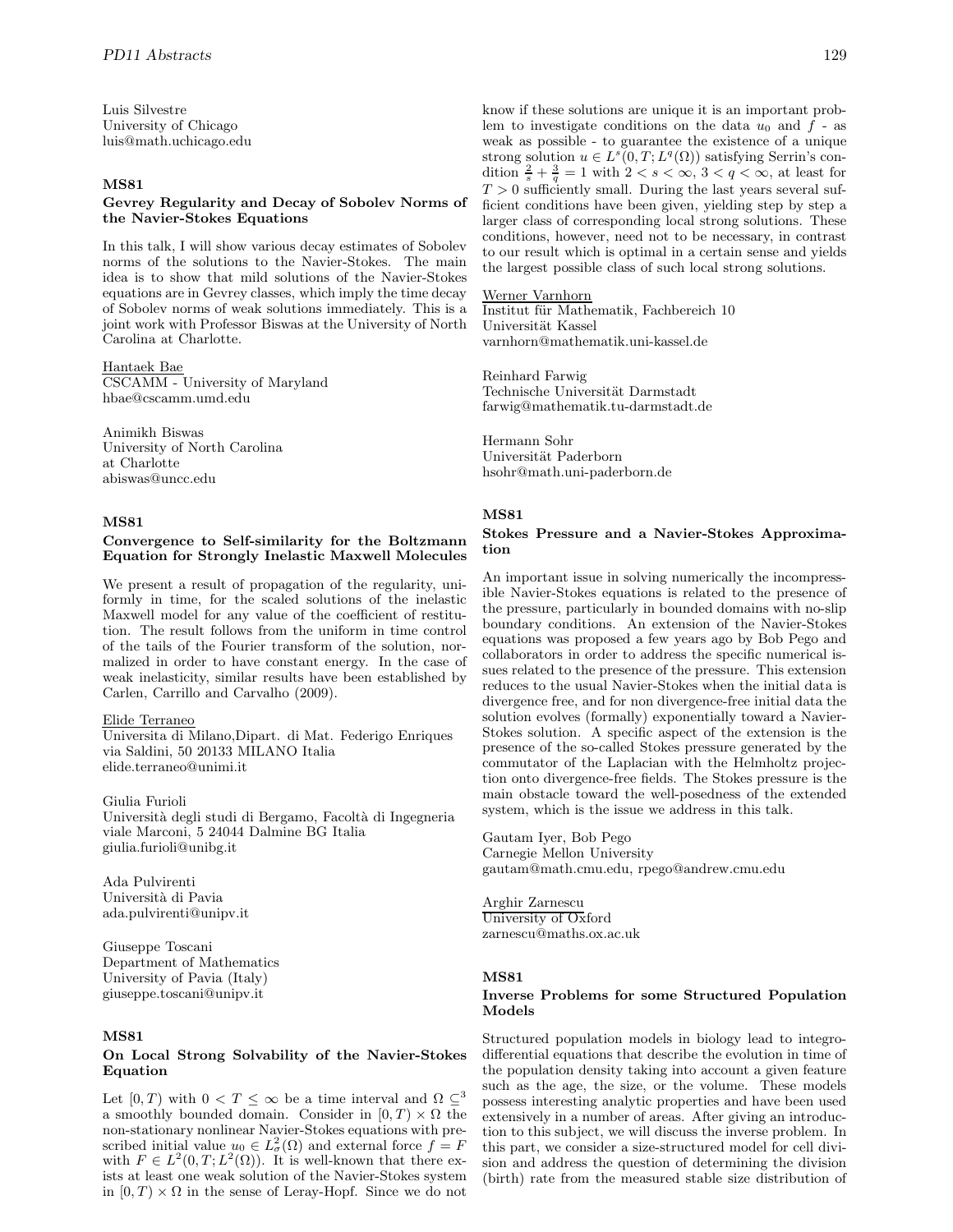the population. We formulate such question as an inverse problem for an integro-differential equation posed on the half line. We develop firstly a regular dependency theory for the solution in terms of the coefficients and, secondly, a regularization technique for tackling this inverse problem which takes into account the specific nature of the equation. Our results rely also on generalized relative entropy estimates and related Poincare inequalities. This second part is joint work with Benoit Perthame (UPMC, Paris) and Marie Doumic (ENS and INRIA, Paris).

#### Jorge Zubelli

Instituto de Matematica pura e aplicada zubelli@gmail.com

#### **MS82**

# **Finite-Dimensional Models for Porous-Medium Convection Using a Priori Adapted Bases from Upper-Bound Theory.**

We will present a new method for the construction of finite-dimensional dynamical systems approximating the Rayleigh-Benard convection in a fluid-saturated porous medium. The method relies on the derivation of a priori bases specifically tailored to the problem, inspired by energy stability arguments and upper-bound theory. We show that the bases demonstrate dynamically favorable properties, and we present numerical results regarding the convective heat transport, i.e., the Nusselt number, obtained from the dynamical systems.

Navid Dianati University of Michigan navid@umich.edu

Charles R. Doering University of Michigan Mathematics, Physics and Complex Systems doering@umich.edu

Gregory Chini University of New Hampshire greg.chini@unh.edu

Evelyn Lunasin University of Michigan lunasin@umich.edu

Baole Wen University of New Hampshire wenbaole@gmail.com

#### **MS82**

# **Long-time Behavior of a Geostrophic Two-layer Model for Zonal Jets**

In geophysics, multilayer models are derived under the assumption that the fluid consists of a finite number of homogeneous layers of distinct densities. Our model is a twolayer model that was derived to study the perturbation about a zonal jet shear flow. We show that the model is linearly unstable, however the solutions of the nonlinear model are bounded in time. We prove the existence of finite dimensional compact attractor and derive upper bounds on its fractal and Hausdorff dimensions.

Aseel Farhat University of California, Irvine Department of Mathematics

afarhat@math.uci.edu

R. Lee Panetta Texas A&M University r-panetta@tamu.edu

#### Edriss S. Titi

University of California, Irvine and Weizmann Institute of Science, Israel etiti@math.uci.edu, edriss.titi@weizmann.ac.il

Mohammed Ziane University of Southern California ziane@usc.edu

#### **MS82**

# **Numerical Investigations of Infinite Prandtl Number Convection**

We describe results of high resolution computations of infinite Prandtl number convection and compute scaling laws for the Nusselt number as a function of the Rayleigh number for free slip boundary conditions in two dimensions. In addition we compare the effect of aspect ratio on flow dynamics and heat transfer rates. Some of this work was performed on Teragrid resources supported by award TG-CTS110010

Brandon Cloutier Dept. of Physics University of Michigan cloutbra@umich.edu

Hans Johnston Department of Mathematics & Statistics University of Massachusetts Amherst johnston@math.umass.edu

Peter van Keken Dept. of Geological Sciences University of Michigan keken@umich.edu

Benson K. Muite Department of Mathematics University of Michigan muite@umich.edu

Paul Rigge Dept. of Electrical and Computer Engineering University of Michigan riggep@umich.edu

Jared Whitehead University of Michigan jaredwh@umich.edu

#### **MS82**

# **A New Local Well-posedness Framework for the Prandtl Boundary Layer Equations**

We address the local well-posedness of the Prandtl boundary layer equations. Using a new change of variables we allow for more general data than previously considered, that is, we require the matching at the top of the boundary layer to be at a polynomial rather than exponential rate. The proof is direct, via analytic energy estimates in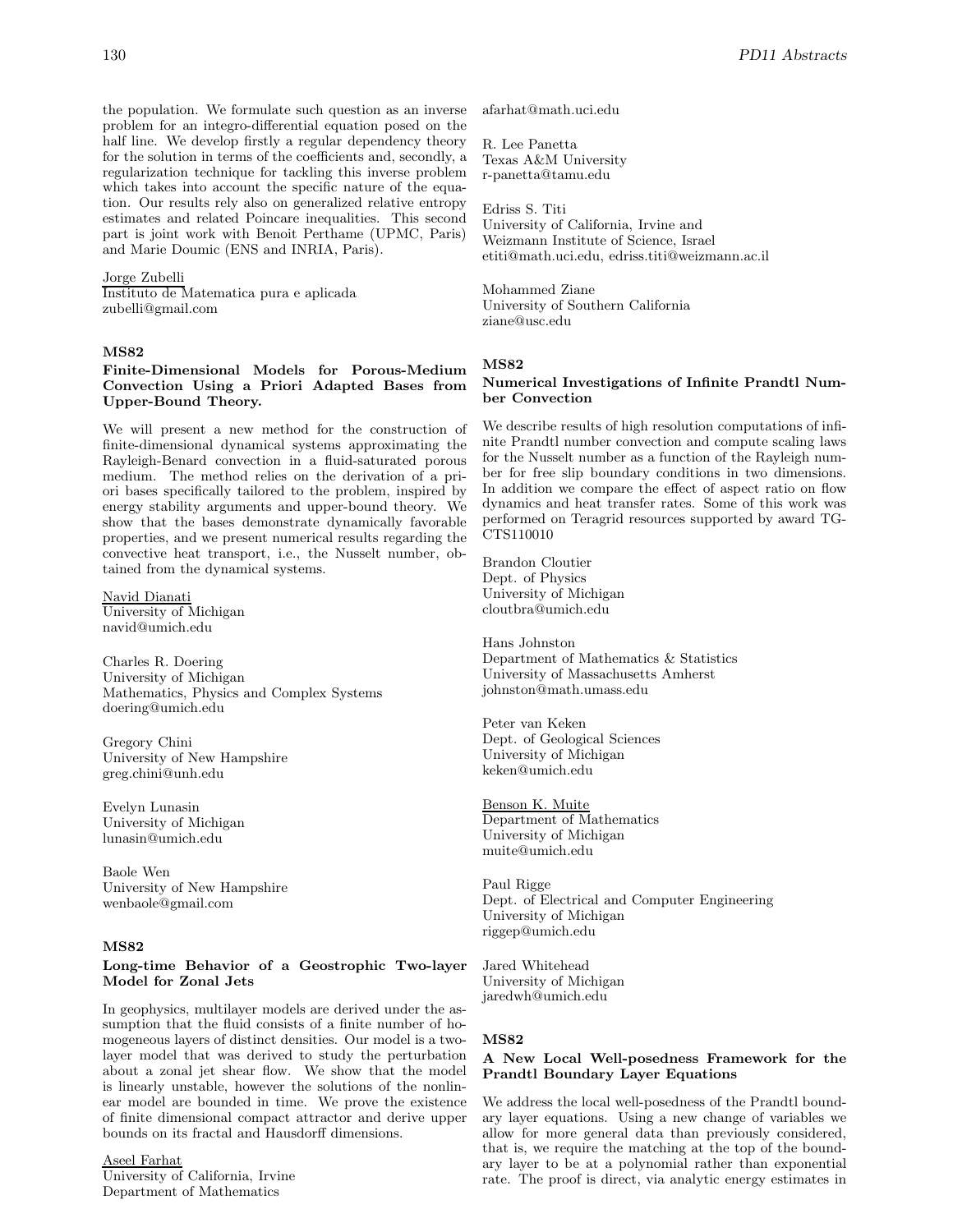the tangential variables.

Vlad C. Vicol University of Chicago vicol@math.uchicago.edu

Igor Kukavica University of Southern California kukavica@math.usc.edu

# **MS82**

#### **On The Exact Laws of MHD Turbulence**

Exact laws are important properties of turbulent fluids. For MHD turbulence, such laws have been derived by various authors from the statistical point of view. In this talk, we show that these laws hold for weak solutions of the MHD equations, in a distributional sense. As a corollary, we give a simplified proof of the sufficient condition of energy conservation for MHD weak solutions.

#### Xinwei Yu

University of Alberta xinwei.yu@gmail.com

# **MS83**

# **Invariant Gibbs Measures of the Energy for 3D Models of Turbulence**

Gaussian measures of Gibbsian type are associated with some shell model of 3D turbulence; they are constructed by means of the energy, a conserved quantity for the 3D inviscid and unforced shell model. We prove the existence of a unique global flow for a stochastic viscous shell model and of a global flow for the deterministic inviscid shell model, with the property that these Gibbs measures are invariant for these flows. Some results on the 2D case will be discussed.

Hakima Bessaih University of Wyoming Bessaih@uwyo.edu

# **MS83**

#### **On Energy and Enstrophy Cascades in Physical Scales of the 2D Navier-Stokes Equations**

Local analysis of the two dimensional Navier-Stokes equations is used to obtain estimates on the energy and enstrophy fluxes involving Taylor and Kraichnan length scales and the size of the domain. In the framework of zero driving force and non-increasing global energy, these bounds produce sufficient conditions for existence of the direct enstrophy and inverse energy cascades. Several manifestations of locality of the fluxes under these conditions are obtained. All the scales involved are actual physical scales in  $R<sup>2</sup>$  and no homogeneity assumptions are made.

# Radu Dascaliuc

Oregon State University dascalir@math.oregonstate.edu

Zoran Grujic Department of Mathematics University of Virginia zg7c@virginia.edu

#### **MS83**

### **Stationary Solutions of a Determining Form for the 2D Navier-Stokes Equations**

In a 2005 paper with R. Dascaliuc we showed that the global attractor of the 2D Navier-Stokes equations (NSE) achieves a sharp upper bound in the energy,enstrophyplane if and only if the force is an eigenvalue of the Stokes operator. Recently we have developed a determining form, which is an ordinary differential equation in the Banach space of trajectories in the determining modes for the NSE. The solutions on the global attractor of the NSE are identified as traveling wave solutions of the determining form. In this talk we discuss an extremal property for stationary solutions of the determining form which is analogous to that in the 2005 paper.

Ciprian Foias Texas A & M, Indiana University foias@math.tamu.edu

Michael S. Jolly Indiana University Department of Mathematics msjolly@indiana.edu

Rostyslav Kravchenko University of Chicago rkchenko@gmail.com

### **MS83**

# **A Modified Formulation of Statistical Solutions of the Navier-Stokes Equations in Trajectory Space**

Great part of the classical theory of turbulence relies on heuristic arguments and empirical information to obtain relations between mean quantities of the flow. The statistical theory of turbulence aims towards a rigorous foundation for the classical theory in the framework of Leray-Hopf weak solutions, in regards to mean quantities based on ensemble averages. The aim in this talk is to introduce a new formulation of the concept of statistical solution based on the definition given by Vishik and Fursikov.

# Ricardo Rosa

Universidade Federal do Rio De Janeiro rrosa@im.ufrj.br

#### **MS84**

# **T4 Configurations in Fluid Mechanics**

In this talk we consider weak solutions of the incompressible 2-D porous media equation. By using the approach of De Lellis-Székelyhidi we show non-uniqueness for solutions in  $L^{\infty}$  in space and time.

### Daniel Faraco

Universidad Autonoma de Madrid daniel.faraco@uam.es

# **MS84**

#### **Global-in-time Properties of the Muskat Problem**

The Muskat problem models the dynamics of the interface between two incompressible immiscible fluids with different constant densities. In this talk we discuss three global-intime results. First we prove an  $L^2$  maximum principle, in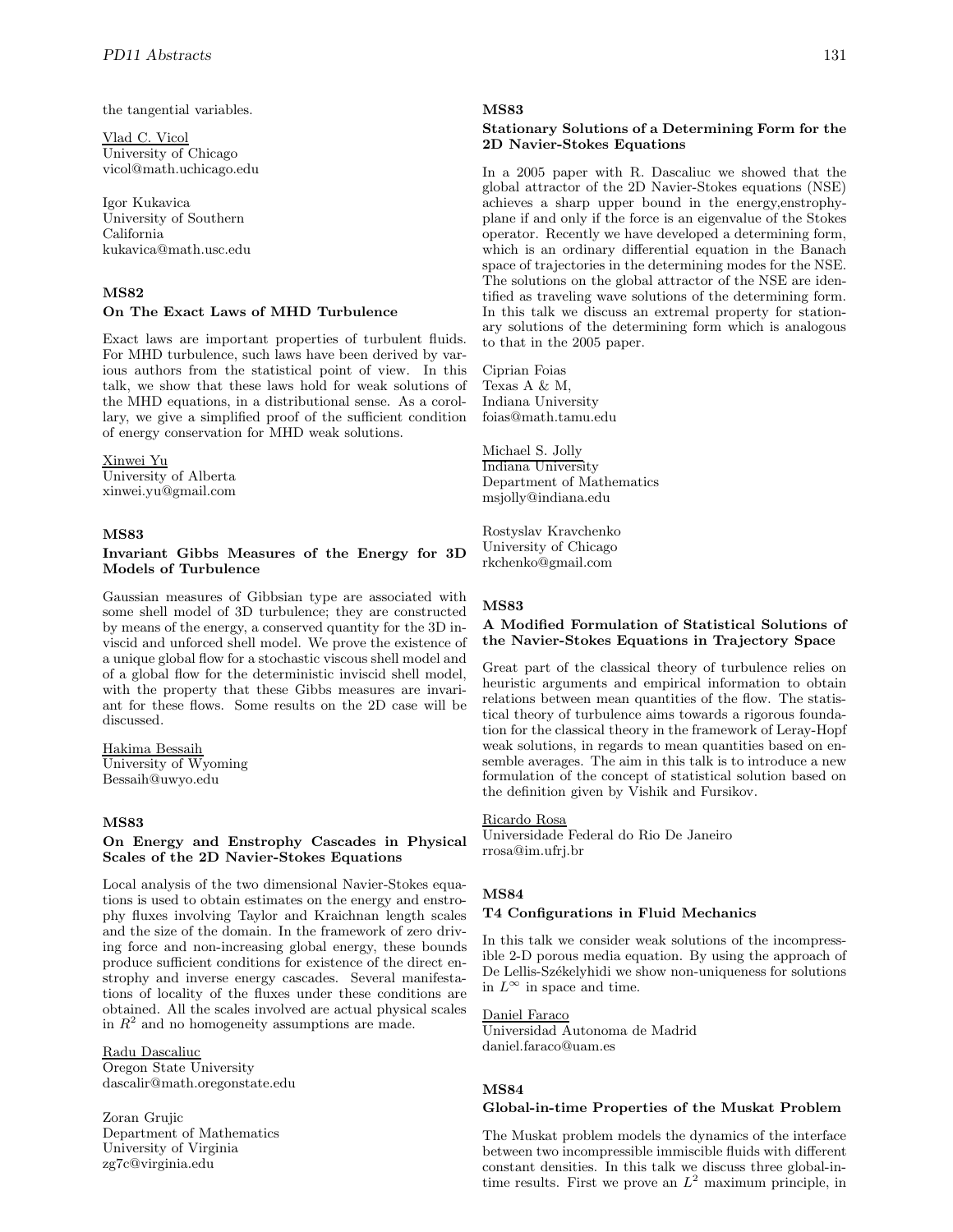the form of a new "log" conservation law which is satisfied by the equation for the interface. Our second result is a proof of global existence for unique strong solutions if the initial data is smaller than an explicitly computable constant, for instance  $||f||_1 \leq 1/5$ . Lastly, we prove a global existence result for Lipschitz continuous solutions with initial data that satisfy  $||f_0||_{L^{\infty}} < \infty$  and  $||\partial_x f_0||_{L^{\infty}} < 1$ . We take advantage of the fact that the bound  $\|\partial_x f_0\|_{L^{\infty}} < 1$  is propagated by solutions, which grants strong compactness properties in comparison to the log conservation law.

Francisco Gancedo University of Chicago fgancedo@us.es

#### **MS84**

# **Analytical Treatment of the Beta-model for Intermittent Energy Cascade**

The classical beta-model for intermittent energy cascade is based on the idea that the collection of active eddies at a given dyadic scale fills only a fraction of the volume occupied by active eddies of preceding generation. The Hausdorff dimension of the set where energy dissipates is then determined by the exponential rate of decay of the volumes and relies on an incidence argument. In this talk we will give an analytical interpretation of this so far largely phenomenological argument. Our basic tool is a new formula that measures the active volumes, and active regions are found with the use of atomic decompositions. We introduce precisely the energy dissipation set as the limsup of those active regions and rigorously estimate its Hausdorff dimension.

Roman Shvydkoy University of Illinois at Chicago shvydkoy@math.uic.edu

# **MS84**

# **Optimal Large-time Decay Rates for Collisional Kinetic Equations in the Whole Space**

In this talk we explain several recent results surrounding the problem of determining the large time behavior of the Boltzmann equation and several related physical kinetic models on the full space  $(R_x^3)$ . Specifically, in collaboration with R. J. Duan, we introduce new methods which involve a combination of Fourier analytic techniques (in the spirit of Kawashima's work) and the derivation of suitable systems of reduced kinetic equations. These methods enable us to prove the optimal large time decay rates to Maxwellian for several physical models such as the one species Vlasov-Poisson-Boltzmann system and the two-species Vlasov-Maxwell-Boltzmann system. Generalizations to other systems can be expected. Furthemore, since the work of Ukai-Asano in 1982 for cut-off moderately soft potentials, it has been a longstanding open problem to determine the optimal large time decay rates for the soft potential Boltzmann equation in the whole space, with or without the angular cut-off assumption. For perturbative initial data, we prove that solutions converge to the global Maxwellian with the optimal large-time decay rate of  $O(t^{-\frac{n}{2} + \frac{n}{2r}})$  in the  $L^2_v(L_x^r)$ -norm for any  $2 \le r \le \infty$  in ndimensions. The proof of existence of global in time unique classical solutions to this system was a joint work with P. Gressman.

Robert M. Strain University of Pennsylvania strain@math.upenn.edu

# **MS85**

#### **Stability of Fluid Structure Interaction Problem**

In this work we consider the dynamical response of a nonlinear plate interacting with non-linear gradient flow for slightly compressible fluid. The plate part is modeled using a non-linear system of momentum equations for all three components of the vector of the displacement. The fluid flow part is subjected to the generalized Forcheimer equation. Non-standard coupling conditions on the fluid structure interaction surface have been introduced. In particular we show that for a class of boundary conditions and for a specific constraint in the compressibility coefficient, there exists an appropriate energy norm which is bounded by the incoming flow velocity and pressure on the boundary of the liquid region.

#### Eugenio Aulisa

Department of Mathematics and Statistics. Texas Tech University eugenio.aulisa@ttu.edu

Yasemen Kaya Department of Mathematics Texas Tech University yasemen.kaya@ttu.edu

Akif Ibragimov Department of Mathematics and Statistics. Texas Tech University akif.ibraguimov@ttu.edu

# **MS85**

#### **Multiscale Finite Element Methods for Fluidstructure Interaction Problems**

A multiscale framework for fluid-structure interaction problems in inelastic media will be presented. Stokes flow is assumed at the pore scale with a general nonlinear elastic model for deformations. Due to complexity of pore-level interaction an iterative macroscopic model, that consists of nonlinear Darcy equations and upscaled elasticity equations modeled via an iterative procedure, is proposed. Numerical results for the case of linear elastic solid skeleton are presented for a number of model problems.

# Yuliya Gorb

Department of Mathematics University of Houston gorb@math.uh.edu

#### **MS85**

### **Stability of the Generalised Forchheimer Flow in Porus Media**

We study generalized Forchheimer equations for slightly compressible fluids in porous media subjected to the total fux condition on the boundary. We derive estimates for the pressure, its gradient and time derivative in terms of the time-dependent boundary data. For the stability, we establish the continuous dependence of the pressure and pressure gradient on the boundary total flux In particular, we show the asymptotic dependence of the shifted solution on the asymptotic behavior of the boundary data. In order to improve estimates of various types, we prove and utilize suitable Poincare-Sobolev and nonlinear Gronwall inequal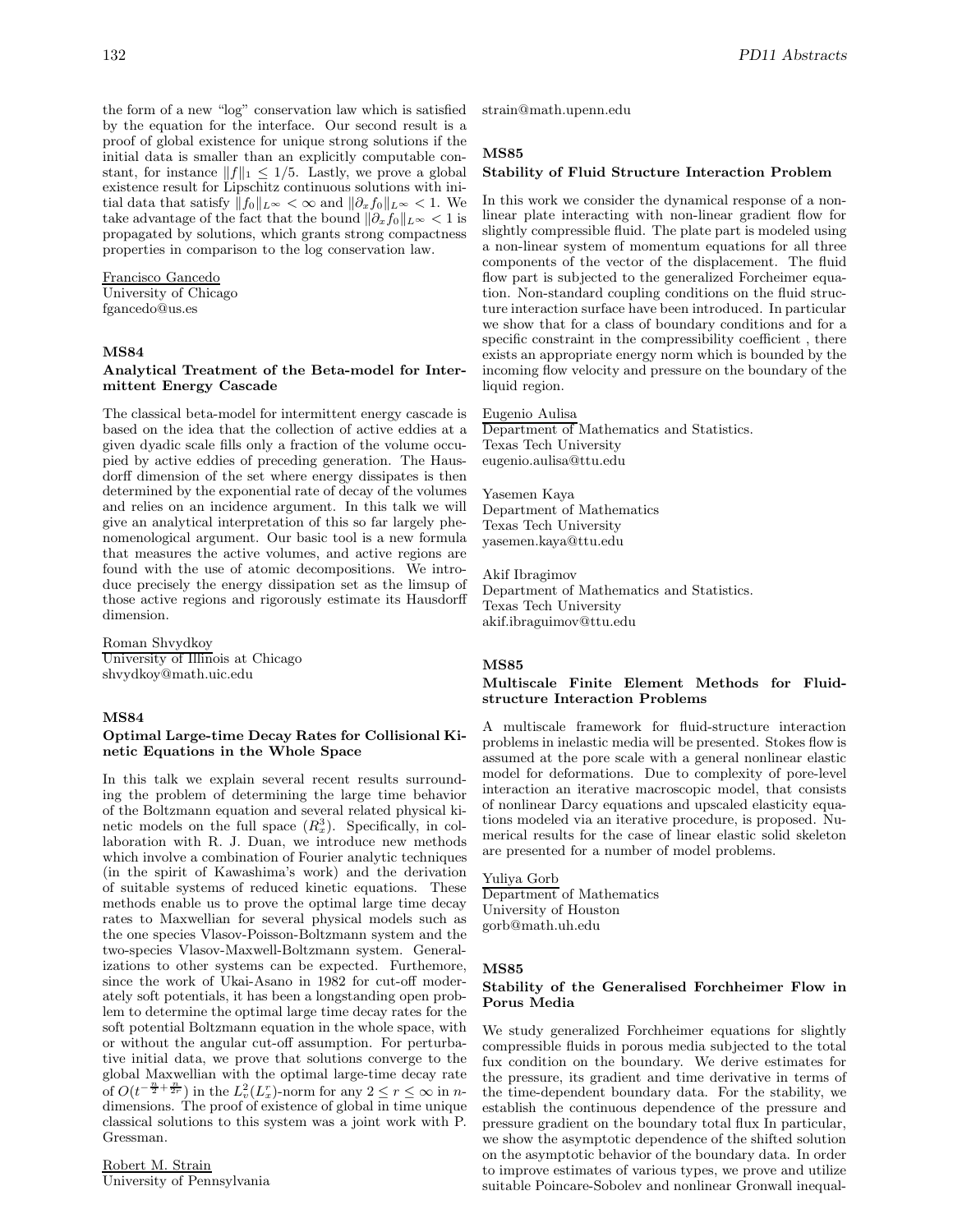ities, as well as obtain Gronwall-type inequalities from a system of coupled differential inequalities. We also introduce additional flux-related quantities as controlling parameters of fluid flows for large time in case of unbounded fluxes

#### Akif Ibragimov

Department of Mathematics and Statistics. Texas Tech University akif.ibraguimov@ttu.edu

Luan Hoang Texas Tech University Department of Mathematics and Statistics luan.hoang@ttu.edu

Eugenio Aulisa Department of Mathematics and Statistics. Texas Tech University eugenio.aulisa@ttu.edu

Thinh Kieu Texas Tech University thinh.kieu@ttu.edu

# **MS85**

## **Evolution Under Constraints: Fate of Methane in Subsurface**

Methane gas is stored under the Earth's surface in several forms including i) adsorbed gas in coalbeds and, ii) as part of methane hydrates. In the talk we discuss the associated models for its evolution. Such models involve systems of PDEs coupled with various thermodynamics constraints represented by graphs rather than functions, and, in particular, by inequality constraints and/or hysteresis. This structure of the model(s) presents challenges for analysis and numerical simulation.

Malgorzata Peszynska Department of Mathematics Oregon State University mpesz@math.oregonstate.edu

#### **MS85**

# **Qualitative Properties of Nonlinear Parabolic Equations: Regularity and Stabilization**

The talk will be dedicated to qualitative theory of nonlinear parabolic PDEs. It will be focused on regularity properies and stabilization of solutions to equations of the p-Laplace and porous medium type. Stabilization of solutions is studied in various setings - both in the whole space (in weighted  $L^p$  classes) and in domains. In the latter case we investigate dependence on the geometry of the domain and its connection with admissible classes of initial values.

Mikhail Surnachev Department of Mathematics, Bauman Moscow, State Technical University Peitsche@yandex.ru

#### **MS86**

### **Motion of a Vortex Filament with Axial Flow in the Half Space**

We are concerned with a model equation describing the

motion of a vortex filament with axial flow immersed in three-dimensional, incompressible, and inviscid fluid. The model equation is a nonlinear third order dispersive system and we prove the time-local unique solvability of an initial-boundary value problem. Since a standard parabolic regularization will not suffice to solve our problem, we propose a new regularization method for a linear dispersive system.

#### Masashi Aiki

Keio University, Japan max aiki2004@yahoo.co.jp

Tatsuo Iguchi Keio University JAPAN iguchi@math.keio.ac.jp

#### **MS86**

### **Well-posedness for the Two-phase Navier-Stokes Equations with Surface Tension and Surface Viscosity**

A rigorous analysis of a sharp-interface model for the flow of two incompressible fluids in a bounded domain is presented. The motion of the moving interface between both fluids is governed by a stress condition which includes both surface tension and surface viscosity according to the Boussinesq-Scriven law. In order to prove local-in-time well-posedness of the model, the following techniques are used: A transformation to a configuration with fixed interface, a localization procedure, the theory of maximal  $L_p$ -regularity and the contraction principle.

#### Stefan Meyer

Institute of Mathematics University of Halle, Germany stefan.meyer@mathematik.uni-halle.de

#### **MS86**

#### **On the Suitable Distance to Control a Perturbed Flow in a Domain with Free Boundary**

In the study of stability of steady laminar flows with free boundary, several different linearizations of the unsteady problem have been proposed, in particular the rigorous nonlinear stability theory is still entirely missing. Scope of this note is to begin the study of nonlinear stability of steady laminar flows with free boundary.

Specifically we succeed in the control of a particular distance between the steady  $\Gamma_*$  and unsteady  $\Gamma_t$  surfaces say  $\Gamma_t - \Gamma_*$ . Such a quantity becomes a distance if  $\Gamma_*$  is the minimum surface. In such a case  $\Gamma_t - \Gamma_* > 0$  is always positive. If  $\Gamma_t$  is given as the graph  $x_N = \eta(x', t)$ , with  $\eta \in C^m$ ,  $m \ge 1$ , setting  $\varphi(x,t) = -x_N + \eta(x',t)$  yields the upward unit normal

$$
\mathbf{n}(x,t) = -\frac{(-\nabla' \eta(x',t),1)}{\sqrt{1+|\nabla' \eta(x',t)|^2}}.
$$

In this case  $\Gamma_t - \Gamma_*$  with  $\Gamma_*$  a plane  $x_N = 0$  can be represented in the more explicit form

$$
\Gamma_t - \Gamma_* = \|\eta\|_X := \left(\int_{\Sigma} \frac{|\nabla' \eta|^2}{\sqrt{1 + |\nabla' \eta|^2}} dx'\right)^{1/2} < \infty,
$$

where X denotes the subspace of functions  $\eta \in H^1(\Sigma)$  satisfying  $\|\eta\|_X < \infty$ . In our nonlinear stability we control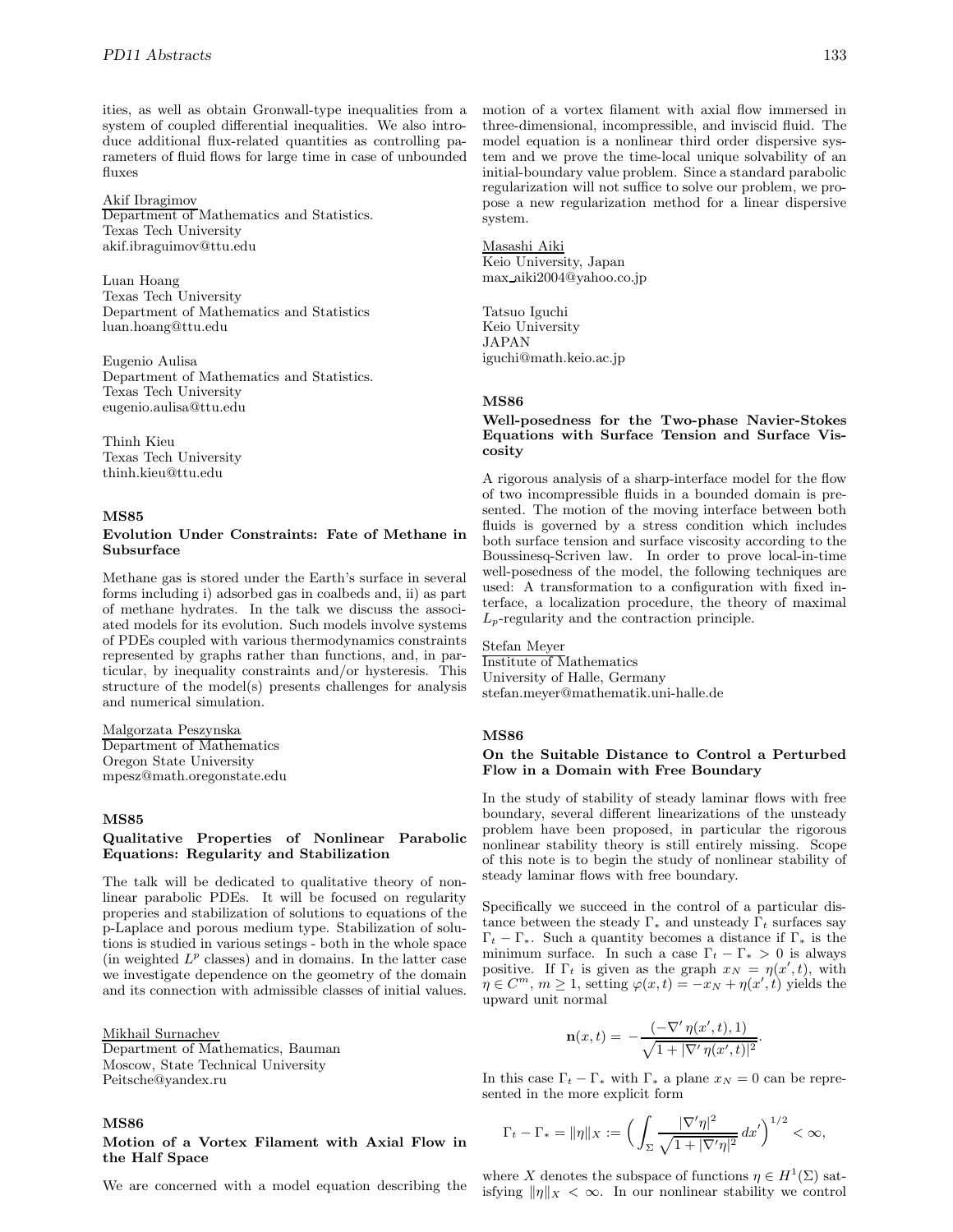for all time the  $L^2$  norm of the velocity and the quantity  $\|\eta\|_X$ .

The goal is achieved by using a definition of perturbation different from the one usually adopted that has been recently proposed by ourselves.

Mariarosaria Padula Department of Mathematics University of Ferrara, Italy pad@unife.it

# **MS86**

# **Loss of Control of Motions from Initial Data for Pending Capillary Liquid**

We consider a horizontal layer of heavy viscous fluid bounded above by a rigid surface and below by a free surface. We reduce the study of nonlinear instability into the sign of initial energy of perturbations. In nonlinear phenomena, a solution may loose its control from initial data for large data, even though a linearly stable state. We construct a solution such that though linearly stable, it is not controlled by initial data when these data are larger than an computable constant. It is a joint work with U. Massari (Ferrara, Italy) and M. Padula (Ferrara, Italy).

Umberto Massari University of Ferrara Italy umberto.massari@unife.it

Mariarosaria Padula Department of Mathematics University of Ferrara, Italy pad@unife.it

Senjo Shimizu Department of Matmenatics Shizuoka University, Japan

ssshimi@ipc.shizuoka.ac.jp

# **MS86**

# **Bifurcation Theorems for Free Surface Problems**

Abstract not available at time of publication.

Yoshiaki Teramoto Faculty of Engineering Setsunan University, Japan teramoto@mpg.setsunan.ac.jp

# **MS87**

### **Strong Solution of Compressible Nematic Liquid Crystal Flows**

We prove local existence of unique strong solutions of compressible nematic liquid crystal flows in a domain of  $R^3$ , provided that an initial vacuum may exist. We then prove a blow-up criterion for the local strong solution at finite time in terms of  $\|\rho\|_{L_t^\infty L_x^\infty}$  and  $\|\nabla d\|_{L_t^3 L_x^\infty}$ . We also establish a blow-up criterion in terms of the temporal integral of both the maximum norm of the deformation tensor of velocity gradient and the square of  $\|\nabla d\|_{L_x^{\infty}}$ .

Tao Huang, Changyou Wang University of Kentucky thuang@ms.uky.edu, changyouwang@uky.edu Huanyao Wen South China Normal University huanyaowen@163.com

#### **MS87**

# **Poisson-Nernst-Planck (PNP) Equations for Ion Transport**

Understanding ion transport is crucial in the study of many physical and biological problems, such as semiconductors, electro-kinetic fluids, transport of electrochemical systems and ion channels in cell membranes. One of the fundamental models for the ionic transport is the time dependent coupled diffusion-convection equations, the Poisson-Nernst-Planck (PNP) system. The PNP system consists of the electro-static Poisson and Nernst-Planck equations describing electro-diffusion and electrophoresis. In this lecture, Ill introduce our recent results on the equilibrium of the PNP system and the linear stability problem.

#### Tai-Chia Lin

National Taiwan University, Taiwan, ROC tclin@math.ntu.edu.tw

#### **MS87**

# **Existence of Globally Weak Solutions to the Flow of Compressible Liquid Crystals System**

We study a simplified system for the compressible fluid of Nematic Liquid Crystals in a bounded domain in three Euclidean space and prove the global existence of the finite energy weak solutions.

Xiangao Liu

School of Mathematics, Fudan University, China xgliu@fudan.edu.cn

#### **MS87**

### **Motion of vortices in the Landau-Lifschitz-Gilbert equation**

A simplified model for the energy of the magnetization of a thin ferromagnetic film gives rise to a version of the theory of Ginzburg-Landau vortices for sphere-valued maps. In particular we have the development of vortices as a certain parameter tends to 0. The dynamics of the magnetization is ruled by the Landau-Lifshitz-Gilbert equation, which combines characteristic properties of a nonlinear Schrodinger equation and a gradient flow. I will discuss the motion of the vortex centers under this evolution equation.

Daniel Spirn University of Minnesota spirn@math.umn.edu

Matthias Kurzke Institute for Applied Mathematics, University of Bonn Bonn, Germany kurzke@iam.uni-bonn.de

Christof Melcher Department of Mathematics I, RWTH Aachen University Wüllnerstr. 5b, 52056 Aachen, Germany melcher@math1.rwth-aachen.de

Roger Moser University of Bath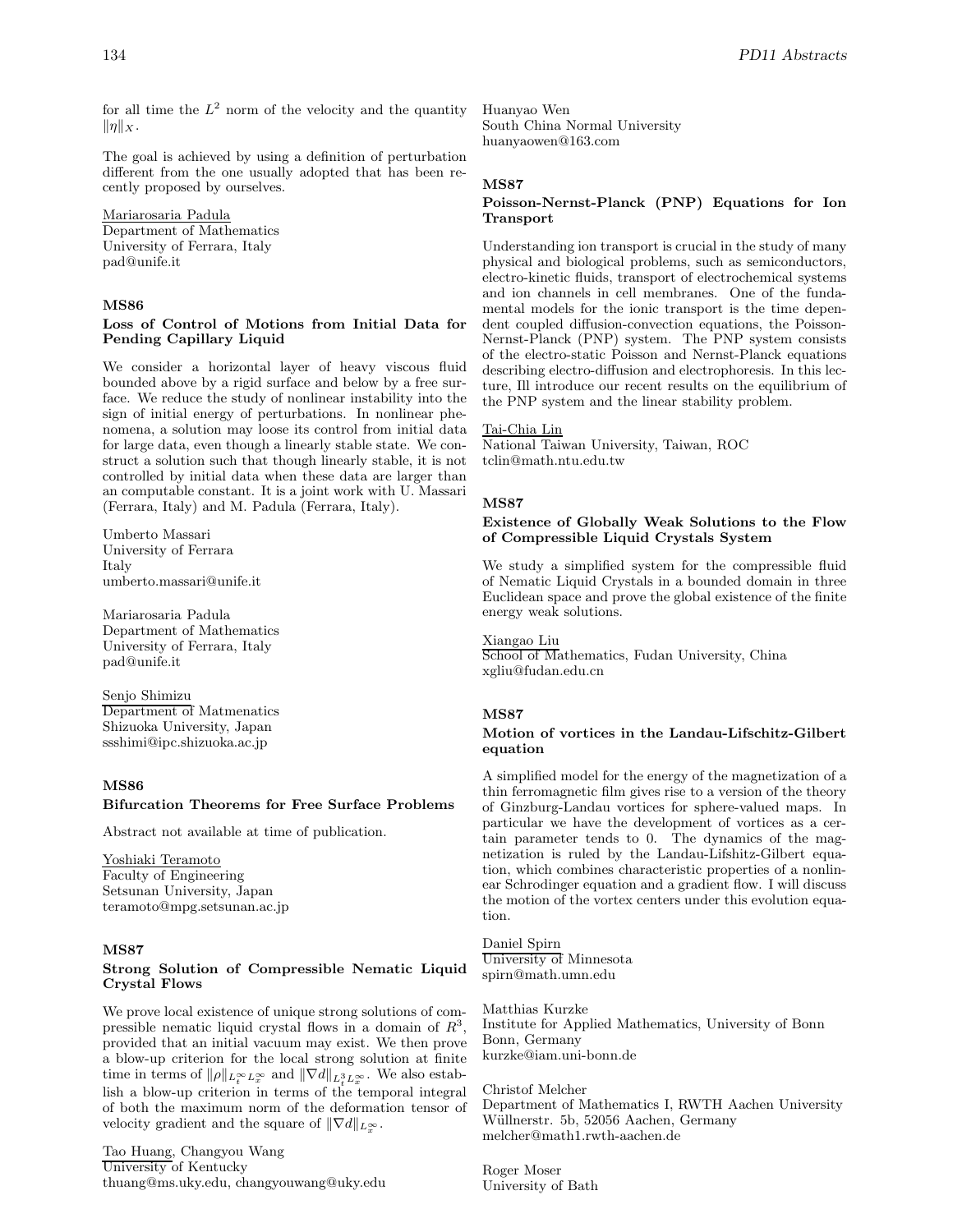r.moser@bath.ac.uk

# **MS87**

#### **On Global Solutions to Flows of Liquid Crystals**

The three-dimensional equations for the incompressible and compressible flows of liquid crystals are considered. The existence, large-time behavior, and incompressible limit of global strong and weak solution are discussed.

Dehua Wang University of Pittsburgh USA dwang@math.pitt.edu

#### **MS88**

# **Title Not Available at Time of Publication**

Abstract not available at time of publication.

Suncica Canic Department of Mathematics

University of Houston canic@math.uh.edu

#### **MS88**

# **Two Phase Flow in Porous Media: the Saffman-Taylor Instability Revisited**

Plane waves for two phase flow in a porous medium are modeled by the one-dimensional Buckley-Leverett equation, a *scalar* conservation law. We analyze linearized stability of sharp planar interfaces to two-dimensional perturbations, which involves a *system* of PDE. Numerical simulations of the full nonlinear system, including dissipation, illustrate the analytical results. We also discuss a modified Buckley-Leverett equation, in which the capillary pressure is rate-dependent, thereby adding a BBM-type dispersive term. This equation sustains undercompressive planar waves, but they are all unstable to two-dimensional perturbations.

Michael Shearer Mathematics NC State University shearer@ncsu.edu

Kim Spayd NC State University krspayd2@ncsu.edu

Zhengzheng Hu Department of Mathematics North carolina State University zhu4@ncsu.edu

# **MS88**

### **Rate of Convergence for Vanishing Viscosity Approximations to Hyperbolic Balance Laws**

Results on the rate of convergence for vanishing viscosity approximations to hyperbolic balance laws are presented. The systems under consideration are strictly hyperbolic and genuinely nonlinear with a source term satisfying a special mechanism that induces dissipation. The proof relies on error estimates that measure the interaction of waves. Shock waves are treated by monitoring the evolution of suitable Lyapunov functionals, whereas interactions involving rarefaction waves are accomodated by employing a sharp decay estimate.

Konstantina Trivisa University of Maryland Department of Mathematics trivisa@math.umd.edu

Cleopatra Christoforou University of Cyprus, Cyprus christoforou.cleopatra@ucy.ac.cy

# **MS88**

# **GlobalSsolutions to Variational Nonlinear Wave Systems Modelling Nematic Liquid Crystals**

Abstract not available at time of publication.

Yuxi Zheng Yeshiva University yzheng1@yu.edu

#### **MS89**

# **An Envelope Approximation of Out-of-Plane Gap Solitons in 2D Photonic Crystals**

We consider the nonlinear Maxwell equations for 2D Kerr nonlinear photonic crystals for fields propagating out of the plane of periodicity, cf e.g. photonic crystal fibers. Similarly to [Dohnal, Uecker, arXiv:0810.4499] we show that gap solitons in the vicinity of gap edges are approximated via modulation equations, so called coupled mode equations (CMEs), the coefficients of which are determined by the linear band structure of the Maxwell system. We numerically compute the band structure and the CME coefficients for a cylindrical photonic crystal geometry with a hexagonal Wigner-Seitz cell.

## Tomas Dohnal

KIT, Department of Mathematics dohnal@kit.edu

Willy Dörfler Department of Mathematics KIT willy.doerfler@kit.edu

## **MS89**

#### **Modulation Equations for Two Gravity Waterwaves of Finite Depth**

We consider the 3D gravity water-wave problem of finite depth, derive the leading and next-to-leading order macroscopic equations of hyperbolic scaling for small amplitudes of the surface elevation for a system of two arbitrary carrier waves, and discuss their rigorous justification.

# Yannis Giannoulis

TU München giannoul@ma.tum.de

Walter Aschbacher Université du sud toulon-var walter.aschbacher@alumni.ethz.ch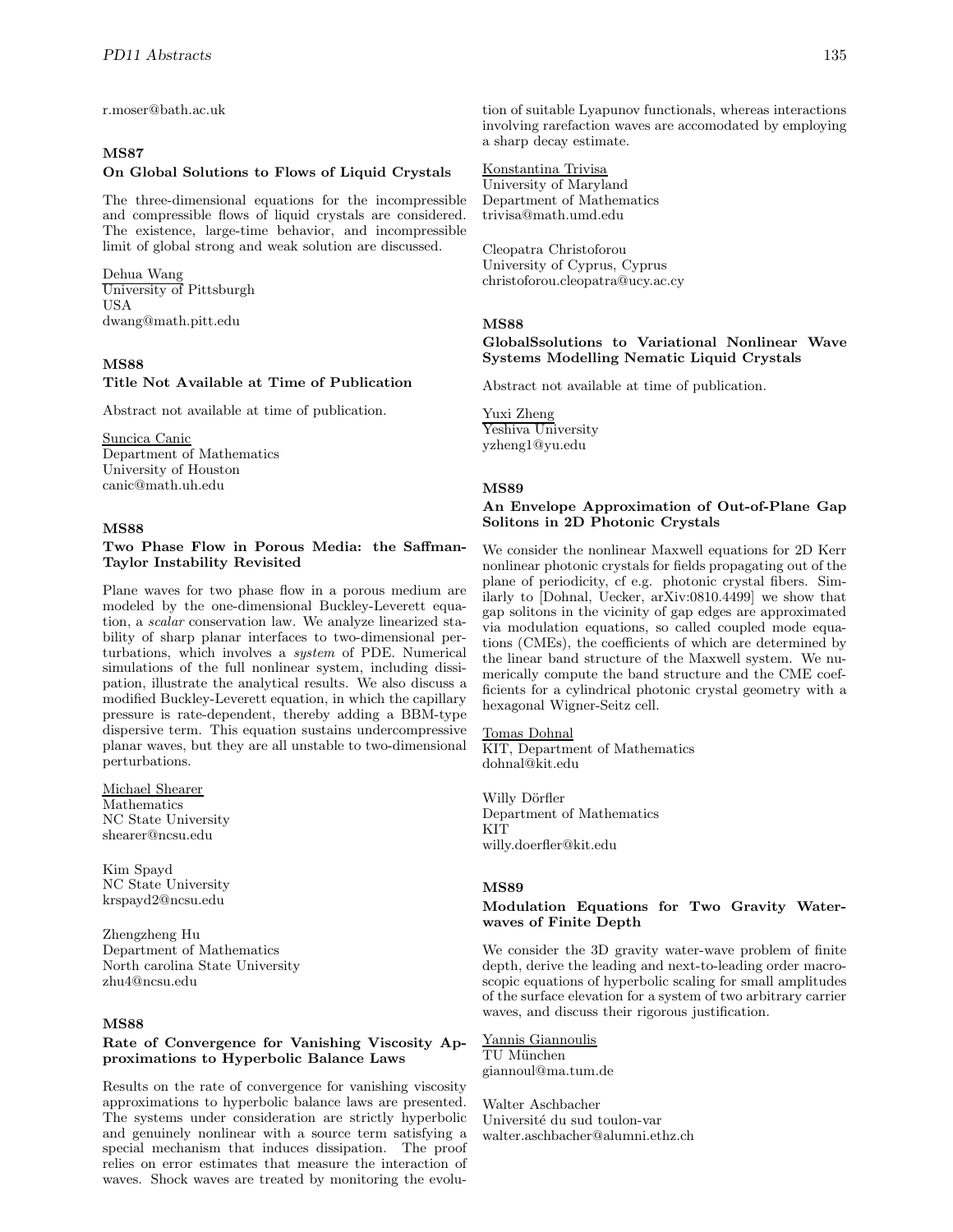# **Nearly Finite-Dimensional Dynamics in Optical Waveguides**

We investigate the dynamics of small-amplitude solutions to NLS with a potential supporting three eigenfunctions whose initial conditions are a superposition of the eigenmodes. We demonstrate that solutions are wellapproximated by an ODE derived using a Galerkin truncation, and that the finite-dimensional dynamics are interesting. The ODE has standing waves, relative periodic orbits, heteroclinic connections, and apparent chaos. Its normal form remains poorly understood. We discuss proposed physical experiments in an optical waveguide.

#### Roy H. Goodman

New Jersey Institute of Technology Department of Mathematical Sciences goodman@njit.edu

# **MS89**

#### **Linearized Backlund Transform as a tool to prove stability**

Recently, the linearized backlund transform has been used to prove stability of solitons and multi-soliton solutions in several completely integrable systems. We will discuss this method for the Toda lattice and the Sine-Gordon equation.

#### Aaron Hoffman

Franklin W. Olin College of Engineering aaron.hoffman@olin.edu

#### **MS90**

#### **A Result on Homogenization of Fronts in Highly Heterogeneous Media**

I will consider the evolution by mean curvature in a heterogeneous medium, modeled by a periodic forcing term. I will discuss two related problems: the existence of a homogenization limit, when the dimension of the periodicity cell tends to zero, and the long time behaviour of the evolution, in particular the existence of travelling waves solutions.

Guy Barles Laboratoire de Mathématiques et Physique Théorique University of Tours barles@lmpt.univ-tours.fr

Annalisa Cesaroni Dipartimento di Matematica Universita di Padova acesar@math.unipd.it

Matteo Novaga University of Padova (Italy) novaga@math.unipd.it

#### **MS90**

# **Pinning and Depinning of Interfaces in Random Media**

We consider a parabolic model for the evolution of an interface in random medium. The local velocity of the interface is governed by line tension and a competition between a constant external driving force  $F > 0$  and a heterogeneous random field  $f(x, y, \omega)$ , which describes the interac-

tion of the interface with its environment. To be precise, let  $(\Omega, \mathbf{F}, \mathbf{P})$  be a probability space,  $\omega \in \Omega$ . We consider the evolution equation

$$
\partial_t u(x, t, \omega) = \Delta u(x, t, \omega) - f(x, u(x, t, \omega), \omega) + F
$$

with zero initial condition. The random field  $f > 0$  has the form of localized smooth obstacles of random strength. In particular, we are interested in the macroscopic, homogenized behavior of solutions to the evolution equation and their dependence on  $F$ . We prove that, under some assumptions on  $f$ , we have existence of a non-negative stationary solution for  $F$  small enough. This means that all solutions to the evolution equation become stuck if the driving force is not sufficiently large. The proof relies on a percolation argument. Given stronger assumptions on  $f$ , but still without a uniform bound on the obstacle strength, we also show that for large enough  $F$  the interface will propagate with a finite velocity. The two results combined show the emergence of a rate-independent hysteresis in systems subject to a viscous microscopic evolution law through the interaction with a random environment.

#### Patrick W. Dondl

Univeristy of Bonn pwd@hcm.uni-bonn.de

Michael Scheutzow Institute for Mathematics Technische Universität Berlin ms@mail.math.tu-berlin.de

Nicolas Dirr Cardiff School of Mathematics Cardiff University nicolas dirr ¡dirrnp@cardiff.ac.uk¿

#### **MS90**

#### **Front Propagation in Stratified Media: A Variational Approach**

We prove, under generic assumptions, that the special variational traveling wave that minimizes the exponentially weighted Ginzburg-Landau functional associated with scalar reaction-diffusion equations in infinite cylinders is the long-time attractor for the solutions of the initial value problems with front-like initial data. The convergence to this traveling wave is exponentially fast. The obtained result is mainly a consequence of the gradient flow structure of the considered equation in the exponentially weighted spaces and does not depend on the precise details of the problem. It strengthens our earlier generic propagation and selection result for "pushed' fronts.

#### Cyrill B. Muratov

New Jersey Institute of Technology Department of Mathematical Sciences muratov@njit.edu

Matteo Novaga University of Padova (Italy) novaga@math.unipd.it

# **MS90**

#### **Stochastic Allen-Cahn Equation and Mean Curvature Flow**

In this talk we review some recent results on perturbation of the Allen-Cahn equation by a random forcing. It is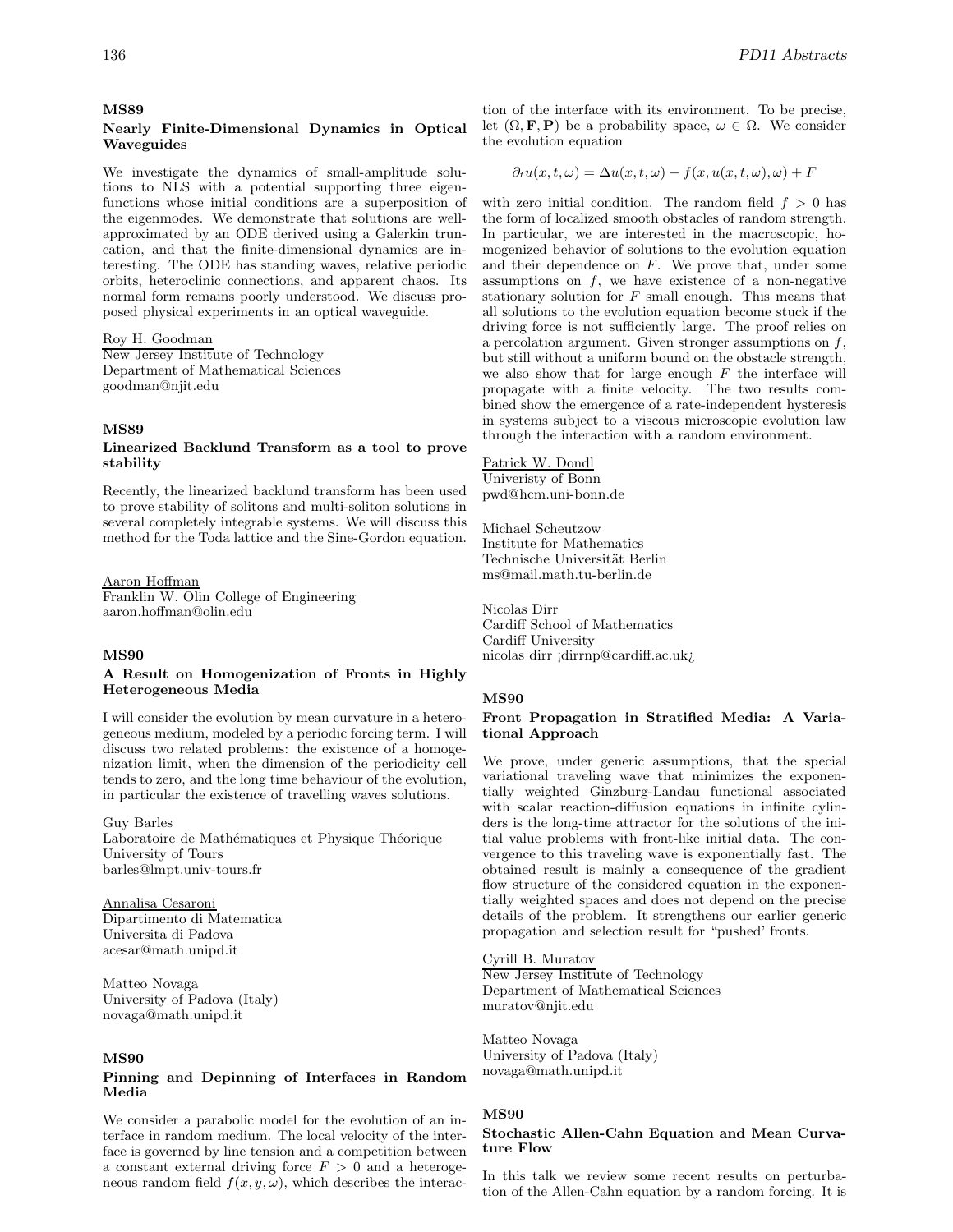well known that the deterministic Allen-Cahn equation approximates an evolution of phase indicator functions. The phase boundaries perform a motion by mean curvature. We investigate if this behaviour is stable under random perturbations. To be more precise, we want to know if it is true that a stochastically perturbed Allen-Cahn equation converges to a stochastically perturbed mean curvature flow. We show that this is true - at least for short times - in the simplest possible case, where the forcing is the approximation of a one-dimensional time dependent white noise. Then we study a more complicated forcing by a stochastic transport-type term. We obtain compactness and regularity results. The limiting evolution will also be discussed.

Hendrik Weber Mathematics Institute University of Warwick hendrik.weber@warwick.ac.uk

Matthias Röger TU Dortmund matthias.roeger@tu-dortmund.de

# **MS91**

### **Scattering and Estimation from Cross Correlations**

We will analyze the waves transmitted and reflected by a random mediumin the case in which the medium has rapid random fluctuations. This involves deriving a white noise approximation for the wave field. We will show how the second-order statistics of the wave can be determined by this white noise approximation in the paraxial regime and be used for imaging.

# Knut Solna

University of California at Irvine ksolna@math.uci.edu

Josselin Garnier Universite Paris 7 garnier@math.jussieu.fr

Maarten de Hoop Center for Computational & Applied Mathematics Purdue University mdehoop@math.purdue.edu

#### **MS91**

#### **Passive Sensor Imaging using Cross-correlations of Noisy Signals**

We consider here the problem of imaging using passive incoherent recordings due to ambient noise sources. The first step towards imaging in this configuration is the computation of the cross-correlations of the recorded signals. These cross-correlations are computed between pairs of sensors (receivers) and contain very important information about the background medium. They can be used, for example, to compute the travel time between sensors or even the Green's function from one sensor to the other. Our aim is to use these cross-correlations in order to image reflectors embedded in clutter. To do so we will use coherent imaging methods, such as travel time migration and coherent interferometry (CINT).

#### Chrysoula Tsogka

University of Crete and FORTH-IACM tsogka@tem.uoc.gr

Adrien Semin Institure of Applied and Computational Mathematics FORTH, Heraklion asemin@iacm.forth.gr,

George Papanicolaou Department of Mathematics Stanford University george ppapanico@math.stanford.edu

Josselin Garnier Universite Paris 7 garnier@math.jussieu.fr

#### **MS91**

#### **Thermoacoustic and Photoacoustic Tomography**

Abstract not available at time of publication.

Guenther Ulhmann University of Washington gunther@math.washington.edu

# **MS91**

# **Title Not Available at Time of Publication**

Abstract not available at time of publication.

Maarten de Hoop Center for Computational & Applied Mathematics Purdue University mdehoop@math.purdue.edu

#### **MS92**

# **Finite Element Discretization of the Navier-Stokes Equations with Mixed Boundary Conditions**

We consider a variational formulation of the threedimensional NavierStokes equations with mixed boundary conditions and prove that the variational problem admits a solution provided that the domain satis?es a suitable regularity assumption. Next, we propose a ?nite element discretization relying on the Galerkin method and establish a priori and a posteriori error estimates.

Christine Bernardi Université Paris VI Labo J-L Lions bernardi@ann.jussieu.fr

#### **MS92**

### **Stabilized Finite Element Solvers of Incompressible Flow Equations: Modeling of Stabilization Coefficients via Kinetic Energy**

The turbulent kinetic energy (TKE) plays a major role in standard tubulence models. In particular, Variational Multi-scale (VMS) models may be used as turbulence models. This includes on one hand two-grids models, that include modeling of eddy diffusion that acts on the equation of the small resolved scales. On another hand it includes Orthogonal Sub-grid Scale methods, that provide a with full modeling of large-small scale interactions, without the need of eddy diffusion modeling. All these models require stabilization parameters. This talk analyzes wether the use of TKE may improve VMS models. We derive a modeling of stabilization parameters depending of the TKE. The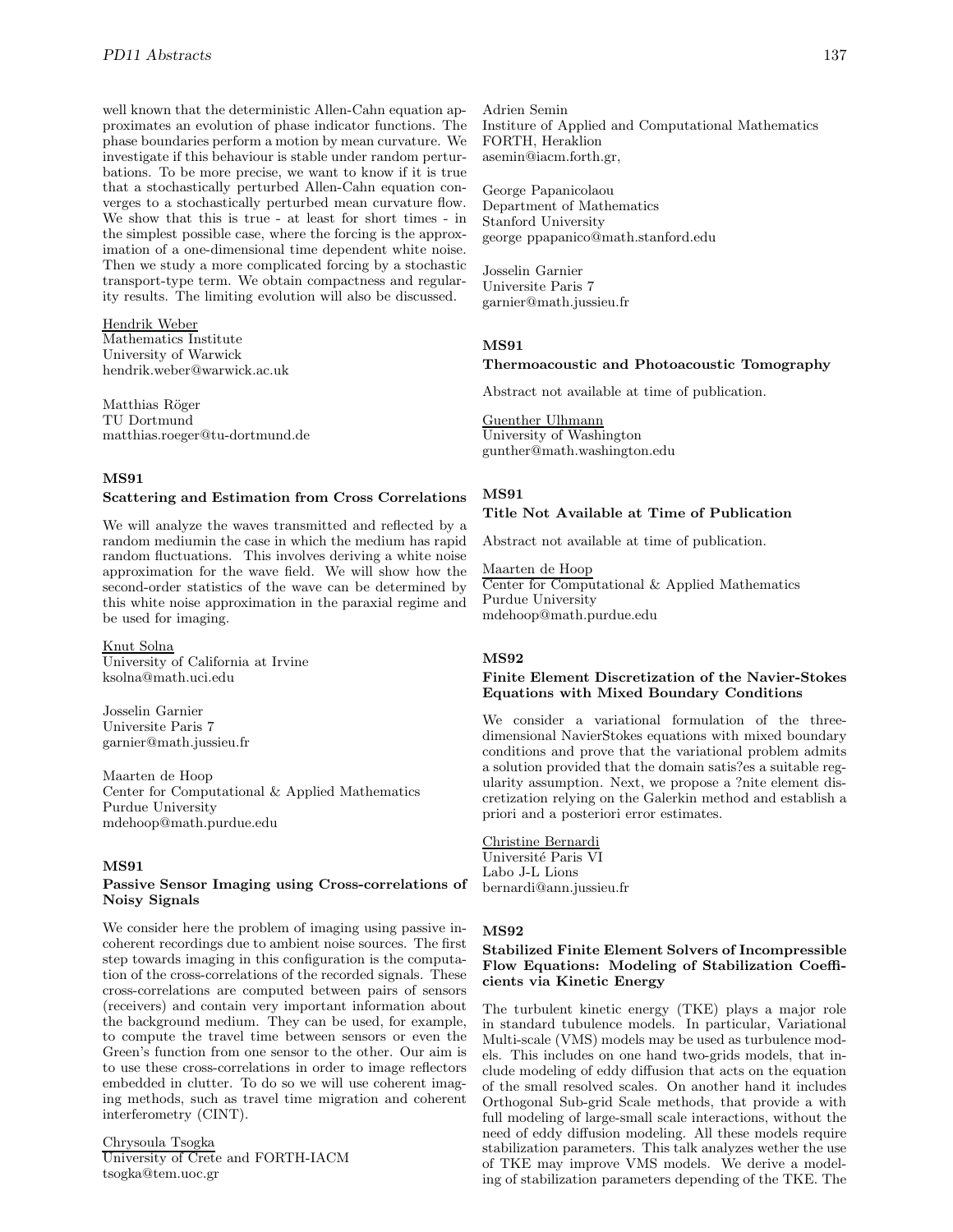TKE is obtained as the solution of a modeled equation. We prove that this equation is well posed in  $W^{1,\bar{q}}$  norm, for  $1 < q < d'$  (d is the space dimension), and that it tends to zero in this norm as the turbulent perturbation tends to zero in  $H<sup>1</sup>$  norm. In this sense we are considering LES models. We present some numerical tests that fully confirm these results, and also seem to indicate that the TKE equation is not well posed in  $H^1$  norm. We finally present some results for lid-driven cavity flow that support the basic modeling hypothesis, that gives a functional structure for the perturbation in terms of the residual associated to the large resolved scales. We also show that TKE may be used as a good error indicator.

Tomas L. Chacon Rebollo University of Sevilla Departauméricomento de Ecuaciones Diferenciales y Análisis N chacon@us.es

### **MS92**

# **Asympotic Analysis of the Approximate Deconvolution Models to the Mean Navier Stokes Equations**

We consider a 3D Approximate Deconvolution Model (ADM) which belongs to the class of Large Eddy Simulation (LES) models. We aim at proving that the solution of the ADM converges towards a dissipative solution of the mean Navier-Stokes Equations, for periodic boundary conditions. The convolution filter we first consider is the Helmholtz filter. We next consider generalized convolution filters for which the convergence property still holds.

Roger Lewandowski IRMAR, UMR 6625 Universite Rennes 1 Roger.Lewandowski@univ-rennes1.fr

Luigi C. Berselli Dipartimento di Matematica Applicata berselli@dma.unipi.it

# **MS92**

# **On Large Data Analysis of Kolmogorov's Two Equation Model of Turbulence**

Kolmogorov seems to be the first who recognized (in 1941) that a two equation model of turbulence might be appropriate to turbulent flow prediction. We present the results (joint work with M. Bulicek concerning long-time and large-data existence of weak solution to three-dimensional flows described by this Kolmogorov's two equation model of turbulence. Similar results (joint work with M. Bulicekek and R. Lewandowski associated with one equation model of turbulence (for turbulence kinetic energy) will be presented as well.

# Josef Malek

Charles University, Prague Mathematical Institute malek@karlin.mff.cuni.cz

### **MS93**

**A Mimetic Scheme to Solve Poisson's Equation ia a 3-d Curvilinear Mesh**

The performance and accuracy of the Castillo-Grone

Mimetic has already been shown in many fields. There have been a number of studies in both one-dimensional and two-dimensional mostly in a uniform mesh; however, there are some publication showing the same performance in a non-uniform mesh. In this talk, we will discuss the performance of a scheme based on the Castillo-Grone mimetic operators in a 3-D fully curvilinear mesh by solving a Poissons equation. Poissons equation arises in many fields including non-hydrostatic simulation of Navier-Stokes equations. Solving Poissons equation in a 3-D fully curvilinear coordinate system is a vital step in these types of simulations. We will discuss both the accuracy and the performance of a difference scheme based on the Castillo-Grone mimetic operators in solving the Poissons equation in a fully 3-D curvilinear mesh

### Mohammad Abouali

Computational Science Research Center San Diego State University maboualiedu@gmail.com

# **MS93**

# **A Mimetic Difference Method for Maxwell Equations on a Non-uniform Logically Rectangular Mesh**

A Mimetic formulation of Maxwell equations and their properties in two and three dimensional on non-uniform structured grids are developed. This formulation is an extension of the Castillo-Grone mimetic operators, for the 2-D curl operator on a uniform mesh. This mimetic numerical method produces approximations of fourth order both at the grid boundary and in the grid's interior

Antonio Nicola Di Teodoro Dept of Math Universidad Simon Bolivar, Vzla nicoditeodoro@gmail.com

### **MS93**

# **A Distributed Mimetic Approach to Simulating Water-rock Interaction Following CO2 Injection in Sedimentary Basinsme**

Risk estimation of short- and long-term geologic storage of CO2 can only be addressed through numerical modeling and simulation. In this paper we employ a novel mimetic numerical method to model the short-term (10-100 year) effects of CO2 injection in a sandstone formation modeled after the Oligocene Frio Formation, a regional brine reservoir along the U.S. Gulf Coast. Mimetic numerical methods solve a discrete analog of a continuum problem. Applied to geologic carbon sequestration, we employ a finitedifference mimetic method to solve an elemental conservation of solute species mass equation that governs solute transport in deep brine water residing in a permeable sandstone formation, subjected to the injection of supercritical phase CO2. Our novel implementation has been developed for use on many-core clusters and uses the distributed SuperLU library developed at Lawrence Berkeley National Laboratory for solving large sparse nonsymmetic systems constructed to compute solute activities during each time step. We demonstrate that a mimetic approach to the numerical modeling of water-rock interaction yields solutions that achieve a comparably higher order approximation at, or near, the boundary of a defined reservoir.

Eduardo Sanchez, Chris Paolini San Diego State University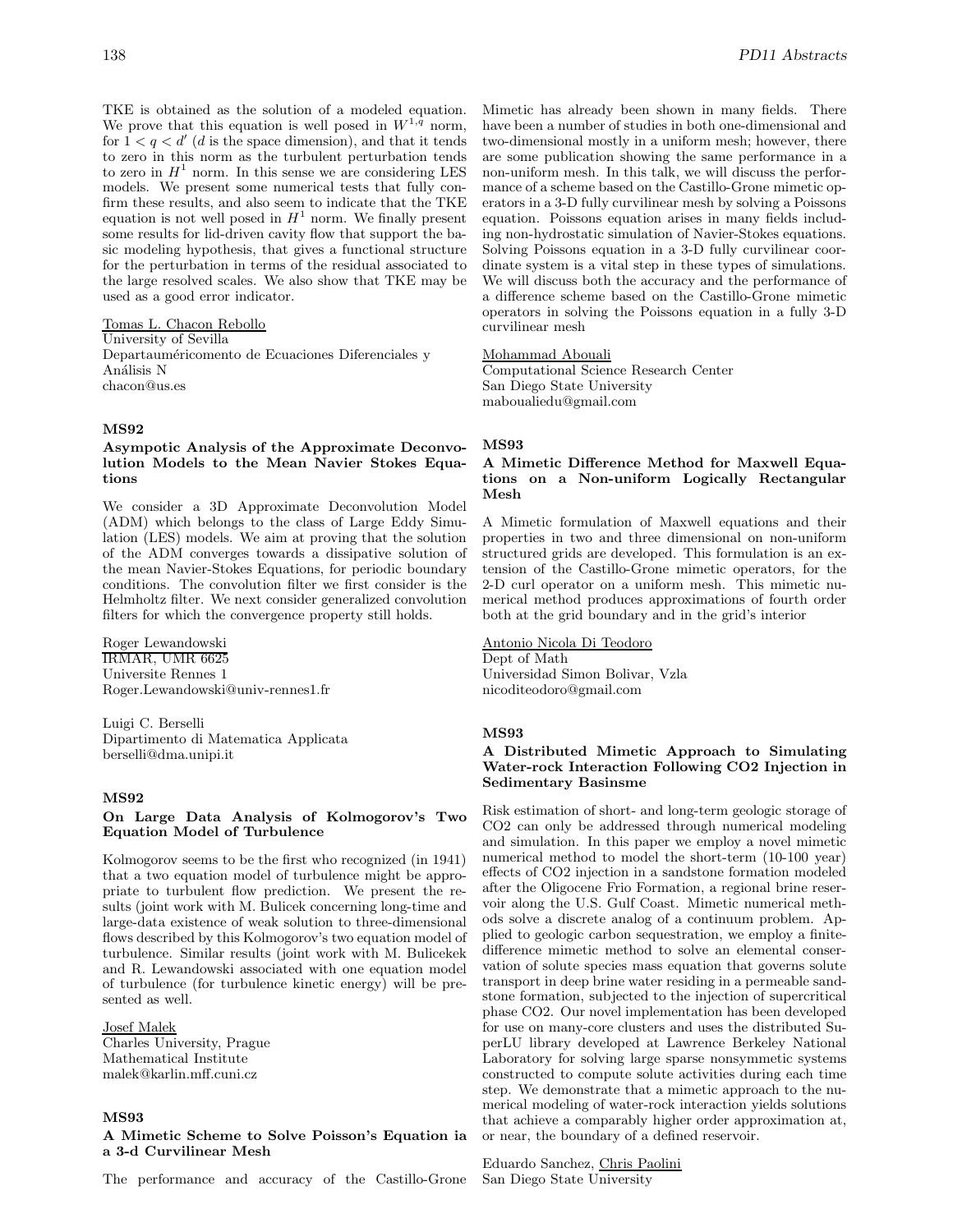ejspeiro@gmail.com, paolini@attila.sdsu.edu

Anthony Park Sienna Geodynamics and Consulting, Inc ajpark@sienna-geo.com

José E. Castillo San Diego State University Department of Mathematics castillo@myth.sdsu.edu

### **MS93**

# **A Numerical Study of a Mimetic Scheme for the Unsteady Heat Equation**

A new mimetic scheme for the unsteady heat equation is presented. It combines the Castillo-Grone mimetic discretizations for gradient and divergence operators in space with a Crank-Nicolson approximation in time. A comparative numerical study against standard finite difference shows that the proposed scheme achieves higher convergence rates, better approximations, and it does not require ghost points in its formulation.

Yamilet Quintana Department of Mathematics Universidad Simon Bolivar yquintana@usb.ve

Juan Guevara, Iliana Mannarino Universidad Central de Venezuela jmguevarajordan@gmail.com, iliana.mannarino@ciens.ucv.ve

### **MS94**

# **Experiments on Water Waves in Finite, Variable Depth**

We report on experiments on surface-gravity waves on water of finite and variable depth using the Davey-Stewartson equation in one propagation direction as a mathematical framework.

# Diane Henderson

Department of Mathematics Penn State University dmh@math.psu.edu

Saziye Bayram SUNY- Buffalo State College bayrams@buffalostate.edu

# **MS94**

# **Spectral Stability of Water Waves: Stable, High-Order Computation in the Presence of Resonance**

The water wave equations govern the movement of a large body of water (e.g., the ocean), and among the many motions permitted, the traveling wave solutions are of great interest due to their ability to transport energy and momentum over great distances in the ocean. Of course not all of these traveling waveforms are dynamically stable and it is of crucial importance to identify those that are as these will be the only ones observed in practice. In a recent publication the author endeavored upon a study of the spectral stability of periodic traveling water waves on a two-dimensional (one vertical and one horizontal) fluid. The author used the fact that traveling waves come in analytic branches to show that, in the case of simple eigenvalues, the spectral data can also be parametrized analytically. With this point of view, the author followed the "motion" of the spectrum in the complex plane as a wave height/steepness parameter was increased, deducing (weak) spectral stability provided the parameter was sufficiently small (e.g., up to divergence of the expansions). In this talk we expand these results to eigenvalues of higher multiplicity (resonance), in particular the important case of multiplicity two where, again, we can deduce weak spectral stability. Time permitting, we will present numerical results and the details of eigenvalues of multiplicity three (e.g. Benjamin-Feir) and higher.

# David P. Nicholls

University of Illinois at Chicago nicholls@math.uic.edu

#### Ben Akers

Department of Mathematics, Statistics, and Computer Science University of Illinois at Chicago akers@math.uic.edu

# **MS94**

### **Water Waves: Reconstructing the Surface Elevation from Pressure Data**

A new method is proposed to recover the water-wave surface elevation from pressure data obtained at any depth below the fluid surface. The new method requires the numerical solution of a nonlocal nonlinear equation relating the pressure and the surface elevation which is obtained from the Euler formulation of the water-wave problem without approximation. This new approach is compared with other approaches currently used in field observations.

Katie Oliveras Seattle University katieoliveras@gmail.com

### **MS94**

# **Inverse Problems in the Theory of Water Waves**

The problem of surface water waves has been formulated in several different but equivalent ways, e.g. Zakharov's Hamiltonian formulation, the Dirichlet-to-Neumann operator formulation of Craig and Sulem and the recent Ablowitz-Fokas-Musslimani formulation. In this talk I shall describe how certain inverse problems in water waves may be approached by combining results from the various formulations.

# Vishal Vasan

Department of Applied Mathematics University of Washington vvasan@amath.washington.edu

### **MS94**

# **Bifurcation and Resonance in Standing Water Waves**

We develop a trust-region shooting algorithm for solving two-point boundary value problems governed by nonlinear PDE. We use our method to compute families of timeperiodic solutions of the gravity-driven water wave in two and three dimensions, focusing on questions of stability, resonance and the effect of small divisors. We also an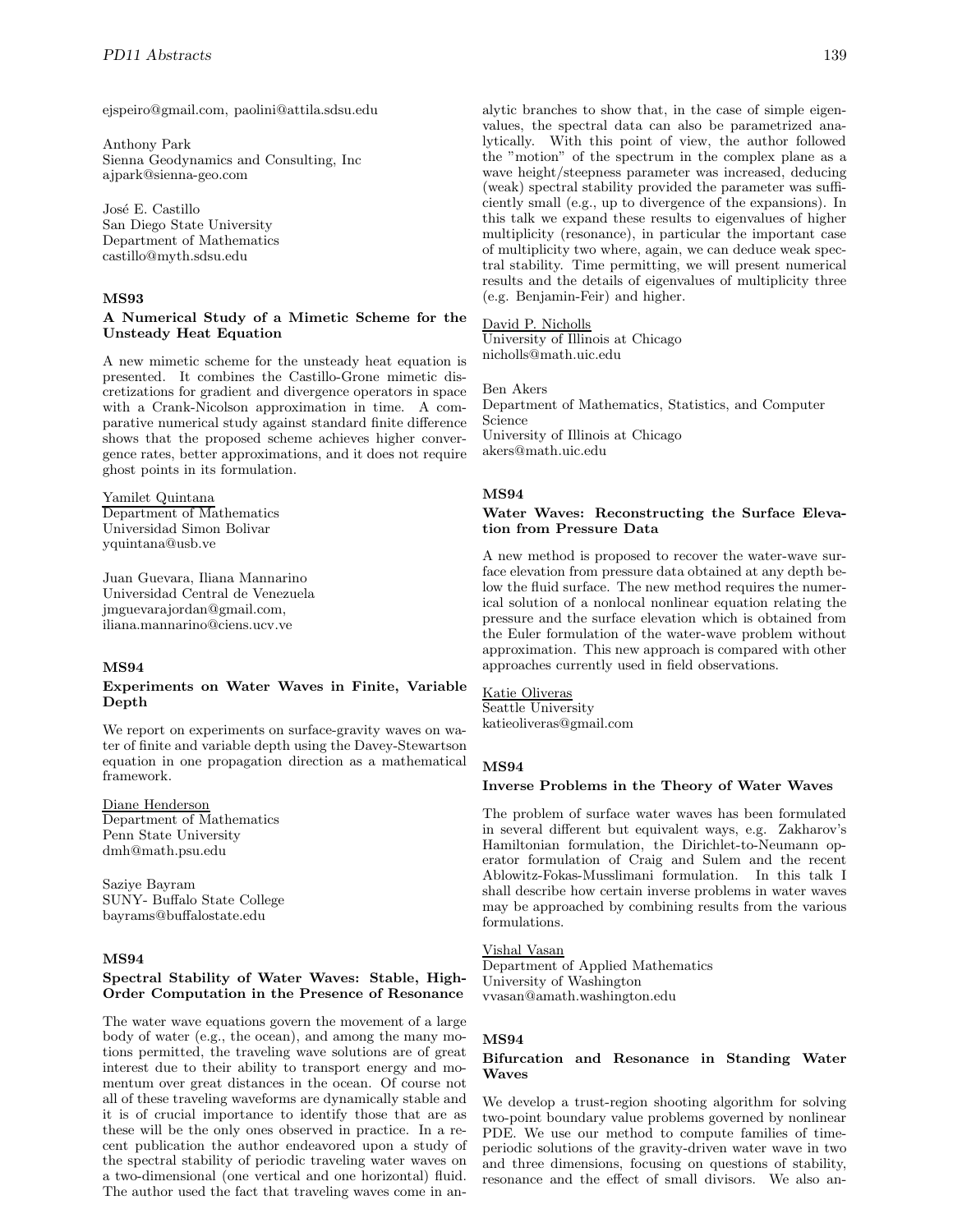swer negatively a long-standing conjecture of Penney and Price about the existence of a limiting standing wave of maximum amplitude that forms a sharp, 90 degree interior crest angle each time the fluid comes to rest.

# Jon Wilkening

UC Berkeley Mathematics wilken@math.berkeley.edu

Chris Rycroft Department of Mathematics Lawrence Berkeley National Laboratory chr@math.berkeley.edu

### **MS95**

### **Asymptotic Behavior for the Aggregation Equation with Diffusion**

We consider the equation  $\partial_t \rho = \nabla \cdot ((\nabla W * \rho) \rho) + \Delta \rho$ , a diffusive equation with a nonlinear and nonlocal term given by a self-interaction through a potential  $W$ . We will give well-posedness results and study its asymptotic behavior. If W satisfies some suitable bounds, one can prove that the behavior is dominated by diffusion, this is, solutions behave for large times essentially like those of the heat equation. Precise estimates on rates of convergence to the fundamental solution to the heat equation can be given by using entropy methods.

Jose A. Cañizo Universitat Autnoma de Barcelona canizo@mat.uab.es

José Carrillo CREA and Departament de Matemàtiques Universitat Autnoma de Barcelona carrillo@mat.uab.es

Maria E. Schonbek Univ. of California at Santa Cruz Dept. of Math. schonbek@ucsc.edu

# **MS95**

# **Regularity of Solutions to the Liquid Crystals Systems in**  $R^2$  and  $R^3$

We study the regularity and uniqueness of solutions to systems of nematic liquid crystals with non-constant density. We establish that, in  $R^2$ , the global regularity with general data; in  $R^3$ , the global regularity with small initial data and a local (short time) regularity with large data. In addition, with more smoothness assumption on initial data, we obtain the uniqueness both for dimension 2 and 3 cases.

# Mimi Dai

University of California Santa Cruz Department of Mathematics, UCSC, Santa Cruz, CA 95064 mdai@ucsc.edu

Jie Qing Mathematics Department University of California, Santa Cruz qing@ucsc.edu

Maria E. Schonbek

Univ. of California at Santa Cruz Dept. of Math. schonbek@ucsc.edu

# **MS95**

# **Vortex Sheets in Exterior Domains and Kelvin's Circulation Theorem**

We consider incompressible ideal 2D flow in the exterior of N obstacles with vortex sheet regularity, i.e., the vorticity is assumed to be a bounded Radon measure in  $H^{-1}$ . We assume that the vorticity is of distinguished sign. We are concerned with the conservation of circulation around individual boundary components, which holds for smooth flows. We establish an analogue of this conservation law for weak solutions with vortex sheet regularity.

Helena Nussenzveig Lopes IMECC-UNICAMP aggahju@gmail.com

Dragos Iftimie Universite de Lyon I iftimie@math.univ-lyon1.fr

Milton C. Lopes Filho IMECC-UNICAMP mlopes@ime.unicamp.br

Franck Sueur Laboratoire Jacques-Louis Lions Universit´e Pierre et Marie Curie fsueur@ann.jussieu.fr

### **MS95**

# **Construction of Almost Sharp Fronts for the Surface Quasi-geostrophic Equation**

I will describe recent work with Charles Fefferman on a construction of families of analytic almost-sharp fronts for SQG. These are special solutions of SQG which have a very sharp transition in a very thin layer. One of the main difficulties of the construction is the fact that there is no formal limit for the family of equations. I will show how to overcome this difficulty, linking the result to joint work with C. Fefferman and Kevin Luli on the existence of a "spine" for almost-sharp fronts. This is a curve, defined for every time slice by a measure-theoretic construction, that describes the evolution of the almost-sharp front.

Jose Luis Rodrigo Mathematics Department Warwick University Warwick, UK j.rodrigo@warwick.ac.uk

### **MS96**

# **The Pattern of Multiple Rings from Morphogenesis in Development**

Under certain conditions the problem of morphogenesis in development and the problem of morphology in block copolymers may be reduced to one geometric problem. In two dimensions two new types of solutions are found. The first type of solution is a disconnected set of many components, each of which is close to a ring. The sizes and locations of the rings are precisely determined from the parameters and the domain shape of the problem. The solution of the second type has a coexistence pattern. Each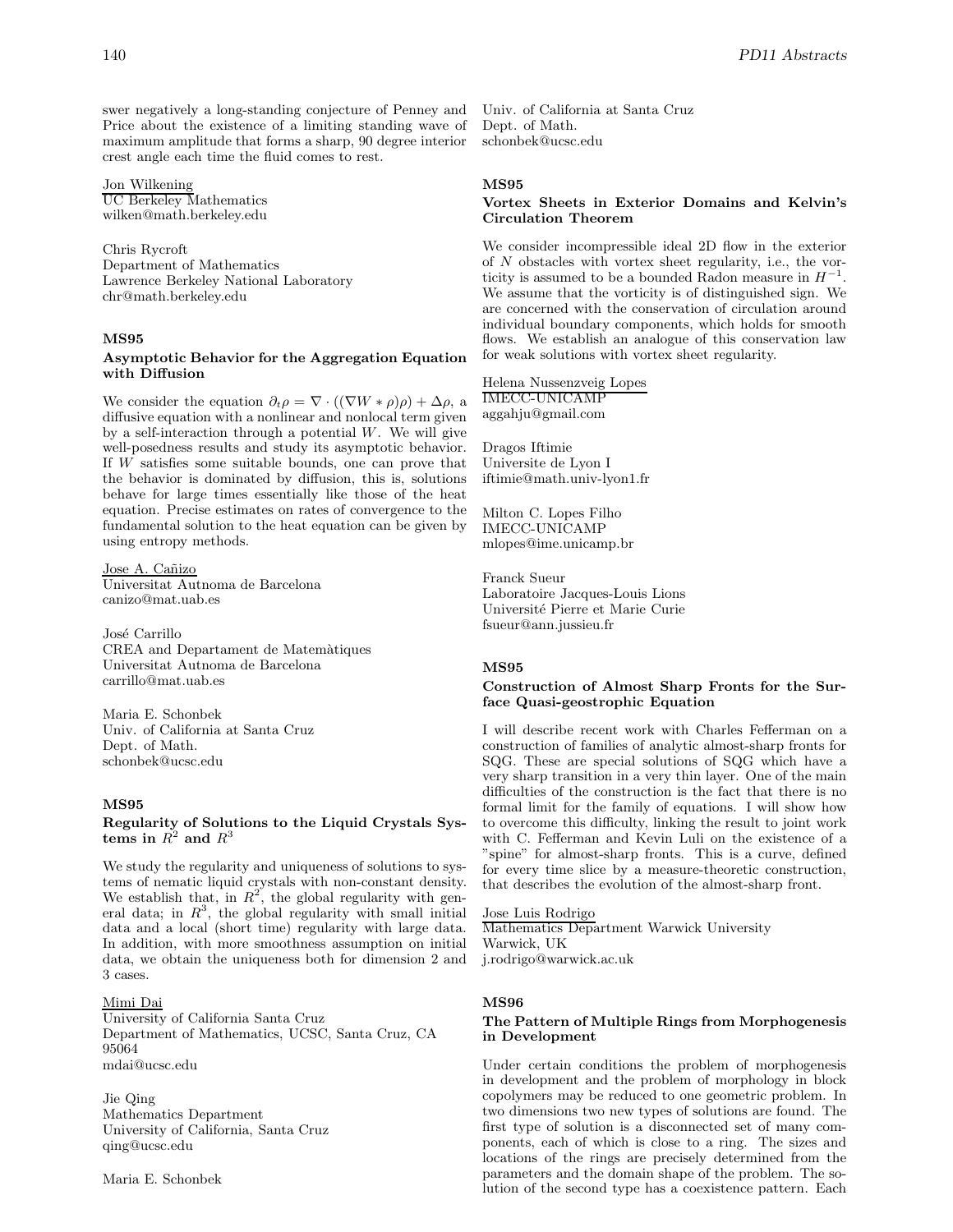component of the solution is either close to a ring or to a round disc. The first-type solutions are stable for certain parameter values but unstable for other values; the second-type solutions are always unstable. In both cases one establishes the equal area condition: the components in a solution all have asymptotically the same area.

Xiaosong Kang Wuhan University xiaosongkang@hotmail.com

Xiaofeng Ren The George Washington University Department of Mathematics ren@gwu.edu

# **MS96**

### **Existence of Multiple Spike Stationary Patterns in a Chemotaxis Model with Weak Saturation**

We are concerned with a multiple boundary spike solution to the steady-state problem of a chemotaxis system:  $P_t = \nabla \cdot (P \nabla (\log \frac{P}{\Phi(W)})$ ,  $W_t = \epsilon^2 \Delta W + F(P, W)$ , in  $\Omega \times (0,\infty)$ , under the homogeneous Neumann boundary condition, where  $\Omega \subset \mathbb{R}^N$  is a bounded domain with smooth boundary,  $P(x, t)$  is a population density,  $W(x, t)$ is a density of chemotaxis substance. We assume that  $\Phi(W) = \dot{W}^p$ ,  $p > 1$ , and we are interested in the cases of  $F(P,W) = F_1(P,W) = -W + \frac{PW^q}{\alpha + \gamma W^q}$  and  $F(P,W) =$  $F_2(P,W) = -W + \frac{P}{1+kP}$  with  $q > 0, \alpha, \gamma, k \ge 0$ , which has a saturating growth. In this talk, we assume that  $\Omega$  is symmetric with respect to each hyperplane  $\{x_1 =$  $0\}, \dots, \{x_{N-1} = 0\}.$  For two classes of  $F(P, W)$  above with saturation effect, we show the existence of multiple boundary spike stationary patterns on  $\Omega$  under a weak saturation effect on parameters  $\alpha, \gamma$  and k. This talk is based on a joint work with Dr. K. Morimoto.

#### Kazuhiro Kurata

Tokyo Metropolitan University kurata@tmu.ac.jp

# **MS96**

### **Delay Gierer-Meinhart Systems in the Selforganisation of Cells**

Modelling investigations of cellular systems typically neglect the influence of gene expression on such dynamics, even though transcription and translation are observed to be important in morphogenetic systems. We formulate and explore two mathematical models of extracellur morphogen dynamics based on Gierer-Meinhardt systems, in which gene expression time delays are incorporated by the direct application of the mass action law via sub-cellular dynamics.

S. Seirin Lee Center for Developmental Biology RIKEN seirin@cdb.riken.jp

Eamonn Gaffney Mathematical Institute Oxford University gaffney@math.ox.ac.uk

#### **MS96**

# **Singularly Perturbed Nonlinear Neumann Problems under Optimal Conditions for the Nonlinearity**

Let  $\Omega$  be a bounded domain in  $R^N$  with the boundary  $\partial\Omega \in C^3$ . We consider the following singularly perturbed nonlinear elliptic problem on  $Ω$ ,

$$
\varepsilon^2 \Delta v - v + f(v) = 0
$$
,  $v > 0$  on  $\Omega$ ,  $\frac{\partial v}{\partial \nu} = 0$  on  $\partial \Omega$ ,

where  $\nu$  is the exterior normal to  $\partial\Omega$  and the nonlinearity  $f$  is of subcritical growth. Under Berestycki and Lions conditions for  $f \in C^1(R)$ , which turns out to be rather strong regularity, it has been known that there exists a solution  $v_{\varepsilon}$  of the above problem which exhibits a spike layer near a local maximum point of the mean curvature  $H$ on  $\partial\Omega$  as  $\varepsilon \to 0$  for  $N \geq 3$ . In this paper, we extend to the result under Berestycki and Lions conditions for  $f \in C^{0}(R)$ (almost optimal condition) for  $N \geq 2$ .

Youngae Lee, Jaeyoung Byeon

POSTECH

duddofl@postech.ac.kr, jbyeon@postech.ac.kr

#### **MS96**

### **Toroidal Solutions to a Pattern Formation Problem of Mean Curvature and Newtonian Potential**

Pattern formation problems arise in many physical and biological systems as orderly outcomes of self-organization principles. Examples include animal coats, skin pigmentation, and morphological phases in block copolymers. Recent advances in singular perturbation theory and asymptotic analysis have made it possible to study these problems rigorously. In this talk I will discuss a successful approach in the construction of various patterns as solutions to some well known PDE and geometric problems: how a single piece of structure built on the entire space can be used as an ansatz to produce a near periodic pattern on a bounded domain. We start with the simple disc ansatz to show how the spot pattern in morphogenesis and the cylindrical phase in diblock copolymers can be mathematically explained, and end with the torus ansatz for the toroidal supramolecule assemblies recently discovered in block copolymers.

# Xiaofeng Ren

The George Washington University Department of Mathematics ren@gwu.edu

### **MS97**

### **Nonlinear Maximum Pinciples for Lnear Nnlocal Oerators and Aplications**

Nonlocal dissipative operators have "shape-dependent" maximum principles. I will explain these and provide ideas of proofs. These maximum principles are nonlinear, robust and rather useful. I will give some examples of applications.

# Peter Constantin

Department of Mathematics University of Chicago const@math.uchicago.edu

Vlad C. Vicol University of Chicago vicol@math.uchicago.edu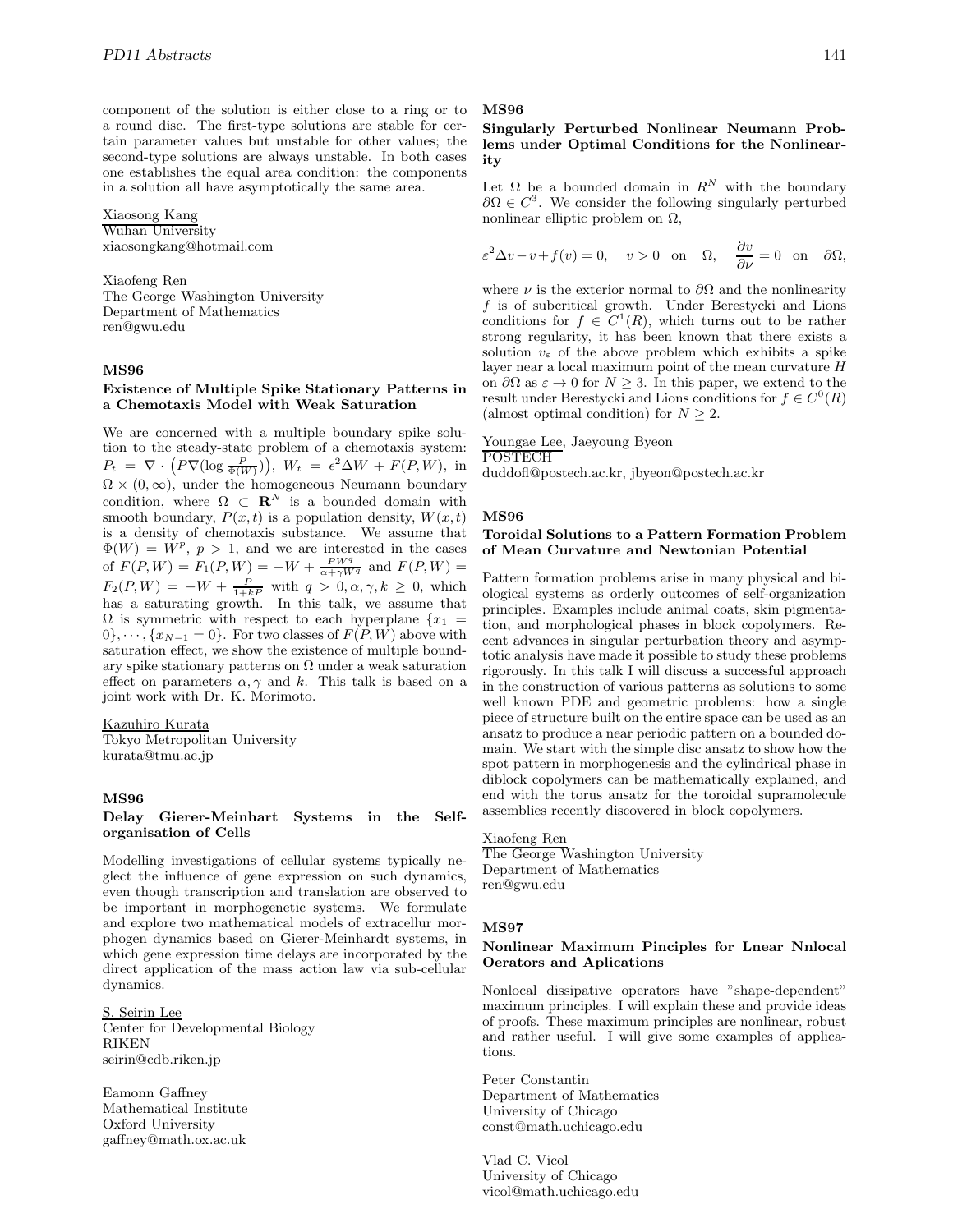# **MS97**

# **Optimal Stirring for Passive Scalar Mixing**

We address the challenge of optimal incompressible stirring to mix an initially inhomogeneous distribution of passive tracers. As a measure for mixing we adopt the  $H^{-1}$  norm of the scalar fluctuation field. This 'mix-norm' is equivalent to (the square root of) the variance of a low-pass filtered image of the tracer concentration field, and is a useful gauge even in the absence of molecular diffusion. This mix-norm's vanishing as time progresses is evidence of the stirring flow's mixing property in the sense of ergodic theory. For the case of a periodic spatial domain with a prescribed instantaneous energy or power budget for the stirring, we determine the flow field that instantaneously maximizes the decay of the mix-norm, i.e., the instantaneous optimal stirring — when such a flow exists. When no such 'steepest descent' stirring exists, we determine the flow that maximizes that rate of increase of the rate of decrease of the norm. This local-in-time stirring strategy is implemented computationally on a benchmark problem and compared to an optimal control approach utilizing a restricted set of flows. This is joint work with Zhi Lin, Evelyn Lunasin, and Jean-Luc Thiffeault.

Charles R. Doering University of Michigan Mathematics, Physics and Complex Systems doering@umich.edu

# **MS97**

# **Geodesic Equations on the Contactomorphism Group**

A contact form on a Riemannian manifold of dimension  $2n + 1$  is a 1-form  $\alpha$  such that  $\alpha \wedge (d\alpha)^n$  is nowhere zero; the basic example is a left-invariant 1-form on the group of unit quaternions which is closely related to the Hopf fibration of  $S^3$  over  $S^2$ . Contact forms are generally viewed as the odd-dimensional analogue of symplectic forms. Given a contact form we can consider the groups of diffeomorphisms either preserving the contact form exactly (the group of strict contactomorphisms or quantomorphisms), or preserving the contact form up to a nowhere zero function (the contactomorphism group). It is a well-known result of Arnold that the geodesic equation of the  $L^2$  metric on the group of volume-preserving diffeomorphisms is the Euler equation of ideal fluid mechanics. We discuss the geodesic equation arising on both of the contactomorphism groups, including smoothness, local and global existence, and stability properties. The geodesic equation for strict contactomorphisms is related to the Euler equation with symmetry (e.g., the axisymmetric Euler equation without swirl), while the geodesic equation for nonstrict contactomorphisms has many properties in common with the Camassa-Holm equation (and reduces to it when  $n=0$ ).

Stephen Preston University of Colorado at Boulder stephen.preston@colorado.edu

David Ebin Stony Brook University ebin@math.sunysb.edu

# 142 *PD11 Abstracts*

# **Boundary Conditions at Infinite Prandtl Number**

Convection enhances the transport of heat in a fluid layer. In Rayleigh-Benard convection this enhancement is measured by the Nusselt number  $Nu$ . Of intense interest is the functional dependence of the Nusselt number on the material parameters of the system; the ratio of viscosity to thermal diffusivity given by the Prandtl number  $Pr$ , the geometry usually indicated by an aspect ratio, and the driving force as described by the dimensionless Rayleigh number Ra. When  $Ra \rightarrow \infty$  (in the presence of turbulence), it is generally agreed that  $Nu \sim Ra^{\gamma}$ . The dependence of  $\gamma$  on the velocity boundary conditions for the flow (i.e., stress-free or no-slip) and the temperature boundary conditions (i.e., fixed temperature or fixed flux) is of particular interest. The focus of most prior work (experimental, numerical simulations, and analytic bounds) has been on fixed temperature, no-slip boundaries. It has been pointed out that experimentally, fixed temperature boundaries are difficult to realize. Even so, recent numerical simulations and rigorous variational bounds have indicated that changes in the thermal boundary condition do not affect  $\gamma$ . To complete this investigation of varying thermal boundaries, we consider the reduced infinite  $Pr$ system, and use a series of Hardy-Rellich type estimates to show that,  $Nu \leq C \log(Ra)^{2/3} Ra^{1/3}$  for no-slip, fixed flux boundary conditions.

# Jared Whitehead

University of Michigan jaredwh@umich.edu

Charles R. Doering University of Michigan Mathematics, Physics and Complex Systems doering@umich.edu

### **MS97**

# **Oscillations of Solutions to the Navier-Stokes Equations**

Abstract not available at time of publication.

### Mohammed Ziane

University of Southern California ziane@usc.edu

#### **MS98**

### **The Stability of Pulses in Singularly Perturbed Reaction-diffusion Equations**

In recent years, methods have been developed to study the existence and stability of pulses in singularly perturbed reaction-diffusion equations in one space dimension, in the context of a number of model problems such as the Gray-Scott and the Gierer-Meinhardt equations. Although these methods are in principle of a general nature, their applicability relies strongly on the characteristics of these models. For instance, the slow reduced spatial problem is linear in the models considered in the literature. This property is an essential ingredient of the spectral stability analysis. In this talk, we present a significantly extended method by which the Evans function associated to the general spectral problem can be decomposed into a fast and a slow component. Both components can be constructed explicitly, so that the spectrum can be determined analytically.

Arjen Doelman Mathematisch Instituut

**MS97**

**Bounds on Heat Transport for Fixed Flux Thermal**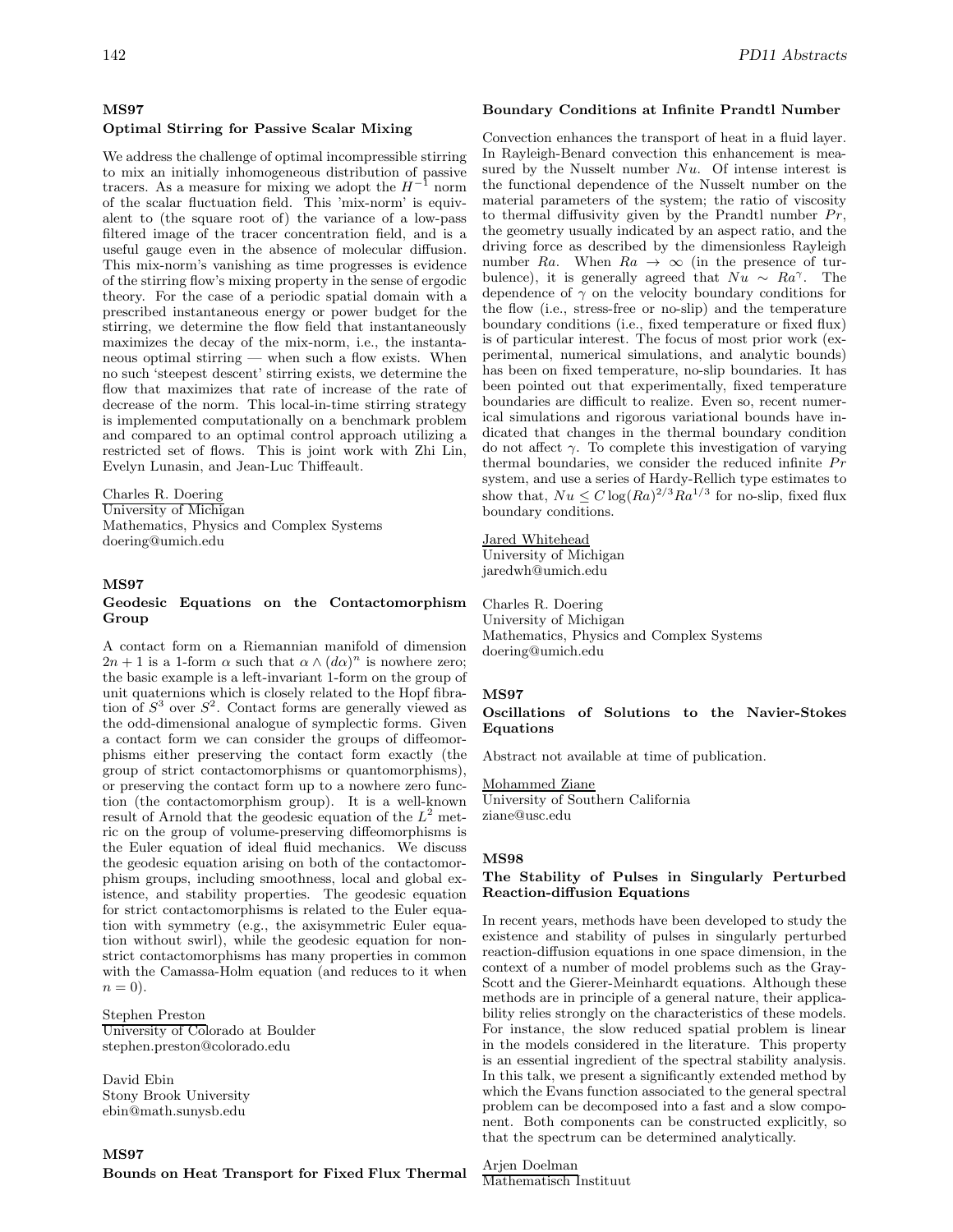doelman@math.leidenuniv.nl

# **MS98**

## **On the Modulational Instability for the Benjamin-Ono Equation**

I will discuss the modulational stability and instability for a class of nonlinear dispersive equations, possibly involving nonlocal dispersion operators, such as the Benjamin-Ono equation and the intermediate long wave equation. In case the equation is equipped with Hamiltonian structure and thus periodic traveling-wave solutions arise as critical points of a constrained Hamiltonian, I will explain how the traditional Evans function based approach can be related to direct Bloch wave expansions. This is joint work with Jared Bronski.

Vera Hur University of Illinois verahur@illinois.edu

# **MS98**

# **Nonlinear Modulational Stability of Periodic Traveling Waves in a Generalized Kuramoto-Sivashinsky Equation**

In this talk, we consider the stability of periodic traveling wave solutions of a generalized Kuramoto-Sivashinsky equation. In special cases it has been known since 1976 that, when subject to small localized perturbations, spectrally stable solutions of this form exist. Although numerical time-evolution studies indicate that these waves should also be nonlinearly stable to such perturbations, an analytical verification of this result has only recently been provided. Here, I will discuss this result and, if time allows, I will briefly discuss the stability of such waves to small nonlocalized perturbations asymptotic to constant shifts in phase.

### Mat Johnson Indiana Indiana matjohn@math.ku.edu

# **MS98**

# **Homoclinic Solutions as Critical Points of Functionalized Energies**

Abstract not available at time of publication.

Yang Li Michigan State yangli3@msu.edu

### **MS98**

# **Structured Interfaces and Network Formation in the Functionalized Cahn-Hilliard Equation**

We show that a binary mixture of solvent and charged polymer, as modeled by the Funcationalized Cahn-Hilliard energy, generates competing families of bilayer, pore, and micelle networks. In a mass preserving gradient flow we examine the competition between between these structures which leads to the hysteresis observed in polymer eletrolyte membrane hydration. In particular we examine the influence of the volume fraction of the competing structures on the their curvature driven flow.

Keith Promislow

Michigan State University kpromisl@math.msu.edu

# **MS99**

# **Gamma Convergence of Lawrence-Doniach Energies**

We consider the Lawrence-Doniach energy functional for layered superconductors and a three-dimensional anisotropic Ginzburg-Landau energy functional. Both models have been used to describe high-temperature superconductors. We prove that as the interlayer spacing in the Lawrence-Doniach model tends to zero, the Lawrence-Doniach energy (with appropriate Josephson coefficients) Γ-converges to the three-dimensional anisotropic Ginzburg-Landau energy. We also prove compactness results which ensure that local minimizers of the Lawrence-Doniach energy converge to local minimizers of the anisotropic Ginzburg-Landau energy.

Patrica Bauman, Chunyan Yuan Purdue University bauman@math.purdue.edu, yuanc@purdue.edu

# **MS99**

# **Critical Phenomena in Keller-Segel Equations for Chemotaxis and Related Particle Models**

The Keller-Segel PDEs describe chemotaxis, a phenomenon characterized by the bias of the bacterial motion according to concentration of some chemical. These equations exhibit blow-ups, a mathematical manifestation of the bacteria concentrating at the finest spatial scales. Studying these blow-ups is a challenging problem, both analytically and numerically. I will discuss some associated stochastic particle models and numerical methods which allow us to study this interesting phenomenon.

# Ibrahim Fatkullin

University of Arizona Department of Mathematics ibrahim@math.arizona.edu

### **MS99**

# **Bifurcation Theory of Layer Undulations in Smectic A Liquid Crystals**

We study the Landau-de Gennes free energy to describe the undulations instability in smectic A liquid crystals subjected to magnetic fields. If a magnetic field is applied in the direction parallel to the smectic layers, an instability occurs above a threshold magnetic field. When the magnetic field reaches this critical threshold, periodic layer undulations are observed. We study this phenomenon analytically by considering the minimizer of the second variation of the Landau-de Gennes free energy at the undeformed state and by carrying out a bifurcation analysis of the nontrivial solution curve. We prove the existence and stability of the solution to the nonlinear system of Landau-de Gennes model using bifurcation theory. We also perform numerical simulations to illustrate the results of our analysis. We also give an efficient numerical scheme for some free energy containing the second order gradient.

Sookyung Joo Old Dominion University sjoo@odu.edu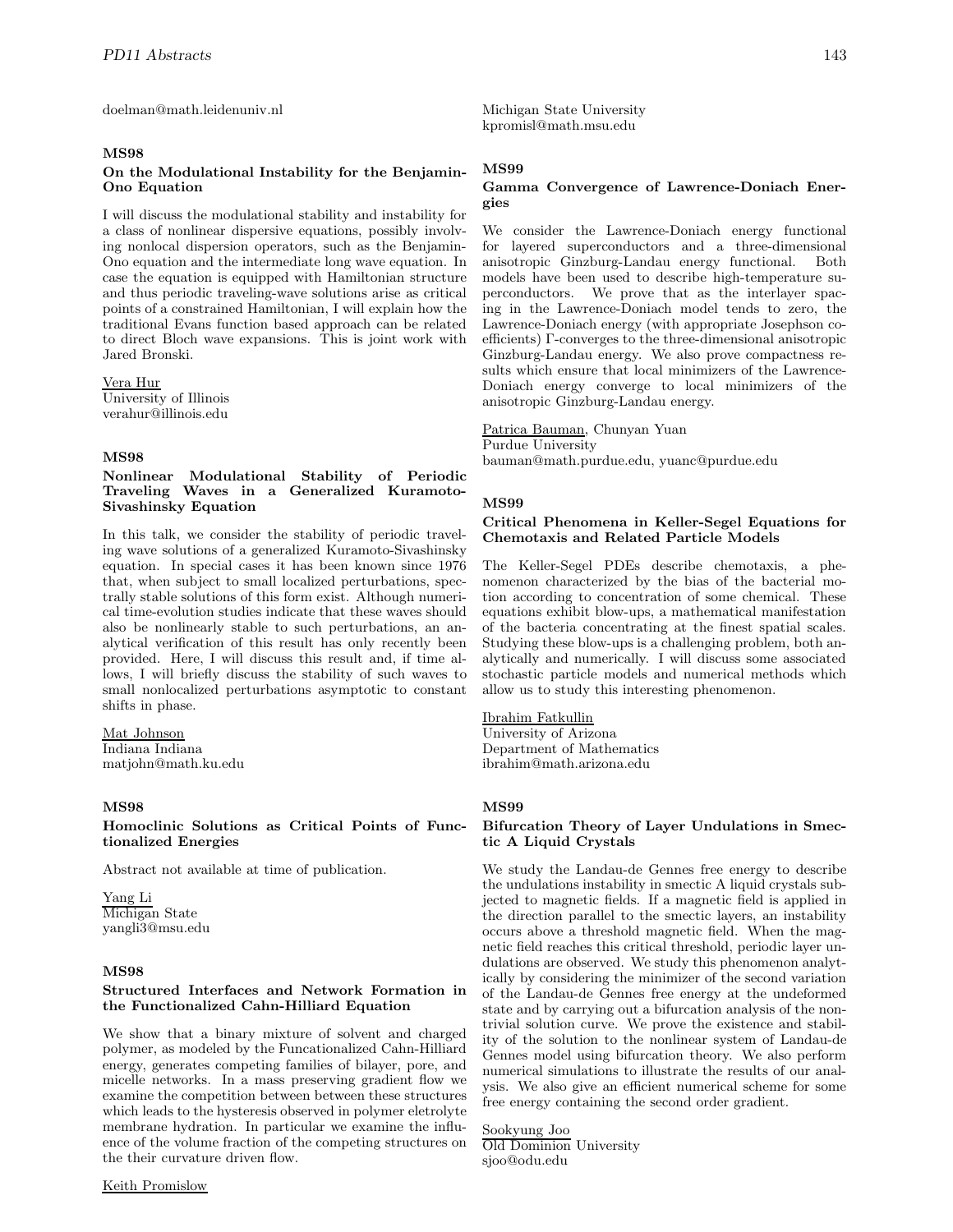# **MS99**

# **Decay Rates in the Cahn Hilliard Equation**

Together with Felix Otto we have given a new proof of the slow coarsening dynamics of the one-dimensional Allen-Cahn equation. The method is by way of an abstract result that captures the phenomenon of "dynamic metastability" for any gradient flow. When one tries to apply the same method to the one-dimensional Cahn-Hilliard equation, one discovers (a) that one can also prove an energyenergy-dissipation result in this setting, and (b) that this is not enough. We explain the issues and the connection to a stability problem on the real line.

Maria G. Westdickenberg Georgia Institute of Technology maria@math.gatech.edu

### **MS100**

### **Wrinkles as a Relaxation of Compressive Stresses in Annular Thin Films**

It is well known that elastic sheets loaded in tension will wrinkle, with the length scale of wrinkles tending to zero with vanishing thickness of the sheet [Cerda and Mahadevan, Phys. Rev. Lett. 90, 074302 (2003)]. We give the first mathematically rigorous analysis of such a problem. Since our methods require an explicit understanding of the underlying (convex) relaxed problem, we focus on the wrinkling of an annular sheet loaded in the radial direction [Davidovitch et al, arxiv 2010]. While our analysis is for that particular problem, our variational viewpoint should be useful more generally. Our main achievement is identification of the scaling law of the minimum energy as the thickness of the sheet tends to zero. This requires proving an upper bound and a lower bound that scale the same way. We prove both bounds first in a simplified Kirchhoff-Love setting and then in the nonlinear three-dimensional setting. To obtain the optimal upper bound, we need to adjust a naive construction (one family of wrinkles superimposed on the planar deformation) by introducing cascades of wrinkles. The lower bound is more subtle, since it must be ansatz-free.

Peter Bella, Robert V. Kohn Courant Institute of Mathematical Sciences New York University bella@cims.nyu.edu, kohn@cims.nyu.edu

# **MS100**

# **The Lame' Problem: A Prototypical Model for Wrinkling of Thin Sheets**

Wrinkling patterns are often assumed to reflect a (supercritical) instability of a symmetric state of thin compressed sheets. The subtlety of this interpretation will be demonstrated through the Lamé geometry: annular sheet under axisymmetric tension. This elementary, yet nontrivial extension of Euler buckling, exhibits wrinkling patterns that vary markedly away from threshold. Focusing on the near-threshold and far-from-threshold limits, I will show how they emanate from distinct asymptotic expansions of Föppl-von Kármán equations.

Benny Davidovitch University of Massachusetts Amherst Physics Department bdavidov@physics.umass.edu

#### **MS100**

### **The Matching Property of Infinitesimal Isometries for Developable Shells**

We study regularity, rigidity, density and matching properties for first order Sobolev-regular infinitesimal isometries on developable surfaces without flat regions. We prove that given enough regularity of the surface, any first order infinitesimal isometry can be matched to a higher order isometry. Our study is motivated by its applications elasticity of thin shells.

# Marta Lewicka

University of Pittsburgh School of Arts and Sciences lewicka@pitt.edu

# **MS100**

# **Wrinkling of a Floating Elastic Thin Film**

In this talk, I will explain the smooth cascade of wrinkles at the edge of a floating elastic thin film based on the energy scaling law point of view. This phenomena has been observed experimentally by Huang et al. This is joint work with Bob Kohn.

# Hoai-Minh Nguyen

Courant Institute of Mathematical Sciences hoaiminh@cims.nyu.edu

#### **MS101**

### **Long-Time Behavior for Nonlinear Size-Structured Population Models**

The evolution of a size-structured population in which individuals grow and split can be modeled by the growthfragmentation equation. We present nonlinear versions of this equation which take into account some saturation effects of the total population on the growth or/and the death rate. The long-time behavior of the solutions is investigated by using the eigenelements of the linear growthfragmentation operator and their dependence on parameters.

Pierre Gabriel UPMC (Paris, France) gabriel@ann.jussieu.fr

Vincent Calvez Unite de Mathematiques Pures et Appliquees Ecole Normale Superieure de Lyon vincent.calvez@umpa.ens-lyon.fr

Marie Doumic INRIA Rocquencourt, France marie.doumic-jauffret@inria.fr

# **MS101**

### **Size-Structured Populations with Distributed States at Birth**

In contrast to age-structured models in population dynamics where every individual is born at the same age 0, size-structured models allow to take into account different, i.e. distributed birth sizes. This introduces an operator that takes values in an infinite-dimensional Banach space and complicates greatly the ananlysis of questions such as asymptotic growth, existence and stability of steady states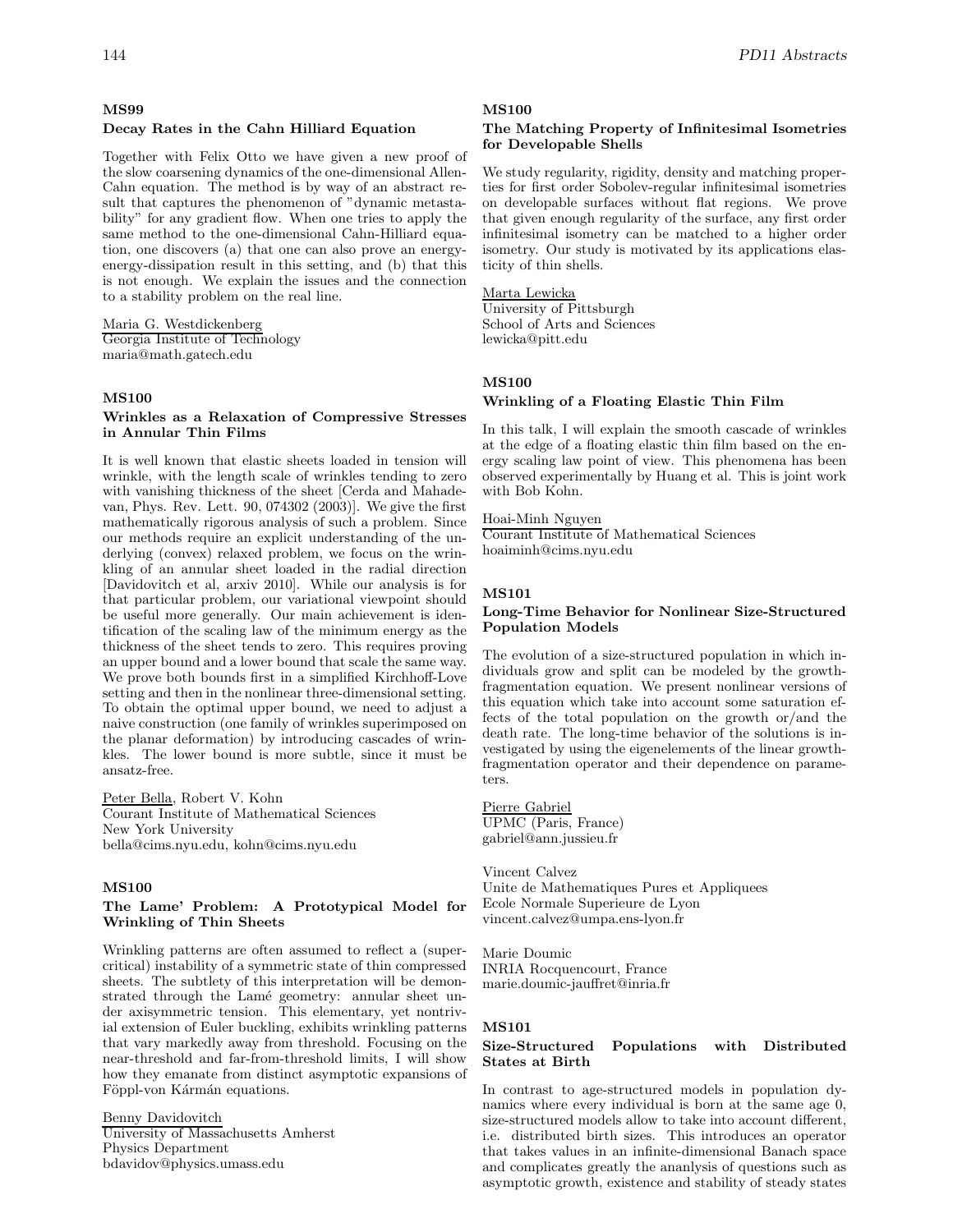etc. In this survey, we will describe some examples of models that we recently investigated in a series of joint papers with Jozsef Farkas (University of Stirling, United Kingdom).

### Peter Hinow

University of Wisconsin - Milwaukee hinow@uwm.edu

### **MS101**

#### **Age-structured Division Equations: Unexpected Asymptotics**

We present here a recent joint work with Stéphane Gaubert. The very simple age-structured division equation,

$$
\begin{cases}\n\partial_t n + \partial_x n + K(t, x)n(t, x) = 0, \\
n(t, x = 0) = 2 \int_0^\infty K(t, x)n(t, x) dx,\n\end{cases}
$$

that models the division of a cell of age  $x$  into two cells of age  $0$  at rate  $K$  can show unexpected complexity once we allow dependence both in age and time for this division rate. We interest ourselves especially to the effect of K on the Malthus rate  $\lambda$  that describes the exponential growth of the system. Link with discrete system is established when we allow this rate to take infinite values.

Thomas Lepoutre INRIA thomas.lepoutre@inria.fr

# **MS101**

# **Structured Population Models of Cell Differentiation and Tissue Regeneration**

We introduce and analyze a general class of structured population models describing the dynamics of cell population based on cell differentiation process. The models are based on a nonlinear transport equation coupled with ordinary differential equations. Comparing the model to its discrete counterpart we address the question of the choice of the right class of models, for example discrete compartments with maturation punctuated by division events versus continuous maturation. We show that the models may exhibit different dynamics. Interestingly, the structure of steady states varies and the discrete compartmental model admits semi-trivial steady states, which do not exist in the continuous differentiation model. Finally, we present how to unify the discrete and continuous dynamics in the framework of measure-valued solutions. To obtain ODE-type quasi-stationary node points we exploit the idea of non-Lipschitz zeroes in the velocity. Since the analysis has biological motivations, we provide examples of its application in hematopoiesis and neurogenesis.

# Anna Marciniak-Czochra

University of Heidelberg Germany anna.marciniak@iwr.uni-heidelberg.de

# **MS102**

# **Dynamics in a Modulation Equation for Alternans in a Cardiac Fiber**

While alternans in a single cardiac cell appears through a simple period-doubling bifurcation, in extended tissue the exact nature of the bifurcation is unclear. In particular, the phase of alternans can exhibit wavelike spatial dependence,

either stationary or travelling, which is known as discordant alternans. We study these phenomena in simple cardiac models through a modulation equation proposed by Echebarria-Karma. Furthermore, we find spatiotemporal chaotic behavior for some extreme parameter values, and it seems significant mathematically that chaos may occur by a different mechanism from previous observations.

#### Shu Dai

Ohio State University sdai@mbi.osu.edu

David G. Schaeffer Department of Mathematics Duke University dgs@math.duke.edu

### **MS102**

# **Dynamics of the Visual Cortex – The Challenges Facing Population-dynamics Models**

Can classical population-dynamics methods capture the dynamics of the visual cortex? The mammalian primary visual cortex (V1) is a relatively well studied area of the brain. Many experimental phenomena, such as orientation tuning, surround suppression and background ?uctuations can be rationalized by appealing to ?ring-rate models or standard population-dynamics models. However, after investigating a simple network model of V1 which exhibits many experimentally observed phenomena including those mentioned above, we ?nd that the dynamic regime of this model exhibits many causally connected transiently correlated sub- populations of neurons. We have reason to believe that these strong transient correlations within our network are (i) biologically reasonable and consistent with recent experiments, and (ii) difficult, if not impossible, to capture by examining the ensemble-averaged dynamics of any subnetwork within our system. These investigations have led us to question the utility of most populationdynamics frameworks which are built on an ensemble- or network-averaged representation of the under- lying network dynamics.

Aaditya Rangan Courant Institute of Mathematical Science New York University

adirangan@gmail.com

### **MS102**

# **Spiky and Transition Layer Steady States of Chemotaxis Systems via Global Bifurcation and Helly's Compactness Theorem**

The most important phenomenon about chemotaxis is the aggregation of "cells", for which we use spiky or transition layer steady states to model. We use the recent general results of Shi and Wang on global bifurcation theory to analyze several variants of the Keller-Segel model, showing that positive steady states exist if the chemotaxis coefficient is large enough; then we use Helly's compactness theorem to obtain the asymptotics of these steady states as the chemotaxis coefficient tends to infinity, showing that they are spiky or have the shape of transition layers. Compared to other methods, this one is much softer and simpler; however at this moment, the method works only in the case of 1D spatial domains.

Xuefeng Wang Tulane University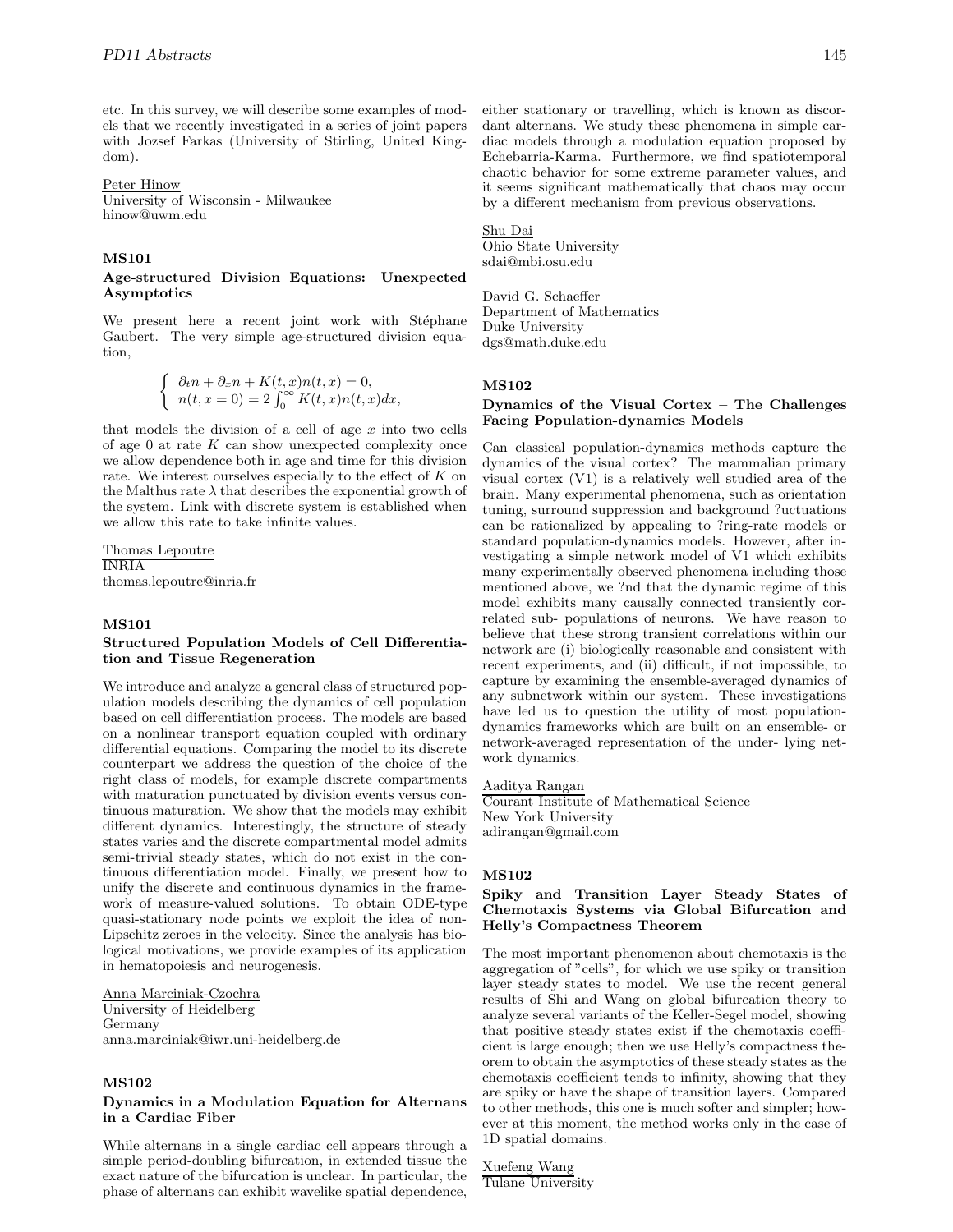xdw@tulane.edu

# **MS102**

### **Folds, Canards and Shocks in Advection-reactiondiffusion Models**

In this talk, we will explore nonlinear advection-reactiondiffusion (ARD) models from a dynamical systems point of view. We consider diffusion as a viscous small perturbation in the ARD model. We then identify the underlying geometry of these models which leads to the existence of travelling waves and shocks (sharp interfaces) and show how this geometric structure relates to the viscous limit of the ARD model. In particular, we will show that folded invariant manifolds and canards play an essential role in the creation and form of traveling wave patterns in ARD models. Sharp interfaces in the wave form of tacticallydriven cell migration is one important area of application for our results.

Martin Wechselberger School of Mathematical and Statistics University of Sydney martin.wechselberger@sydney.edu.au

Graeme Pettet Queensland University of Technology School of Mathematical Sciences g.pettet@qut.edu.au

# **MS103**

### **Well-posedness for Two-dimensional Steady Supersonic Euler Flows Past Lipschitz Walls**

We study the  $L^1$  well-posedness for two-dimensional steady supersonic Euler flows past two Lipschitz walls whose boundary slope function has small total variation, when the total variation of the incoming flow is small. We have obtained the existence of solutions in BV when the incoming flow has small total variation by the wave front tracking method and then established the  $L^1$  stability of the solutions with respect to the incoming flows. To do this, we have carefully incorporated the nonlinear waves generated by the wall boundaries to develop a Lyapunov functional between two solutions containing strong vortex sheets and prove that the functional decreases in the flow direction, establishing the  $L^1$  stability and the uniqueness of solutions by the wave front tracking method. The uniqueness of solutions in a boarder class, the class of viscosity solutions, is also obtained. This is joint work with Gui-Qiang G. Chen.

Vaibhav Kukreja Northwestern University, USA vkukreja@math.northwestern.edu

# **MS103**

### **Time-Periodic Solutions for the Euler Equations**

I will report on recent progress Blake Temple and I have made towards proving the existence of time-periodic shockfree solutions of the compressible Euler equations. I shall briefly recall our discovery of the simplest possible structure of such solutions, and the corresponding linearized solutions. I shall then focus on the perturbation of these linearized solutions to the fully nonlinear problem in the resonant case. We give a complete and explicit description of the kernel of the linearized operator, which has a beautiful and unexpected resonant structure. We then analyze a generic perturbation of the linearized operator, and show that genuine nonlinearity breaks the resonances. Finally, we discuss a Nash-Moser iteration which we expect will complete the proof that our linearized periodic solutions perturb to the fully nonlinear Euler equations.

Robin Young

Department of Mathematics University of Massachusetts Amherst young@math.umass.edu

# **MS103**

# **Incompressible Euler Equation from a Lagrangian Point of View and Unstable Manifolds**

We outline the framework of the Euler equation as Lagrangian systems on infinite dimensional manifolds for both the fixed and free boundary cases. In particular in the former case, we prove that exponentially unstable steady states admit smooth local unstable manifolds. This in turn shows the nonlinear instability in the sense that small  $H^k$ perturbations can lead to  $L^2$  derivation of the solutions.

Chongchun Zeng Georgia Tech zengch@math.gatech.edu

# **MS103**

# **Global Low Regularity Solutions of Quasi-linear Wave Equations**

In this talk we present joint work with Zhen Lei on the global existence and uniqueness of the low regularity solutions to the Cauchy problem of quasi-linear wave equations with radial symmetric initial data in three space dimensions. The results are based on the end-point Strichartz estimate together with the characteristic method.

#### Yi Zhou

Fundan University, China yizhou@fudan.ac.cn

### **MS104**

#### **Weak Neumann implies Stokes**

Let  $\Omega$  be a domain with sufficiently smooth boundary. We show that the Stokes operater generates an analytic semigroup on  $L^p(\Omega)$  provided the Helmholtz decomposition exists. In this case, the Stokes operator also satisfies maximal regularity estimates. Co-authors: Horst Heck, Matthias Hieber, Okihiro Sawada

### Matthias Geissert

TU Darmstadt Germany geissert@mathematik.tu-darmstadt.de

### **MS104**

# **Global and Almost Global Solutions for the Navier-Stokes Equations in Besov Spaces and Triebel-Lizorkin**

We consider the existence of the global and almost global solutions for the Navier- Stokes equations in the spaces which have scaling invariant properties to the equations, where almost global solutions are solutions which existence time is bounded below by the exponential order of the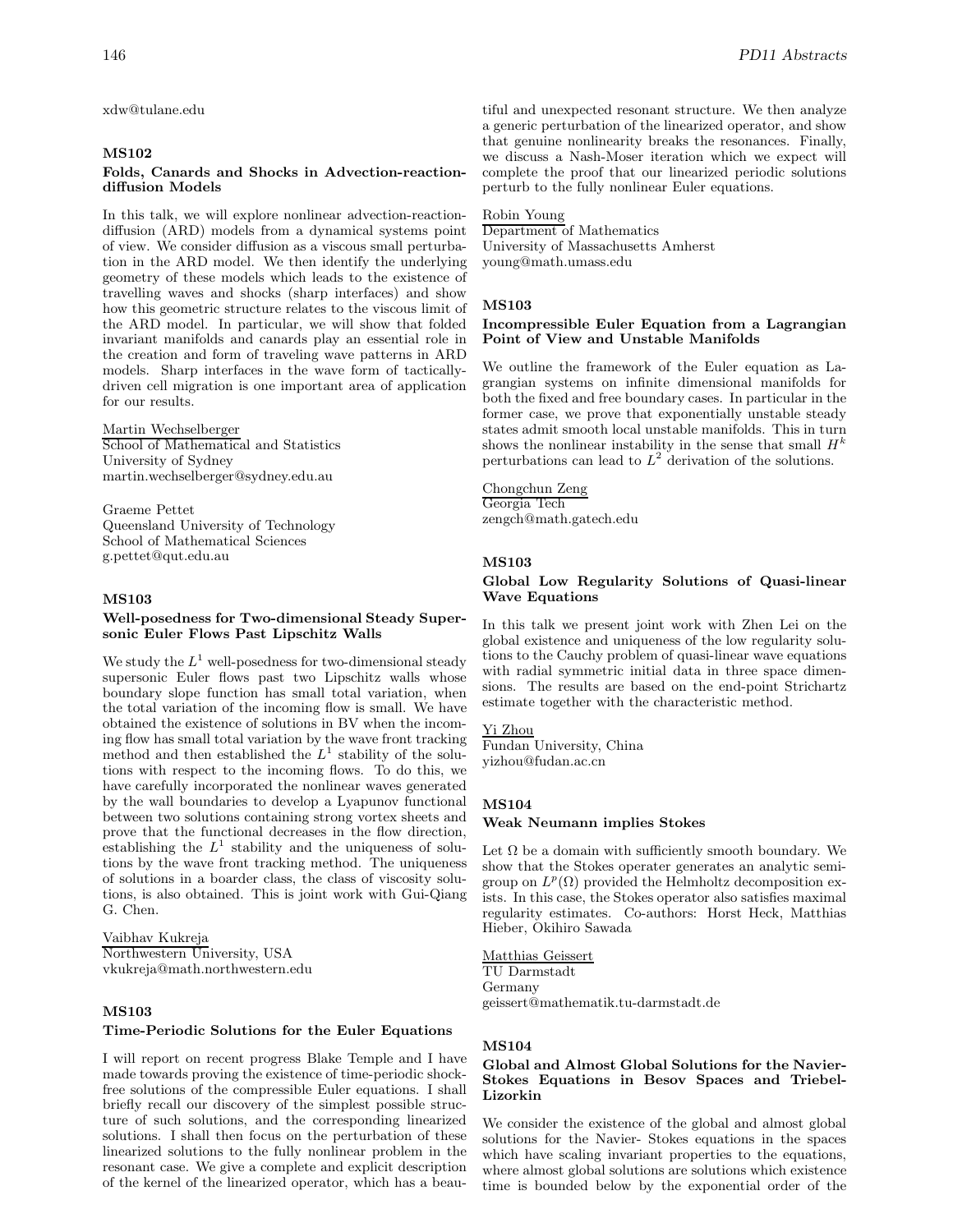norms of initial data. On the global solutions, we study in the space of all functions of bounded mean oscillation using the Triebel- Lizorkin spaces. The existence of the almost global solutions are also studied in the larger function spaces than those for the global solutions.

### Tsukasa Iwabuchi

Tohoku University Mathematical Institute iwabuchi@math.tohoku.ac.jp

# **MS104**

# **Long time Solvability of Equations in Geophysical Fluid Dynamics**

In the talk, we investigate large time existence of solutions of the Navier-Stokes equations with Coriolis and/or stratification effects. We also mention an incompressible forced two-dimensional flow on a beta plane. In 1996, Kimura and Herring examined numerical simulations to show a stabilizing effect due to the stratification. They observed scattered two-dimensional pancake-shaped vortex patches lying almost in the horizontal plane. One of our result is a mathematical justification of the presence of such twodimensional pancakes.

Tsuyoshi Yoneda Hokkaido University Japan yoneda@math.sci.hokudai.ac.jp

# **MS105**

# **Variational and Wavelet Frame Based Models for Medical Imaging and Image Analysis**

In this talk, I will start with a short review of some variational models and wavelet frame based models for image restoration problems. Then I will discuss connections between one of the wavelet frame based model and a general variational model. In a nutshell, we show that when image resolution goes to infinite, the energy functional of the wavelet frame based model Gamma-converges to that of the variational model. Such connection not only grants geometric interpretations to the wavelet frame based model, but also extends the scope of applications of wavelet frames. In the final part of the talk, I will focus on the applications of variational and wavelet frame based models in x-ray based CT image reconstruction, including 3D/4D cone beam CT reconstruction, CT reconstruction with Radon domain inpainting, and color CT reconstruction and tissue classifications.

Bin Dong UCSD dongbin725@gmail.com

# **MS105**

### **Image Enhancement via Forward-backward Diffusion**

We propose a naive PDE model of Perona-Malik type for image restoration, applicable for both image denoising and deblurring. Our proposed model uses the notion of Young measure valued solutions, which turns out to be well-posed and does great work for image denoising and deblurring. We can control the diffusivity in the solutions which will smooth out noise and then sharpen the edges for better

recovery.

### Yunho Kim

Department of Mathematics University of California, Irvine yuno1123@math.uci.edu

Patrick Guidotti University of California at Irvine gpatrick@math.uci.edu

### **MS105**

# **A Ridge and Corner Preserving Model for Surface Restoration**

One challenge in surface restoration is to design a surface diffusion preserving ridges and sharp corners. In this talk, I will present a new surface restoration model based on the observation that the surface implicit representations are continuous functions with discontinuities of the first order derivatives at ridges and sharp corners. The proposed model of vectorial total variation on the derivatives is a fourth order and convex problem. We further utilize the augmented Lagrangian method to efficiently compute the optimizer. Moreover, we also include the theoretical convergence analysis. To demonstrate the efficiency and robustness of the proposed method, we illustrate our experimental results on several different examples and also conduct comparison with mean curvature flow method and nonlocal mean method.

# Rongjie Lai

Mathematics, University of Southern California rongjiel@usc.edu

Xue-Cheng Tai University of Bergen tai@mi.uib.no

Tony Chan HKUST tonyfchan@ust.hk

# **MS105**

# **Combining Event Data and Spatial Images in Variational Approaches to Density Estimation**

We wish to produce a probability density estimate from discrete event data to model the relative probability of events occurring in a region. Common methods do not incorporate geographical information and could have nonnegligible portions of the density's support in unrealistic locations. We propose Maximum Penalized Likelihood Estimation methods based on TV and  $H^1$  regularizers that use spatial data to obtain more geographically accurate density estimates. We apply this method to residential burglary data.

Laura M. Smith, Matthew Keegan University of California, Los Angeles lsmith@math.ucla.edu, mkeegan@math.ucla.edu

Todd Wittman UCLA wittman@math.ucla.edu

George Mohler Santa Clara University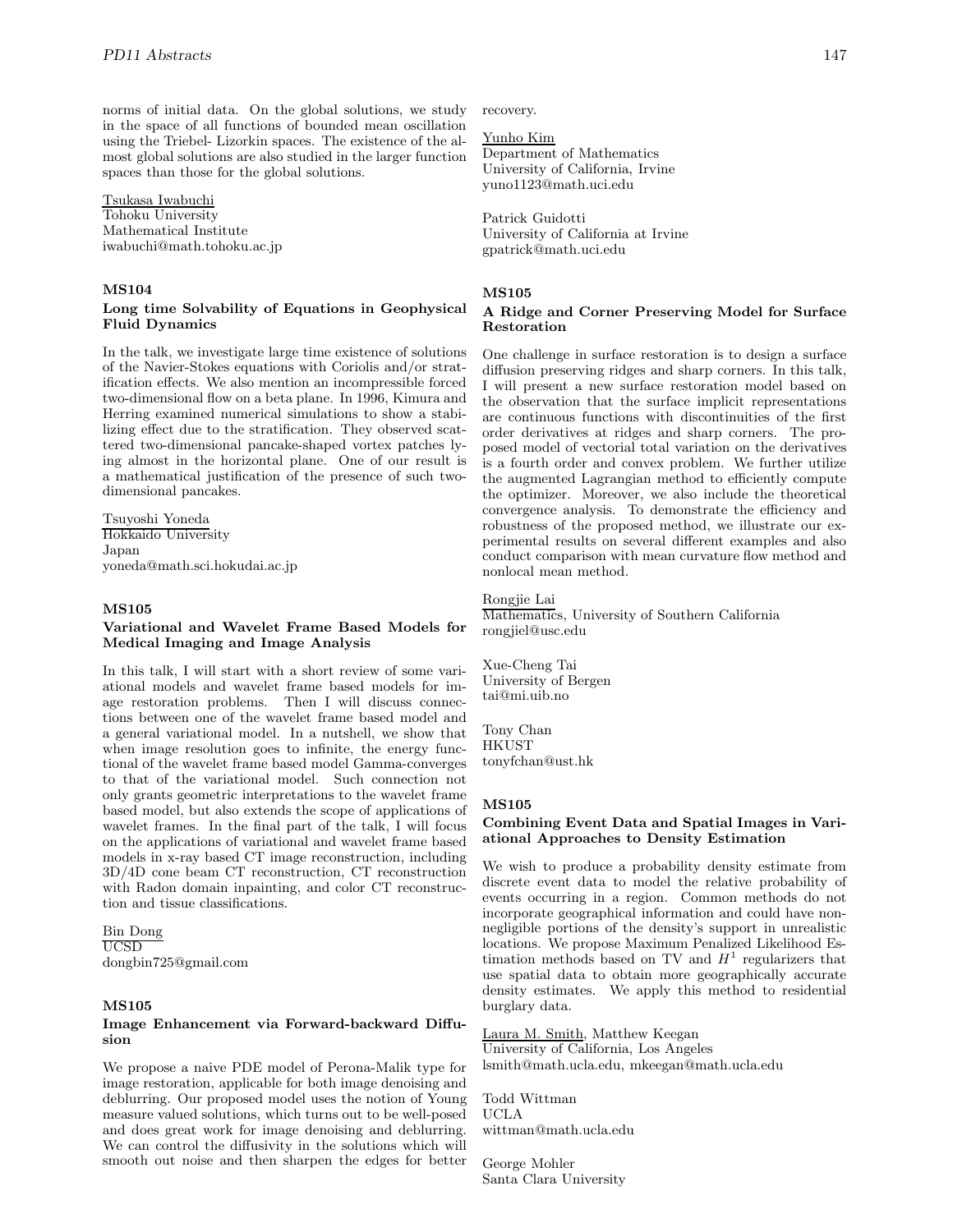gmohler@scu.edu

Andrea L. Bertozzi UCLA Department of Mathematics bertozzi@math.ucla.edu

# **MS106**

# **Quadratic systems and Airy functions**

We construct exact wave functions for the most general variable quadratic Hamiltonians in terms of solutions of certain Ermakov and Riccati-type systems. Applications to a macroscopic oscillator in Bose-Einstein condensation are discussed. We solve a Schrodinger equation in terms of Airy functions and use it to solve a quantum parametric oscillator. We consider a soliton-like solution to the equation

$$
\frac{\partial \psi}{\partial t} + \frac{1}{4} \frac{\partial^2 \psi}{\partial x^2} + tx^2 \psi = h(t) |\psi|^2 \psi \tag{2}
$$

http://arxiv.org/abs/1102.5119 http://arxiv.org/abs/0903.3608

Nathan Lanfear Arizona State University nlanfear@asu.edu

### **MS106**

# **Exact Wave Functions for Generalized Harmonic Oscillators**

We construct exact wave functions for the most general variable quadratic Hamiltonians in terms of solutions of certain Ermakov and Riccati-type systems. Applications to a macroscopic oscillator in Bose-Einstein condensation are discussed. For more information, see: http://arxiv.org/abs/1102.5119

Raquel Lopez Arizona State University rlopez14@asu.edu

# **MS106**

# **Soliton-like Solutions for Nonlinear Schroedinger Equation with Variable Quadratic Hamiltonians**

We will discuss applications of separation of variables in the study of linear and nonlinear Schrdinger equations with quadratic time-dependent Hamiltonians. In the latter we construct soliton-like solutions for certain choices of the coefficients, including important examples such as bright and dark solitons and Jacobi elliptic and second Painlev transcendental solutions, which are important for current research in nonlinear optics and Bose–Einstein condensation. Also we show an example of existence of  $L^8$  finite time blowup for subcritical NLS. In the linear case we are able to construct the fundamental solution explicitly. We will give several examples inspired from solvable cases of the Riccati equation and emphasize an example envolving Airy functions. A large part of the results presented have been done in joint work with Sergei K. Suslov.

Erwin Suazo

University of Puerto Rico, Mayaguez erwin.suazo@upr.edu

#### **MS106**

# **On Integrability of Nonautonomous Nonlinear Schroedinger Equations**

We show, in general, how to transform the nonautonomous nonlinear Schroedinger equation with quadratic Hamiltonians into the standard autonomous form that is completely integrable by the familiar inverse scattering method in nonlinear science. Derivation of the corresponding equivalent nonisospectral Lax pair is outlined. A few simple integrable systems are discussed. http://arxiv.org/abs/1012.3661

### Sergei K. Suslov

Arizona State University, Tempe sks@asu.edu

# **MS106**

### **The Riccati System and Diffusion-type Equations**

We discuss a method of constructing solution of the initial value problem for diffusion- type equations in terms of solutions of certain Riccati-type systems. A nonautonomous Burgers-type equation is also considered. Examples include the Fokker-Planck equation in physics, the Black-Scholes equation and the Hull-White model in finance.

Jose M. Vega-Guzman Arizona State University jmvega@asu.edu

Erwin Suazo University of Puerto Rico, Mayaguez erwin.suazo@upr.edu

Sergei K. Suslov Arizona State University, Tempe sks@asu.edu

#### **MS107**

# **The Grazing Collision Limit of the Inelastic Kac Model**

This talk is devoted to the grazing collision limit of the inelastic Kac model introduced in [Pulvirenti-Toscani, Asymptotic properties of the inelastic Kac model, J. Statist. Phys. 2004] when the equilibrium distribution function is a heavy-tailed Levy-type distribution with infinite variance. We prove that solutions in an appropriate domain of attraction of the equilibrium distribution converge to solutions of a Fokker-Planck equation with a fractional diffusion operator.

# Giulia Furioli

Universit`a degli studi di Bergamo, Facolt`a di Ingegneria viale Marconi, 5 24044 Dalmine BG Italia giulia.furioli@unibg.it

Ada Pulvirenti Universit`a di Pavia ada.pulvirenti@unipv.it

#### Elide Terraneo

Universita di Milano,Dipart. di Mat. Federigo Enriques via Saldini, 50 20133 MILANO Italia elide.terraneo@unimi.it

Giuseppe Toscani Department of Mathematics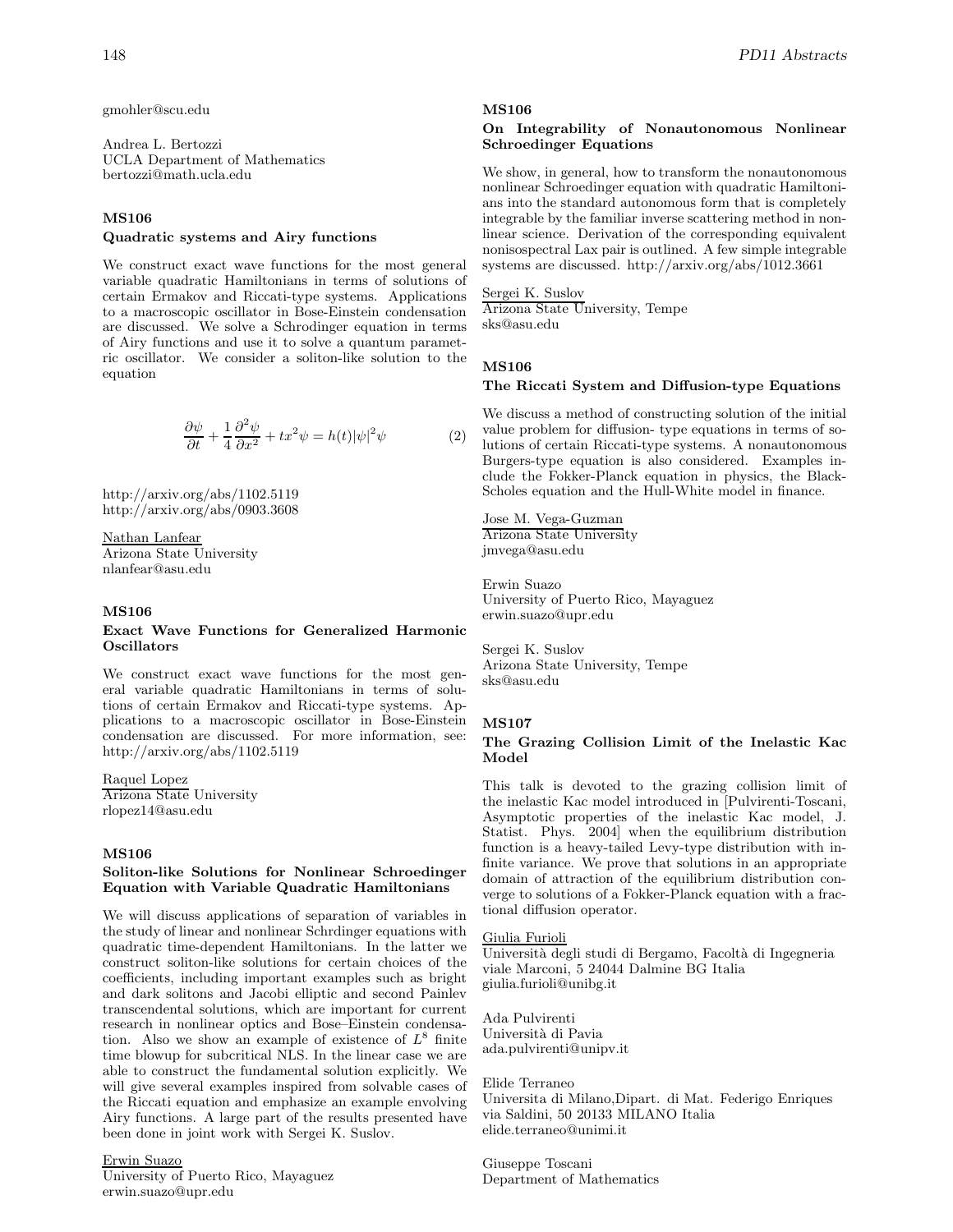University of Pavia (Italy) giuseppe.toscani@unipv.it

# **MS107**

### **Title Not Available at Time of Publication**

Abstract not available at time of publication.

# Tomas Schonbek

Florida Atlantic University Department of Mathematics schonbek@fau.edu

# **MS107**

# **On the Doi Model for the Suspension of Rod-Like Molecules**

The Doi model for the suspensions of rod-like molecules in a dilute regime describes the interaction between the orientation of rod-like polymer molecules on the microscopic scale and the macroscopic properties of the fluid in which these molecules are contained (cf. Doi and Edwards [10]). The orientation distribution of the rods on the microscopic level is described by a Fokker-Planck-type equation on the sphere, while the fluid flow is given by the Navier-Stokes equations, which are now enhanced by an additional macroscopic stress œ reflecting the orientation of the rods on the molecular level. Prescribing arbitrarily the initial velocity and the initial orientation distribution in suitable spaces we establish the global-in-time existence of a weak solution to our model defined on a bounded domain in the three dimensional space. The proof relies on a quasi-compressible approximation of the pressure, the construction of a sequence of approximate solutions and the establishment of compactness.

### Konstantina Trivisa

University of Maryland Department of Mathematics trivisa@math.umd.edu

Hantaek Bae CSCAMM - University of Maryland hbae@cscamm.umd.edu

# **MS108**

# **The EBV algorithm: Now, Deal with Uncertainty!**

We propose a variant of the Bred Vector (BV) algorithm, orginally introduced by Z. Toth and E. Kalnay (Bulletin of the American Meteorological Society 74:2317 2330, 1993). The algorithm can be used to assess the sensitivity of the model output to various sources of uncertainty. The new algorithm, which we call the Ensemble Bred Vector or EBV, is based on the collective dynamics (of perturbations to classical trajectories) in an essential way. It was conceived for applications to geophysical flows, as are the other similar algorithms. As such, it features some distinctive dynamical qualities compared to its brethren. I will outline the underlying mathematical ideas, and discuss some applications. Fun pictures will be on the menu, too! The talk is based on the joint work with A. L. Mazzucato, J. M. Restrepo, and G. R. Sell.

Nusret Balci

Institute for Mathematics and its Applications University of Minnesota balci@ima.umn.edu

## **MS108**

# **Global Well-posedness of a 3D Stratified Reduced Rayleigh-B**e´**nard Convection Model**

The 3D Hasegawa-Mima equation arises in the study of plasma turbulence. In geophysical fluid dynamics, the equation appears as a simplified model inspired by the Rayleigh-Bénard convection model. The model is simpler than the 3D Euler equations, but the question of global existence and uniqueness of solutions is still open. Inspired by these models, we introduce and study a model of nicer mathematical structure and establish a global wellposedness result in an appropriate mathematical space.

Chongsheng Cao Department of Mathematics Florida International University caoc@fiu.edu

Aseel Farhat University of California, Irvine Department of Mathematics afarhat@math.uci.edu

Edriss S. Titi University of California, Irvine. Weizmann Institute of Science, Israel. etiti@math.uci.edu, edriss.titi@weizmann.ac.il

# **MS108**

### **Navier–Stokes Equations in Thin Two-layer Domains with Non-flat Boundaries**

We study two-layer incompressible fluids in a thin domain whose top, bottom and interface boundaries are not flat. The fluid is subject to the Navier friction boundary condition on the top and bottom, and the periodicity condition on the sides. The interface boundary condition from the coupled atmosphere and ocean model is imposed. We prove that regular solutions exist for all time when the initial data and body force belong to large sets in relevant function spaces, as the thickness of the domain becomes small. To deal with the involved boundary conditions on surfaces of non-trivial geometry, appropriate boundary behaviors of the fluid are derived in order to obtain good linear and non-linear estimates for Navier–Stokes equations. Our approach gives a unified treatment for both the Navier and interface boundary conditions. Moreover, in case of positive friction coefficients, no zero average condition is imposed on the solutions.

Luan Hoang

Texas Tech University Department of Mathematics and Statistics luan.hoang@ttu.edu

# **MS108**

# **Deterministic and Stochastic Dynamics of the Primitive Equations**

We discuss recent results on the primitive equations of the ocean. Starting from the deterministic long time behavior, and regularity, results on the long time existence for the stochastic primitive equations and long time behavior will be presented.

Mohammed Ziane University of Southern California ziane@usc.edu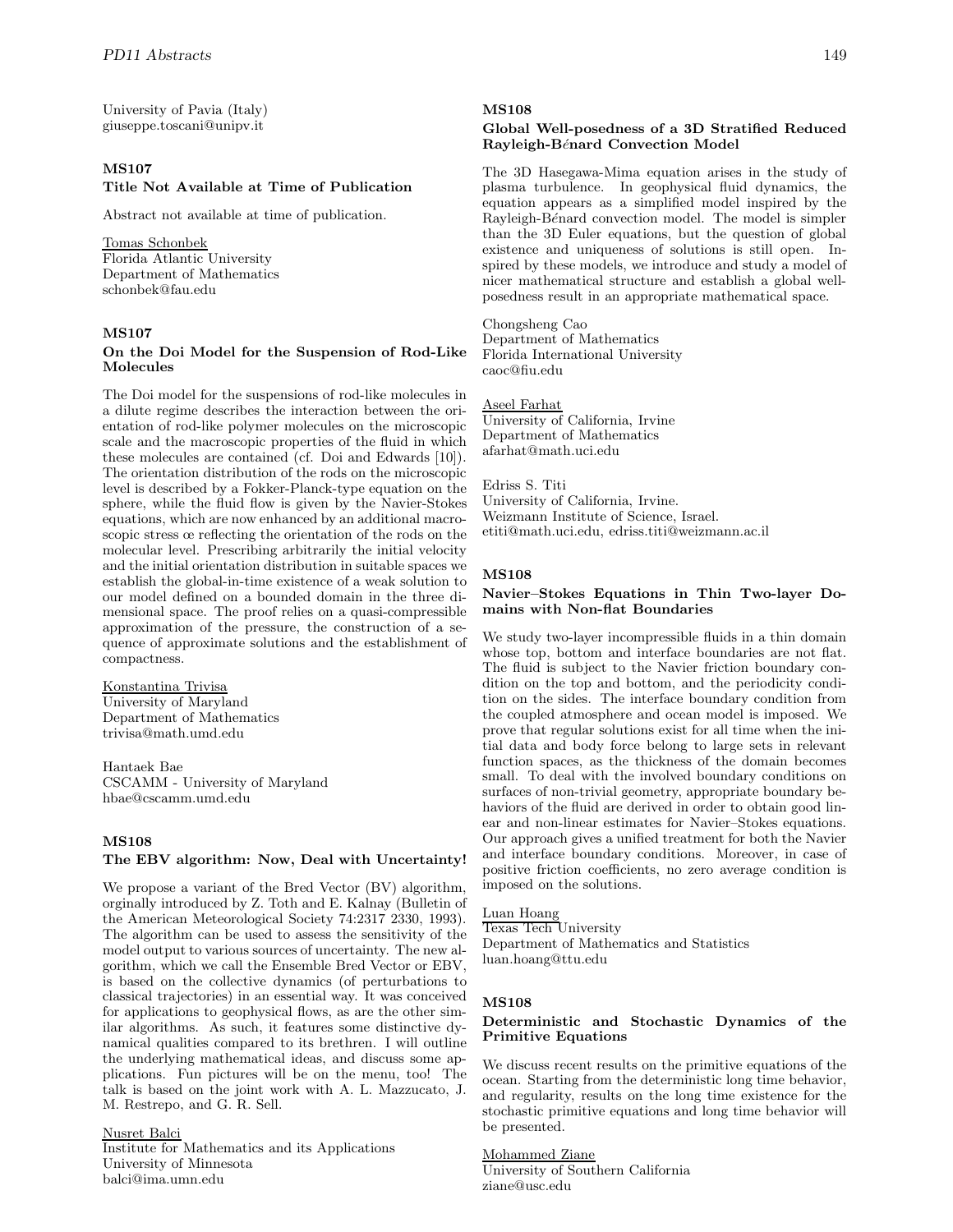# **MS109**

# **Analyticity and Turbulence in Fluids**

It is well known regular solutions of the Navier-Stokes equations (NSE) are in fact analytic in both space and time variables. The space analyticity radius is an important physical object: at this length scale, the viscous effects and the (nonlinear) inertial effects are roughly comparable. Foias and Temam introduced an effective approach to estimate space analyticity radius via the use of gevrey norms which avoids recursive estimation of higher order derivatives. Using this technique, we study the maximal space analyticity radius of solutions as a function of time via an additional ODE connected to the NSE. We show that this ODE can be solved on a maximal domain; the boundary of this domain is given by a function (of time) that is precisely the maximal analyticity radius. We then discuss some connection between the topology of the boundary of this domain and energy cascades.

### Animikh Biswas

University of North Carolina at Charlotte abiswas@uncc.edu

# **MS109**

# **Casimir Cascades in Two-Dimensional Turbulence**

The nonlinear terms of the 2D incompressible Navier-Stokes equation are well-known to conserve energy and enstrophy. In addition, they also conserve the global integral of any continuously differentiable function of the scalar vorticity field. However, the phenomenological role of these additional inviscid invariants remains unclear: Polyakov's minimal conformal field theory model indicates that highorder Casimir invariants cascade to large scales, while Eyink suggests that they might instead cascade to small scales. Numerical investigations of this problem are hampered by the fact that pseudospectral simulations, which necessarily truncate the wavenumber domain, do not exactly conserve global integrals of arbitrary powers of the vorticity. Nevertheless, well-resolved numerical simulations can be used to demonstrate that the fourth power of the vorticity cascades to small scales. Inertial-range pumping of this quantity by the large-scale forcing, as discussed by Falkovich and Lebedev, is also examined.

# John C. Bowman

Dept. of Mathematical Sciences University of Alberta bowman@math.ualberta.ca

### **MS109**

# **Ultimate State of Two-Dimensional Rayleigh-**Bénard Convection Between Free-Slip Fixed-**Temperature Boundaries**

Rigorous upper limits on the vertical heat transport in two dimensional Rayleigh-Bénard convection between stressfree isothermal boundaries are derived from the Boussinesq approximation of the Navier-Stokes equations. The Nusselt number Nu is bounded in terms of the Rayleigh number Ra according to Nu  $\leq 0.2891 \, \mathrm{Ra}^{5/12}$  uniformly in the Prandtl number Pr. This Nusselt number scaling challenges some theoretical arguments regarding the asymptotic high Rayleigh number heat transport by turbulent convection.

# Charles R. Doering

University of Michigan Mathematics, Physics and Complex Systems doering@umich.edu

Jared Whitehead University of Michigan jaredwh@umich.edu

### **MS109**

# **An Efficient 2nd Order Scheme for Long Time Statistical Properties of the 2D NSE**

We present and analyze an efficient 2nd order in time numerical scheme for the two dimensional Navier-Stokes equations in a periodic box. We demonstrate that the long time statistical properties of the scheme converge to those of the 2D NSE at vanishing time-step. Fully discrete schemes with both Galerkin FOurier and collocation Fourier will also be discussed.

#### Xiaoming Wang Florida State University

xwang@fsu.edu

# **MS110**

# **Stability and Asymptotic Structure of Steady Navier-Stokes Flows in Exterior and Aperture Domains**

Viscous flows around a translating/rotating rigid body and those through an aperture are discussed. Our interest is focused on the leading profile as well as decay at infinity of the steady flow, which is related to its stability. The results depend on the motion of the body and on the compactness of the boundary. The talk will be expository and be an introduction to the following three lectures in this session.

#### Toshiaki Hishida

Graduate School of Mathematics, Nagoya University, Japan hishida@math.nagoya-u.ac.jp

### **MS110**

# **Stability Theorem for the Stationary Solution to Navier-Stokes Equations in Half-space**

We consider stability theorem for the stationary solution to Navier-Stokes equations in half-space. More precisely, we consider the stationary solution which has the property:  $(1 + x_n)u_s \in L^{\infty}$  and we prove its stability theorem. We will report its stability theorem.

### Takayuki Kubo

Institute of Mathematics, University of Tsukuba Japan tkubo@math.tsukuba.ac.jp

#### **MS110**

# **Asymptotic Structure of Steady Navier-Stokes Flows Past and Around a Rotating Body**

We consider a rigid body moving with a constant velocity and rotating with a non-zero constant angular velocity in a three-dimensional Navier-Stokes liquid. We analyze the asymptotic structure of a weak solution to the corresponding stationary equations of motion written in a frame attached to the body. In particular, we identify the leading